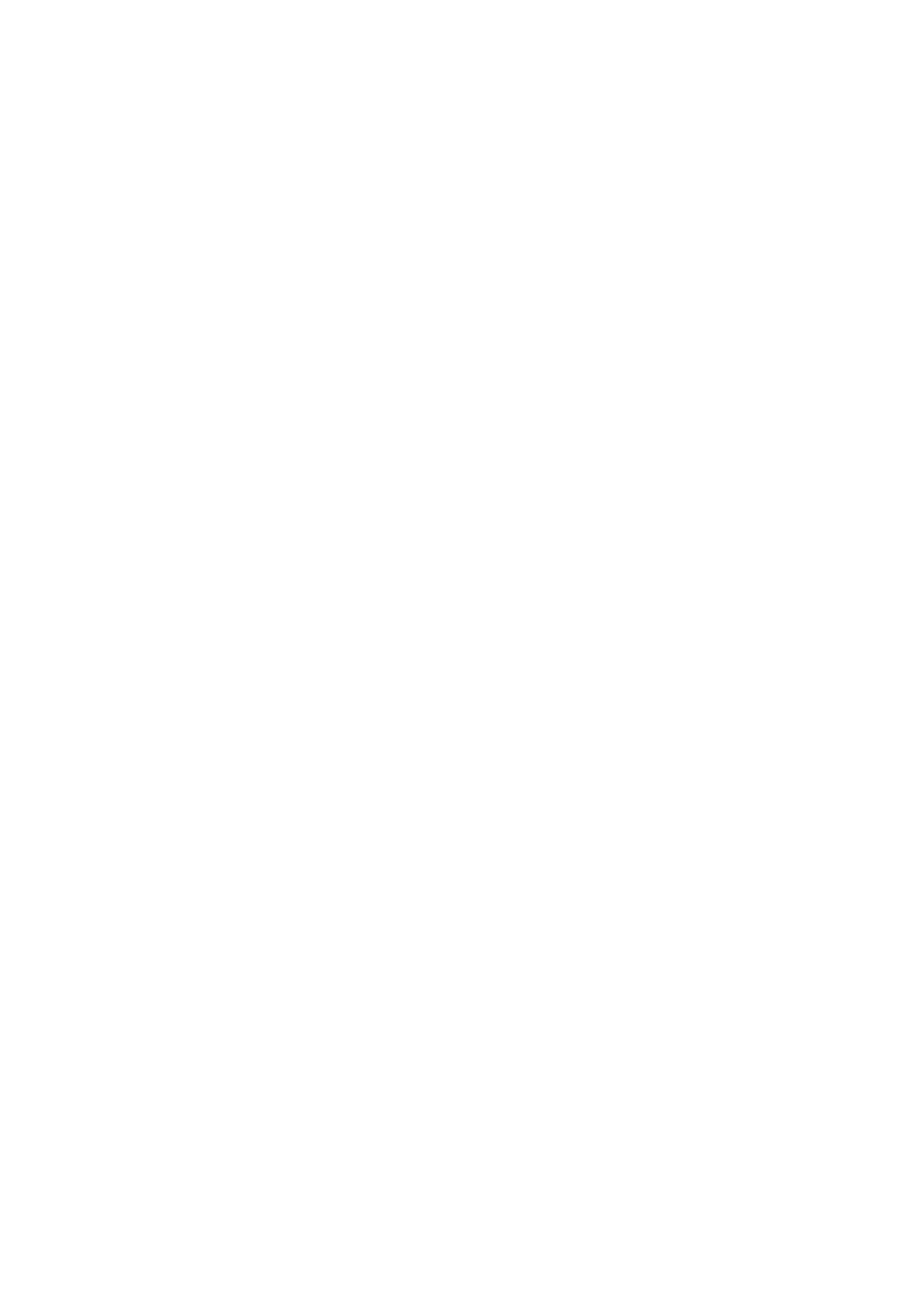#### **HOUSE OF LORDS**

# **OPINIONS OF THE LORDS OF APPEAL FOR JUDGMENT IN THE CAUSE**

# **Moore Stephens (a firm) (Respondents)** *v* **Stone Rolls Limited (in liquidation) (Appellants)**

**[2009] UKHL 39**

#### **LORD PHILLIPS OF WORTH MATRAVERS**

My Lords,

*Introduction* 

1. Mr Stojevic is a fraudster. He used the appellant company, ("S&R") as a vehicle for defrauding banks. The fraud was discovered and both S&R and Mr Stojevic were successfully sued for deceit by the principal victim, Komercni Bank SA ("the Bank"). The respondent, Moore Stephens, were S&R's auditors. Moore Stephens accept that they owed S&R a duty to exercise reasonable skill and care in carrying out their duties as auditors. For purposes of the present argument they also accept that they were in breach of that duty and that, but for their breach, the fraud that Mr Stojevic was perpetrating through S&R would have ended earlier. In this action S&R seek to recover losses caused to them in consequence of the extension of the period of their fraudulent activity that they submit was caused by Moore Stephens' breach of duty. Moore Stephens contend that this claim cannot succeed because it is founded on S&R's fraud and is met by the defence commonly described by the Latin maxim "*ex turpi causa non oritur actio*" ("*ex turpi causa*"). Whether *ex turpi causa* provides a defence to the claim advanced by S&R is the preliminary issue raised by this appeal.

2. Although he was a 'shadow director' acting under power of attorney and the shares in S&R are held in the name of a family trust it has been common ground that Mr Stojevic was the sole directing mind and will and the beneficial owner of  $S\&R$ .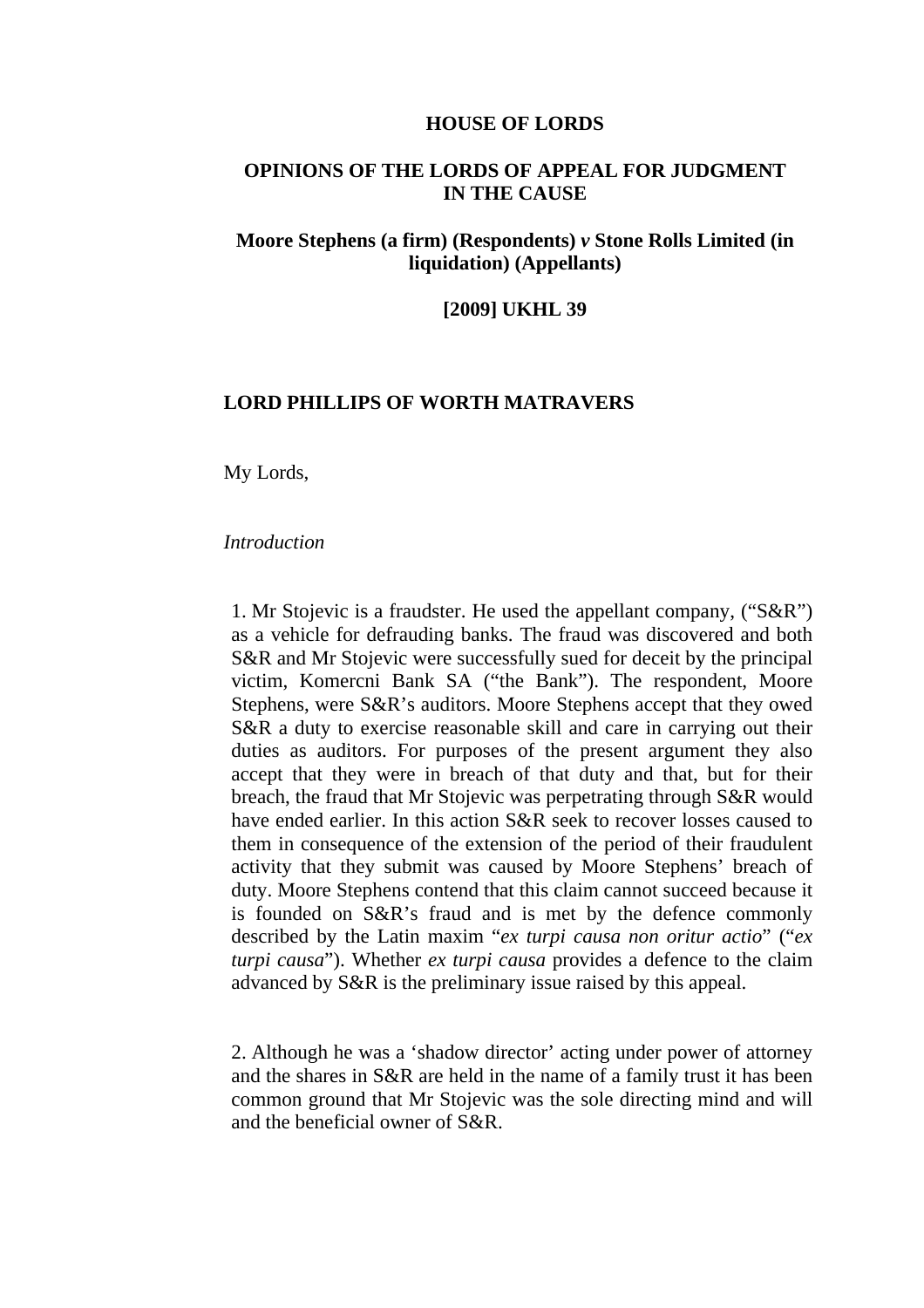3. I have had the benefit of reading in draft the opinion of each of your Lordships. Each has summarised the nature of the fraud perpetrated by Mr Stojevic through S&R. It involved S&R obtaining payments under letters of credit by presenting to banks false documents in relation to fictitious commodity trading. My noble and learned friend Lord Mance has explained in a little more detail how the fraud worked. When the fraud was ultimately discovered, the monies fraudulently obtained by S&R had all been paid away to other participants in the fraud. The damages awarded to the Bank against S&R and Mr Stojevic exceed \$94 million. Neither defendant could satisfy the judgment. The liquidators have started the present action in the name of S&R in an attempt to recover damages for the benefit of S&R's creditors, who are the banks defrauded by S&R. The claim for breach of Moore Stephens duty of care is brought in both contract and tort.

4. Mr Stojevic had planned to use S&R to perpetrate this fraud before Moore Stephens were engaged, indeed the engagement of Moore Stephens was part of his plot. S&R, which was not at the material time carrying on any significant business, had an auditor who was a sole practitioner based in Rotherhithe. Mr Stojevic decided to replace him with Moore Stephens as part of a strategy to make S&R appear respectable in the eyes of European Banks. In persuading Moore Stephens to become S&R's auditors, Mr Stojevic gave a fictitious account of the business that S&R had been doing and of the business whose accounts Moore Stephens would be auditing.

5. My initial reaction to S&R's claim was that, as a matter of common sense, it could not succeed. There were three reasons for this reaction. The first was that S&R are seeking to put themselves forward as the victims of fraud when they were, in fact, the perpetrators of the fraud. The true victims of the fraud were the banks. True it is that S&R are now subject to a paper liability to the Komercni Bank of over \$94m, but common sense would suggest that this is not really a loss that they have suffered. They started with nothing and their alleged losses are sums that they acquired by fraud and then paid away as part of the same fraudulent transaction. If a person starts with nothing and never legitimately acquires anything he cannot realistically be said to have suffered any loss. This was the reasoning of Mummery LJ who, in a short judgment in the Court of Appeal, agreed with Rimer LJ that the claim of S&R should be struck out. Keene LJ agreed with both judgments. Mummery LJ concluded his judgment: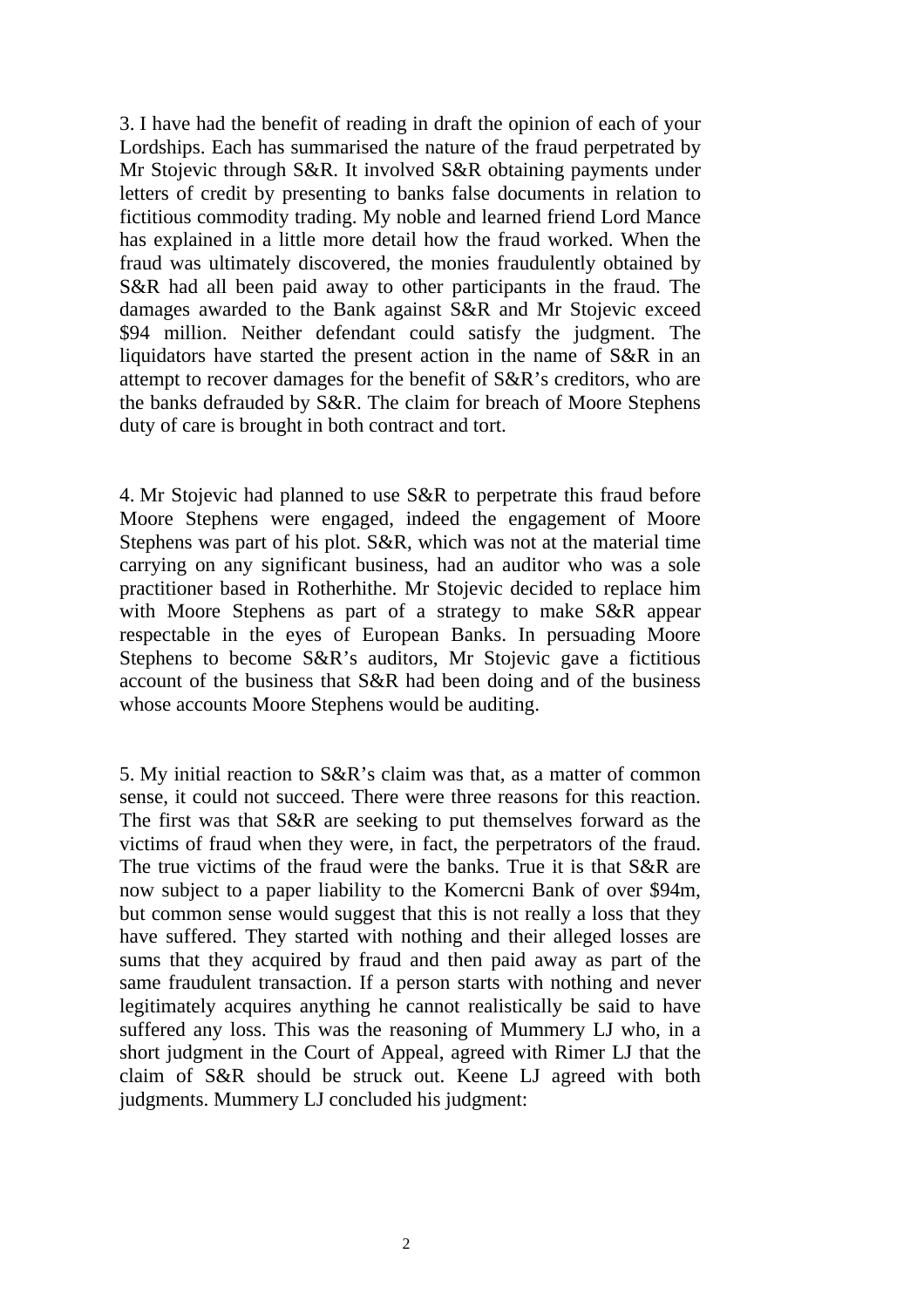"119. Does common sense matter? Yes. It is contrary to all common sense to uphold a claim that would confer direct or indirect benefits on the corporate vehicle, which was used to commit the fraud and was not the victim of it, and the fraudulent driver of the fraudulent vehicle".

The second reason why common sense led me, initially, to consider that S&R's claim should not succeed was that Moore Stephens were also the victims of S&R's fraud. They were induced to agree to act as S&R's auditors by a fictitious and fraudulent account of S&R's business, given to them on behalf of the company by Mr Stojevic, and they were deceived in carrying out their audits by accounts fraudulently prepared on behalf of the company, albeit that it is for present purposes to be assumed that they were negligent in not detecting the fraud. It does not seem just that, in these circumstances, S&R should be able to bring a claim in respect of the very conduct that S&R had set about inducing. The final reason of common sense that predisposed me against this claim was one which would not, unlike the other two, occur to the man in the street but might occur to a student with knowledge of the principles of the law of negligence. Looking at the realities, this claim is brought for the benefit of banks defrauded by S&R on the ground that Moore Stephens should have prevented S&R from perpetrating the frauds. Why, if this is a legitimate objective, should the banks not have a direct cause of action in negligence against Moore Stephens? One answer, I would suggest, is that a duty of care in negligence will only arise where this is fair, just and reasonable. It would not be considered fair, just and reasonable for auditors of a company to owe a duty of care to an indeterminate class of potential victims in respect of unlimited losses that they might sustain as a result of the fraud of the company. If it would not be fair, just and reasonable for the banks to have a direct claim, then it would not seem fair just and reasonable that they should achieve the same result through a claim brought by the company's liquidators for their benefit. In a lecture to the Chancery Bar Association entitled "Common Sense and Causing Loss" given on 15 June 1999 Lord Hoffmann commented adversely on the practice of those judges who justify their decisions by reference to "common sense". He suggested that this was far too often an unsatisfactory alternative to the identification of the relevant principles. The differences of opinion between the members of the committee underline the need to identify the relevant principles that apply in this case. It also underlines the difficulty of that task. The first step is to identify the issues raised by the parties.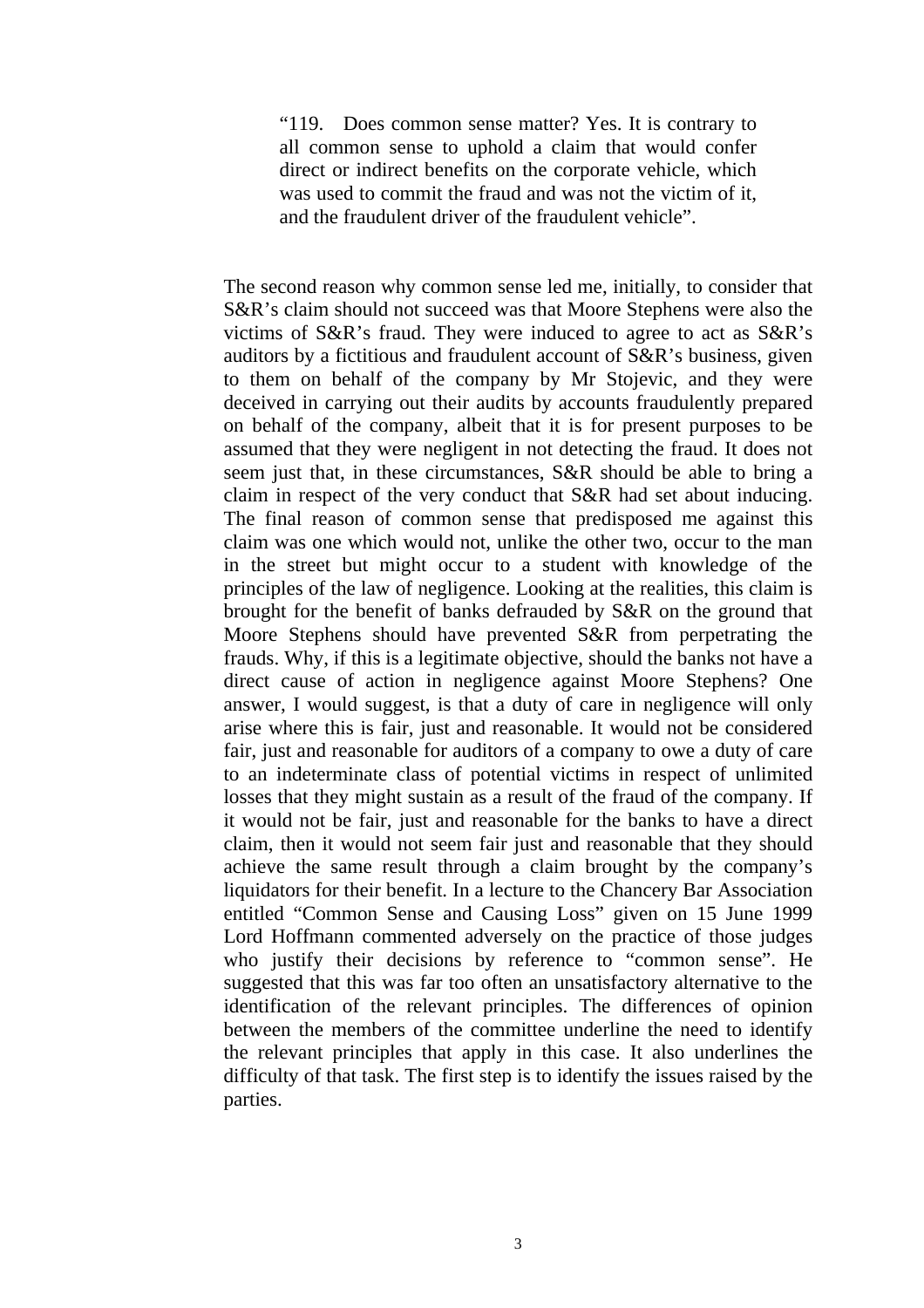6. This appeal arises out of a strike-out application in which only one of a number of possible defences to the claim is advanced. Mr Sumption QC for Moore Stephens has admitted that his clients owed S&R a duty to exercise reasonable care in relation to the auditing of S&R's accounts and, for the purpose of these proceedings, that they were in breach of that duty. He submits, however, that S&R are precluded from claiming a remedy for that breach of duty by a defence of public policy, namely *ex turpi causa.* He submits that the nature and extent of this defence has been definitively determined by the decision of this House in *Tinsley v Milligan* [1994] 1 AC 340. It involves the application of what he has described as a "*reliance"* test. A claimant cannot succeed if, in order to make good his claim, he has to aver and rely upon his own illegal conduct. This principle, so he submits, is not based as it was once thought to be upon a disinclination by the courts to award a remedy in circumstances where this would be "an affront to the public conscience". It is simply a principle that the court will not allow its process to be used to further an object which is, on its face, illegal. The principle applies automatically and inflexibly. The "effect of illegality is not substantive but procedural" – *Tinsley v Milligan* at p. 374. To apply the test you have to do no more than consider the essential averments of the particulars of claim. Mr Sumption submits that in *Tinsley v Milligan* this House reduced *ex turpi causa* to "the narrowest possible test for the public policy defence short of actually discarding it".

7. Mr Sumption submits that the best explanation of the reason for the *ex turpi causa* defence is that suggested by McLachlin J in *Hall v Hebert* (1993) 101 DLR (4<sup>th</sup>) 129, at p.165:

"…to allow recovery in these cases would be to allow recovery for what is illegal. It would put the courts in the position of saying that the same conduct is both legal, in the sense of being capable of rectification by the court, and illegal. It would, in short, introduce an inconsistency in the law. It is particularly important in this context that we bear in mind that the law must aspire to be a unified institution, the parts of which – contract, tort, the criminal  $law - must$ be in essential harmony. For the courts to punish conduct with the one hand while rewarding it with the other, would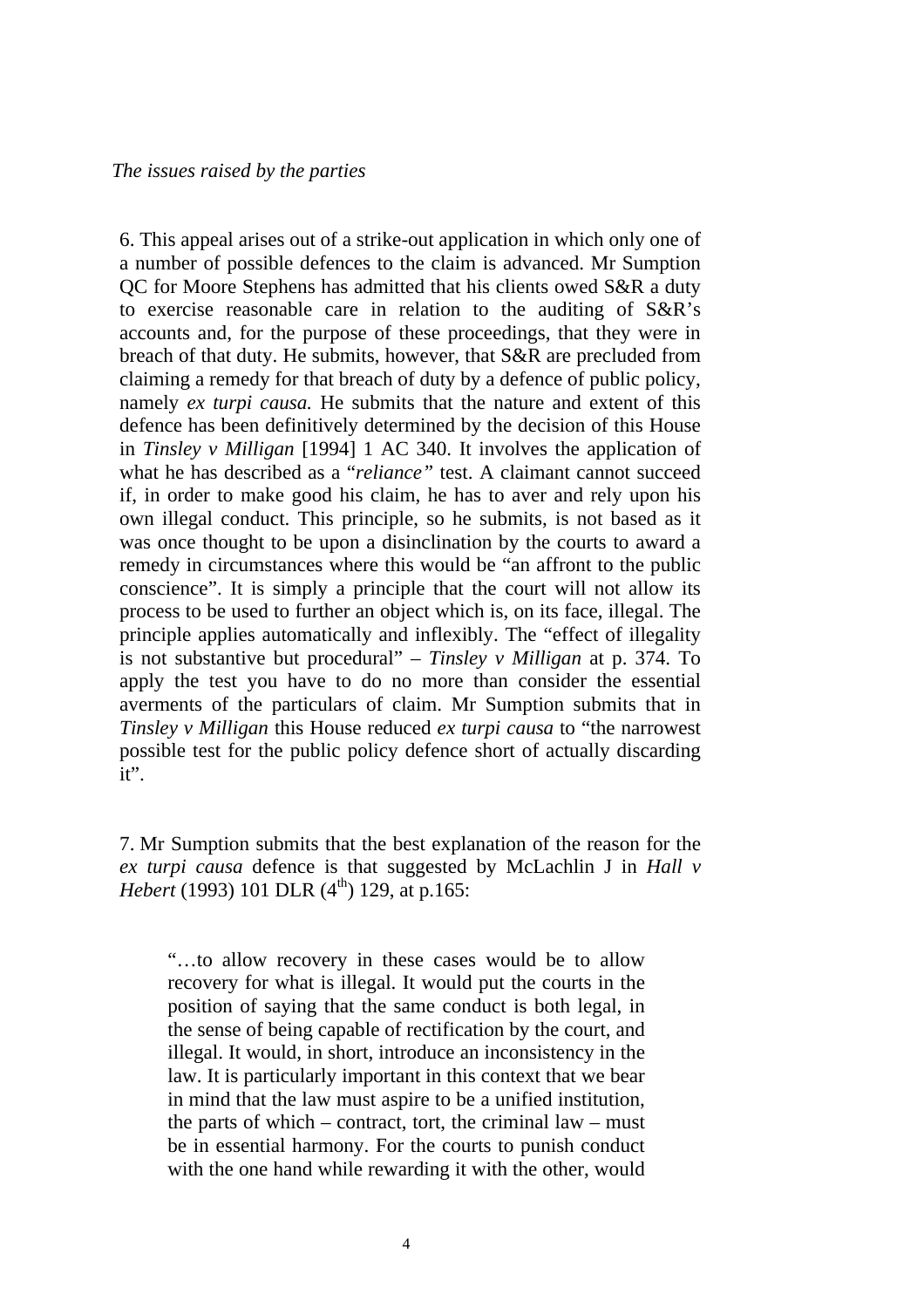be to 'create an intolerable fissure in the law's conceptually seamless web': Weinrib – "Illegality as a Tort Defence" (1976) 26 U.T.L.J.28 at p. 42. We thus see that the concern, put at its most fundamental, is with the integrity of the legal system".

8. Mr Sumption has accepted that the "reliance" test is subject to one important qualification. The unlawful conduct relied on must be that of the claimant himself, not conduct for which he is vicariously liable or which is otherwise attributed to him under principles of the law of agency.

9. The first answer to Mr Sumption's case advanced on behalf of S&R by Mr Brindle QC founds on that qualification. He submits that S&R's liability to the banks for Mr Stojevic's fraud is vicarious. The second answer is that, whether the first answer is right or wrong, for the purposes of the application of *ex turpi causa*, Mr Stojevic's fraud cannot be attributed to S&R. In support of this submission Mr Brindle relies (i) on a principle of the law of agency known as the *Hampshire Land* principle after the decision in *In re Hampshire Land Company*  [1896] 2 Ch 743, and (ii) on the principles governing the attribution of actions and states of mind to companies identified in the speech of Lord Hoffmann in *Meridian Global Funds Management Asia Ltd v Securities Commission* [1995] 2 AC 500.

10. Both Mr Brindle's first and second answers proceed on the premise that Mr Sumption's "reliance" test is correctly formulated. They accept that the reliance test applies to the facts of this case and that, in applying it, a company has to be treated in the same way as a natural person. He has, however, an alternative and more fundamental answer to Mr Sumption. He submits that *ex turpi causa* does not provide a defence where the claimant's illegal conduct was *the very thing* that the defendant was under a duty to prevent. Here again he founds his argument on jurisprudence that relates to natural persons.

11. Finally, and very much as a fall-back position, Mr Brindle submits that *ex turpi causa* applies only where this is "fair, just and reasonable" and that it is not fair, just and reasonable that the defence should apply in the circumstances that have given rise to this appeal.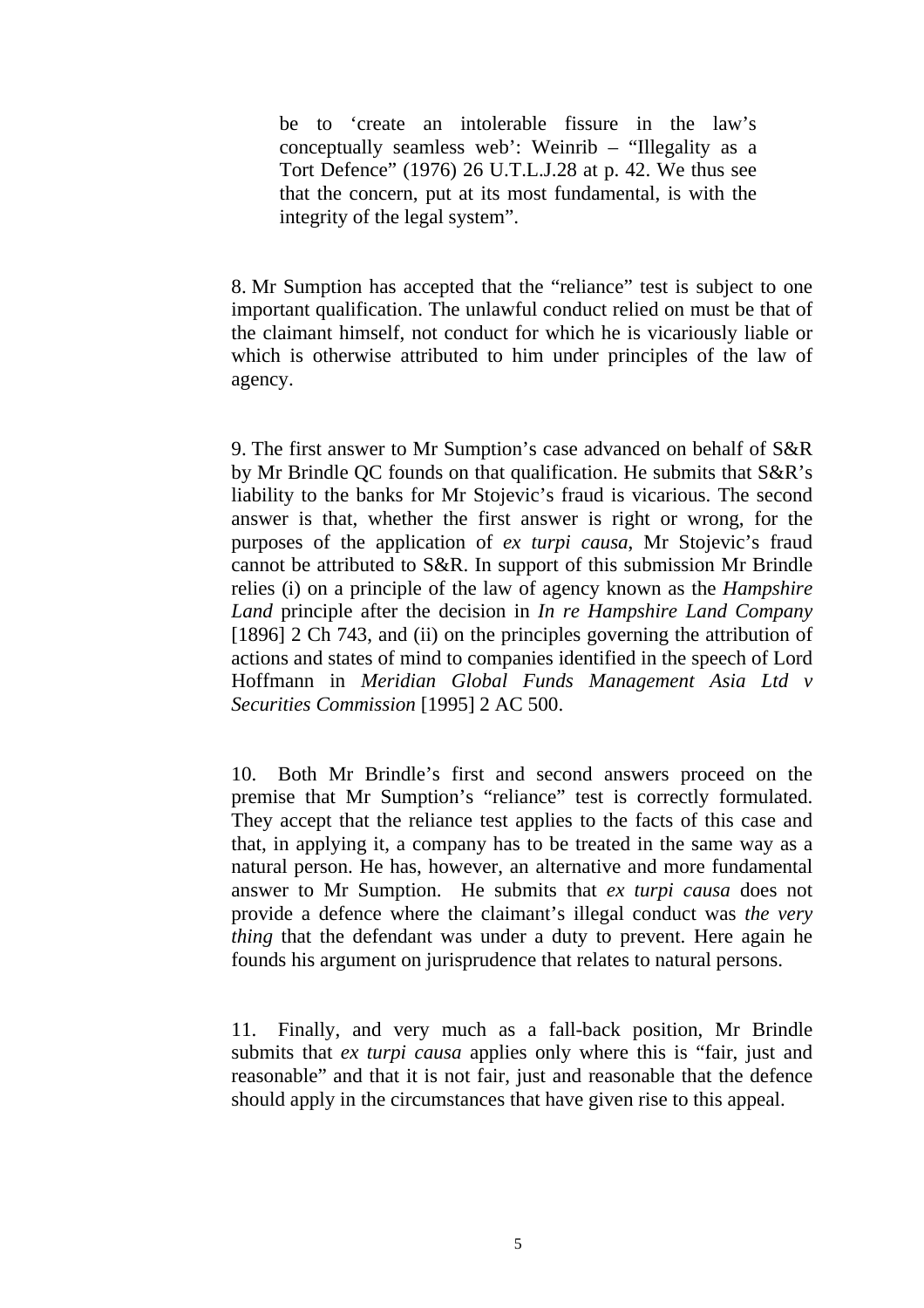12. The debate between the parties has largely centred on the nature and effect of the *Hampshire Land* principle. Mr Sumption summarised this principle as follows in oral argument:

"There is not to be imputed to a company a fraud which is being practised against it even if it is being practised by someone whose acts and state of mind in the ordinary way are attributed to the company."

Mr Sumption submits that this principle does not prevent attribution to S&R of Mr Stojevic's fraud which was directed not against S&R but against the banks.

13. Mr Brindle does not accept that the *Hampshire Land* principle is as narrow as this. He submits that it also applies in respect of fraud on the part of an agent of the company that is directed against a third party in as much as the fraud is likely ultimately to come home to roost with consequent detriment to the company. Thus the company is a secondary victim of the fraud. That is precisely what has happened in this case, for S&R has been held liable for Mr Stojevic's fraud.

14. Mr Sumption has a fall back position that meets this argument. It turns on the fact that Mr Stojevic was, in effect, the sole shareholder in S&R and also solely responsible for S&R's activities. Mr Sumption submits that where there is no human embodiment of the company other than the fraudster, attribution of the fraud to the company is inevitable.

# *The decisions of the Courts below*

15. Both Langley J at first instance and the Court of Appeal accepted that the relevant issues were those that I have just described. Langley J rejected the first two answers advanced by Mr Brindle to *ex turpi causa.* He held that S&R were primarily, and not just vicariously, responsible for the fraudulent conduct and that the *Hampshire Land*  principle did not apply. Mr Stojevic's fraud was properly attributed to S&R. He accepted, however, Mr Brindle's third answer. He held that *ex turpi causa* could not prevent a claim founded on fraud that would not have occurred had Moore Stephens properly complied with their "very duty" as auditors of the company.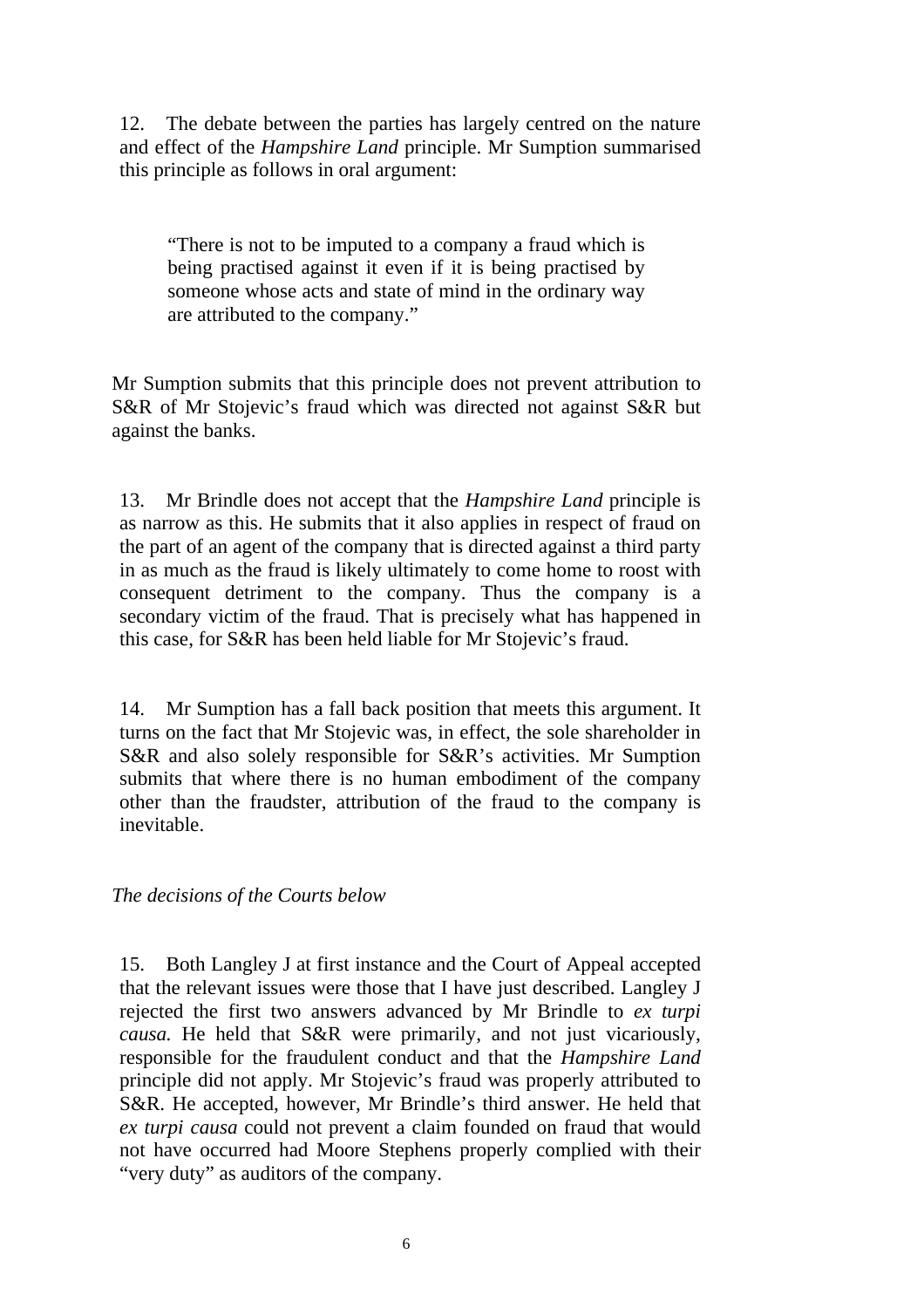16. Rimer LJ, in giving the leading judgment in the Court of Appeal, agreed that *Hampshire Land* did not apply, but for a different reason. He held that the critical question was whether it was right to treat S&R as the villain or the victim. In the former case the fraud would be attributed to S&R; in the latter case it would not. He held that S&R was the villain and not the victim, *Hampshire Land* did not apply and *ex turpi causa* was a defence to S&R's claim. Thus he accepted Mr Sumption's definition of *Hampshire Land* and rejected Mr Brindle's wider definition.

17. Rimer LJ rejected Mr Brindle's argument based on the principle that he described as "the very thing". He accepted Mr Sumption's submission that this was a principle that related to causation and that it did not displace the operation of the defence of *ex turpi causa.*

# *A Summary of my conclusions*

18. In order to assist in following this lengthy opinion I propose at this stage to summarise my conclusions:

- 1) Under the principle of *ex turpi causa* the court will not assist a claimant to recover compensation for the consequences of his own illegal conduct.
- 2) This appeal raises the question of whether, and if so how, that principle applies to a claim by a company against those whose breach of duty has caused or permitted the company to commit fraud that has resulted in detriment to the company.
- 3) The answer to this question is not to be found by the application of *Hampshire Land* or any similar principle of attribution. The essential issue is whether, in applying *ex turpi causa* in such circumstances, one should look behind the company at those whose interests the relevant duty is intended to protect.
- 4) While in principle it would be attractive to adopt such a course, there are difficulties in the way of doing so to which no clear resolution has been demonstrated.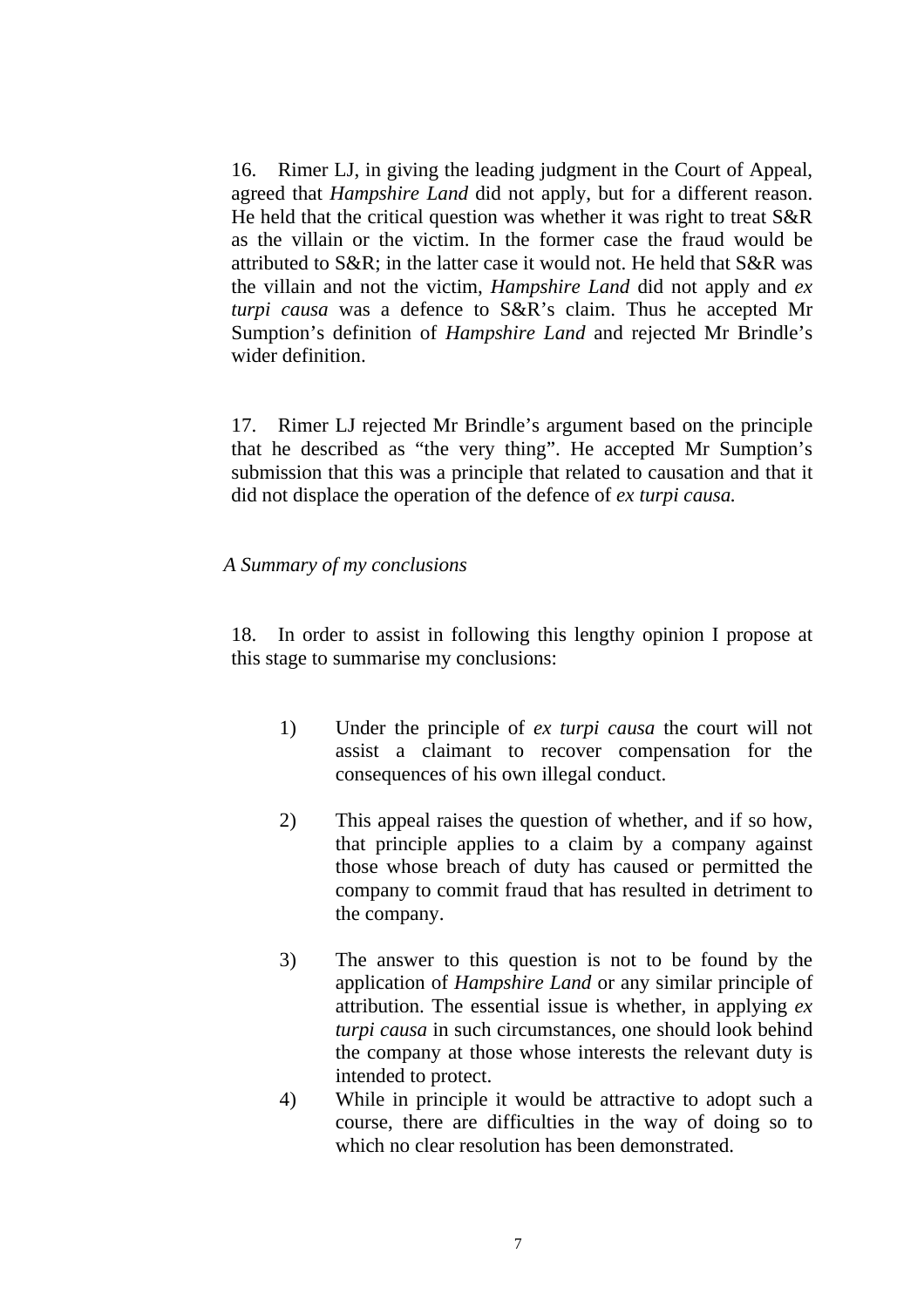- 5) On the extreme facts of this case it is not necessary to attempt to resolve those difficulties. Those for whose benefit the claim is brought fall outside the scope of any duty owed by Moore Stephens. The sole person for whose benefit such duty was owed, being Mr Stojevic who owned and ran the company, was responsible for the fraud.
- 6) In these circumstances *ex turpi causa* provides a defence to the claim.

# *The duties of auditors*

19. I agree with my noble and learned friend Lord Mance that the starting point for considering the issues raised by this appeal is the duties undertaken by Moore Stephens as auditors. I am grateful for his detailed and helpful analysis. I would summarise the position as follows. The leading authority is *Caparo Industries Plc v Dickman*  [1990] 2 AC 603. The duties of an auditor are founded in contract and the extent of the duties undertaken by contract must be interpreted in the light of the relevant statutory provisions and the relevant Auditing Standards. The duties are duties of reasonable care in carrying out the audit of the company's accounts. They are owed to the company in the interests of its shareholders. No duty is owed directly to the individual shareholders. This is because the shareholders' interests are protected by the duty owed to the company. No duty is owed to creditors – *Al Saudi Banque v Clarke Pixley* [1990] Ch 313. The Auditing Standards require auditors who have reason to suspect that the directors of a company are behaving fraudulently to draw this to the attention of the proper authority. The scope of the duty of care owed by auditors is a matter to which I shall return later in this opinion. For present purposes it suffices to note that the duty is unquestionably imposed in the interests of, at least, the shareholders of the company.

#### *Ex turpi causa*

20. *Ex turpi causa* is a principle that prevents a claimant from using the court to obtain benefits from his own illegal conduct. In the years immediately before the decision in *Tinsley v Milligan* the courts had developed a flexible approach to the defence of illegality, applying the test of whether, having regard to the illegality involved in the case, it would "shock the public conscience" to afford the claimant the relief sought. This test has been said to have originated from the judgment of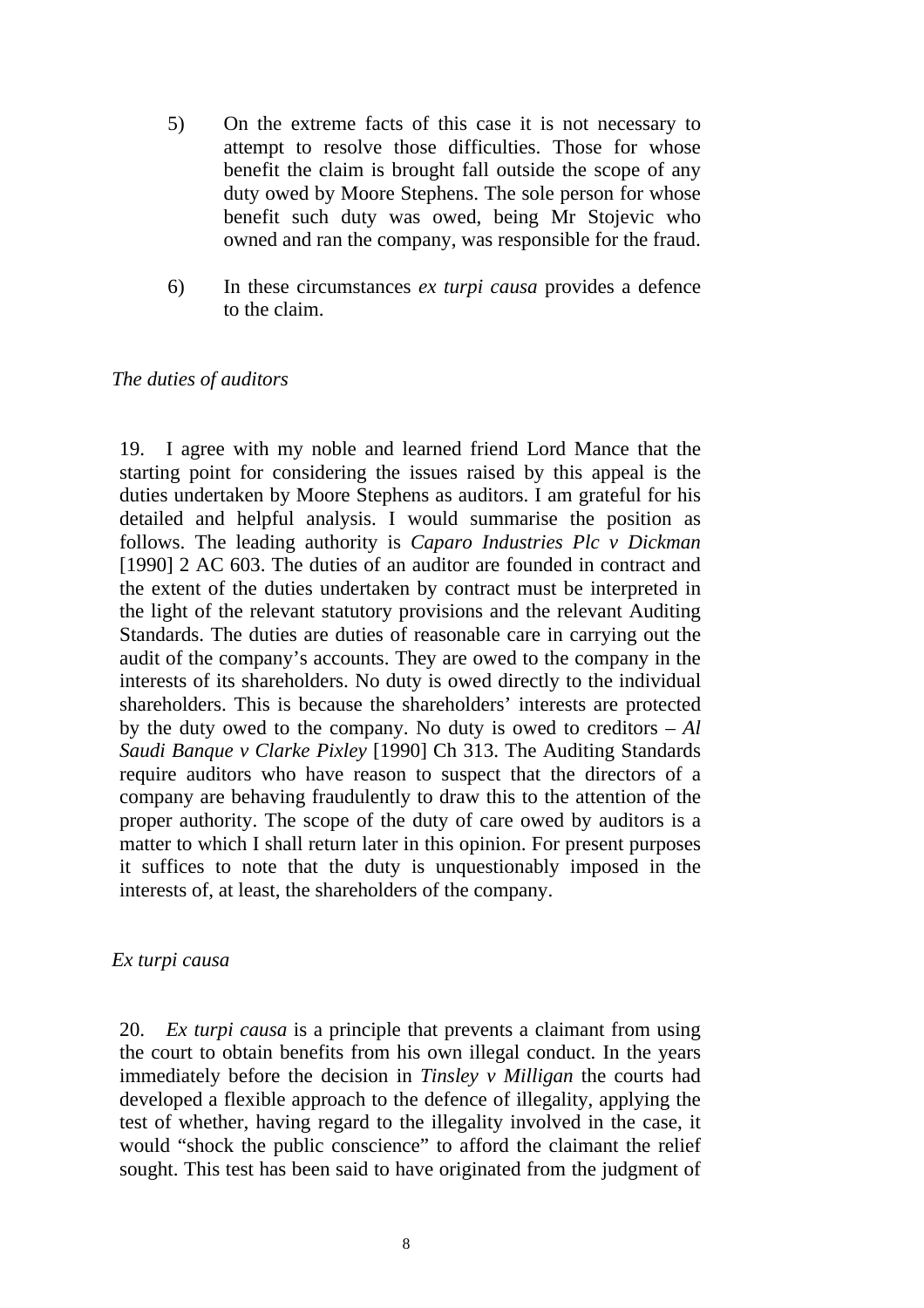Hutchison J in *Thackwell v Barclays Bank plc* [1986] 1 All ER 676 although reference to shocking the public conscience can be traced back at least to the judgment of Salmon LJ in *Gray v Barr* [1971] 2 QB 554 at p. 581. *Tinsley v Milligan* involved a dispute between two single women as to title to a house. The house had been purchased with their joint funds, but put into the sole name of the appellant. The reason for this was to facilitate fraudulent claims by the respondent on the Department of Social Services. The respondent claimed that, as the property had been bought with joint funds it was held on a resulting trust under which she had an equitable interest. The appellant contended that the respondent was precluded from asserting her claim because of the illegal purpose of the arrangement. The Court of Appeal, by a majority, had found in favour of the respondent, applying a test of whether, having regard to the illegality, it would be "an affront to the public conscience" to grant the relief sought. This House was in agreement that this was not the correct test. There was not, however, unanimity as to the correct approach to illegality. Lord Keith of Kinkel and Lord Goff of Chieveley would have allowed the appeal on the basis that the respondent was not entitled to equitable relief because the effect of the illegality was that she did not come to the court with "clean hands". The reasoning of the majority appears from the following passages of the speech of Lord Browne-Wilkinson at pp. 369, 375 and 377:

"… it is now clearly established that at law (as opposed to in equity), property in goods or land can pass under, or pursuant to, such a contract. If so, the rights of the owner of the legal title thereby acquired will be enforced, provided that the plaintiff can establish such title without pleading or leading evidence of the illegality. . . .

… A party to an illegality can recover by virtue of a legal or equitable property interest if, but only if, he can establish his title without relying on his own illegality.

. . .

…In a case where the plaintiff is not seeking to enforce an unlawful contract but founds his case on collateral rights acquired under the contract (such as a right of property) the court is neither bound nor entitled to reject the claim unless the illegality of necessity forms part of the plaintiff's case."

21. The House in *Tinsley v Milligan* did not lay down a universal test of *ex turpi causa.* It was dealing with the effect of illegality on title to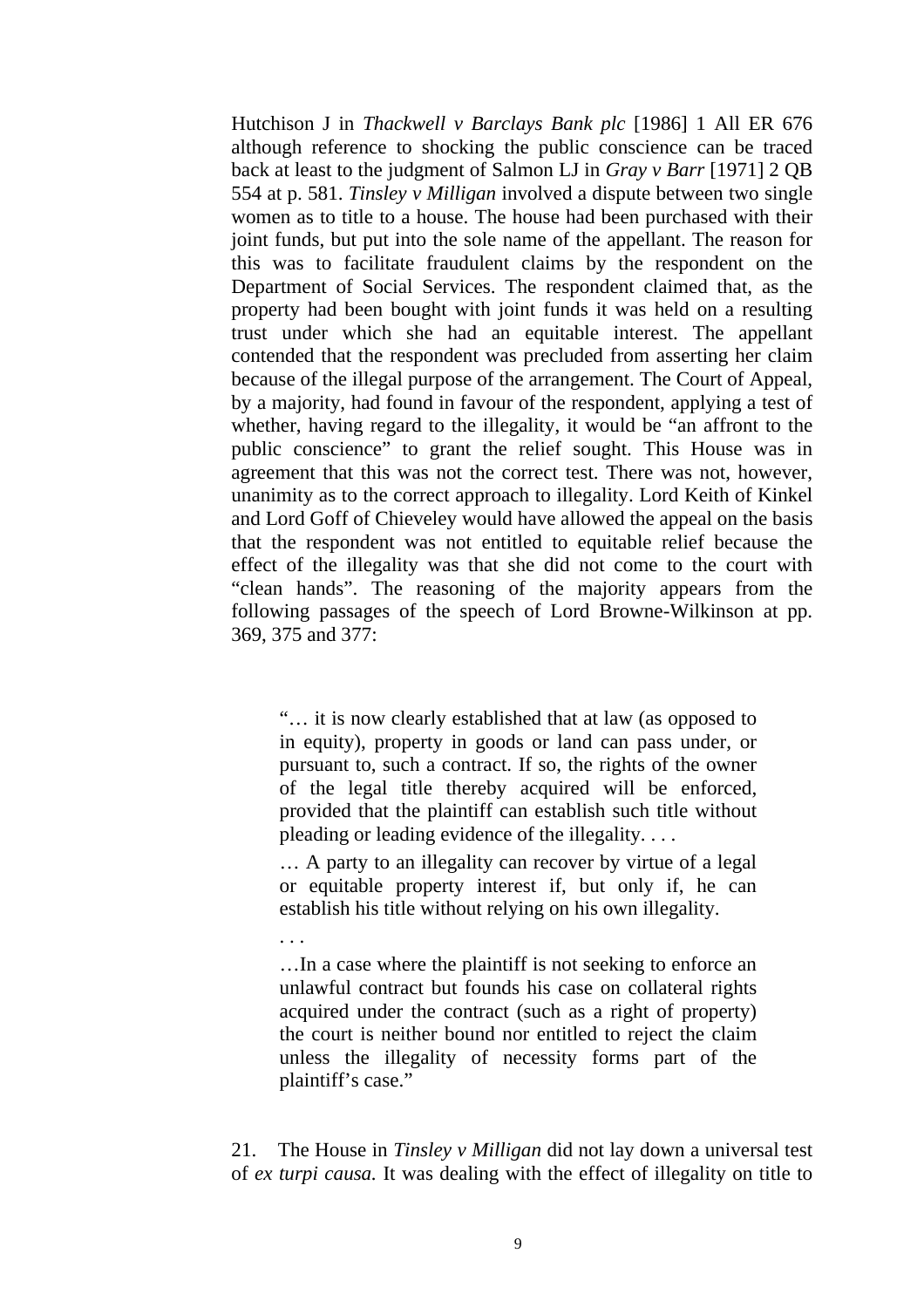property. It established the general principle that, once title has passed, it cannot be attacked on the basis that it passed pursuant to an illegal transaction. If the title can be asserted without reliance on the illegality, the defendant cannot rely on the illegality to defeat the title. This principle had been applied in the case of personalty in *Bowmakers Ltd v Barnet Instruments Ltd* [1945] KB 65. The House held that it also applied in the case of both legal and equitable title to realty. The House did not hold that illegality will never bar a claim if the claim can be advanced without reliance on it. On the contrary, the House made it plain that where the claim is to enforce a contract the claim will be defeated if the defendant shows that the contract was for an illegal purpose, even though the claimant does not assert the illegal purpose in making the claim – see *Alexander v Rayson* [1936] 1 KB 169, approved by Lord Browne-Wilkinson at p. 370.

22. *Hewison v Meridian Shipping Services Pte Ltd* [2002] EWCA Civ 1821; [2003] PIQR P252 illustrates another situation in which *ex turpi causa* defeated a claim albeit that the illegality was not asserted by the claimant.

23. In *Cross v Kirkby* (CA 18.2.2000) Beldam LJ remarked:

"I do not believe that there is any general principle that the claimant must either plead, give evidence of or rely on his own illegality for the principle to apply. Such a technical approach is entirely absent from Lord Mansfield's exposition of the principle"

I agree with that observation.

24. In *Tinsley v Milligan* the *ex turpi causa* defence failed because the respondent did not need to plead the illegal agreement in order to establish her equitable title. Mr Sumption relies on the decision as establishing a general principle that is the converse of that applied by the majority of the House. This is that if the claimant has to rely on his own illegality to establish his claim the courts will *never* entertain the claim ("the reliance test"). I have already noted that Mr Sumption advanced one qualification to this rule – it only applies where the illegality is personal to the claimant, not vicarious. In the course of argument when dealing with *United Project Consultants Pte Ltd. v Leong Kwok Onn* [2005] SGCA 38; [2005] 4 SLR 214 he accepted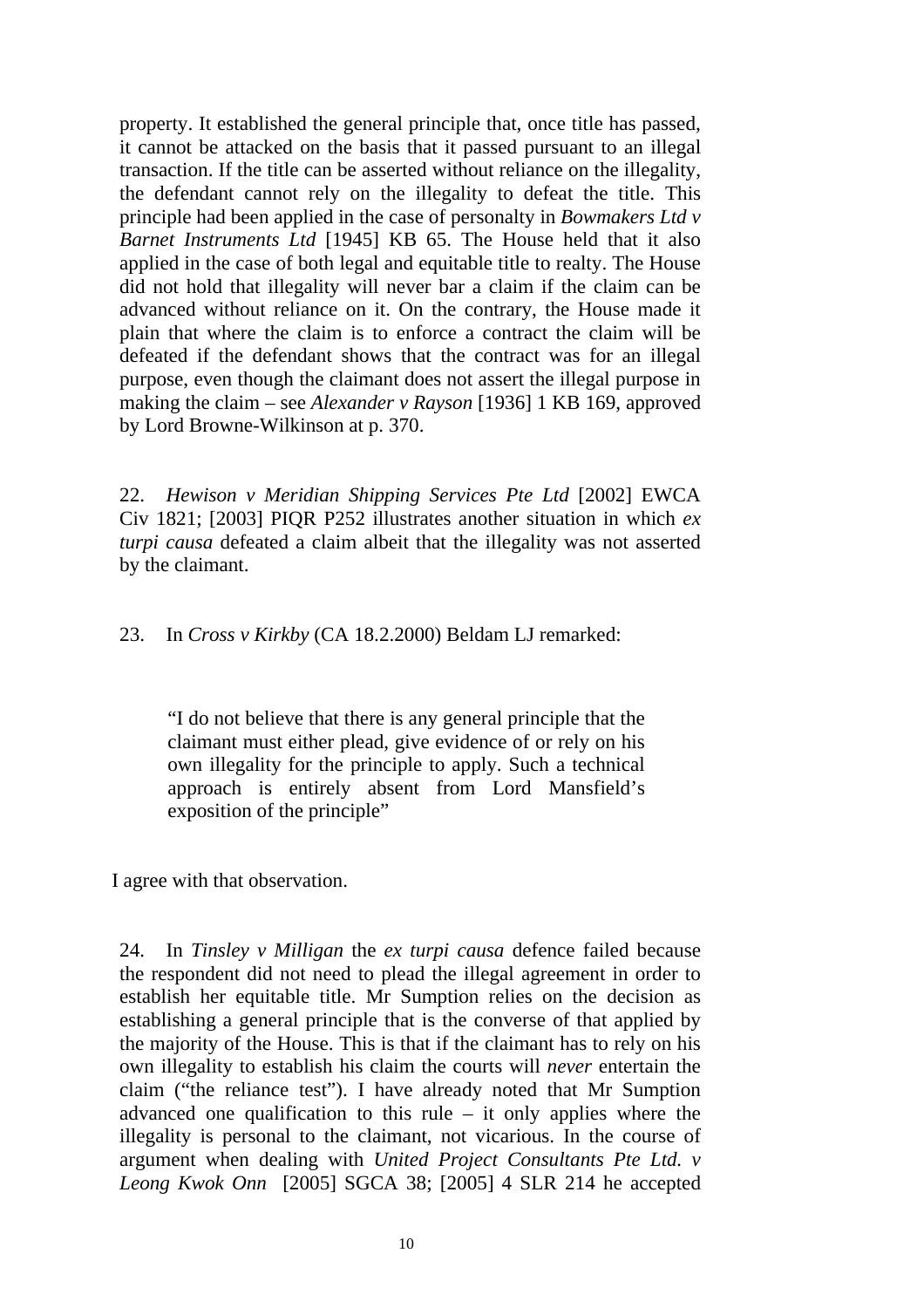another qualification. The illegality must involve turpitude. The defence may not apply where the claimant's illegality consists of an offence of strict liability of which he is unaware. Those, as I shall shortly show, are valid qualifications to the defence of *ex turpi causa* in the context in which it is raised on this appeal. They are not, however, of general application to the defence of *ex turpi causa.*

25. Although *Tinsley v Milligan* does not establish a general rule that if a claimant founds his claim on his own illegal conduct, the defence of *ex turpi causa* will apply, earlier cases support this principle: *Marles v Philip Trant & Sons Ltd* [1954] 1 QB 29*; Archbolds (Freightage) Ltd v S. Spanglett Ltd* [1961] 1 QB 374*.* I do not believe, however, that it is right to proceed on the basis that the reliance test can automatically be applied as a rule of thumb. It is necessary to give consideration to the policy underlying *ex turpi causa* in order to decide whether this defence is bound to defeat S&R's claim. As Lord Hoffmann recently remarked in *Gray v Thames Trains Ltd* [2009] UKHL 33; [2009] 3 WLR 167 at para 30:

"The maxim *ex turpi causa* expresses not so much a principle as a policy. Furthermore, that policy is not based upon a single justification but on a group of reasons, which vary in different situations"*.*

#### *The underlying policy*

26. The policy underlying *ex turpi causa* was explained by Lord Mansfield in 1775 in *Holman v Johnson* 1 Cowp. 341, 343; 98 ER 1120, 1121:

"The objection, that a contract is immoral or illegal as between plaintiff and defendant, sounds at all times very ill in the mouth of the defendant. It is not for his sake, however, that the objection is ever allowed; but it is founded in general principles of policy, which the defendant has the advantage of, contrary to the real justice as between him and the plaintiff, by accident, if I may so say. The principle of public policy is this; ex dolo malo non oritur actio. No court will lend its aid to a man who founds his cause of action upon an immoral or an illegal act. If, from the plaintiff's own stating or otherwise, the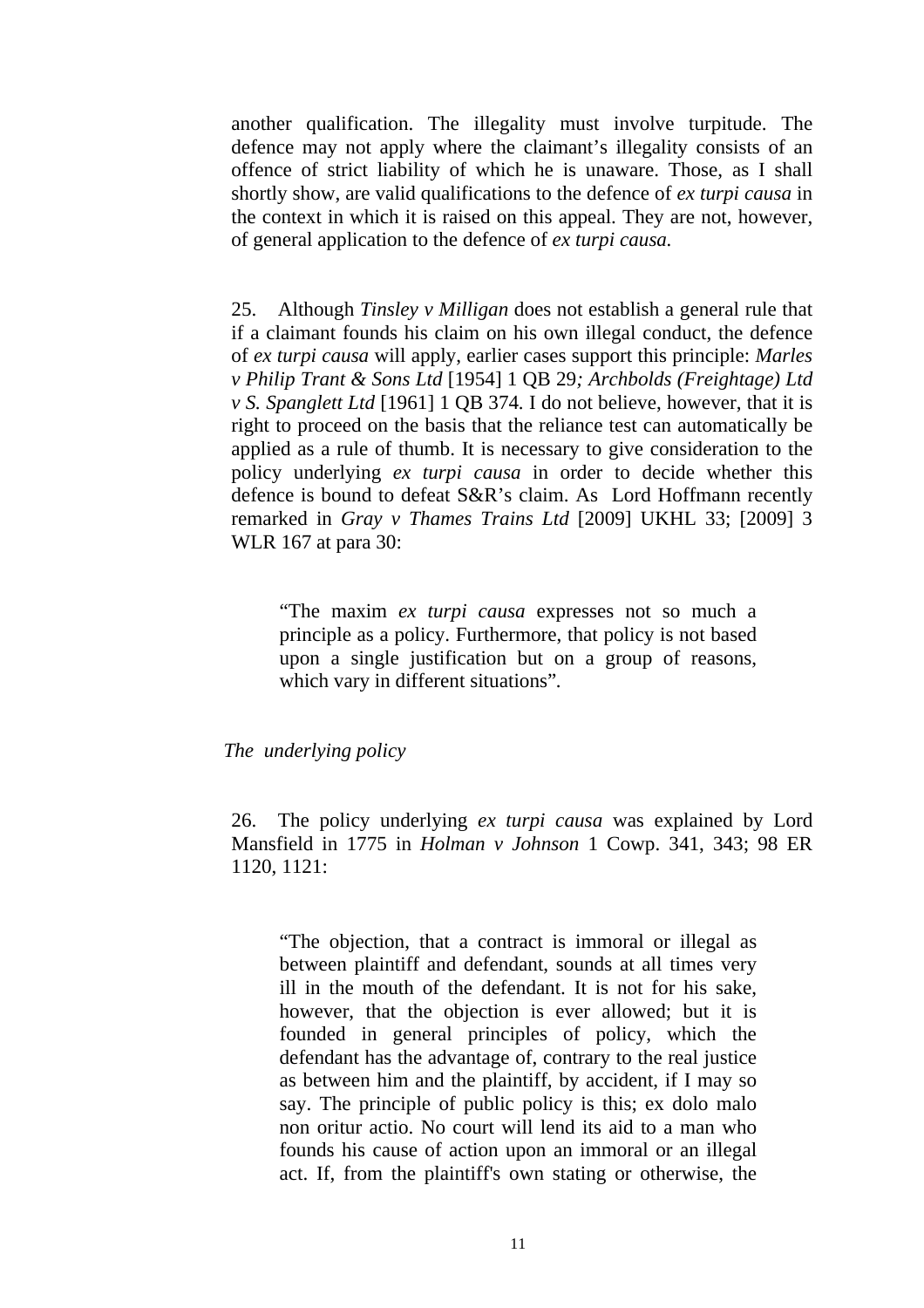cause of action appears to arise ex turpi causâ, or the transgression of a positive law of this country, there the court says he has no right to be assisted. It is upon that ground the court goes; not for the sake of the defendant, but because they will not lend their aid to such a plaintiff. So if the plaintiff and defendant were to change sides, and the defendant was to bring his action against the plaintiff, the latter would then have the advantage of it; for where both are equally in fault, potior est conditio defendentis.

The policy can be subdivided into two principles in relation to contractual obligations:

- (i) The court will not enforce a contract which is expressly or impliedly forbidden by statute or that is entered into with the intention of committing an illegal act.
- (ii) The court will not assist a claimant to recover a benefit from his own wrongdoing. This extends to claims for compensation or an indemnity in respect of the adverse consequences of the wrongdoing – see *Beresford v Royal Insurance Co Ltd* [1938] AC 586.

It is the second principle that is in play on this appeal.

# *Qualifications to the second principle*

27. The two qualifications recognised by Mr Sumption apply in respect of the second, but not the first principle. Thus they apply to the type of claim with which your Lordships are concerned. S&R are not seeking to enforce an illegal agreement. They are seeking compensation for the adverse consequences of having engaged in unlawful conduct. A number of authorities to which we have been referred support Mr Sumption's acceptance that in these circumstances the defence of *ex turpi causa* will only apply where the claimant was personally at fault and thus where his responsibility for wrongdoing was primary rather than vicarious: *Burrows v Rhodes and Jameson* [1899] 1 QB 816; *Hardy v Motor Insurers' Bureau* [1964] 2 QB 745 at p.760; *Lancashire County Council v Municipal Mutual Insurance Ltd*  [1997] QB 897 at p. 908; *United Project Consultants Pte Ltd v Leong*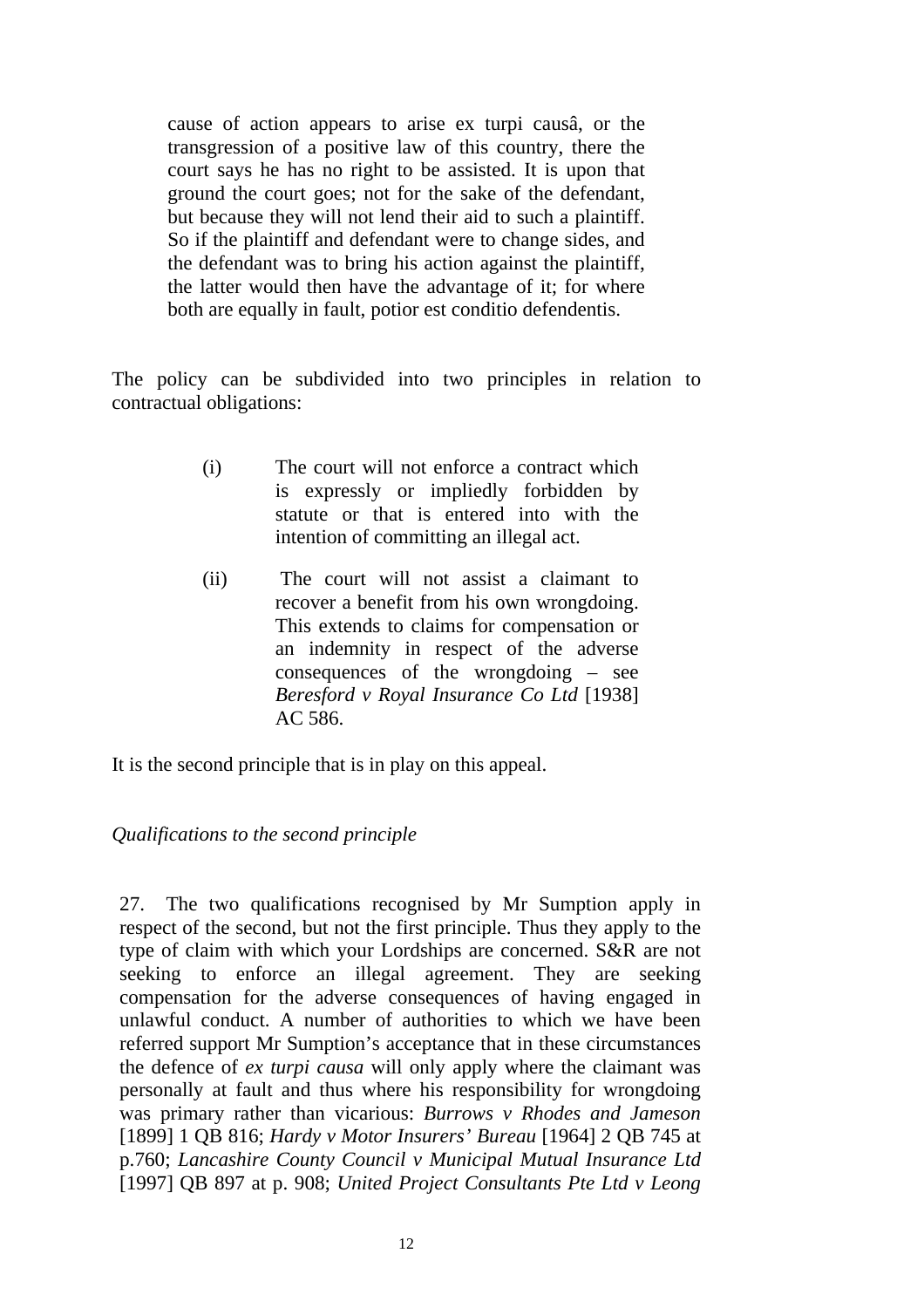*Kwok Onn* [2005] 4 SLR 214. Furthermore, there has never been any suggestion that it is contrary to public policy for a company to insure against liabilities that it may vicariously incur as a consequence of the wrongdoings of its agents. *Arab Bank plc v Zurich Insurance Co* [1999] 1 Lloyd's Rep 262 was such a case.

28. Thus Mr Sumption is correct to accept that, in the context of a claim for compensation for the adverse consequences of wrong-doing, *ex turpi causa* applies where the wrongdoing is personal, or primary, but not where it is vicarious.

#### *The Consequences of Moore Stephens' primary case*

29. The consequences of Moore Stephens' primary case are best considered in a case where the facts are not as extreme as those with which your Lordships are concerned. Assume that a company carries on legitimate business, owns legitimate assets and has shareholders who are not complicit in the conduct of the man who runs the company, "the directing mind and will" of the company. Assume that the directing mind and will, in breach of his duties to the company, involves the company in fraudulent trading and that this causes the company to sustain losses. On Moore Stephens' primary case, as Mr Sumption accepted, a claim for damages for misfeasance against the directing mind and will would be defeated by the defence of *ex turpi causa* on the ground that the directing mind and will's turpitude was attributed to the company.

30. Assume that the auditors of the company had negligently failed to identify the fact that the directing mind and will was acting fraudulently, with the consequence that his fraud was permitted to continue. The company's claim against the auditors for the benefit of its shareholders, whose interests the auditors should have protected, would be barred by the very wrongdoing that the auditors' negligence had permitted to occur.

31. Mr Brindle would avoid these consequences in one of two ways. First he says that the fraud of the directing mind and will does not fall to be treated as the fraud of the company for the purposes of *ex turpi causa*. This is because where the company becomes a victim of the fraud, although the fraud is directed at a third party, the *Hampshire Land* principle prevents the fraud from being attributed to the company.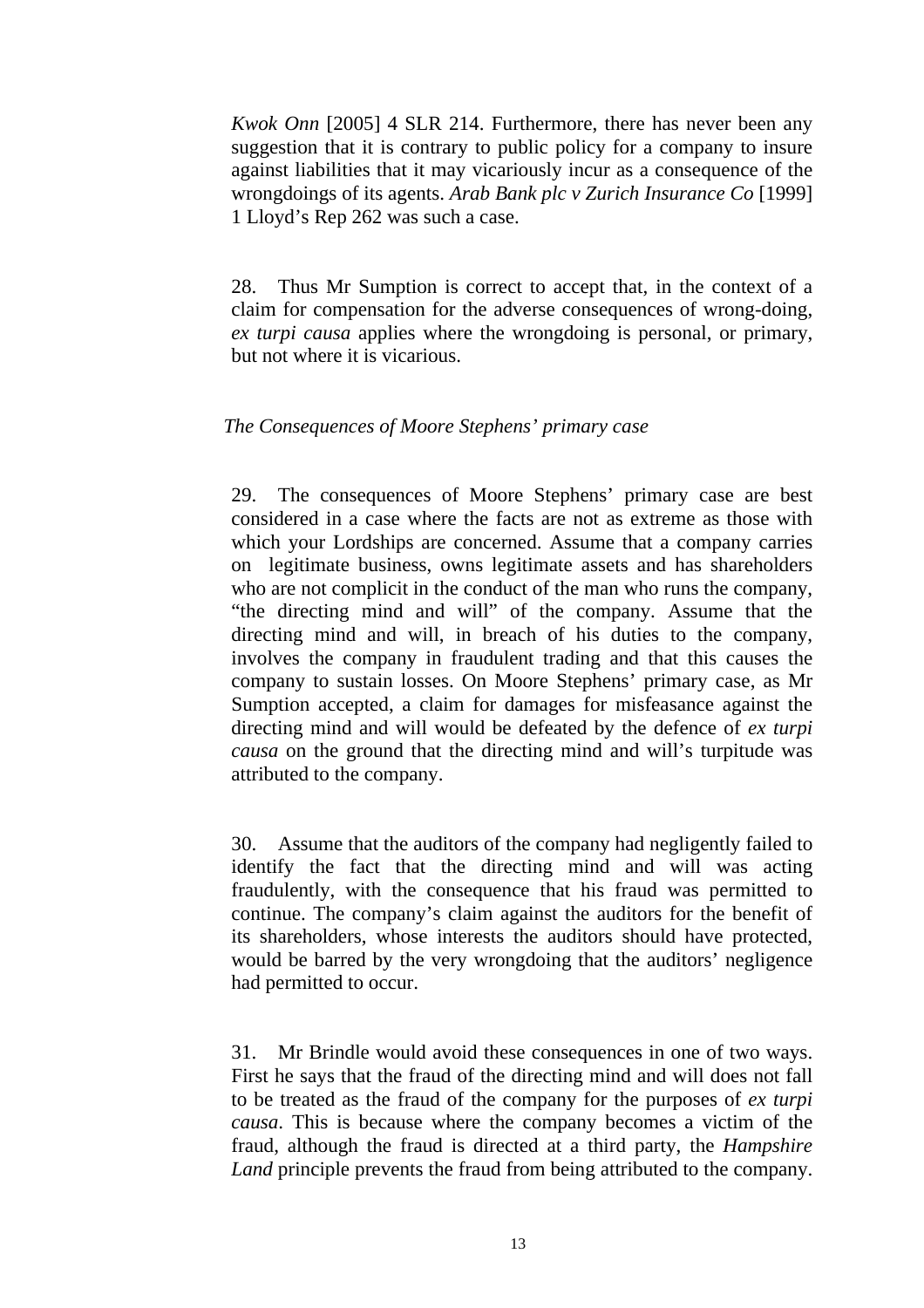Alternatively he argues that where the fraud is "the very thing" that the defendant was under a duty to prevent, *ex turpi causa* does not apply at all.

# *The opinions of the Committee*

32. My noble and learned friends Lord Walker of Gestingthorpe and Lord Brown of Eaton-under Heywood have not adopted the reasoning of Rimer LJ in finding in favour of Moore Stephens. They have based their decisions on Mr Sumption's fall back position. Each has held that *Hampshire Land* does not apply, that Mr Stojevic's fraudulent conduct is to be treated as the conduct of S&R and that *ex turpi causa* defeats S&R's claim. In doing so, however, their Lordships have restricted their reasoning to the situation where the directing mind and will of the company is also its owner. This leaves open the question of whether *ex turpi causa* will bar a claim by a company with independent shareholders where those shareholders have been unaware that the directing mind and will of the company has been involving the company in fraud.

33. My noble and learned friend Lord Scott of Foscote considers that Mr Stojevic's fraud would not be attributed to S&R so as to bar a claim by S&R against Mr Stojevic. This is because his fraud constituted a breach of the duty that he owed to S&R as an officer of the company. Lord Scott applies the same reasoning to the claim that is brought against Moore Stephens. They too, as auditors, owed duties as officers of S&R and the claim brought by S&R is for breach of those duties. In these circumstances, Mr Stojevic's fraud should not be attributed to S&R. This result is not reached by the application of *Hampshire Land*  on the facts of this case. Rather, so it seems to me, Lord Scott accepts the force of "the very thing" argument, at least where the very thing relates to a duty imposed on the defendant as an officer of the claimant company.

34. Lord Mance starts by considering what the position would have been as between S&R and Mr Stojevic if the latter had not been the sole shareholder in S&R. He concludes that if S&R had sued Mr Stojevic *ex turpi causa* would not have applied as there would be no question of Mr Stojevic benefiting from his own wrong and it would be nonsensical to attribute his wrong to the company in such circumstances. He also considers that *Hampshire Land* would apply in that situation, because S&R had to be considered as a separate legal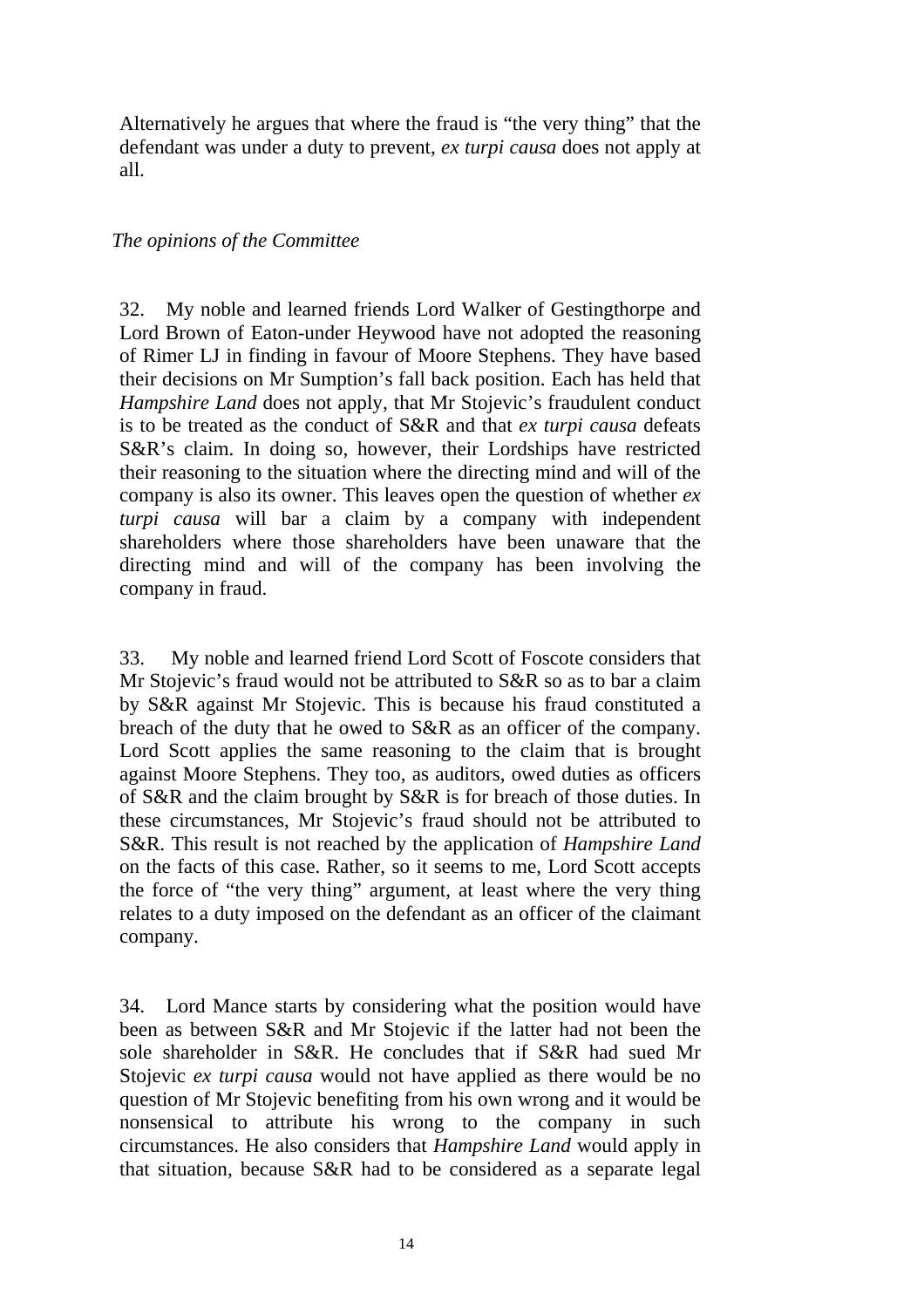entity from Mr Stojevic and Mr Stojevic's conduct could properly be characterised as a fraud on S&R.

35. Lord Mance next turns to consider whether the position is affected by the fact that Mr Stojevic was sole shareholder in S&R. He concludes that had S&R been solvent there might have been difficulty in establishing any claim against Mr Stojevic. As, however, it was insolvent, Mr Stojevic was in breach of duty in failing to have regard to the interests of the creditors. S&R would have been able to sue him for breach of this duty and *ex turpi causa* could not be relied upon as a defence.

36. Lord Mance then considers whether S&R could have claimed against Moore Stephens if S&R had had independent shareholders rather than Mr Stojevic. Applying similar reasoning Lord Mance concludes that *ex turpi causa* could not defeat a claim against Moore Stephens for failing to detect the very fraud that was asserted by way of that defence.

37. Does it make a difference that Mr Stojevic was the sole shareholder in the company? Had S&R been solvent Moore Stephens would not have committed any actionable breach of duty in failing to draw the attention of the owner of the company to his own fraud. Lord Mance concludes that the critical factor is that S&R was insolvent. Just as Mr Stojevic was in breach of his duty to have regard to the interests of the creditors, so the auditors' duty to the company extended beyond the interests of the shareholders to the interests of the creditors. *Ex turpi causa* affords no defence to breach of this duty.

38. Having summarised the conclusions reached by your Lordships I turn to consider the topic that has formed the central bone of contention between the parties, namely the application of the *Hampshire Land*  principle.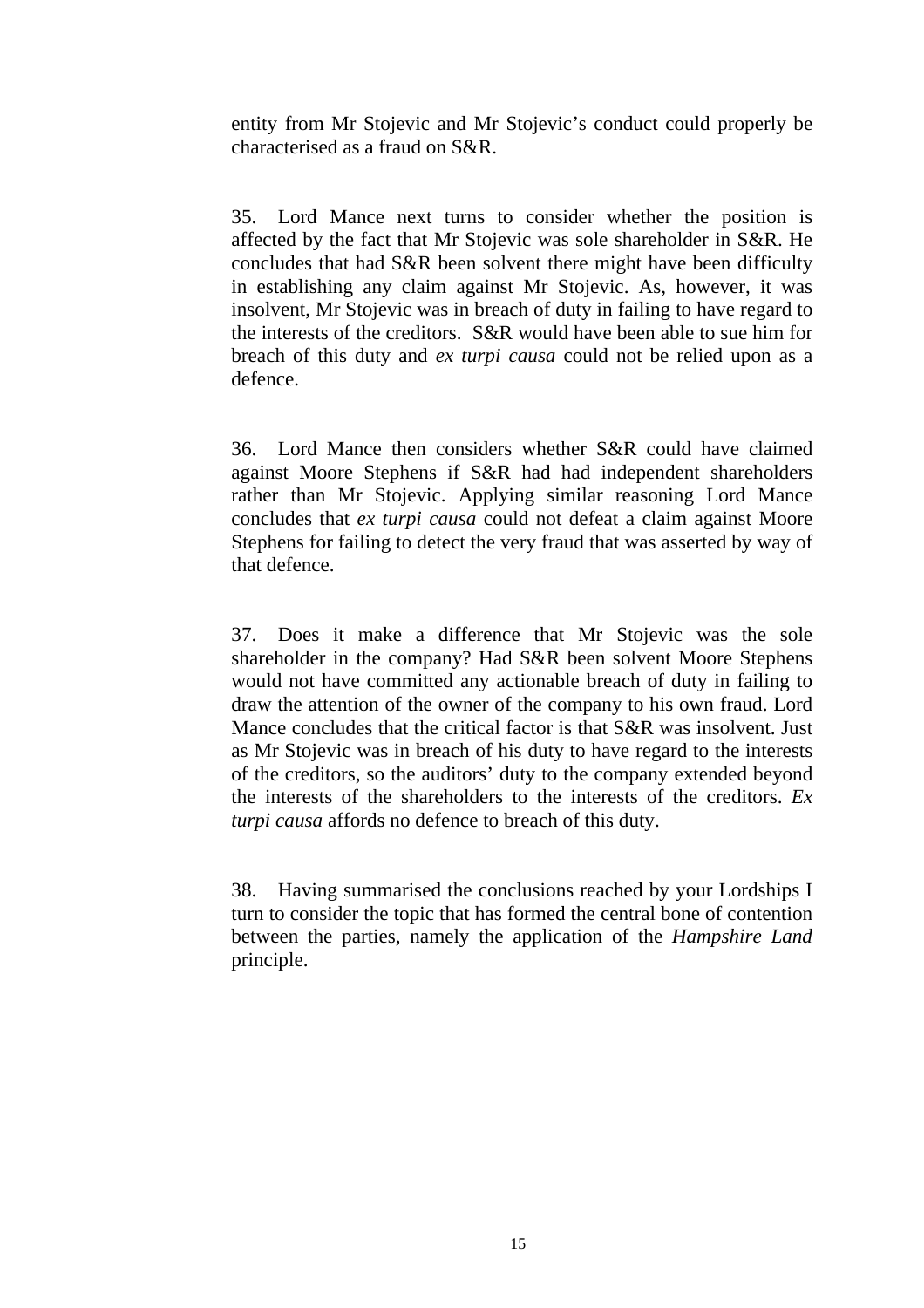# *Attribution*

39. The principles governing the attribution of conduct and states of mind to companies have been helpfully analysed by Lord Hoffmann in *Meridian Global Funds Management Asia Ltd v Securities Commission*  [1995] 2 AC 500, an appeal to the Privy Council from New Zealand. The appellant company, Meridian, was an investment management company. Its chief investment manager and senior portfolio manager had acquired shares for the company without the knowledge of the managing director or the board of the company. The company was under a statutory obligation to give notice of this acquisition, but failed to do so. It appears to have been common ground that the company was only in breach of this obligation if it had knowledge of the acquisition in question. The issue was whether the company had the requisite knowledge.

40. At p. 506 Lord Hoffmann first dealt with what he described as the "primary rules of attribution" of acts of a company, namely those set out in the articles of association of the company or implied by company law. He then referred to the application to a company of the "general rules of attribution" that apply equally in the case of natural persons, such as principles of agency, estoppel, ostensible authority in contract or vicarious liability in tort.

41. At p. 507 Lord Hoffmann commented:

"The company's primary rules of attribution together with the general principles of agency, vicarious liability and so forth are usually sufficient to enable one to determine its rights and obligations. In exceptional cases, however, they will not provide an answer. This will be the case when a rule of law, either expressly or by implication, excludes attribution on the basis of the general principles of agency or vicarious liability. For example, a rule may be stated in language primarily applicable to a natural person and require some act or state of mind on the part of that person 'himself', as opposed to his servants or agents. This is generally true of rules of the criminal law, which ordinarily impose liability only for the actus reus and mens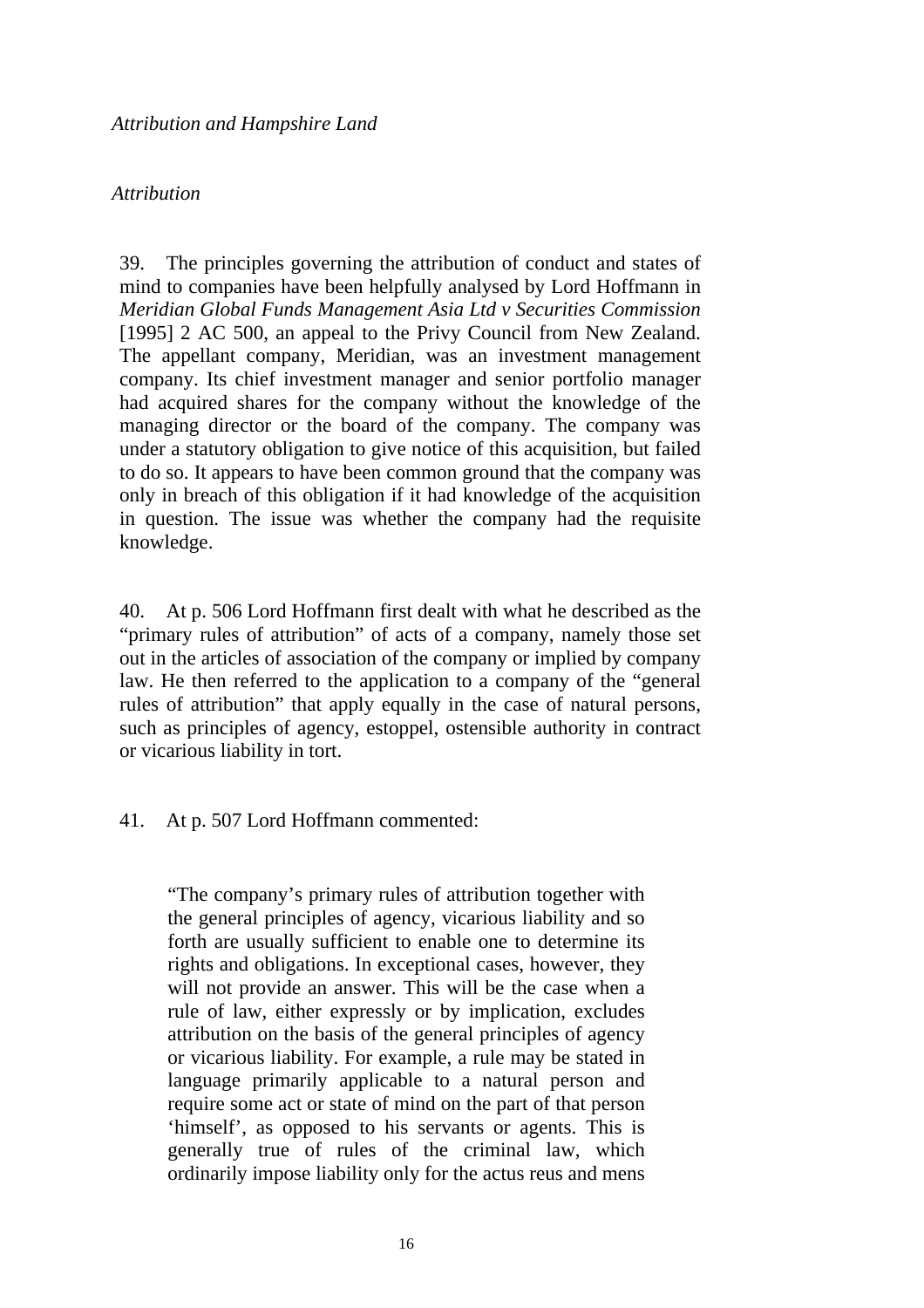rea of the defendant himself. How is such a rule to be applied to a company?

One possibility is that the court may come to the conclusion that the rule was not intended to apply to companies at all; for example, a law which created an offence for which the only penalty was community service. Another possibility is that the court might interpret the law as meaning that it could apply to a company only on the basis of its primary rules of attribution, i.e. if the act giving rise to liability was specifically authorised by a resolution of the board or an unanimous agreement of the shareholders. But there will be many cases in which neither of these solutions is satisfactory; in which the court considers that the law was intended to apply to companies and that, although it excluded ordinary vicarious liability, insistence on the primary rules of attribution would in practice defeat that intention. In such a case, the court must fashion a special rule of attribution for the particular substantive rule. This is always a matter of interpretation: given that it was intended to apply to a company, how was it intended to apply? Whose act (or knowledge, or state of mind) was *for this purpose* intended to count as the act etc of the company? One finds the answer to this question by applying the usual canons of interpretation, taking into account the language of the rule (if it is a statute) and its content and policy."

42. While initially Lord Hoffmann had spoken of attribution of *acts*  here he spoke of attribution of an *act or knowledge or a state of mind.* Normally the attribution of an act will carry with it the attribution of knowledge of the act, but this is not necessarily the case as Lord Hoffmann made plain at p. 511:

"But their Lordships would wish to guard themselves against being understood to mean that whenever a servant of a company has authority to do an act on its behalf, knowledge of that act will for all purposes be attributed to the company. It is a question of construction in each case as to whether the particular rule requires that the knowledge that an act has been done, or the state of mind with which it was done, should be attributed to the company."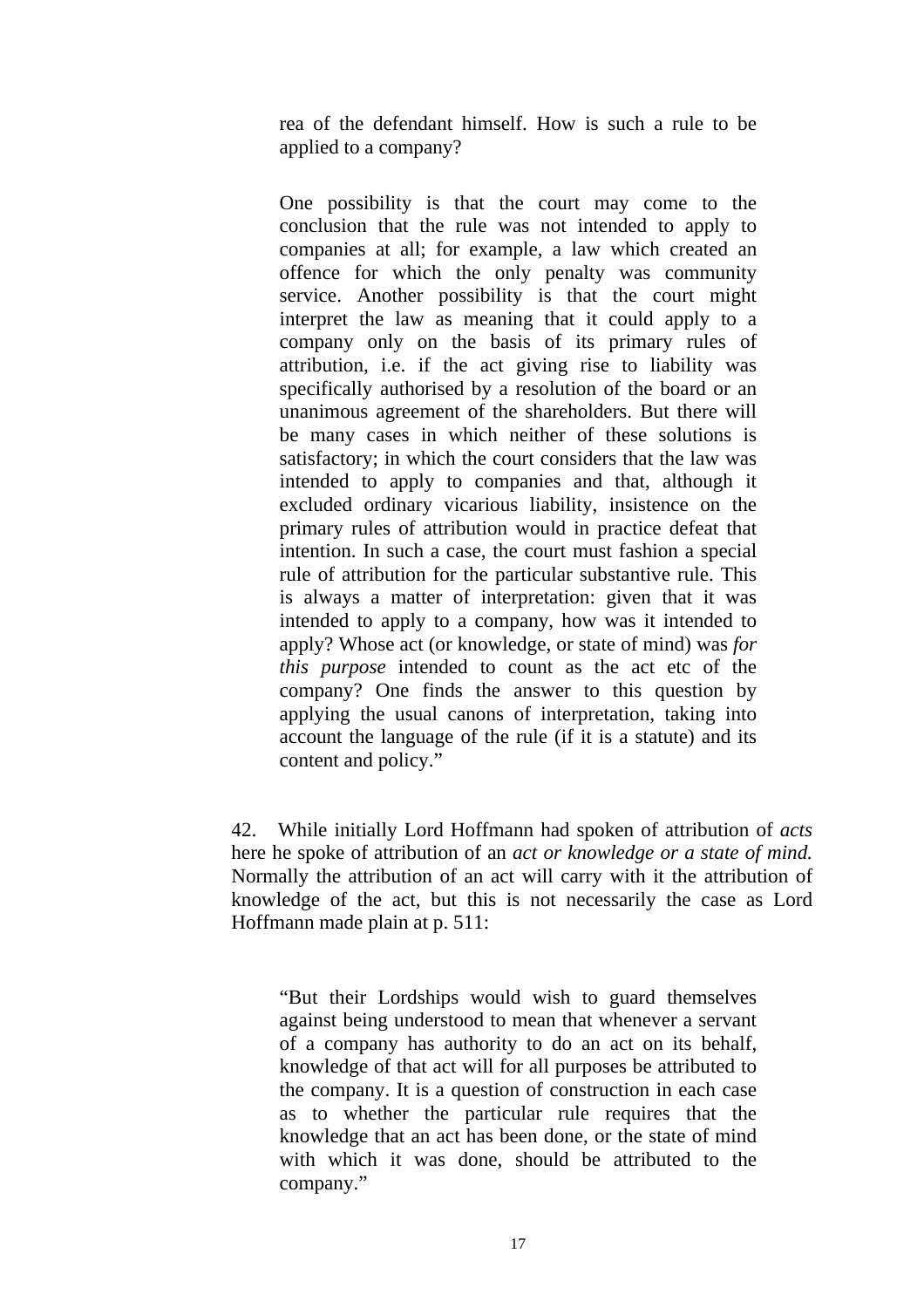# *Hampshire Land*

43. Lord Walker has summarised the relevant authorities where the *Hampshire Land* principle has been applied. The important point to note is that *Hampshire Land* is an exception to the normal rules for the attribution of an agent's *knowledge* to his principal. It is not a rule about the attribution of *conduct. Hampshire Land* applies where an agent has knowledge which his principal does not in fact share but which under normal principles of attribution would be deemed to be the knowledge of the principal. The effect of *Hampshire Land* is that knowledge of the agent will not be attributed to the principal when the knowledge relates to the agent's own breach of duty to his principal. The rationale for *Hampshire Land* has been said to be that it is contrary to common sense and justice to attribute to a principal knowledge of something that his agent would be anxious to conceal from him.

44. The cases demonstrate some confusion as to the precise nature and scope of the *Hampshire Land* principle and doubt has even been expressed as to whether it exists – see *Bowstead & Reynolds on Agency* 18<sup>th</sup> ed (2006, at 8-188 and 8-213 and Watts, "Imputed Knowledge in Agency Law – Excising the Fraud Exception" (2001) 117 LQR 300 at pp. 319-320. There is a tendency to confuse the *Hampshire Land*  principle with a similar principle developed by the courts of the United States, referred to as "the adverse interest exception to imputation".

45. The nature of what I shall call "the adverse interest rule" varies from state to state. It is an exception to the imputation principle under which both the *knowledge* and the *conduct* of an employee or agent are attributed to his principal where that person is acting in the course of his employment or within his apparent authority. Under the adverse interest rule the *knowledge* and *conduct* of an agent will not be attributed to the principal where the agent's actions are adverse to the interests of his principal. In some States the agent's conduct must be targeted against the principal if the rule is to apply. In others, the rule applies more widely, in circumstances where the agent's conduct is done for his personal benefit and is adverse to the interests of his principal, but is not aimed against his principal. A helpful overview of United States law on this topic has been provided by Amelia T Rudolph and Elizabeth V Tanis in a paper entitled "Invoking *In Pari Delicto* to Bar Accountant Liability Actions Brought by Trustees and Receivers" (2008) ALI-ABA Study Materials.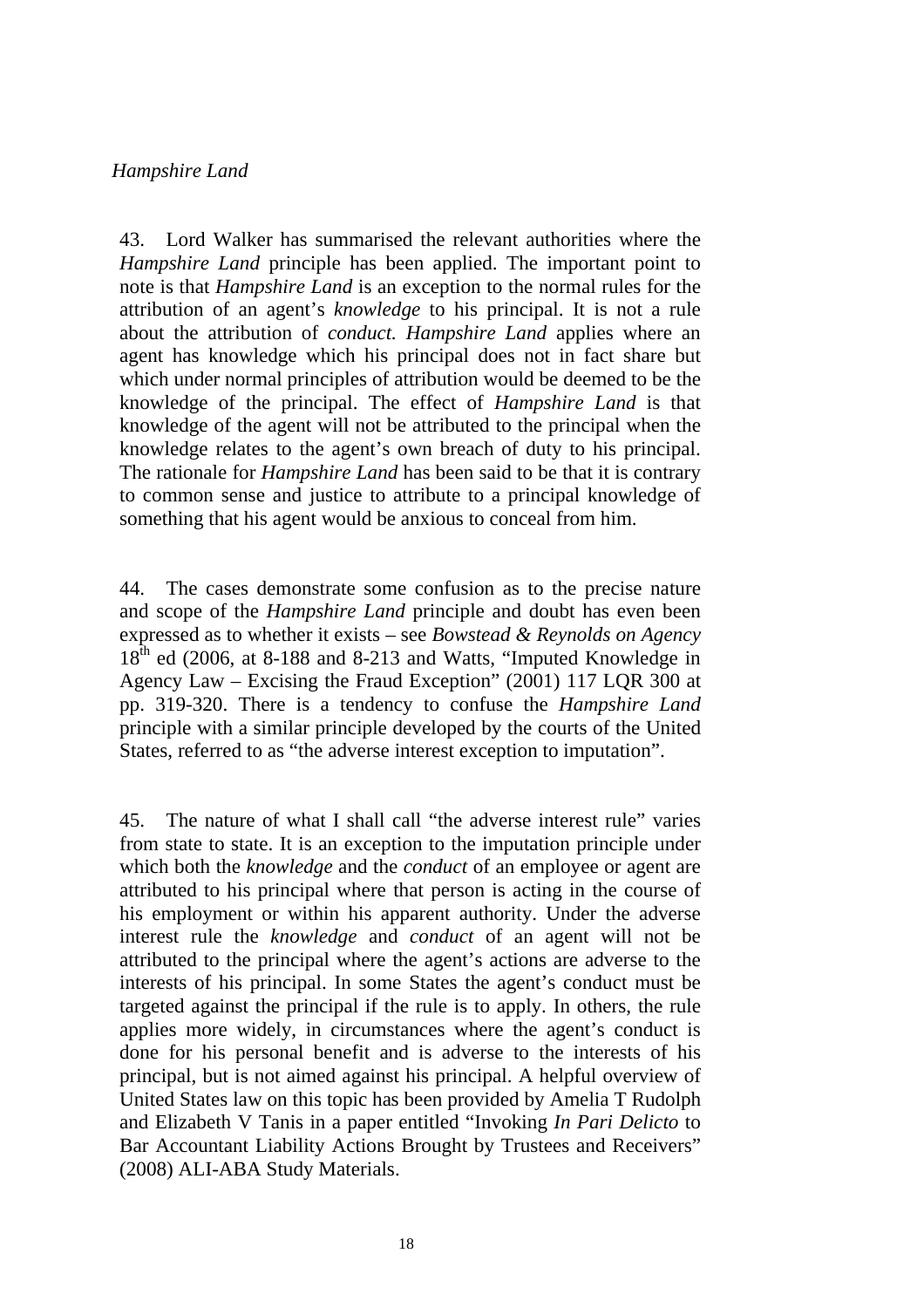46. The adverse interest rule would, so it seems to me, operate at least in some circumstances as a normal rule of attribution under established principles of the English law of agency, rather than as an exception to the norm. Under it an English court would not attribute to a company the act of its managing director in dishonestly transferring the company's funds into his own account.

47. The operation of a similar principle in the context of the criminal liability of a company for the acts of its directing will and mind is to be found in the decision of the Canadian Supreme Court in *Canadian Dredge & Dock Co Ltd v The Queen* (1985) 19 DLR  $(4^{th})$  314. In the course of giving the judgment of the court Estey J put the position as follows at p. 351:

" Where the directing mind conceives and designs a plan and then executes it whereby the corporation is intentionally defrauded, and when this is the substantial part of the regular activities of the directing mind in his office, then it is unrealistic in the extreme to consider that the manager is the directing mind of the company…Where the criminal act is totally in fraud of the corporate employer and where the act is intended to and does result in benefit exclusively to the employee-manager, the employee-directing mind, from the outset of the design and execution of the criminal plan, ceases to be a directing mind of the corporation and consequently his acts could not be attributed to the company under the identification doctrine".

This statement was made in relation to criminal charges brought *against* the company. It describes a principle of attribution that I would accept as applicable under English common law.

48. I believe that Mr Sumption's definition of the *Hampshire Land*  principle that I have quoted in paragraph 12 above more accurately describes the adverse interest rule. Confusion between the two principles has tended to obfuscate what, at the end of the day, is a question of attribution that is not difficult to answer on the facts of this case.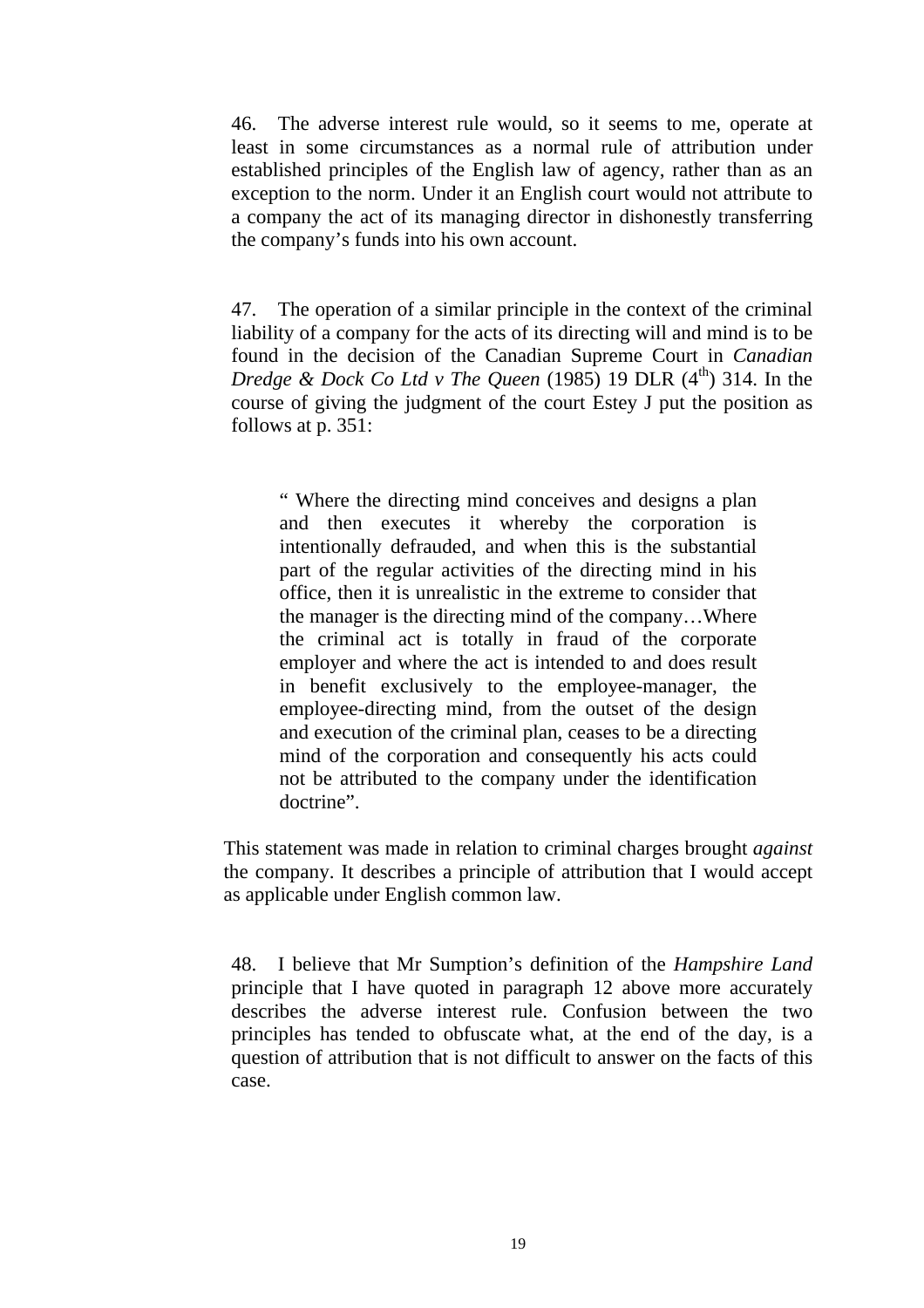49. Mr Brindle submits that this case involves two questions of attribution. The first is whether S&R's liability to the banks was primary or vicarious. The second is whether, for the purpose of *ex turpi causa,* Mr Stojevic's fraudulent conduct falls to be attributed to S&R. These are two different ways of posing the same question. The purpose for which the question of attribution has to be answered is in order to decide whether the defence of *ex turpi causa* applies. If Mr Sumption's reliance test is applied, the question that has to be answered is whether S&R is relying upon its own fraud, rather than fraud for which it is only vicariously liable, in order to found its claim. If the underlying principle of public policy is applied, the question that has to be answered is whether S&R is seeking to obtain compensation for the consequences of its own fraud rather than for the consequences of fraud for which it is only vicariously liable. To answer the question it is necessary to decide whether the fraud of Mr Stojevic falls to be treated as the fraud of S&R itself.

50. As between a company that has committed fraud and the victim of the fraud, the question of whether the company's liability is primary or vicarious seldom, if ever, arises. As Estey J remarked in *Canadian Dredge & Dock Co Ltd v The Queen*, at pp 324-325:

"At common law there was no difficulty in finding liability in a corporation in the law of torts, even though the state of mind of the corporation was established by imputing to that corporation the intentions and the conduct of its servants and agents. Thus, in the law of torts, the courts from the earliest times found vicarious liability in the corporation on the principles of agency."

In this case, however, it is necessary to distinguish between vicarious and primary liability for the purpose of considering the application of *ex turpi causa.* There is no way of doing this other than by applying the same approach as applies in other circumstances where this exercise is necessary. Indeed *Bowstead & Reynolds* at 8-188 identifies "the supposed fraud exception to the rules as to imputation of the agent's knowledge to the principal" as one of the situations where it may be necessary to consider whether conduct ranks as the act of the corporation itself. The words of Lord Reid in *Tesco Supermarkets Ltd v Nattrass* [1972] AC 153 at 170 are directly in point: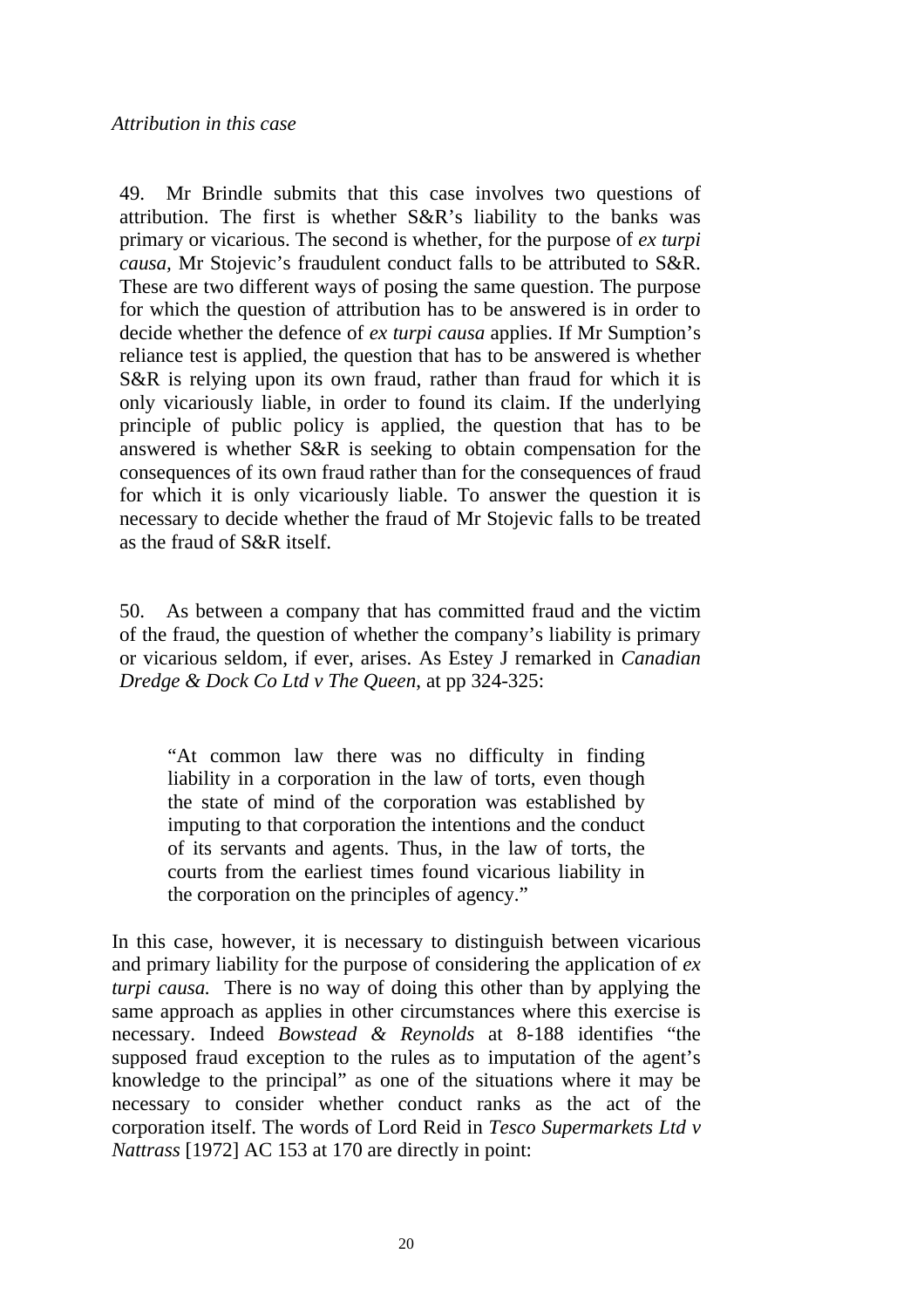"A living person has a mind which can have knowledge or intention or be negligent and he has hands to carry out his intentions. A corporation has none of these: it must act through living persons, though not always one or the same person. Then the person who acts is not speaking or acting for the company. He is acting as the company and his mind which directs his acts is the mind of the company. There is no question of the company being vicariously liable. He is not acting as a servant, representative, agent or delegate. He is an embodiment of the company or, one could say, he hears and speaks through the persona of the company, within his appropriate sphere, and his mind is the mind of the company. If it is a guilty mind then that is the guilt of the company. It must be a question of law whether, once the facts have been ascertained, a person in doing particular things is to be regarded as the company or merely as the company's servant or agent. In that case any liability of the company can only be a statutory or vicarious liability."

51. Where those managing the company are using it as a vehicle for fraud, or where there is only one person who is managing all aspects of the company's activities, there is no difficulty in identifying the fraud as the fraud of the company. Thus in *Royal Brunei Airlines Sdn Bhd v Tan* [1995] 2 AC 378, a case concerning a company, BLT, that was owned and managed by one man, Lord Nicholls of Birkenhead, when giving the advice of the Privy Council, observed at p. 393:

"Set out in these bald terms, the defendant's conduct was dishonest. By the same token, and for good measure, B.L.T. also acted dishonestly. The defendant was the company, and his state of mind is to be imputed to the company."

52. Lord Nicholls returned to this theme in *Mahmud v BCCI* [1998] AC 20 at p. 34 where he said this about BCCI:

"The bank operated its business dishonestly and corruptly. On the assumed facts, this was not a case where one or two individuals, however senior, were behaving dishonestly. Matters had gone beyond this. They had reached the point where the bank itself could properly be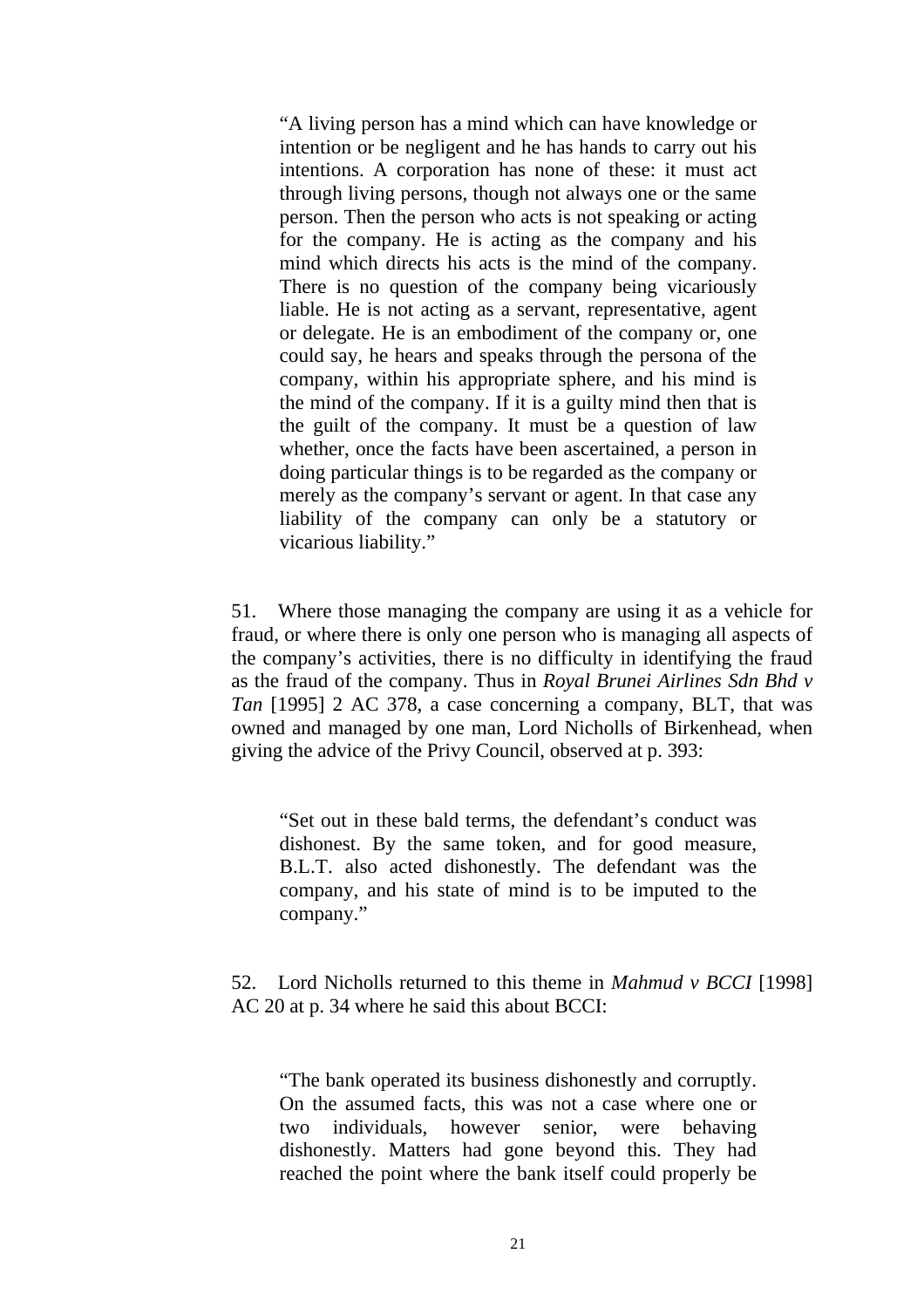identified with the dishonesty. This was a dishonest business, a corrupt business."

53. A similar issue of attribution arose in *KR v Royal & Sun Alliance plc* [2006] EWCA Civ 1454; [2007] 1 All ER (Comm) 161 in relation to a clause in a policy of liability insurance. The clause excluded the insurers' liability in respect of: "Injury damage or financial loss which results from any deliberate act or omission of the insured…" The insured was a company that operated children's homes. The issue was whether the clause exempted the insurers from liability in respect of the company's liability for physical abuse perpetrated by the managing director and major shareholder in the company. The Court of Appeal held at paragraph 65 that the intention of the clause was to exclude liability for damage or injury caused by the deliberate acts of the person who was to be regarded as, in effect, the company, as opposed to the acts of those who were mere employees. As such it excluded liability in respect of the acts of the managing director:

"It is not just the case that he was managing director and majority shareholder of the company; he was [the company]. He treated the company as his own and nothing of consequence happened without his say so."

54. In this case it might be said that S&R was not a business being carried on corruptly but rather that there was no business at all. Mr Stojevic, in the name of the company, was pretending to carry on a fictitious business. With false pretences and fabricated documents he was fraudulently inducing Komercni Bank and other banks to pay large sums to S&R. It might be argued that the adverse interest rule, as formulated by Estey J in *Canadian Dredge & Dock Co Ltd v The Queen*, applies, in that Mr Stojevic was, from the outset, acting pursuant to a criminal plan that was exclusively for his own benefit. Such an argument would, however, be fallacious. Mr Stojevic was using S&R for his own dishonest purposes, but in a manner that resulted in substantial payments being made to S&R. It has never been suggested that Mr Stojevic's conduct did not fall to be attributed to S&R so as to render S&R liable in deceit. That S&R was properly held liable is the basis of S&R's claim. The fraudulent business must be treated as the business of S&R carried on, in the first instance, to benefit S&R.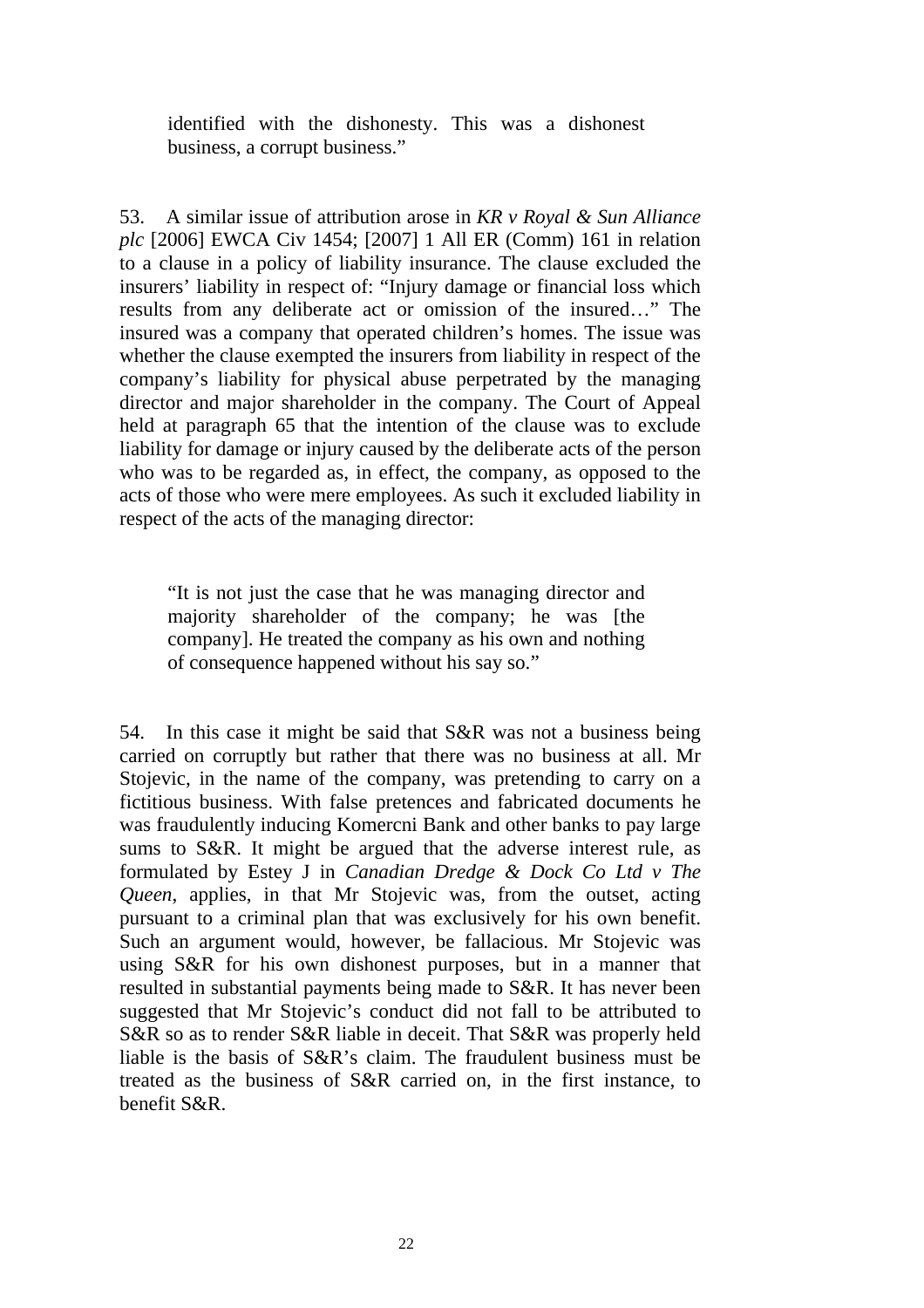55. Mr Brindle submits that the *Hampshire Land* principle applies so as to prevent attribution in this case. For the reasons that I have given I do not consider that that principle has any application. Nor does the adverse inference rule apply so as to prevent the attribution of Mr Stojevic's fraudulent conduct to the company. Mr Brindle has not suggested that the banks are not to be treated as the primary victims of the fraud that Mr Stojevic has caused S&R to commit. He submits, however, that the fraud should not be attributed to S&R because it has come home to roost, making S&R a secondary victim. Neither authority nor common sense supports this proposition. As Mr Sumption points out, a company that commits fraud is always liable to find itself a secondary victim in this way. Mr Brindle's submission amounts, on analysis, to an argument that *ex turpi causa* should never prevent a company from recovering compensation for the consequences of fraud which those managing the company have caused it to commit. That submission falls to be considered in the context of the alternative way that Mr Brindle advances his case.

56. For the reasons that I have given I find that neither the *Hampshire Land* principle nor the adverse interest rule prevents the attribution of Mr Stojevic's fraud to S&R.

#### *The very thing*

57. This argument is founded upon the fact that Mr Sumption has conceded that Moore Stephens owed a duty of care to S&R and that it is to be assumed for the purposes of the *ex turpi causa* issue that the duty of care has been broken. Mr Brindle's argument is, in essence, that if a duty exists to take action that will prevent a claimant from committing an illegal act, the claimant must have a remedy for breach of that duty, otherwise the duty will be rendered nugatory. Mr Brindle relies on reasoning of Buxton LJ to this effect in *Reeves v Commissioner of Police of the Metropolis* [1999] QB 169. The relevant issue under consideration was whether, on the premise that suicide was to be treated as illegal conduct, *ex turpi causa* would bar a claim against the police for negligently permitting a prisoner to commit suicide. In holding that it would not Buxton LJ observed at p. 185:

"Here, the alleged turpitudinous act is the very thing that the defendant had a duty to try to prevent, imposed by a law of negligence which itself appeals to public conscience or at least public notions of reasonableness"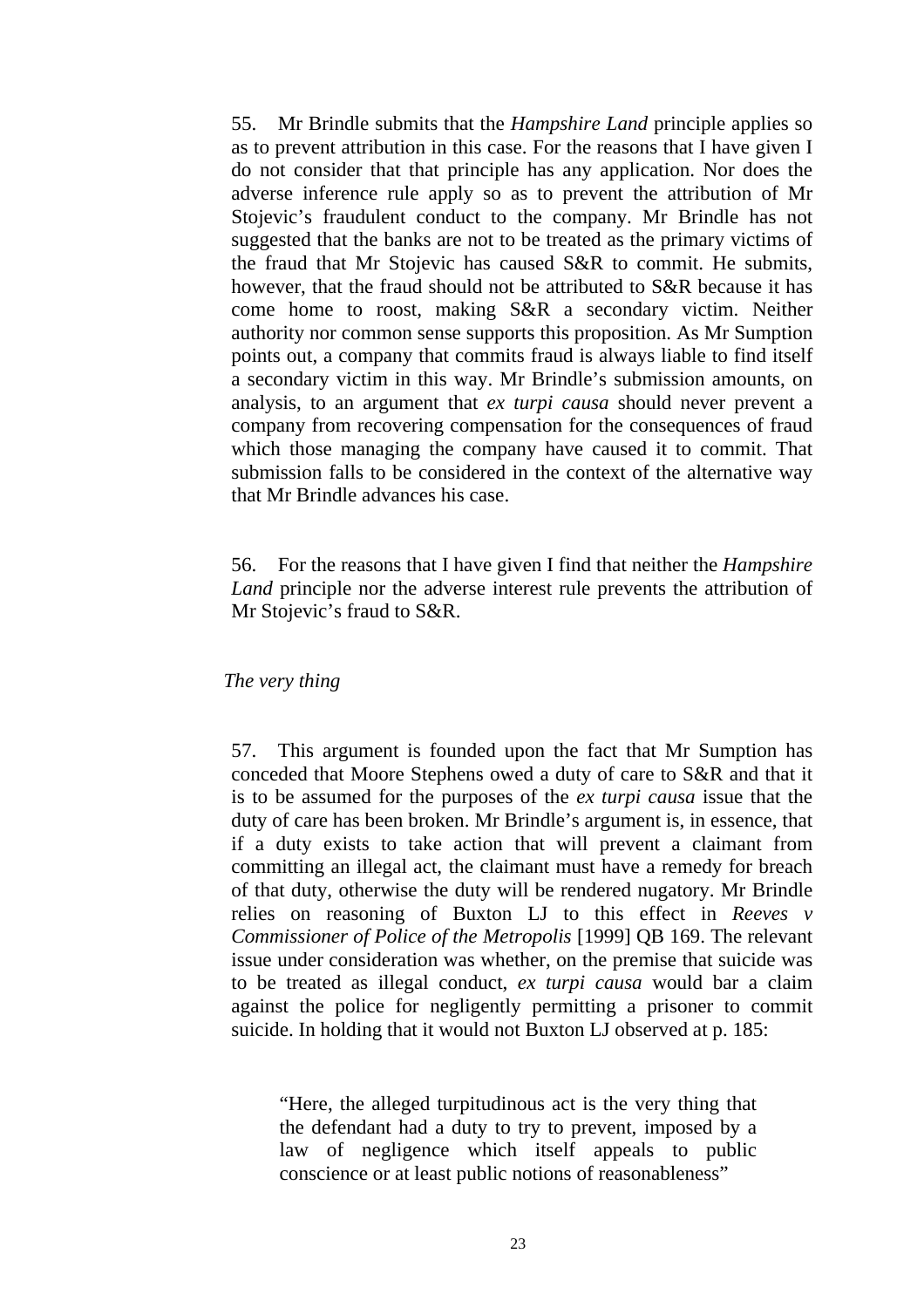58. Mr Brindle's argument is that fraud by S&R was one of the very things that Moore Stephens owed a duty of care to prevent. It follows that *ex turpi causa* should not defeat a claim for breach of that duty. I propose, when approaching Mr Brindle's alternative argument, to consider it initially in relation to a solvent company with independent and innocent shareholders which suffers damage because its directing mind and will involves it in fraud.

# *Claim by the company against the directing will and mind*

59. Lord Scott and Lord Mance consider that a company must be able to bring a claim against a director who, in breach of duty, causes the company damage by involving it in fraud. I sympathise with their reaction. Imagine a group of investors who float a company to own and operate a yacht commercially. They engage a skipper to whom they entrust the management of the business. In breach of duty he charters the yacht to drug smugglers, with the consequence that the vessel is seized and confiscated. It would seem contrary to justice if the company could not bring an action against the skipper for misfeasance for the benefit of the shareholders. Why should the skipper be entitled to pray in aid the very thing that his breach of duty had brought about? On what principled basis can one avoid the application of *ex turpi causa* in such circumstances?

60. Lord Mance considers that *Hampshire Land* can be pressed into service. For the reasons that I have given I do not agree. It makes no sense to say that the fraud should not be attributed to the company. The fact that fraud has been attributed to the company is the very thing about which the company is complaining. The company's complaint is that its directing will and mind has infected it with turpitude. If *ex turpi causa* is not to apply in such circumstances, the reason should simply be that the public policy underlying it does not require its application.

61. One can readily reach that conclusion where all the shareholders are innocent. Recovery from the directing mind and will does not result in any individual recovering compensation for his own wrong. The position becomes unclear, however, if some of the shareholders were complicit in the directing mind and will's misconduct. Lord Mance states that in such circumstances some process designed to achieve the ends of justice would "without doubt" prevent the fraudulent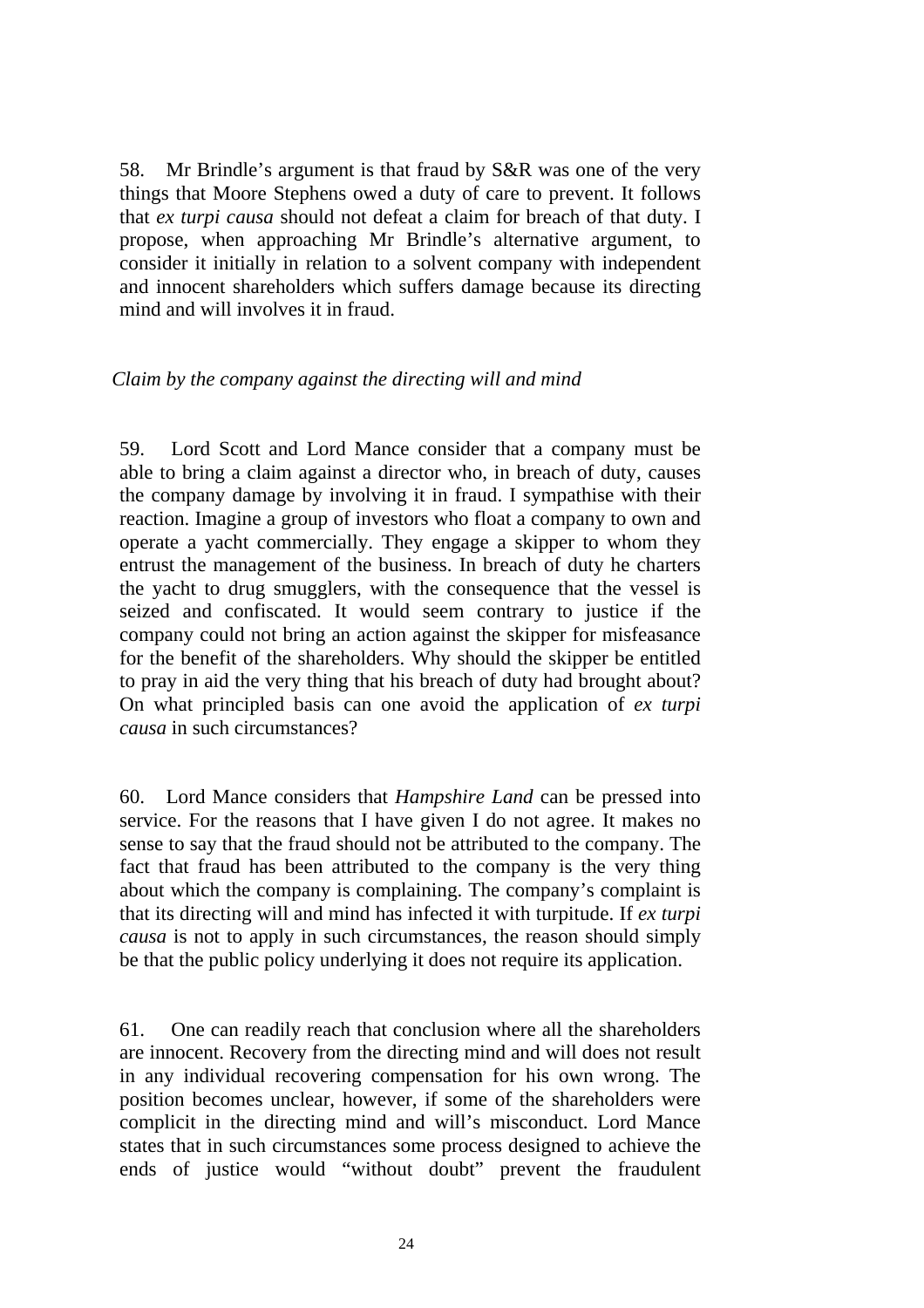shareholders from profiting from their dishonesty. Lord Mance may well be right, but it is not apparent to me that the law provides a mechanism for achieving this. What would seem to be involved would be a lifting of the veil of incorporation in order to ensure that shareholders who were complicit in the illegal manner of operating the company would not be able to share in the recovery from the directing mind and will. This would, I believe, be without precedent.

62. The situation becomes more complicated when one considers a claim against auditors, such as that with which this appeal is concerned, by a company that has independent shareholders. Here the argument is that auditors should not be entitled to pray in aid the very illegality that their breach of duty has permitted to occur. The same problem arises where some of the shareholders are complicit in the fraud being perpetrated on the banks by the directing mind and will. But more intractable is the problem of contributory negligence. The duty owed by the auditors to the company is a duty of care. It would not seem just for a company to make a full recovery of damages against auditors for the benefit of banks which have themselves negligently failed to carry out appropriate "due diligence" before advancing monies to the company. Mr Brindle recognised this, for he opened his case by submitting that any apparent unfairness in holding Moore Stephens liable to S&R would be met by contribution under the Law Reform (Contributory Negligence) Act 1945. But it is not easy to see how the Act would apply. Moore Stephens' liabilities would reflect S&R's liabilities to the banks and the damages paid by Moore Stephens would be paid, indirectly to the banks. Lack of care on the part of the banks in their dealings with S&R ought to be taken into account for the purposes of contributory negligence. Yet such lack of care could not be prayed in aid by S&R in answer to claims framed by the banks in deceit – *Standard Chartered Bank v Pakistan National Shipping Corpn (Nos 2 and 4)* [2002] UKHL 43; [2003] 1 AC 959. Nor is there any obvious mechanism by which such lack of care could be relied upon by Moore Stephens in answer to the claim brought by S&R.

63. My Lords, I would not think it right to hold as a matter of general principle that *ex turpi causa* does not apply to a claim by a company against its auditors for failing to detect that the company has been operating fraudulently unless it were demonstrated how the difficulties to which I have referred could be resolved. There has been no such demonstration in this case. Thus I am not able to join Lord Scott and Lord Mance in concluding, for the reasons that they have given, that *ex turpi causa* does not apply to S&R's claim. At the same time, I have not been persuaded by Mr Sumption's primary case that the reliance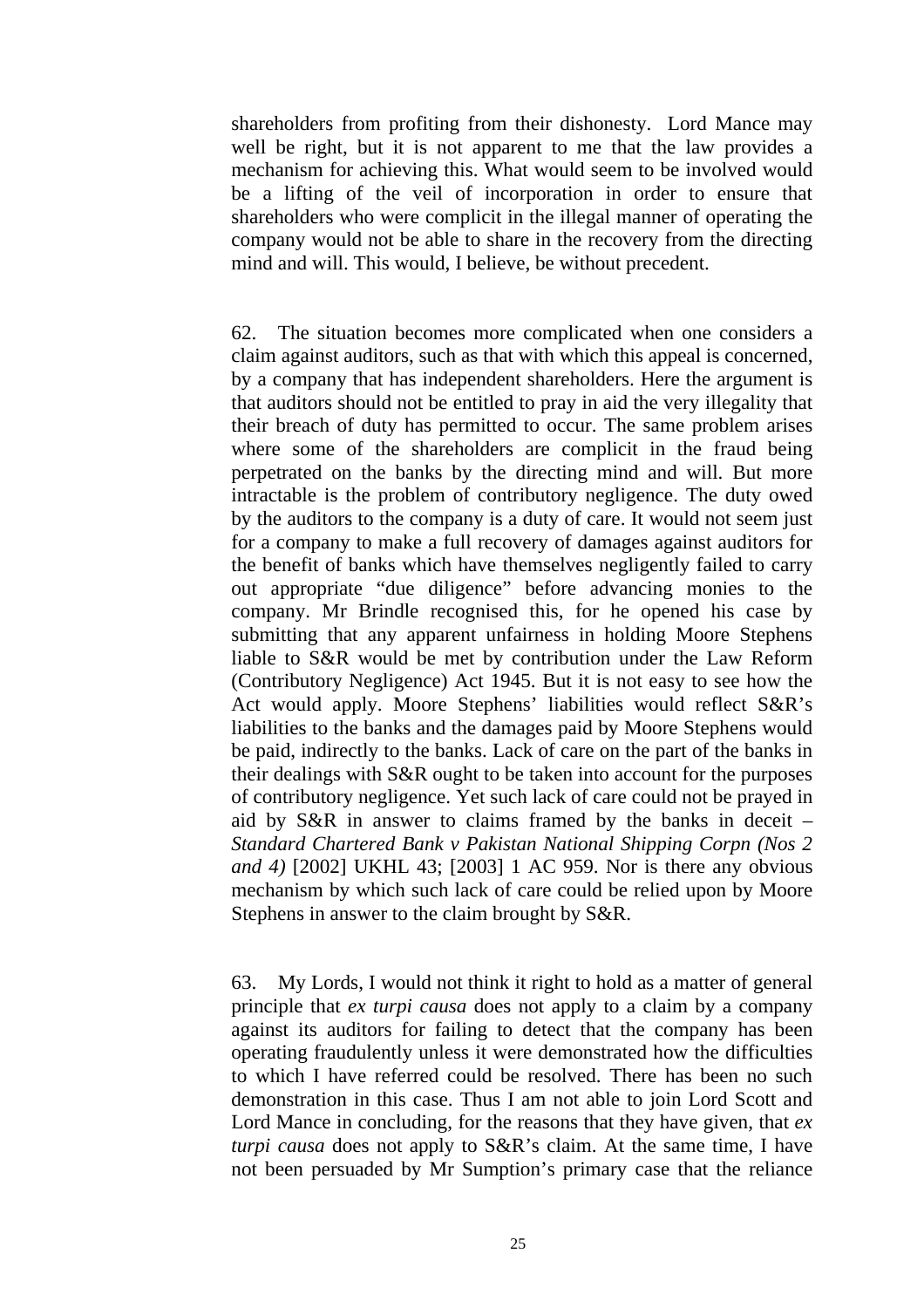test, or the principle of public policy that underlies it, would necessarily defeat S&R's claim if S&R were a company with independent shareholders that had been "high-jacked" by Mr Stojevic. In that, at least, I believe that I share common ground with all your Lordships.

# *The significance of the fact that S&R was a "one man company"*

64. I turn to consider Mr Sumption's fall back position. This applies to what, by way of shorthand, is described as a "one man company", that is a company where the sole shareholder is also the person who runs the company or, if there is more than one shareholder, where the shareholders together run the company. Mr Sumption argued that where all who have ownership and control of a company are complicit in a fraud carried out by the company there is no room for the application of the *Hampshire Land* principle. In support of this argument he drew attention to United States jurisprudence that establishes a "sole actor" exception to the adverse interest rule.

65. Lord Brown and Lord Walker have based their decision on Mr Sumption's fall back position. Lord Walker identifies the reason for the *Hampshire Land* principle to be that it would be "unjust to its innocent participators (honest directors who were deceived, and shareholders who were cheated)" to fix a company with its directors' fraudulent intention. Where there are no honest directors or shareholders there is "*ex hypothesi* no innocent participator". It follows that there is no room for the application of *Hampshire Land.*

66. Lord Scott and Lord Mance do not accept this analysis. They would include among the "innocent participators" the creditors of a company in circumstances where the company is insolvent or is threatened with insolvency. They postulate that the duty owed by auditors is owed for the benefit of these participators also, and that *ex turpi causa* should not defeat a claim brought for their benefit.

67. For the reasons that I have already given, I consider that the real issue is not whether the fraud should be attributed to the company but whether *ex turpi causa* should defeat the company's claim for breach of the auditor's duty. That in turn depends, or may depend, critically on whether the scope of the auditor's duty extends to protecting those for whose benefit the claim is brought.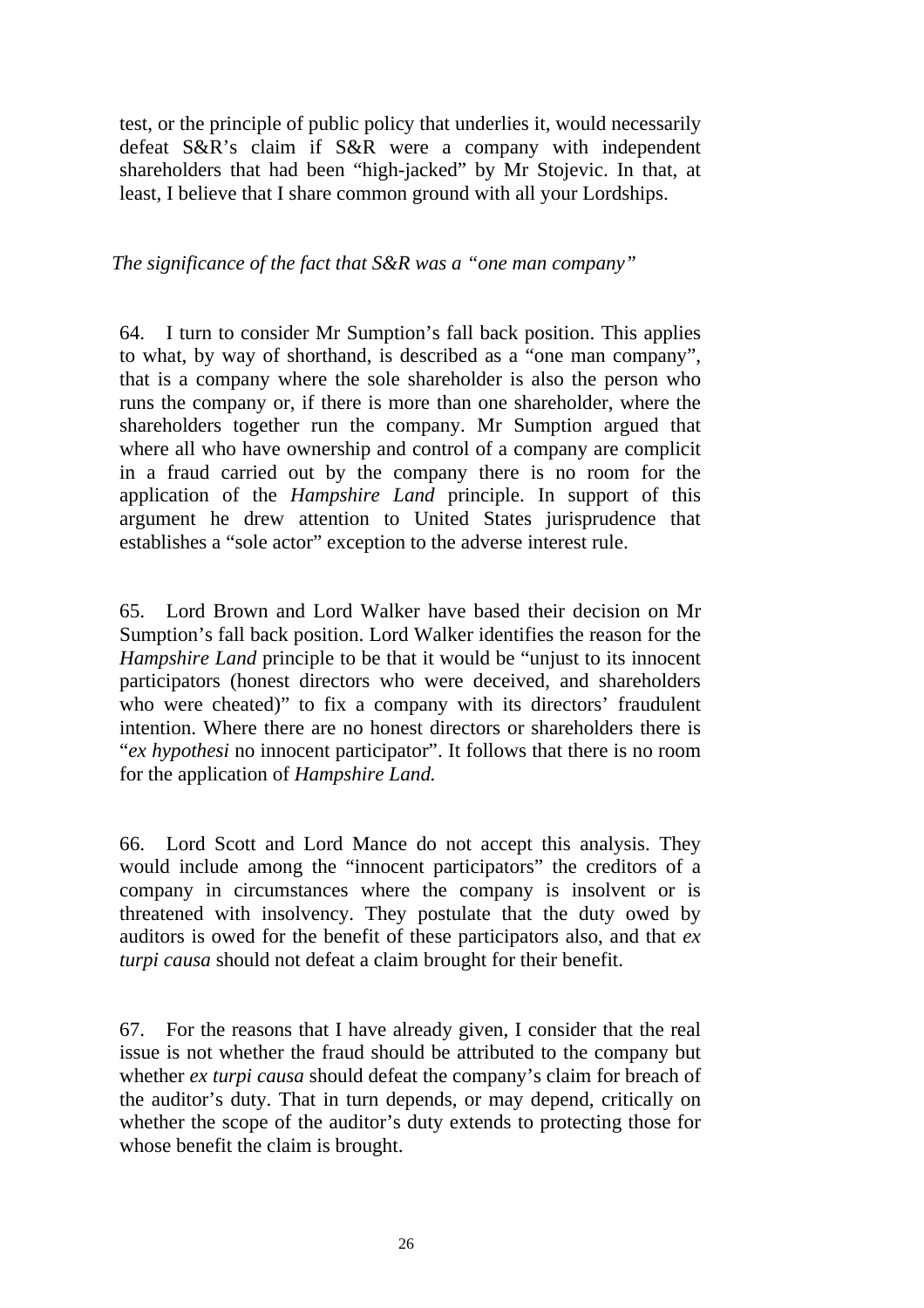68. One fundamental proposition appears to me to underlie the reasoning of Lord Walker and Lord Brown. It is that the duty owed by an auditor to a company is owed for the benefit of the interests of the shareholders of the company but not of the interests of its creditors. It seems to me that here lies the critical difference of opinion between Lord Walker and Lord Brown on the one hand and Lord Mance on the other. Lord Mance considers that the interests that the auditors of a company undertake to protect include the interests of the creditors.

69. I was initially doubtful as to whether it would be right to decide this strike out application on the basis that the interests of creditors fall outside the scope of the duty of care that auditors owe to a company. I was concerned that such an approach was precluded by Mr Sumption's concession of the existence both of a duty and, for the purposes of argument, a breach. In oral submission however, Mr Sumption made it plain that his concession in respect of the duty owed by Moore Stephens was a limited one.

70. Mr Sumption conceded that Moore Stephens owed a duty to S&R to ensure, so far as reasonable care permitted, that S&R's accounts showed a true and fair view of its affairs. He conceded that, for the purpose of the strike out application, it should be assumed that Moore Stephens was in breach of this duty. He further conceded that, had they performed this duty, they would have discovered the fraud that was taking place. Finally he conceded that Moore Stephens would then have reported the fraud to the authorities, which would have brought S&R's operations to a halt. Thus, as a matter of causation, the assumed breach of duty resulted in the losses sustained by S&R as a result of the continuing fraud. What Mr Sumption did not accept, however, was that reporting the fraud to the authorities formed any part of the duty owed to S&R.

71. Mr Sumption submitted that the duty owed to a company by its auditors was exclusively for the benefit of its shareholders. No duty was owed to creditors. The duty of the auditors to exercise due care when reporting on the accounts enabled the shareholders to hold the management of a company to account. Accounting standards and duty to the public went beyond the auditor's duty to the company. Indeed it overrode the duty of confidentiality that would otherwise be owed to the company. It was this public duty that might require an auditor to "shop" a company if there was reason to think that it was involved in crime. Mr Sumption submitted that "against that background it is very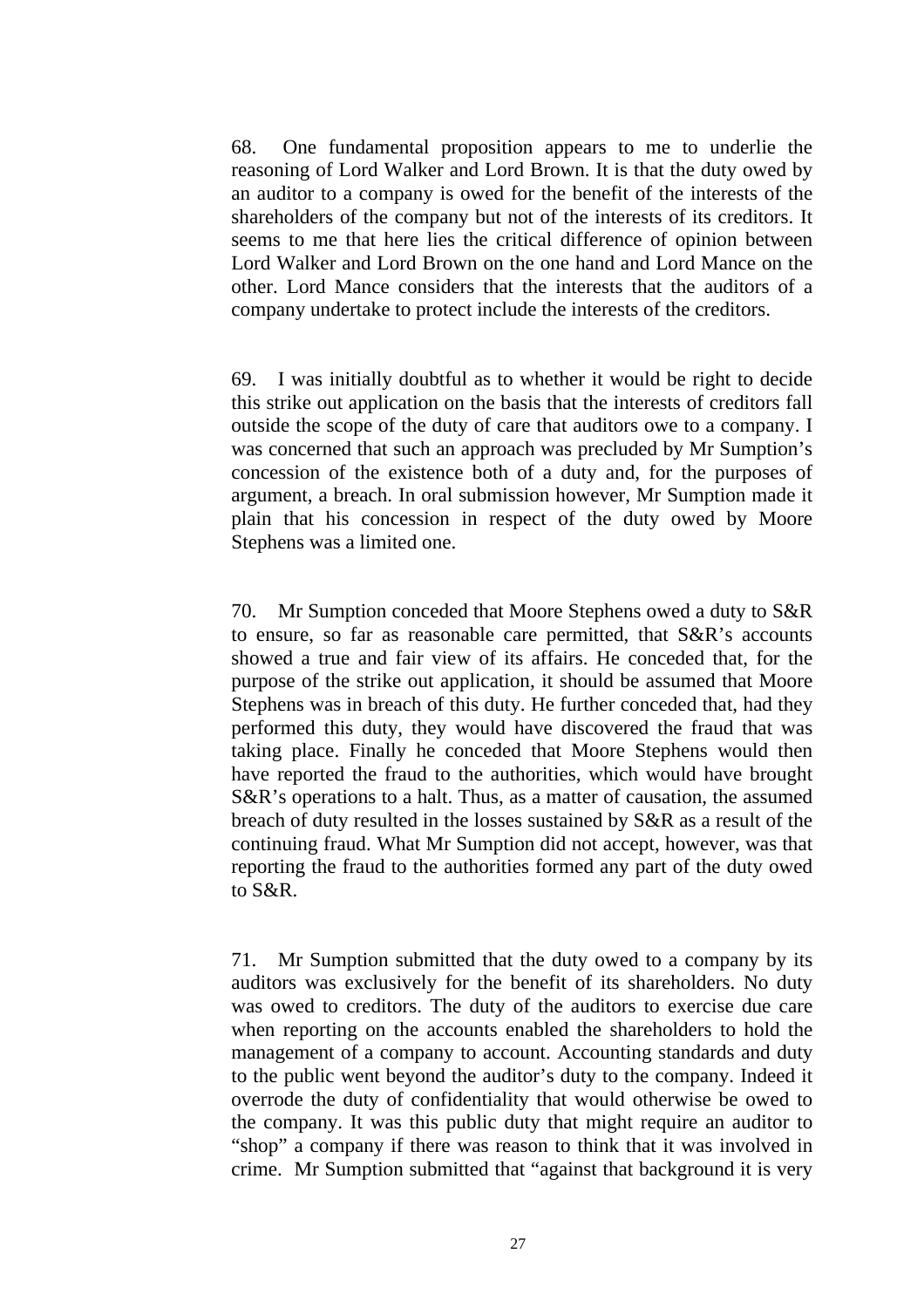difficult to see how the law can rationally hold an auditor liable when the entire shareholder body and the entire management is embodied in a single individual who knows everything because he has done everything".

72. Those submissions were largely founded on the decision of this House in *Caparo.* While the plaintiff in that case was a company, its primary claim was in its capacity as purchaser of the shares in a public company ("Fidelity") of which the defendants were the statutory auditors. The claim was in the tort of negligence. The plaintiff alleged that the defendants had been negligent in auditing Fidelity in that they had approved accounts which, inter alia, overvalued the assets of the company. The plaintiff alleged that, foreseeably, reliance on the audited accounts had led it to pay an excessive amount for the shares of Fidelity in a successful take-over bid. The question of whether the defendants owed a duty of care to the plaintiff was tried as a preliminary issue.

73. After lengthy consideration of authorities dealing with the duty of care in relation to negligent misstatements Lord Bridge of Harwich remarked at p. 623:

"These considerations amply justify the conclusion that auditors of a public company's accounts owe no duty of care to members of the public at large who rely upon the accounts in deciding to buy shares in the company. If a duty of care were owed so widely, it is difficult to see any reason why it should not equally extend to all who rely on the accounts in relation to other dealings with a company as lenders or merchants extending credit to the company. A claim that such a duty was owed by auditors to a bank lending to a company was emphatically and convincingly rejected by Millett J. in *Al Saudi Banque v. Clarke Pixley*…"

74. At p. 626, after considering the provisions in the Companies Act 1985 that relate to auditors, Lord Bridge added:

"No doubt these provisions establish a relationship between the auditors and the shareholders of a company on which the shareholder is entitled to rely for the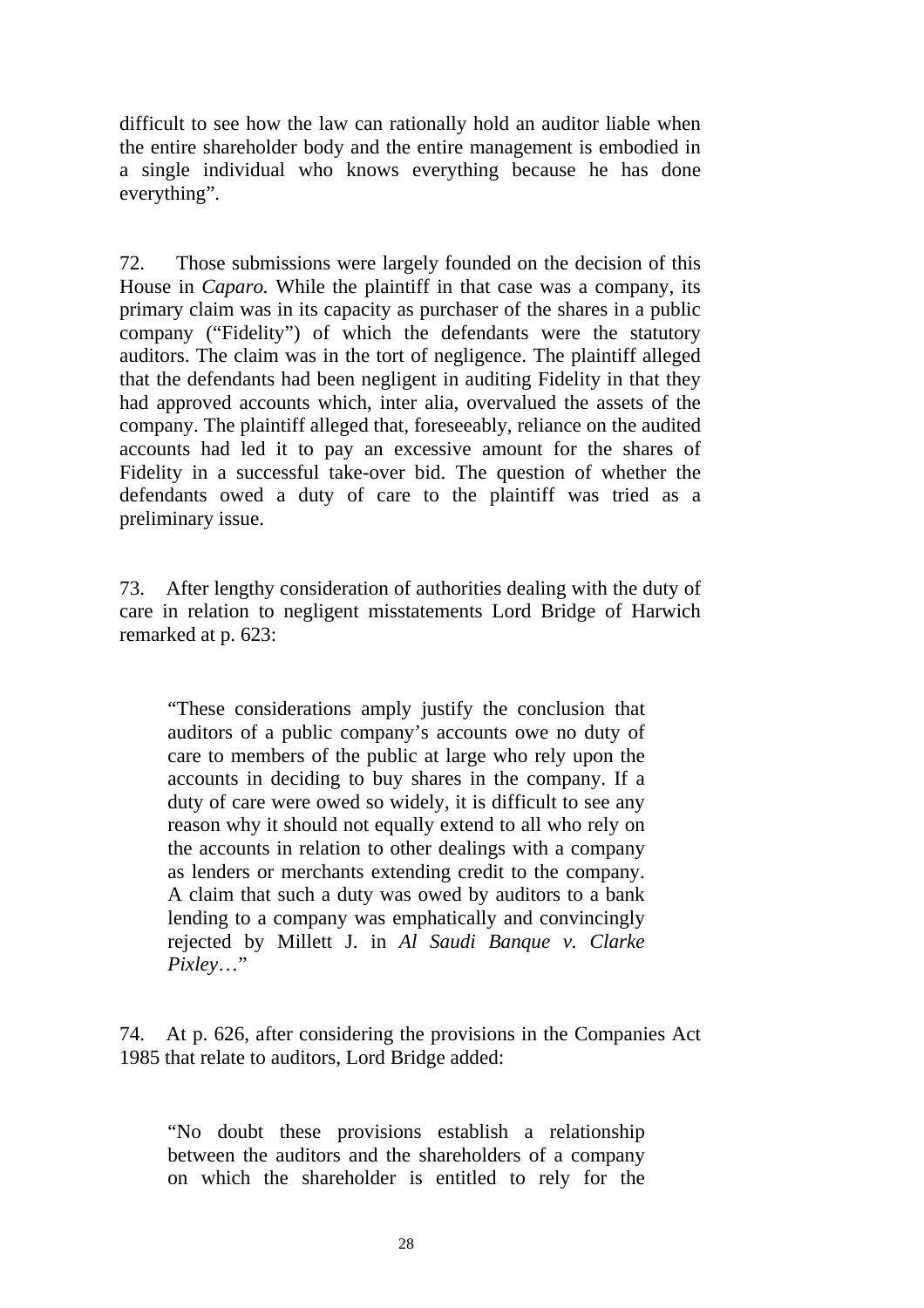protection of his interest. But the crucial question concerns the extent of the shareholder's interest which the auditor has a duty to protect. The shareholders of a company have a collective interest in the company's proper management and in so far as a negligent failure of the auditor to report accurately on the state of the company's finances deprives the shareholders of the opportunity to exercise their powers in general meeting to call the directors to book and to ensure that errors in management are corrected, the shareholders ought to be entitled to a remedy. But in practice no problem arises in this regard since the interest of the shareholders in the proper management of the company's affairs is indistinguishable from the interest of the company itself and any loss suffered by the shareholders, e.g. by the negligent failure of the auditor to discover and expose a misappropriation of funds by a director of the company, will be recouped by a claim against the auditors in the name of the company, not by individual shareholders.

I find it difficult to visualise a situation arising in the real world in which the individual shareholder could claim to have sustained a loss in respect of his existing shareholding referable to the negligence of the auditor which could not be recouped by the company."

75. Lord Oliver of Aylmerton also gave detailed consideration to the role of auditors in the light of the relevant statutory provisions. The following passages from his opinion at pp. 630 and 631 are of particular relevance:

"It is the auditors' function to ensure, so far as possible, that the financial information as to the company's affairs prepared by the directors accurately reflects the company's position in order, first, to protect the company itself from the consequences of undetected errors or, possibly, wrongdoing (by, for instance, declaring dividends out of capital) and, secondly, to provide shareholders with reliable intelligence for the purpose of enabling them to scrutinise the conduct of the company's affairs and to exercise their collective powers to regard or control or remove those to whom that conduct has been confided….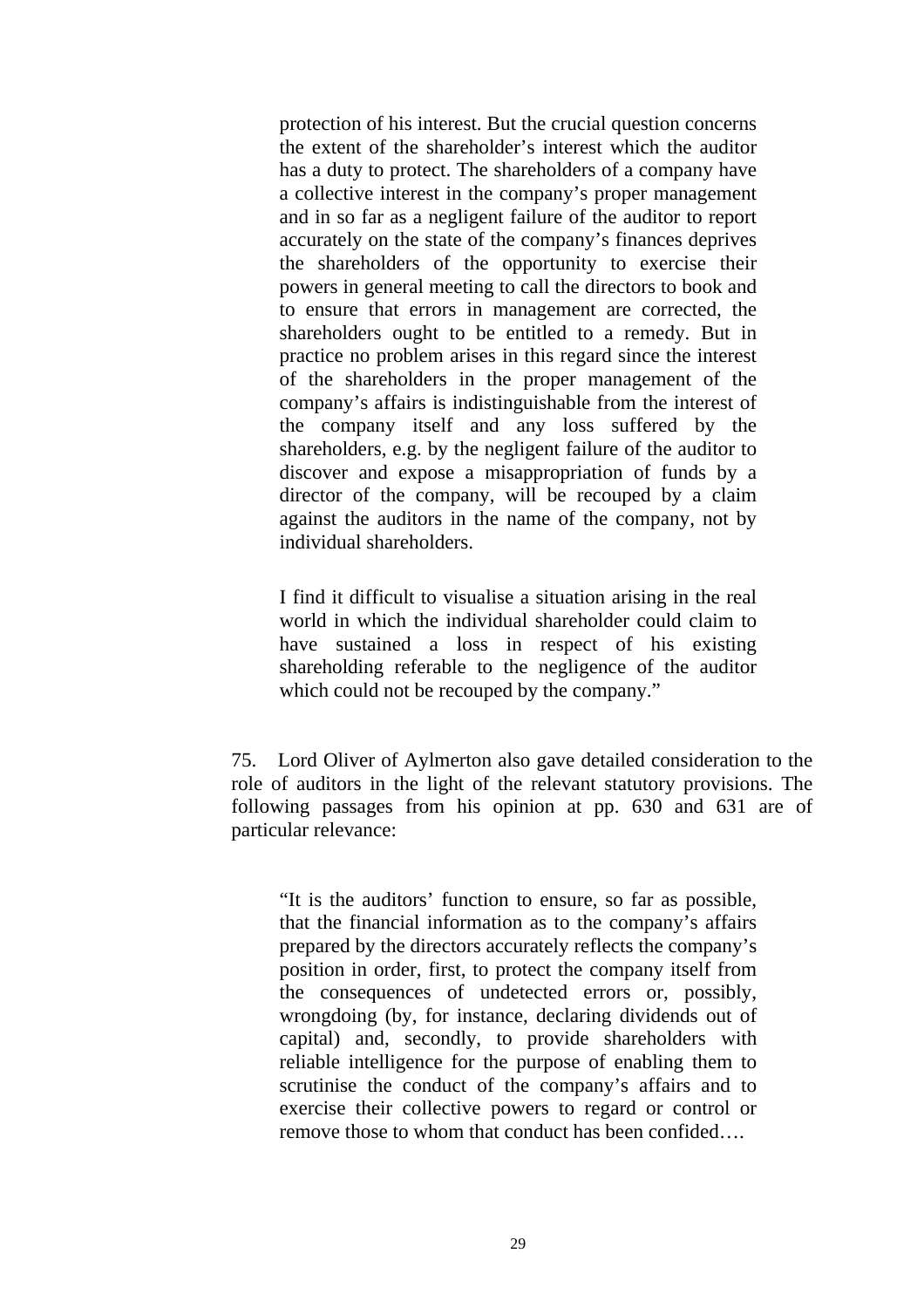Thus the history of the legislation is one of an increasing availability of information regarding the financial affairs of the company to those having an interest in its progress and stability. It cannot fairly be said that the purpose of making such information available is solely to assist those interested in attending general meetings of the company to an informed supervision and appraisal of the stewardship of the company's directors, for the requirement to supply audited accounts to, for instance, preference shareholders having no right to vote at general meetings and to debenture holders cannot easily be attributed to any such purpose. Nevertheless, I do not, for my part, discern in the legislation any departure from what appears to me to be the original, central and primary purpose of these provisions, that is to say, the informed exercise by those interested in the property of the company, whether as proprietors of shares in the company or as the holders of rights secured by a debenture trust deed, of such powers as are vested in them by virtue of their respective proprietary interests."

76. Both Lord Bridge and Lord Oliver cited with approval the decision of Millett J in *Al Saudi Banque v Clarke Pixley* [1990] Ch 313. That was an action brought in negligence against the auditors of a company by a number of banks. They alleged that they had relied upon favourable auditors' reports, negligently given, in advancing money to the company. Some of the banks were already creditors of the company at the time that the reports were made. The question of whether the auditors owed a duty to the banks was tried as a preliminary issue. Millett J held that no duty was owed, relying in part on the reasoning of the majority in the Court of Appeal in *Caparo* [1989] QB 653*.* He held that the necessary proximity between the banks and the auditors was not established. He went on, however, to hold that it would not be just and reasonable to impose such a duty on the auditors. This was because breach of the duty would expose the auditors to liability for sums advanced by the banks to the company of an indeterminate amount, which would be unknown to the auditors and unforeseeable by them.

77. Mr Sumption also relied upon the decision of Hobhouse J. in *Berg, Sons & Co Ltd v Mervyn Hampton Adams and Others* [2002] Lloyd's Rep PN 41. The relevant claim in that case was brought by a company in liquidation ("Berg") against its auditors ("Dearden Farrow") for negligently failing to qualify the accounts of the company, as a consequence of which the company incurred further liabilities. The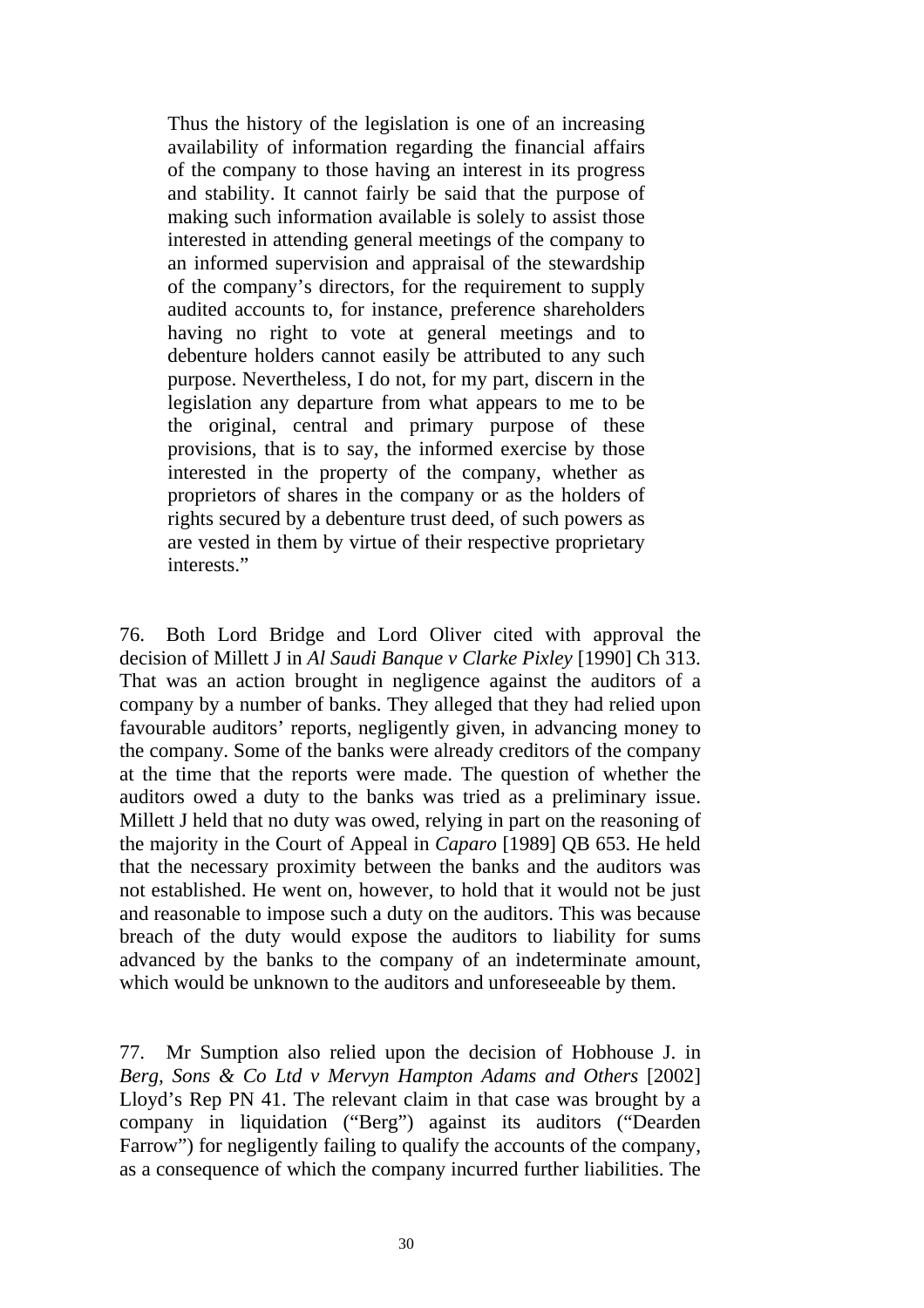company had only one active director, a Mr Golechha, who was also the ultimate beneficial owner of all the shares in the company. At p. 44 Hobhouse J outlined the nature of Berg's case:

"The essence of the claim made by the first Plaintiffs, Berg, against Dearden Farrow is that Mr Surrey ought not to have accepted the statements made, and the assurances given, to him by Mr Golechha. It is no part of the Plaintiffs' case that Mr Golechha, nor any director or shareholder of Berg, was in any way misled by anything which Dearden Farrow said or did; nor is it alleged that Mr Golechha, or any member of the company, in any way relied upon anything Dearden Farrow said or did. It further is not alleged that Mr Golechha was not fully aware of all relevant facts and considerations. Under these circumstances, it will be appreciated that there are serious further difficulties in the way of formulating and substantiating the claim of Berg against the Defendants. The existence of a contractual duty to exercise proper skill and care in and about the audit owed by the Defendants to Berg is not in dispute. But whether, assuming that there has been some breach, there is on any view a right to recover anything more that nominal damages is very definitely in dispute. The Defendants submit that the first Plaintiffs' claim is misconceived and cannot succeed even if some breach of contract is established."

78. Hobhouse J considered the implications of the decision in *Caparo*  on the duty of care owed by auditors and reached the following conclusion:

"It also follows that the purpose of the statutory audit is to provide a mechanism to enable those having a proprietary interest in the company or being concerned with its management or control to have access to accurate financial information about the company. Provided that those persons have that information, the statutory purpose is exhausted. What those persons do with the information is a matter for them and falls outside the scope of the statutory purpose. In the present case the first Plaintiffs have based their case not upon any lack of information on the part of Mr Golechha but rather upon the opportunity that the possession of the auditor's certificate is said to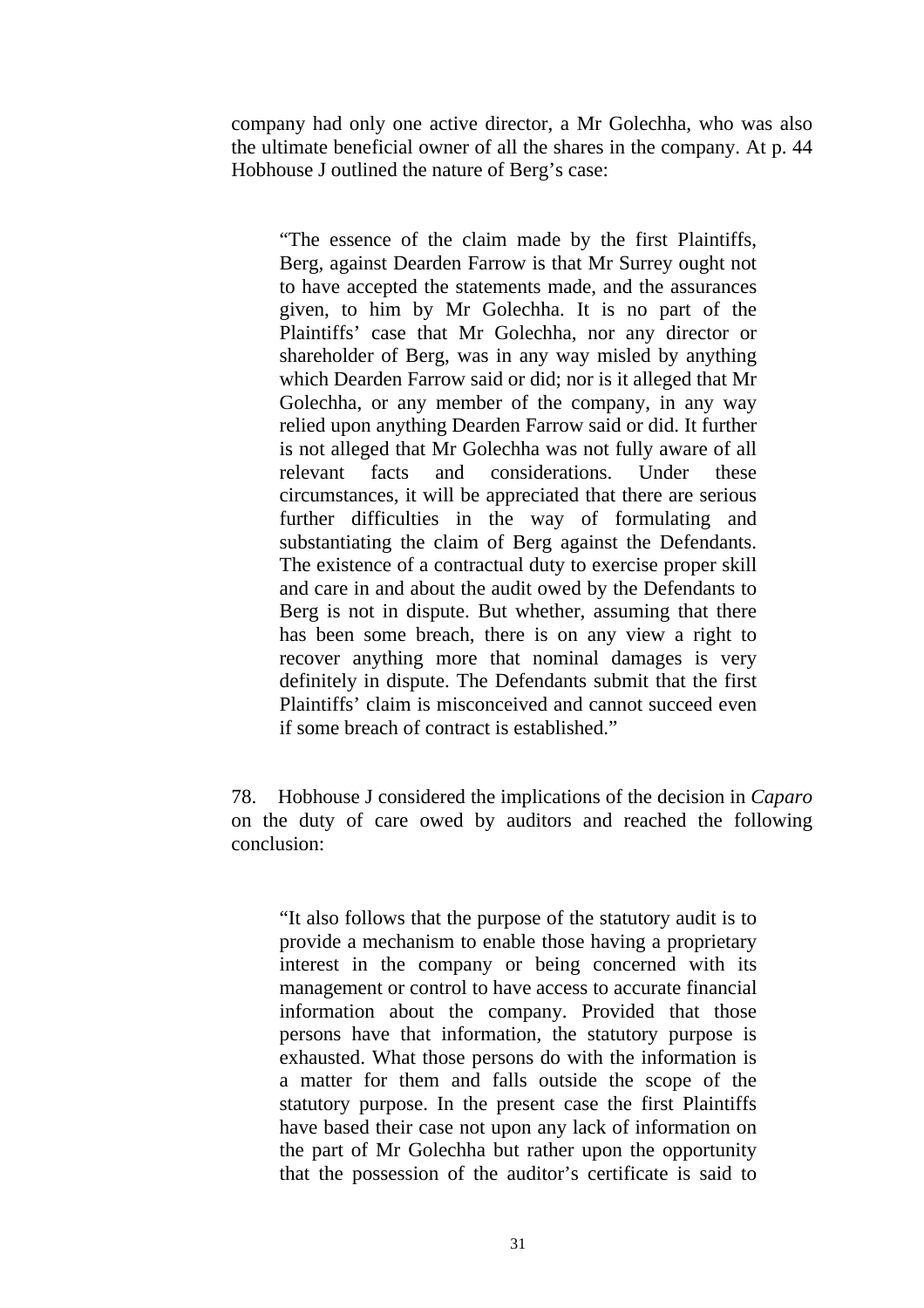have given for the company to continue to carry on business and to borrow money from third parties. Such matters do not fall within the scope of the duty of the statutory auditor."

79. At p. 53 Hobhouse J referred to an accurate statement of the *Hampshire Land principle in Bowstead on Agency* (15<sup>th</sup> edition, 1985), Art 102:

"Where an agent is party or privy to the commission of a fraud upon or misfeasance against his principal, his knowledge of such fraud or misfeasance, and of the facts and circumstances connected therewith, is not imputed to the principal."

He commented, at p 54:

"In the present case it has not been proved that there was any fraud by Mr Golechha in relation to the 1981 audit, still less that at that time Mr Golechha was practising any fraud upon his principal, Berg. There was no entity which it can be said he misled or in relation to which it can be said that he was acting fraudulently in relation to the audit in October 1982. However one identifies the company, whether it is the head management, or the company in general meeting, it was not misled and no fraud was practised upon it. This is a simple and unsurprising consequence of the fact that every physical manifestation of the company Berg was Mr Golechha himself. Any company must in the last resort, if it is to allege that it was fraudulently misled, be able to point to some natural person who was misled by the fraud. That the Plaintiffs cannot do."

80. This comment demonstrates that *Hampshire Land* had no application to the facts of that case, but it has wider implications. Taken with the other passages in the judgment to which I have referred, it supports Mr Sumption's proposition that it is very difficult to see how the law can rationally hold an auditor liable when the entire shareholder body and the entire management is embodied in a single individual who knows everything because he has done everything. If that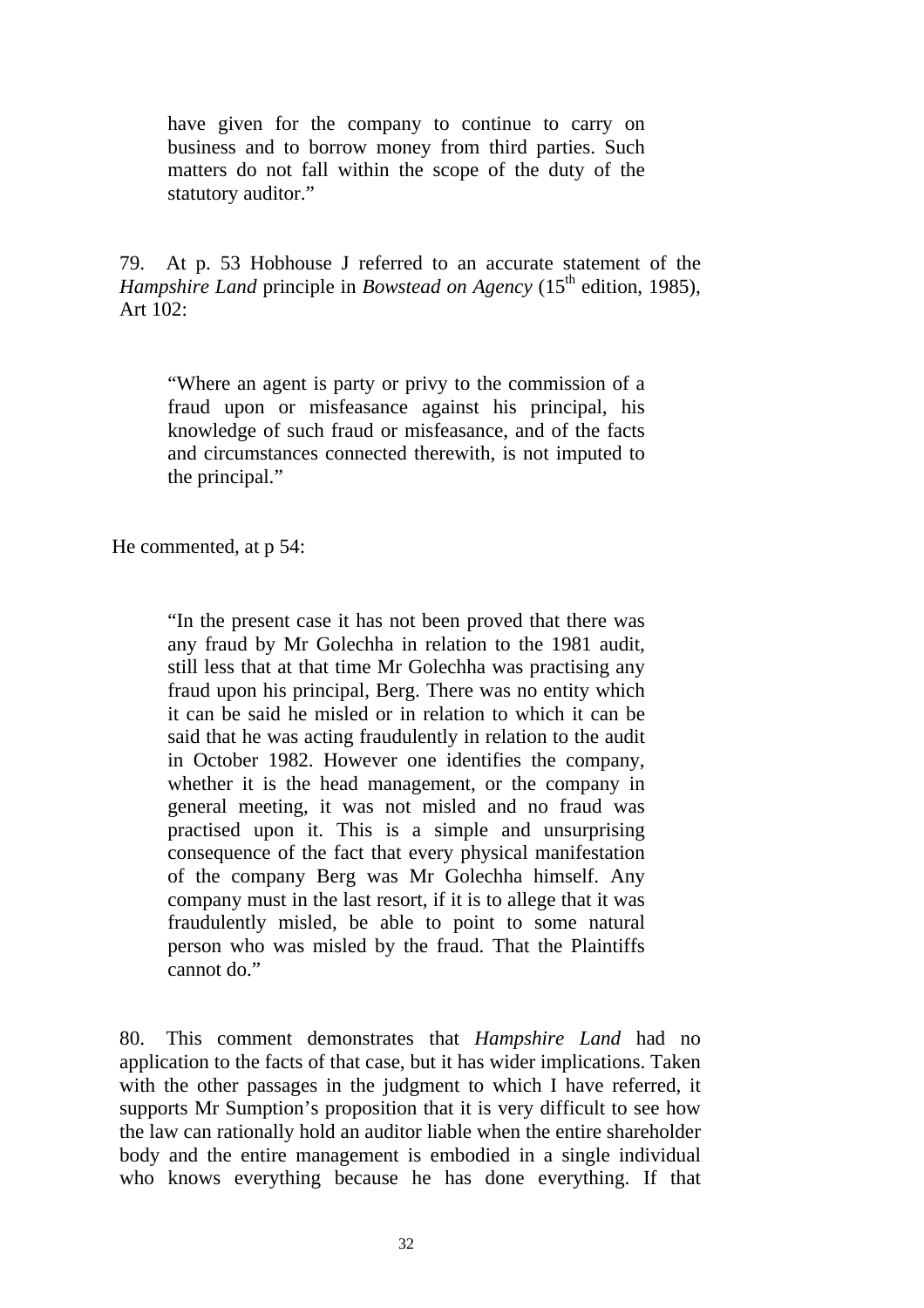proposition is correct, it follows that any breach of duty on the part of Moore Stephens will not sound in damages because it has caused no loss.

81. I have had difficulty in this case in distinguishing between questions of duty, breach and actionable damage and, indeed, it is questionable whether it is sensible to attempt to distinguish between them. In *Caparo* at p. 627 Lord Bridge stated:

"It is never sufficient to ask simply whether A owes B a duty of care. It is always necessary to determine the scope of the duty by reference to the kind of damage from which A must take care to save B harmless. 'The question is always whether the defendant was under a duty to avoid or prevent that damage, but the actual nature of the damage suffered is relevant to the existence and extent of any duty to avoid or prevent it:' see *Sutherland Shire Council v. Heyman*, 60 A.L.R. 1, 48, *per* Brennan J. Assuming for the purpose of the argument that the relationship between the auditor of a company and individual shareholders is of sufficient proximity to give rise to a duty of care, I do not understand how the scope of that duty can possibly extend beyond the protection of any individual shareholder from losses in the value of the shares which he holds."

Lord Oliver made a similar comment at p. 651:

"It has to be borne in mind that the duty of care is inseparable from the damage which the plaintiff claims to have suffered from its breach. It is not a duty to take care in the abstract but a duty to avoid causing to the particular plaintiff damage of the particular kind which he has in fact sustained."

82. These comments were made in relation to duty of care in tort. In *Banque Bruxelles Lambert SA v Eagle Star Insurance Co Ltd* (sub nom *South Australia Asset Management Corpn v York Montague Ltd*) [1997] AC 191 Lord Hoffmann held that precisely the same reasoning applied to a duty of care in contract. He said at p. 211: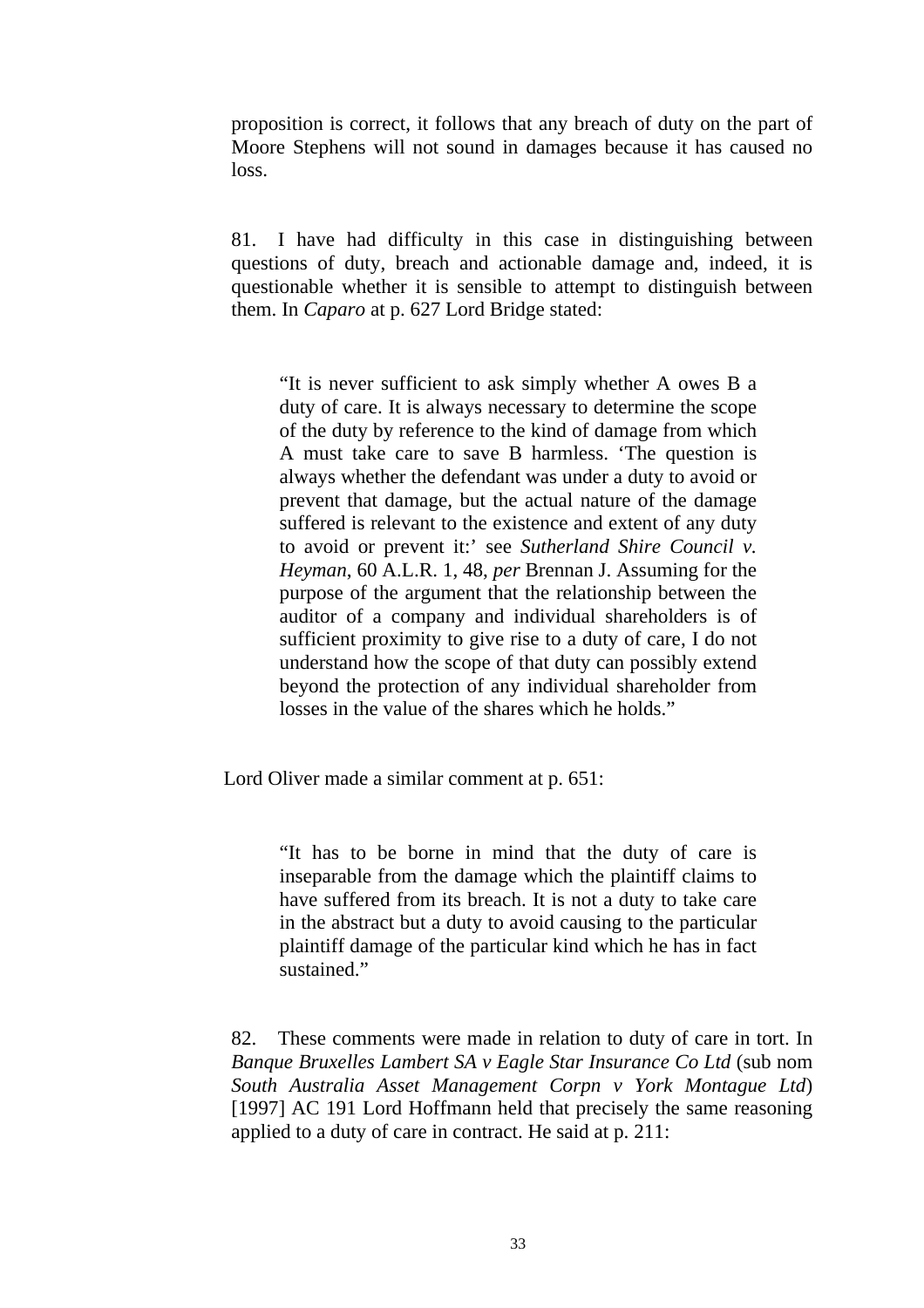"A duty of care such as the valuer owes does not however exist in the abstract. A plaintiff who sues for breach of a duty imposed by the law (whether in contract or tort or under statute) must do more than prove that the defendant has failed to comply. He must show that the duty was owed to him and that it was a duty in respect of the kind of loss which he has suffered. Both of these requirements are illustrated by *Caparo Industries plc. v. Dickman* [1990] 2 A.C. 605. The auditors' failure to use reasonable care in auditing the company's statutory accounts was a breach of their duty of care. But they were not liable to an outside take-over bidder because the duty was not owed to him. Nor were they liable to shareholders who had bought more shares in reliance on the accounts because, although they were owed a duty of care, it was in their capacity as members of the company and not in the capacity (which they shared with everyone else) of potential buyers of its shares. Accordingly, the duty which they were owed was not in respect of loss which they might suffer by buying its shares."

83. Mummery LJ held that Moore Stephens owed no duty of care to S&R, "a fraudster in the total grip of another fraudster". Although Mr Sumption has renounced any reliance on this holding, it is one with which I have sympathy. Moore Stephens were retained by Mr Stojevic by deception and with the object of enhancing the apparent respectability of S&R for the purposes of his proposed fraud. The details of the business that he retained Moore Stephens to audit were wholly fictitious. If these motives and this dishonesty are to be attributed to S&R, as it seems to me they must be, then it is at least arguable that the illegal purpose of the contract under which Moore Stephens were retained rendered it unenforceable at the suit of Moore Stephens by reason of the application of the principle in *Alexander v Rayson* [1936] 1 KB 169*.* More fundamentally, if party A, by deceit, induces party B to agree to play a part in a venture that is wholly fictitious, I find it hard to see how this can give rise to any duty on the part of party B.

84. If I put those reservations on one side and assume that Moore Stephens undertook a contractual duty to S&R to exercise due care in relation to the auditing of S&R's accounts, the question arises of whether that duty extended further than the exercise of reasonable care in the provision of information to the directors and those who had a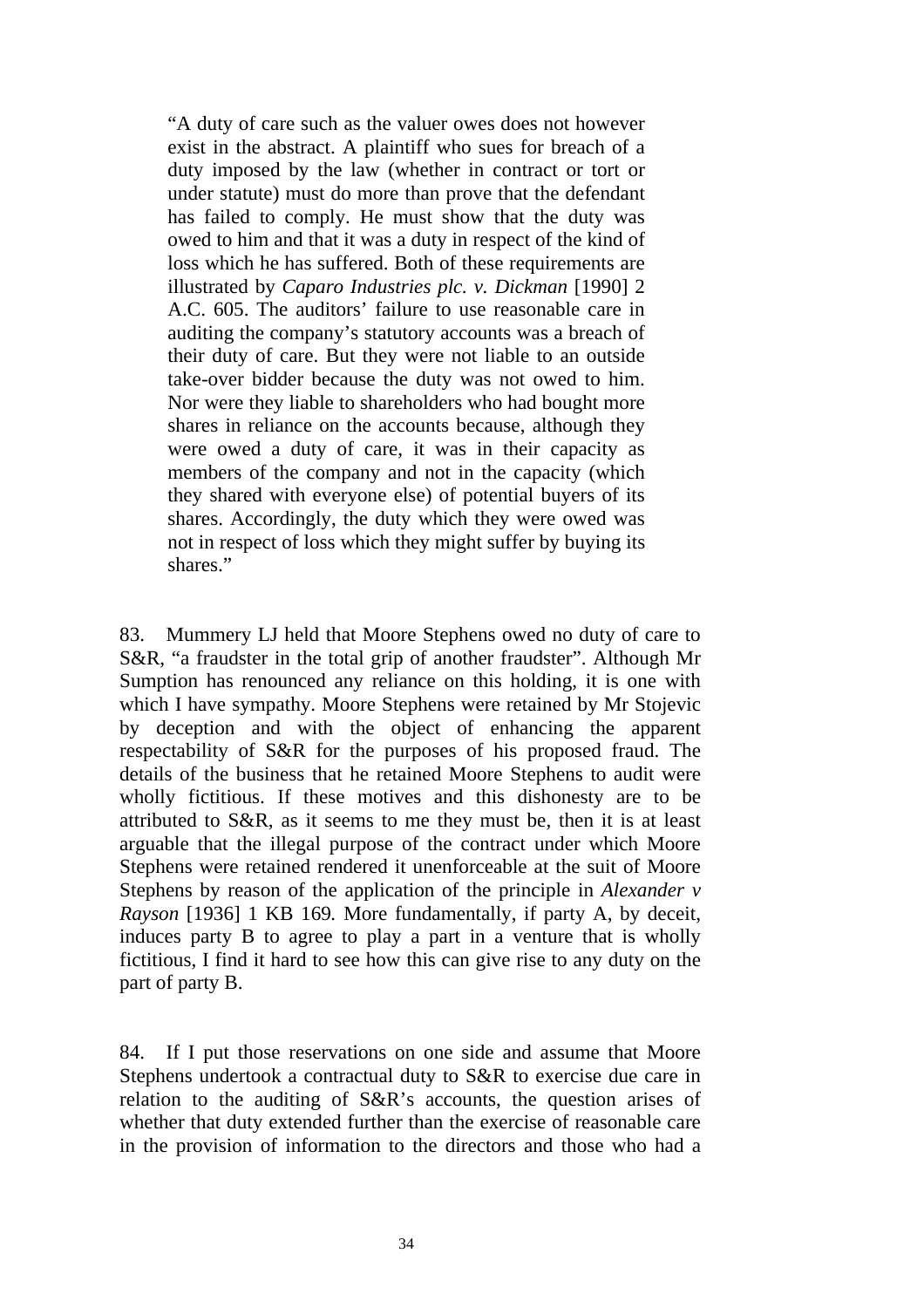proprietary interest in the company. The authorities relied upon by Mr Sumption lead to the conclusion that it did not.

85. The exercise of an auditor's duties to a company will, in some situations, have the effect of preserving the assets of the company. Such preservation will, whenever there is a risk that the company's assets may prove inadequate to meet its liabilities, protect not merely the interests of the shareholders but those of the creditors. It is arguable that the scope of the duty undertaken by the auditors of a company should extend to protecting the interest that the creditors have in the preservation of the assets of the company. So to hold would involve departing from, or at least extending, the reasoning of this House in *Caparo.* Such an extension would not, however, assist S&R in this case. To recover damages in this case S&R would have to establish that the scope of the duty undertaken by Moore Stephens extended to taking reasonable care to ensure that the company was not used as a vehicle for fraud and that this duty was owed for the benefit of those that the company might defraud. I see no prospect that such a duty could be established.

86. The scope of Moore Stephens' duty is not directly in issue on this appeal. What is in issue is whether *ex turpi causa* provides a defence to S&R's claim that Moore Stephens was in breach of duty. That is not, however, a question that I have been able to consider in isolation from the question of the scope of Moore Stephens's duty. I have reached the conclusion that all whose interests formed the subject of any duty of care owed by Moore Stephens to S&R, namely the company's sole will and mind and beneficial owner Mr Stojevic, were party to the illegal conduct that forms the basis of the company's claim. In these circumstances I join with Lord Walker and Lord Brown in concluding that *ex turpi causa* provides a defence.

87. For these reasons I would dismiss this appeal.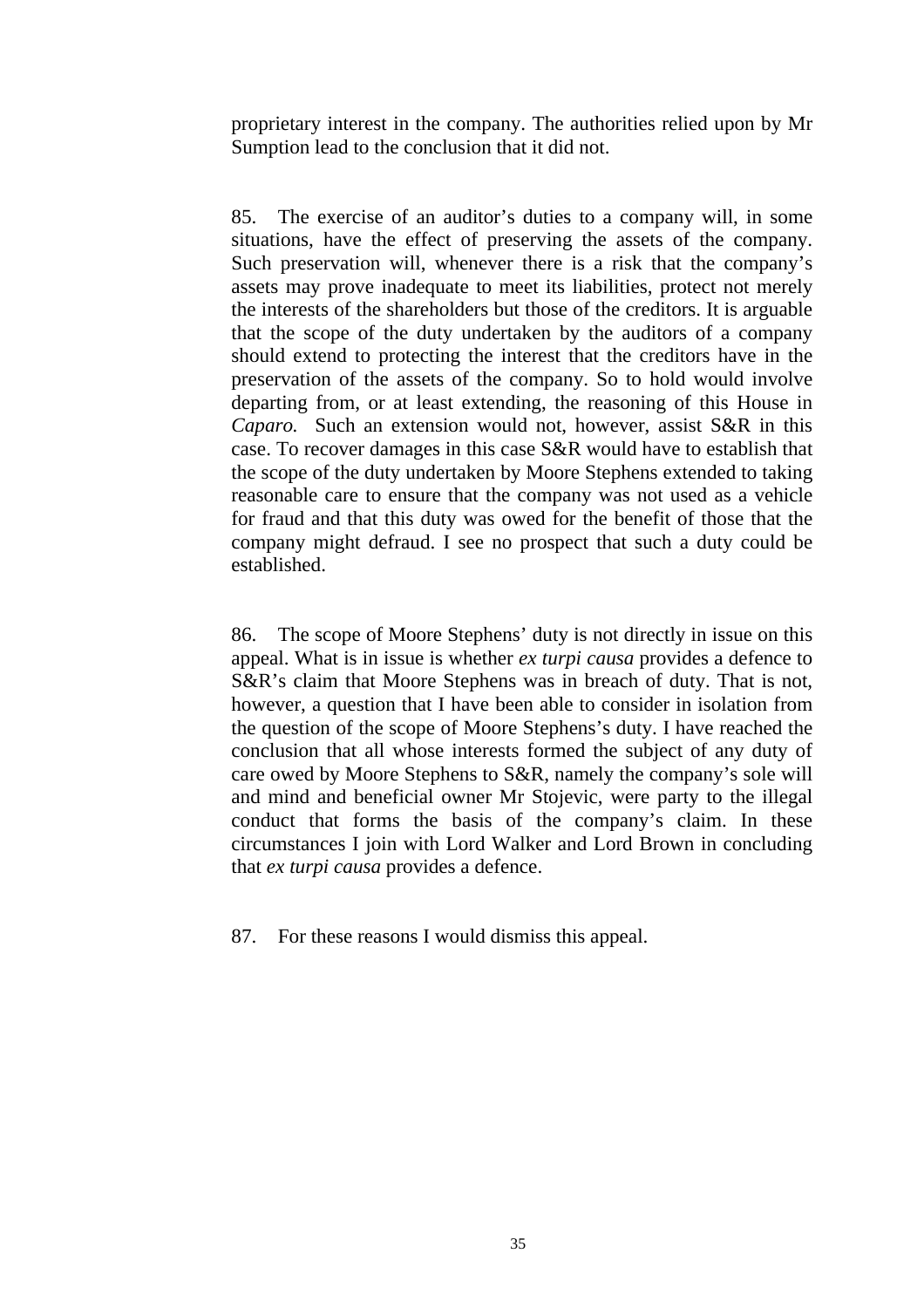# **LORD SCOTT OF FOSCOTE**

My Lords,

## *Introduction*

88. I have found this a very difficult case. Three of my noble and learned friends, Lord Phillips of Worth Matravers, Lord Walker of Gestingthorpe and Lord Mance have prepared and circulated lengthy opinions, totalling very nearly 200 paragraphs but reaching differing conclusions. Lord Phillips and Lord Walker have concluded that the *ex turpi causa* principle provides a complete defence to this action and that the appeal by Stone & Rolls Ltd (in liquidation) ("S & R") against the striking out of its action should therefore be dismissed. Both take the view that the fraud and dishonesty of Mr Stojevic is properly to be attributed to  $S \& R$ . Lord Mance, however, has concluded that this action, brought by S & R against its auditors, Moore Stephens, for contractual and tortious negligence, cannot be defeated, at least at the present strike-out stage, by that attribution. My Lords I have come to the same conclusion as Lord Mance and without, as I hope, adding unnecessarily to the length of the opinions of your Lordships, I must explain why.

89. It is of critical importance, in my opinion, to notice that the case comes before your Lordships as a final appeal on a strike-out application. The application was made by Moore Stephens, defendants in the action but respondents before the House, on the ground that the claim by S&R had no real prospect of success. Many of the facts pleaded by S&R in their Amended Particulars of Claim are admitted by Moore Stephens in their Defence. It is not contended that any of the pleaded facts that are not admitted in the Defence can at this stage be regarded as incapable of proof. It follows that for present striking-out purposes those facts must be assumed to be true.

*The facts* 

90. S&R is a company incorporated in England and Wales. At all material times until its provisional liquidation in November 2002, S&R was controlled by Mr Stojevic. The shares in S&R are, or were, held by an Isle of Man company, Law Investments Ltd, the shares in which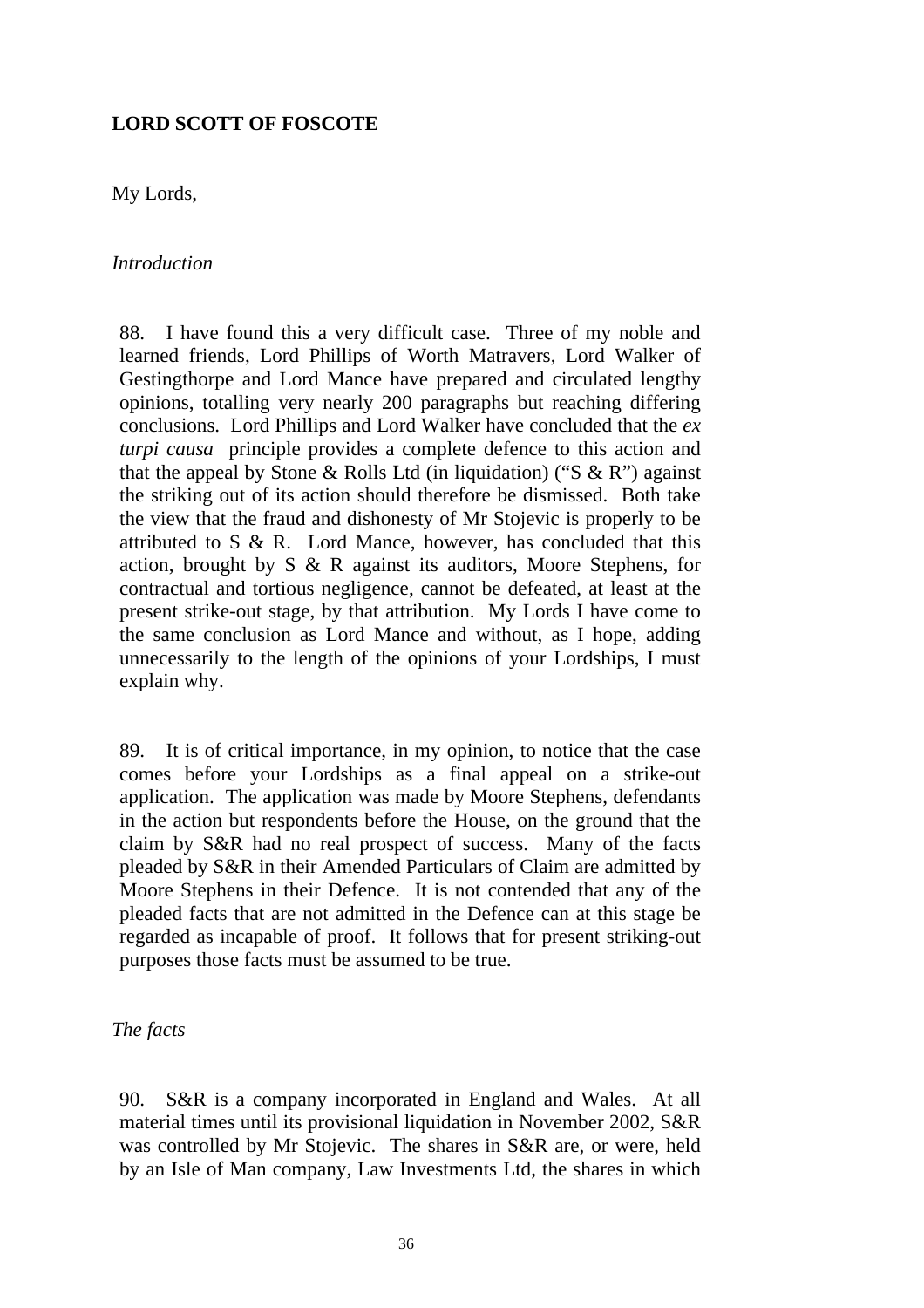are, or were, held by trustees of what has been described as Mr Stojevic's family trust. S&R had directors but they took no part in the running of S&R's business and, it appears, exercised no control over its finances. Mr Stojevic, via a power of attorney granted to him by S&R's faceless directors, was in complete managerial control of every aspect of S&R.

91. Moore Stephens were, for the years 1996, 1997 and 1998, the auditors of S&R and signed unqualified audit reports for those three financial years. During this period, therefore, Moore Stephens were officers of S&R for the purposes, for example, of section 212 of the Insolvency Act 1986 and had a contractual relationship with S&R for the purpose, at least, of the preparation of the annual audit reports.

92. Mr Stojevic, throughout the period that Moore Stephens were S&R's auditors but unknown to Moore Stephens, used S&R as a vehicle of fraud. He used S&R as a vehicle through which funds, fraudulently extracted from banks which believed they were financing *bona fide* commodity trades, were then paid away to third parties under the influence or control of (or in league with) Mr Stojevic. The moneys paid by the defrauded banks to S&R and paid away by S&R to the third parties were the proceeds of the frauds. The most substantial of the frauds was committed against a Czech bank, Komercni Banka AS ("KB") which eventually, and inevitably, brought proceedings against S&R and Mr Stojevic for fraud. The proceedings led to Toulson J on 15 November 2002, giving judgment against both defendants for over US\$94 million. The result of the judgment was that S&R went into provisional liquidation on 15 November 2002 and on 15 January 2003 the provisional liquidatiors were appointed liquidators of S&R. There were other defrauded banks and companies as well as KB and S&R was hopelessly insolvent. Mr Stojevic has, apparently, no assets worth pursuing or at any rate none that the liquidators have been able to discover.

93. The appointment of the provisional liquidators brought to an end Mr Stojevic's control over S&R and on 22 December 2006 S&R, under the control of the liquidators, commenced the action against Moore Stephens that is the target of the striking-out application that has now reached your Lordships' House.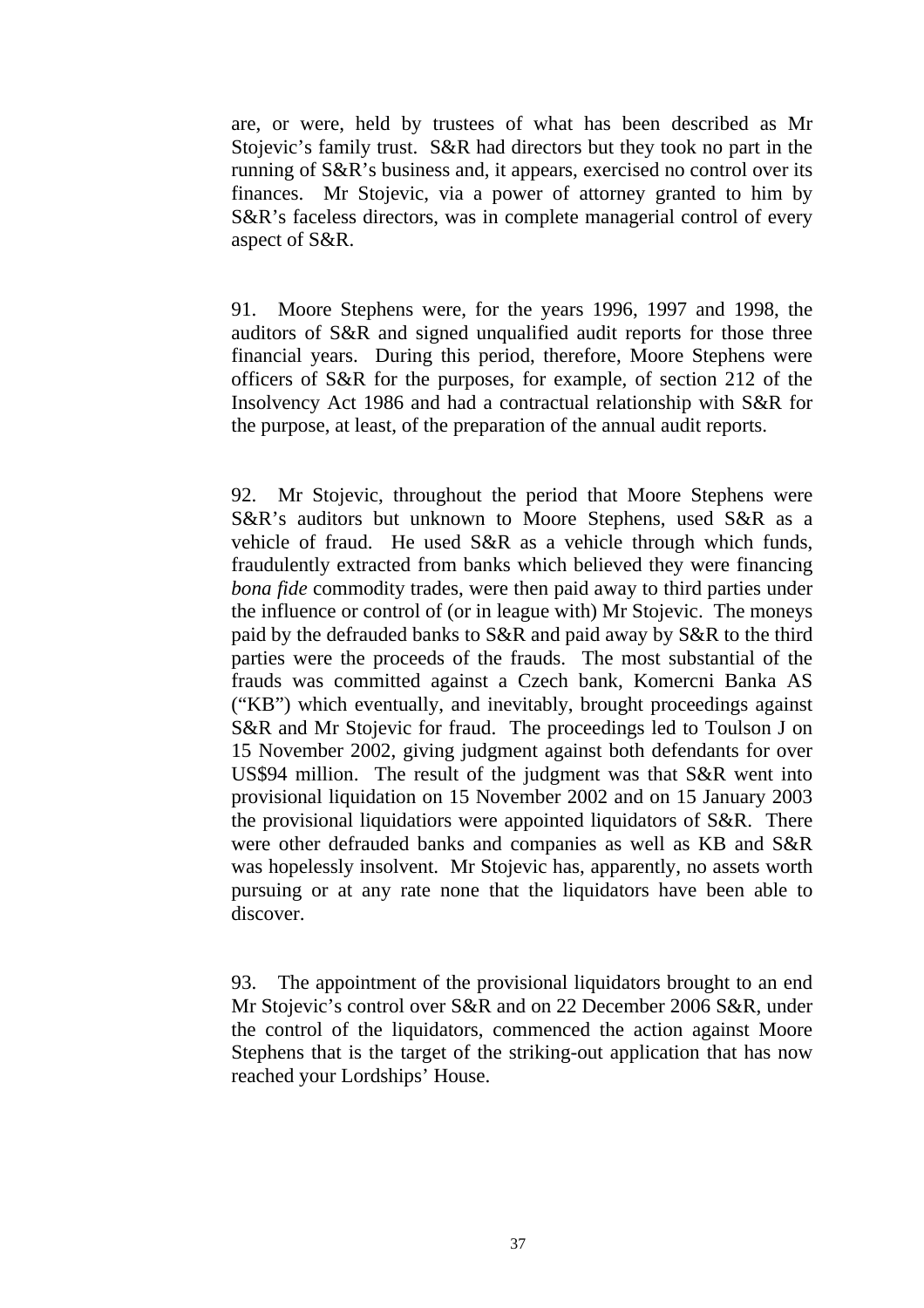94. S&R's action against Moore Stephens seeks damages for negligence. The pleaded case is, in very brief summary, that Moore Stephens, when carrying out their audit and preparing their audit report in each of the three audit years, were negligent in not detecting "(a) Mr Stojevic's dishonesty; and (b) a pattern of fraud involving numerous fraudulent and/or irregular payments out by S&R to entities controlled by Mr Stojevic and his associates" (see para.12 of the Amended Particulars of Claim). It is pleaded that if this alleged negligence had not occurred Mr Stojevic would have been unable to procure the continuance of the fraudulent and irregular payments made out of S&R. In short, the fraudulent scheme would have come to an end.

95. Moore Stephens, in their Defence, deny any negligence or other breach of duty owed to S&R but plead that, in any event, "the claim advanced is inextricably linked with [S&R's] own dishonest acts" (para.3(1)) and that the claim is barred by the *ex turpi causa* rule.

96. The issue – an easy one to state but, at any rate for me, a difficult one to decide – is whether  $S\&R$ 's claim as pleaded must inevitably founder on the *ex turpi causa* rule.

## *The ex turpi causa rule*

97. Both Langley J at first instance and Rimer LJ in the Court of Appeal commenced their consideration of the *ex turpi causa* rule by citing the well known statement made by Lord Mansfield in *Holman v Johnson* 1(1775) Cowp.341 at 343:

"No court will lend its aid to a man who founds his cause of action upon an immoral or an illegal act. If, from the plaintiff's own stating or otherwise, the cause of action appears to arise ex turpi causa …. there the court says he has no right to be assisted."

The *ex turpi causa* rule was the subject of careful consideration in *Tinsley v Milligan* [1994] 1 AC 340 where this House unanimously rejected the proposition that the application of the rule depended "on such an imponderable factor as the extent to which the public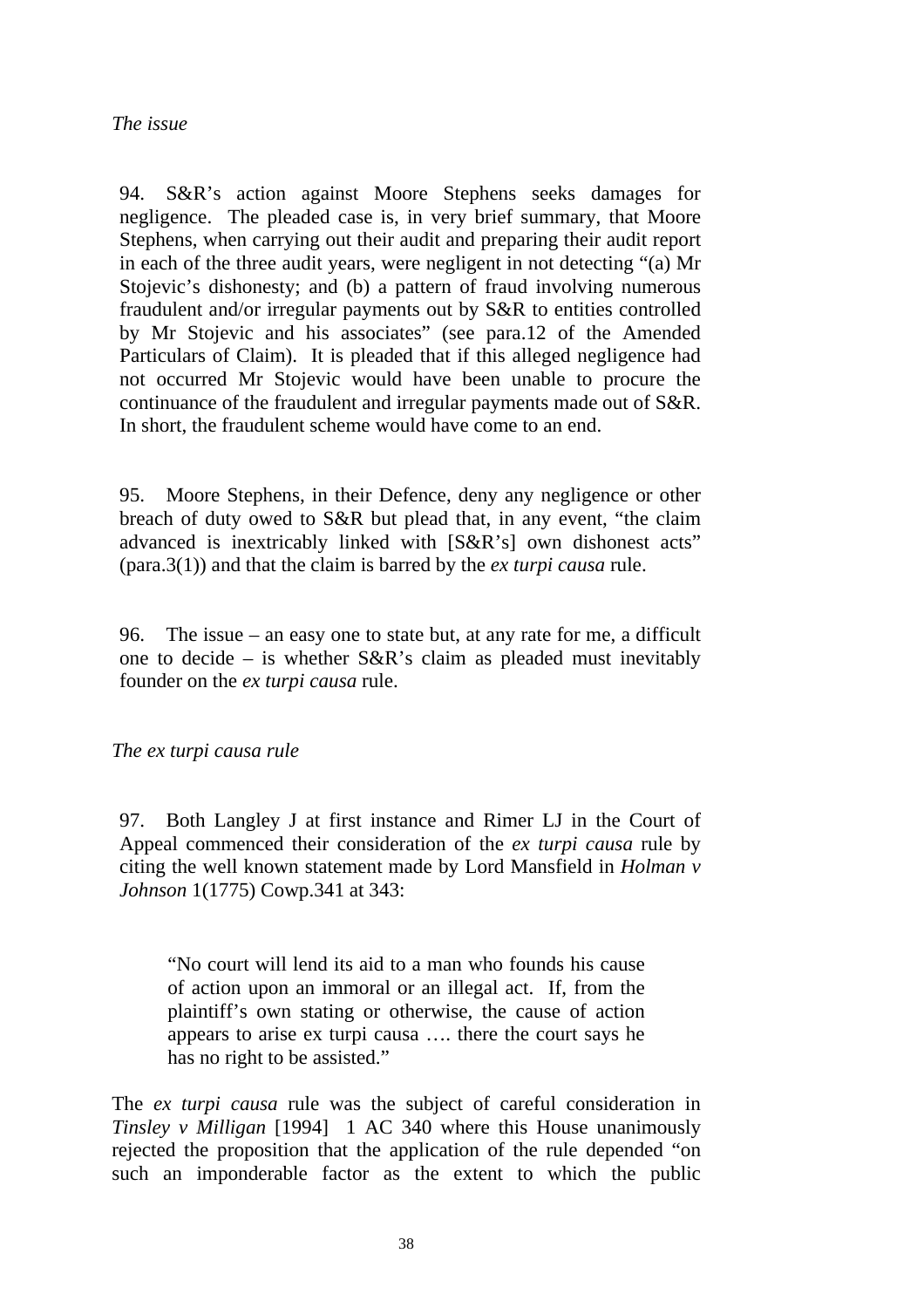conscience would be affronted by recognising rights created by illegal transactions" (per Lord Browne-Wilkinson at 369). It is necessary, therefore, to put firmly to one side any question of whether, or to what extent, public conscience would be affronted by the spectacle of Moore Stephens being held liable to pay negligence damages to S&R, thus enabling the liquidators to pay dividends to the defrauded creditors of S&R, and to concentrate on whether S&R is founding its action on its "own dishonest acts" (para.3(1) of the Defence).

98. For that purpose it is desirable to be clear about what cause of action one is talking about. S&R has pleaded its case as one based both on contractual negligence and on tortious negligence. I doubt whether at the end of the day the point makes any difference but, for my part, I regard a case based on contractual negligence as the more apt approach. The complaint is a complaint of negligent auditing and Moore Stephens' duty to conduct the audit with due professional skill and care was a duty owed to S&R pursuant to the contract between them. There was no relationship between them other than the contractual one. It was that relationship that imposed the duty of care and, although it is now common to regard such a duty not only as contractual but also as tortious, it seems to me more logical to speak of it as a contractual duty. It is to be noted, moreover, that the Amended Particulars of Claim, in describing the scope of the duty of care relied on (paras.51 and 52), relies on "an implied term of Moore Stephens' retainer" and that para.53 simply says that "Moore Stephens owed the claimants tortious duties co-extensive with the contractual duties set out above." I propose, therefore, to address myself to the question whether S&R's contractual cause of action is founded upon its "own dishonest acts."

#### *S&R's contractual cause of action*

99. A cause of action for breach of contract requires no more than a valid contract and a breach of that contract. If the complaint is one of professional negligence made against a professional, such as an auditor who has been retained by the complaining client, no more need be pleaded and proved than that in the performance of his contractual duties the professional failed to exercise the standard of professional care that was owing to the client under their contract. For an action in tort, on the other hand, recoverable damage must be alleged and proved, for without such damage the tortious cause of action is not complete. Not so for an action based on breach of contract. If the breach is proved the complainant is entitled to judgment and to nominal damages at least.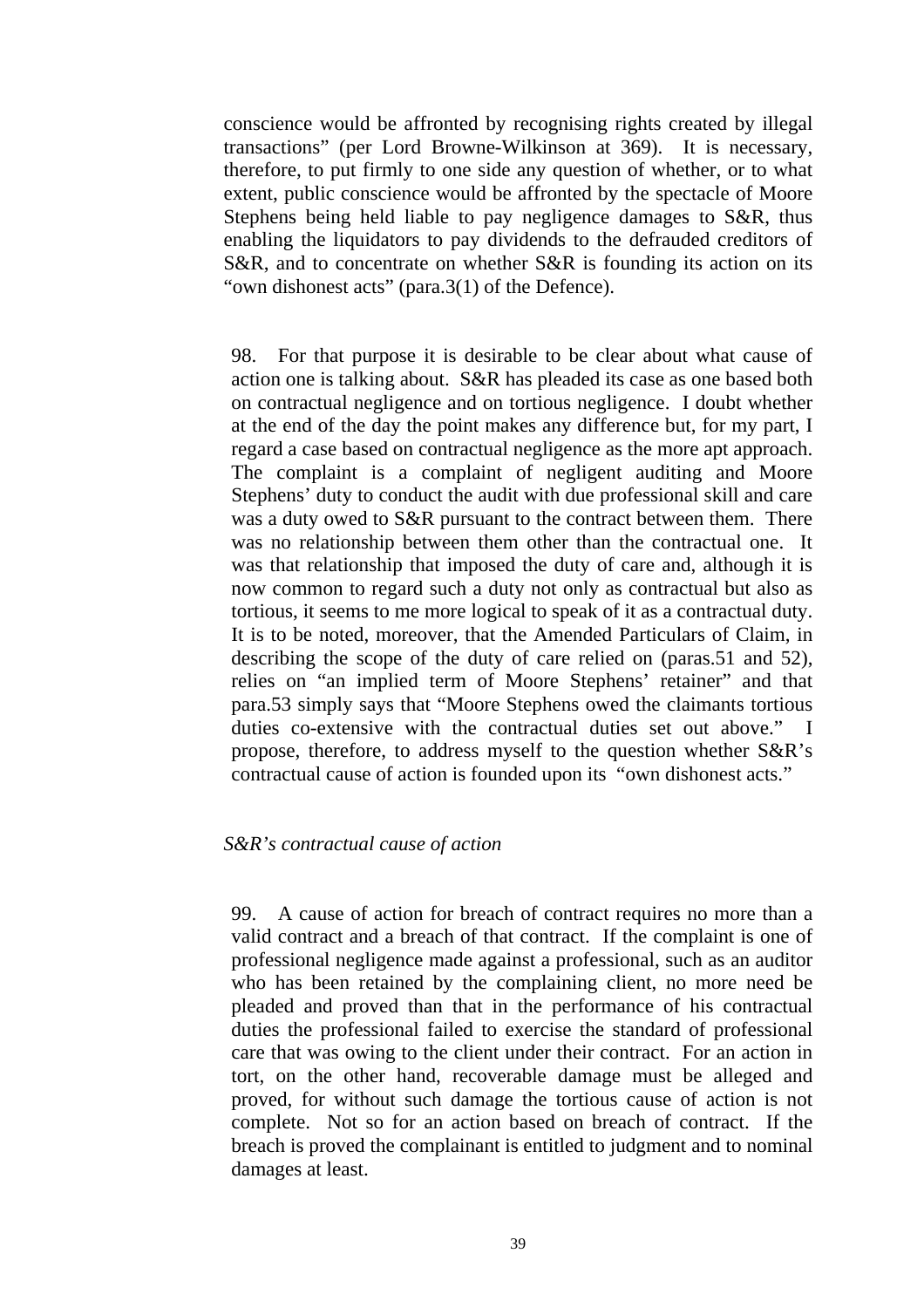100. The retainer of Moore Stephens by S&R to act as S&R's auditors for the years 1996, 1997 and 1998 is admitted in Moore Stephens' Defence (see paras.15 and 16). The implied term alleged in para.51 of the Amended Particulars of Claim is admitted, and so, too, is the bulk of the alleged requirements of a duty of "reasonable skill and care" (para.17). What is, of course, denied is that Moore Stephens failed to meet the requisite standard of reasonable skill and care (para.18). But their contractual duty to exercise that care is not in issue. And their failure to meet that standard is, for present striking-out purposes, to be assumed.

101. So, as it appears to me, S&R can found a cause of action against Moore Stephens without reliance on the fraudulent nature of Mr Stojevic's scheme.

102. But, of course, this action is not being brought in order to recover merely nominal damages. It is being brought in order to recover substantial damages, namely, damages representing the losses incurred by S&R in having paid out large sums to the third parties and thereby having denuded itself of funds which could have been set against the liabilities it has incurred to those who were defrauded. Prominent among them, of course, is KB with its \$94 million odd judgment debt.

103. Whether, even if the *ex turpi causa* rule did not stand in the way, S & R could recover as damages anything like the full amount of its losses, or indeed anything at all, will, I do not doubt, raise all sorts of issues of causation. These causation issues are for later, to be addressed at trial if S&R can surmount the *ex turpi causa* hurdle. For present purposes, however, it must be assumed that some amount of substantial loss could be shown to have been caused by Morre Stephens' breaches of duty and would, subject to the *ex turpi causa*  rule, be recoverable as damages. But it has to be accepted that in order to succeed in recovering more than nominal damages S&R has had to plead the dishonest scheme under which the money extracted from the banks went via S&R to the third parties. So although, in my opinion, S&R does not have to found its cause of action on the dishonesty of the scheme, it cannot recover substantial damages without pleading the details that show the scheme to have been dishonest. Does this involve S&R in relying "on its own dishonest acts"? The answer depends on whether the dishonesty of Mr Stojevic should be attributed to S&R for the purposes of S&R's claim against Moore Stephens. This is, in my opinion, the short but determinative issue in the case.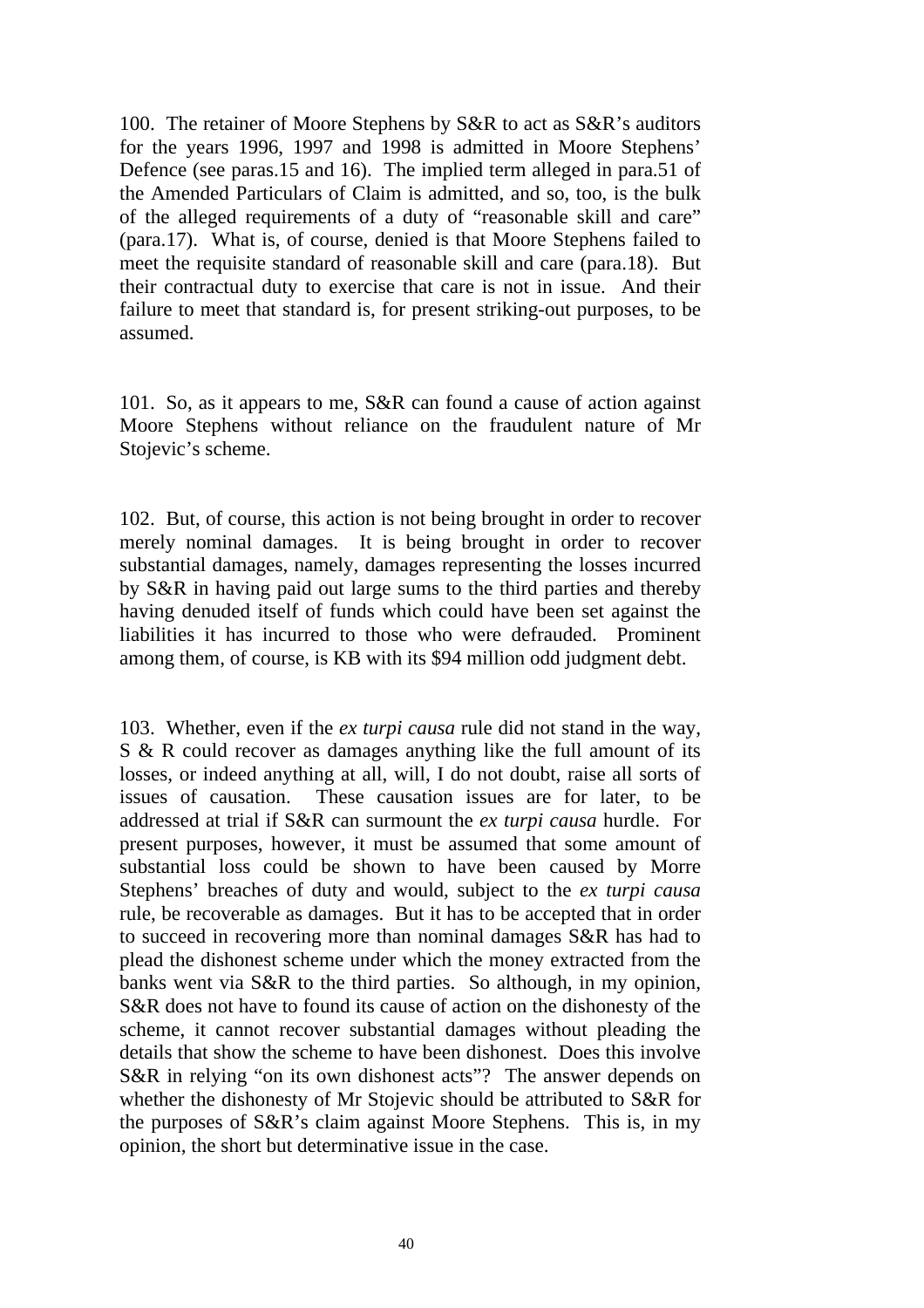### *Attribution*

104. An incorporated company is a statutory legal person. It has corporate personality but can act only by agents and, as Lord Haldane LC memorably said in *Lennard's Carrying Co.Ltd v Asiastic Petroleum Co.Ltd* [1915] AC 705 at 713,

"It has no mind of its own any more than it has a body of its own; its active and directing will must consequently be sought in the person of somebody who for some purposes may be called an agent, but who is really the directing mind and will of the corporation, the very ego and centre of the personality of the corporation."

Lord Haldane's remarks were examined by Lord Hoffmann in giving the judgment of the Board in *Meridian Global Funds Management Asia Ltd v Securities Commission* [1995] 2 AC 500, on an appeal from the Court of Appeal of New Zealand. Lord Hoffmann, at 506, noted that any proposition about a company's directing mind and will necessarily involved a reference to a set of rules of attribution. The company's primary rules would, he said, generally be found in the company's constitution, typically its articles of association, but would include also rules implied by company law, such as, for example, the rule that the unanimous decision of all the shareholders in a solvent company to do something that the company had power to do under its memorandum of association would be the decision of the company. He went on to say this :

"These primary rules of attribution are obviously not enough to enable a company to go out into the world and do business. Not every act on behalf of the company could be expected to be the subject of a resolution of the board or a unanimous decision of the shareholders. The company therefore builds upon the primary rules of attribution by using general rules of attribution which are equally available to natural persons, namely, the principles of agency. It will appoint servants and agents whose acts, by a combination of the general principles of agency and the company's primary rules of attribution, count as the acts of the company."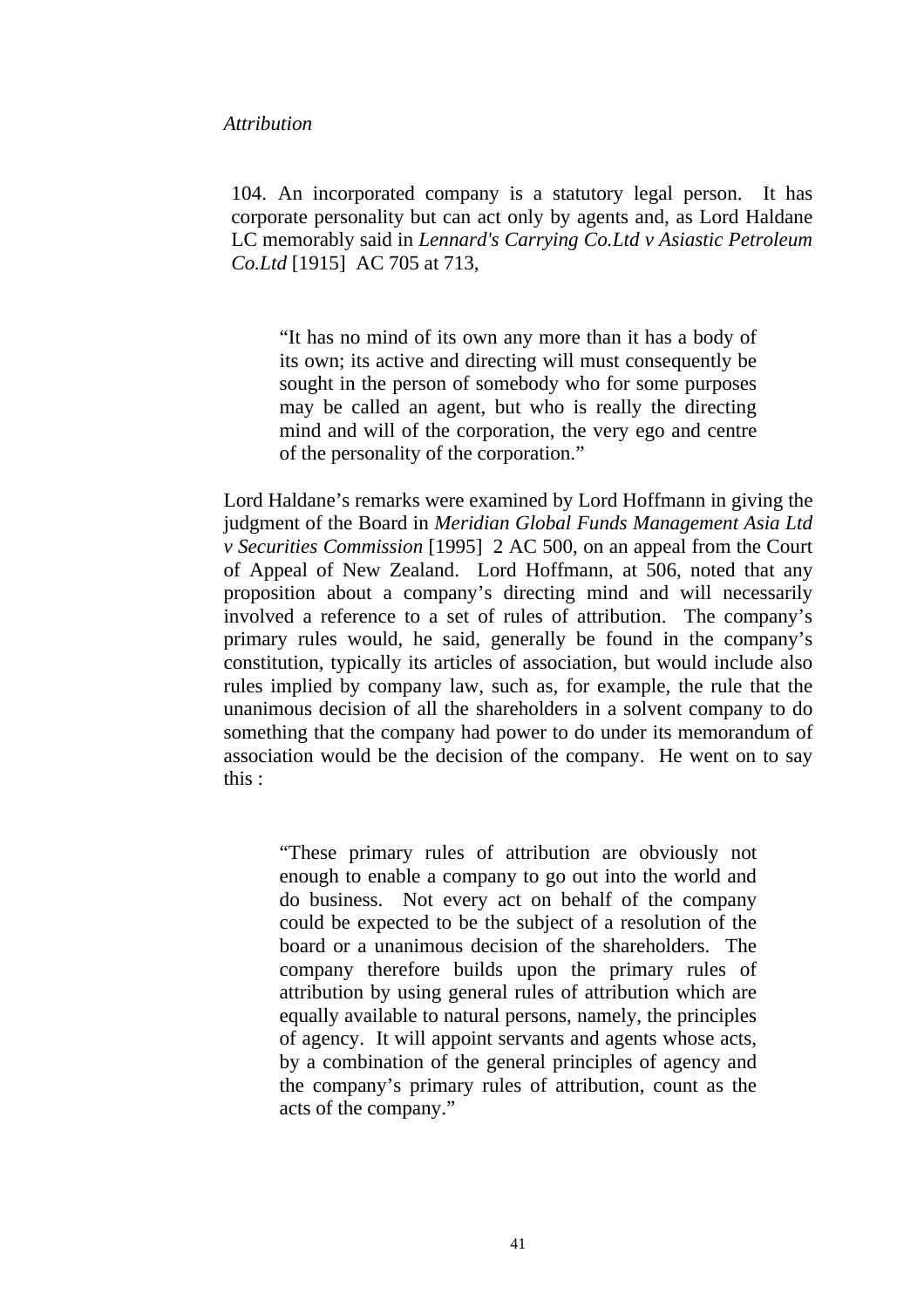105. These remarks of Lord Hoffmann have, as it seems to me, a particular resonance in the present case. Your Lordships have not been shown the Memorandum of Association or the articles of association of S&R nor the power of attorney granted to Mr Stojevic. It may reasonably be assumed, I think, that the articles gave the directors power to grant a power of attorney to Mr Stojevic to enable Mr Stojevic to take management decisions on behalf of S&R. But it may confidently be asserted also that the directors' power could not have extended so as lawfully to authorise Mr Stojevic to treat the company as a vehicle for defrauding the banks and others in the way that he did or, indeed, in any other way to cause S&R to engage in fraudulent trading. Either the power of attorney would have been on its face unlawful and devoid of effect or, much more likely, Mr Stojevic's actions in using S&R as a vehicle for implementing the fraudulent scheme he had devised would have been outside the powers conferred on him by the power of attorney. This feature of the relationship between Mr Stojevic and S&R has no relevance whatever so far as dealings between S&R and those defrauded by the scheme are concerned. They were entitled to hold S&R liable for the frauds in which S&R had participated. But it does have relevance, in my opinion, to the question whether S&R was itself a victim of Mr Stojevic's fraudulent scheme and, thus, to the critical question whether, for the purposes of S&R's action against Moore Stephens, Mr Stojevic's dishonesty should be attributed to S&R.

106. *In re Hampshire Land Company* [1896] 2 Ch.743 established the rule that the knowledge of an officer of a company of his own fraud or breach of trust directed at third parties will not necessarily be imputed to that company (see the statement of the rule by Rimer LJ in paragraph 39 of his judgment in the Court of Appeal). Where the knowledge in question was the officer's knowledge of his own fraud or breach of duty, Vaughan Williams J declined in *In re Hampshire Land Company*  to hold that the knowledge was to be attributed to the company (see pp 749-750). In particular, if the director in breach of duty has an adverse interest to that of the company, the knowledge of the breach of duty will not be imputed to the company : see *J.C.Houghton and Co. v Nothard, Lowe and Wills Ltd* [1928] AC 1 where Lord Sumner said that it would be

"… contrary to justice and common sense to treat the knowledge of such persons as that of their company, as if one were to assume that they would make a clean breast of their delinquency" (p.19)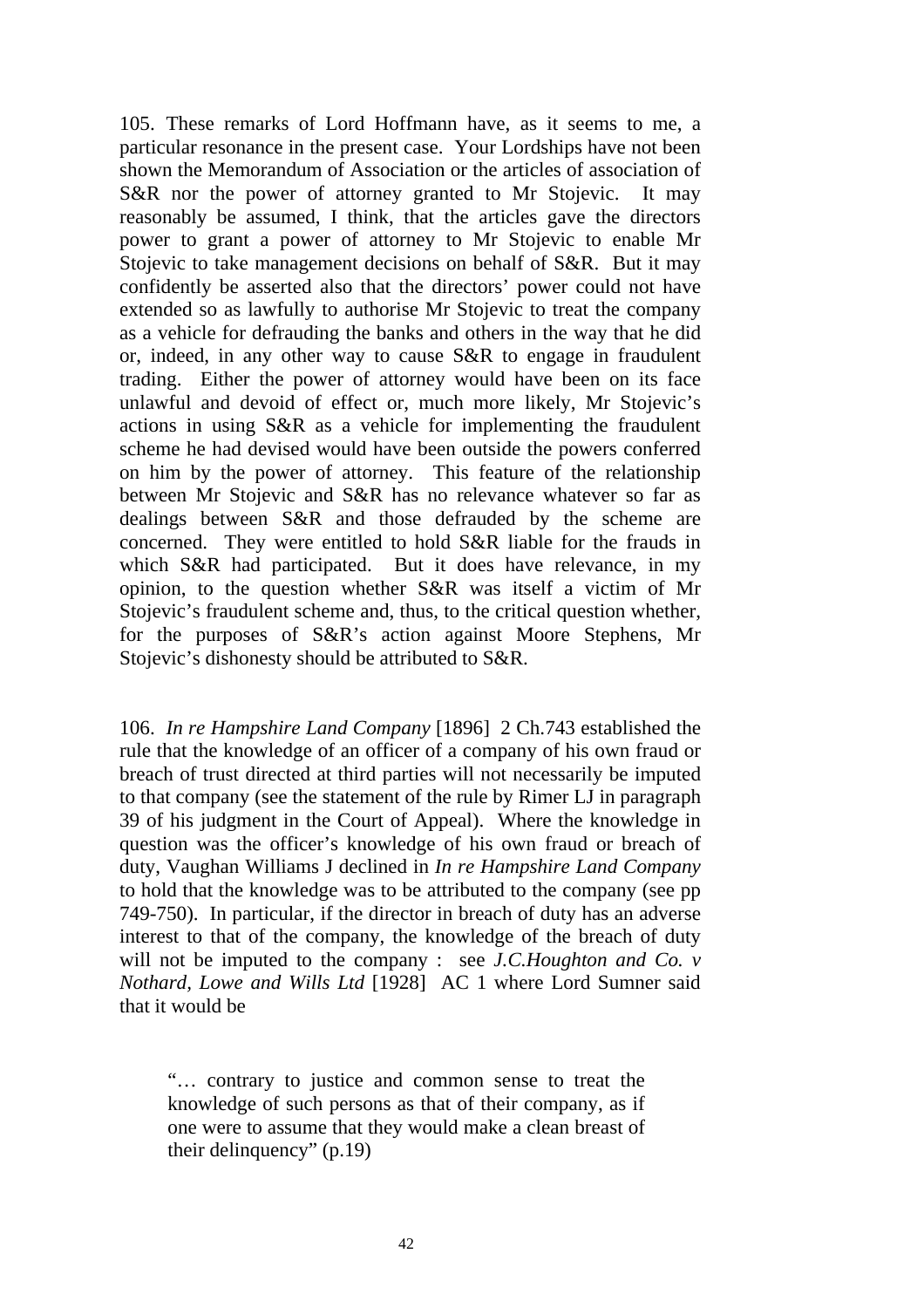107. There are, however, cases, sometimes referred to as "sole actor" cases, where the company has no human embodiment other than the fraudster and where, therefore, there is no one in the company for the fraudster to deceive, no one in the company to whom "a clean breast of … delinquency" could be made. In these "one actor" cases, it is said, the *Hampshire Land Company* rule can have no sensible application. The knowledge of the fraudster simply *is* the knowledge of the company. An example of this proposition in action is *Royal Brunei Airlines Sdn Bhd v Tan* [1995] 2 AC 328. This was a case in which the issue was whether the company, BLT, had been guilty of fraud or dishonesty in relation to money it held in trust for the plaintiff airline. The company had become insolvent and the airline sued its controlling director, Mr Tan, on the ground that he had knowingly assisted in the dissipation by BLT of the money. Lord Nicholls of Birkenhead, at 393, said this:

"The defendant accepted that he knowingly assisted in that breach of trust. In other words, he caused or permitted his company to apply the money in a way he knew was not authorised by the trust of which the company was trustee. Set out in these bald terms, the defendant's conduct was dishonest. By the same token, and for good measure, BLT also acted dishonestly. The defendant was the company, and his state of mind is to be imputed to the company."

108. But the attribution to BLT of Mr Tan's dishonesty for the purposes of the airline's claim against, in effect, BLT and Mr Tan, could not be taken to bar misfeasance proceedings by the liquidator of BLT against Mr Tan or against any other officer of BLT who, in relation to the trust money, "has… been guilty of any misfeasance or breach of any … other duty in relation to …" BLT (s.212(1), Insolvency Act 1986 – assuming, of course, that s.212 or some similar statutory provision were applicable to BLT's insolvent liquidation.

109. It is noteworthy that there appears to be no case in which the "sole actor" exception to the *Hampshire Land Company* rule has been applied so as to bar an action brought by a company against an officer for breaches of duty that have caused, or contributed to, loss to the company as a result of the company engaging in illegal activities. I can easily accept that, for the purposes of an action against the company by an innocent third party, with no notice of any illegality or impropriety by the company in the conduct of its affairs, the state of mind of a "sole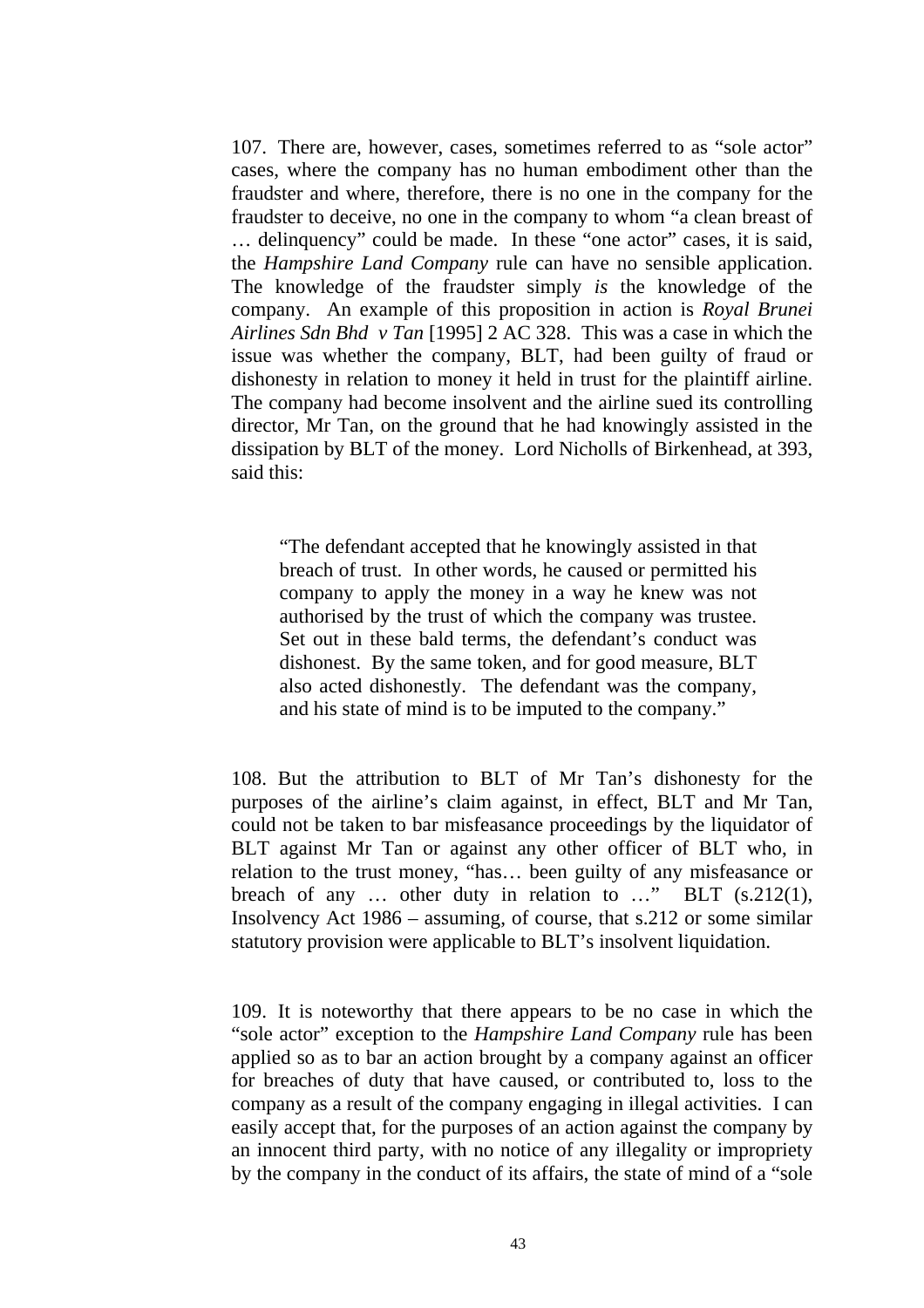actor" could and should be attributed to the company if it were relevant to the cause of action asserted against the company to do so. But it does not follow that that attribution should take place where the action is being brought by the company against an officer or manager who has been in breach of duty to the company.

110. It appears that the liquidators of S&R know of no assets of Mr Stojevic that could become the fruits of successful proceedings against him for breach of duty. But suppose that were not so. There can surely be no doubt that the liquidators could issue a misfeasance summons against him under section 212(1)(c) of the Insolvency Act 1986. Could Mr Stojevic, on such a summons, contend that his dishonesty should be attributed to the company that, in breach of his fiduciary duties under the power of attorney, he had turned into his vehicle for fraud? It is long established that section 212, like its statutory predecessors, is procedural and does not create a cause of action where none previously existed – although it is to be noted that section  $212(3)(b)$  confers on the court a judgmental discretion as to the quantum of compensation that would not in an ordinary damages action be applicable. But Mr Stojevic could not, in my opinion, reduce his liability for breach of duty to S&R by attributing to S&R his own dishonesty, praying in aid the "sole actor" exception and the application of the *ex turpi causa* rule.

## *The liability of Moore Stephens*

111. It is not clear to me why Moore Stephens, or any other officer of S&R whose breach of duty had contributed to the liabilities to which S&R is now subject, should be in any different position, so far as attribution to S&R of Mr Stojevic's dishonesty is concerned, to that of Mr Stojevic himself. Moore Stephens were not, as Lord Walker in para. 190 of his opinion has pointed out, directors or managers of the company's business. But they, too, as officers of the company (see s.  $212(1)(a)$  could have been, and could still be, the recipients of a section 212 misfeasance summons. The damages claimed in this action could have been claimed as compensation under section 212(3). Indeed this action is, to my mind, indistinguishable in substance from a section 212 misfeasance application and, if necessary, a simple amendment to the pleadings could make that clear. The same causation problems as lie beneath the surface in the present action would apply equally to a section 212 misfeasance application. No doubt the same *ex turpi causa* objection would have been taken but the nature of the claim, as one being brought for the benefit of S&R's creditors, would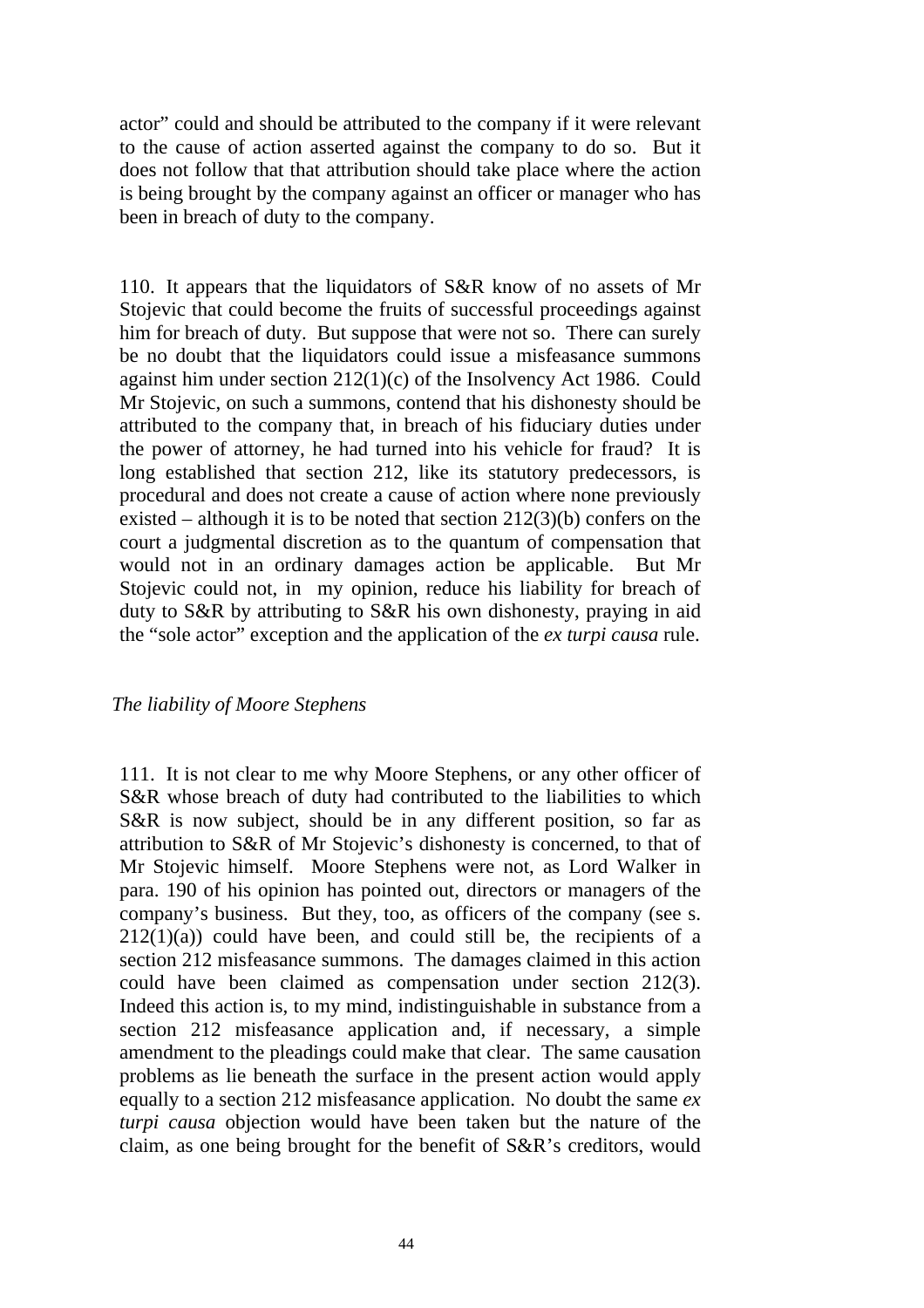have been more openly apparent and not in the least a matter of objection.

112. So I return to what I regard as the determinative issue, short but difficult. Why should the dishonesty of Mr Stojevic be attributed to S&R for the purposes of an action by S&R against its auditors, officers of the company who, on the assumed facts, had committed breaches of contractual duty that had a causative role in producing the liabilities to which S&R is subject? There are, in my opinion, two reasons why that attribution should not be made, the first is a procedural reason, the second is substantive.

### *The procedural reason*

113. This is a strike-out application. There has been no trial and no factual findings but, nonetheless, the argument has proceeded on the footing that Mr Stojevic was the beneficial owner of the S&R shareholding. This derives, I think, from paragraph 2 of the Agreed Statement of Facts and Issues, which says that "Mr Stojevic was, indirectly through his family trust and a company incorporated in the Isle of Man, [S&R's] ultimate beneficial owner". It is not clear to me what was meant in this context by "ultimate" or whether an "ultimate" beneficial owner" is the same as an owner who is absolutely beneficially entitled. There is nothing in the pleadings that says Mr Stojevic was the absolute beneficial owner of the S&R shares. Paragraph 2 of S&R's Amended Particulars of Claim says that he was a "shadow director" of S&R and held a power of attorney on behalf of S&R and paragraph 14 says that

"S&R was controlled by Mr Stojevic and owned by Law Investments Limited …, an Isle of Man company which was in turn owned by Mr Stojevic's family trust ..."

None of this justifies the assumption that Mr Stojevic was absolutely beneficially entitled to the S&R shares.

114. In the action in the Commercial Court brought by KB against S&R and Mr Stojevic, evidence was given about the relationship between Mr Stojevic and S&R. In paragraph 7 of his judgment, [2003] 1 Lloyd's Rep 383 at 384, Toulson J described Mr Stojevic as S&R's chief executive officer and continued: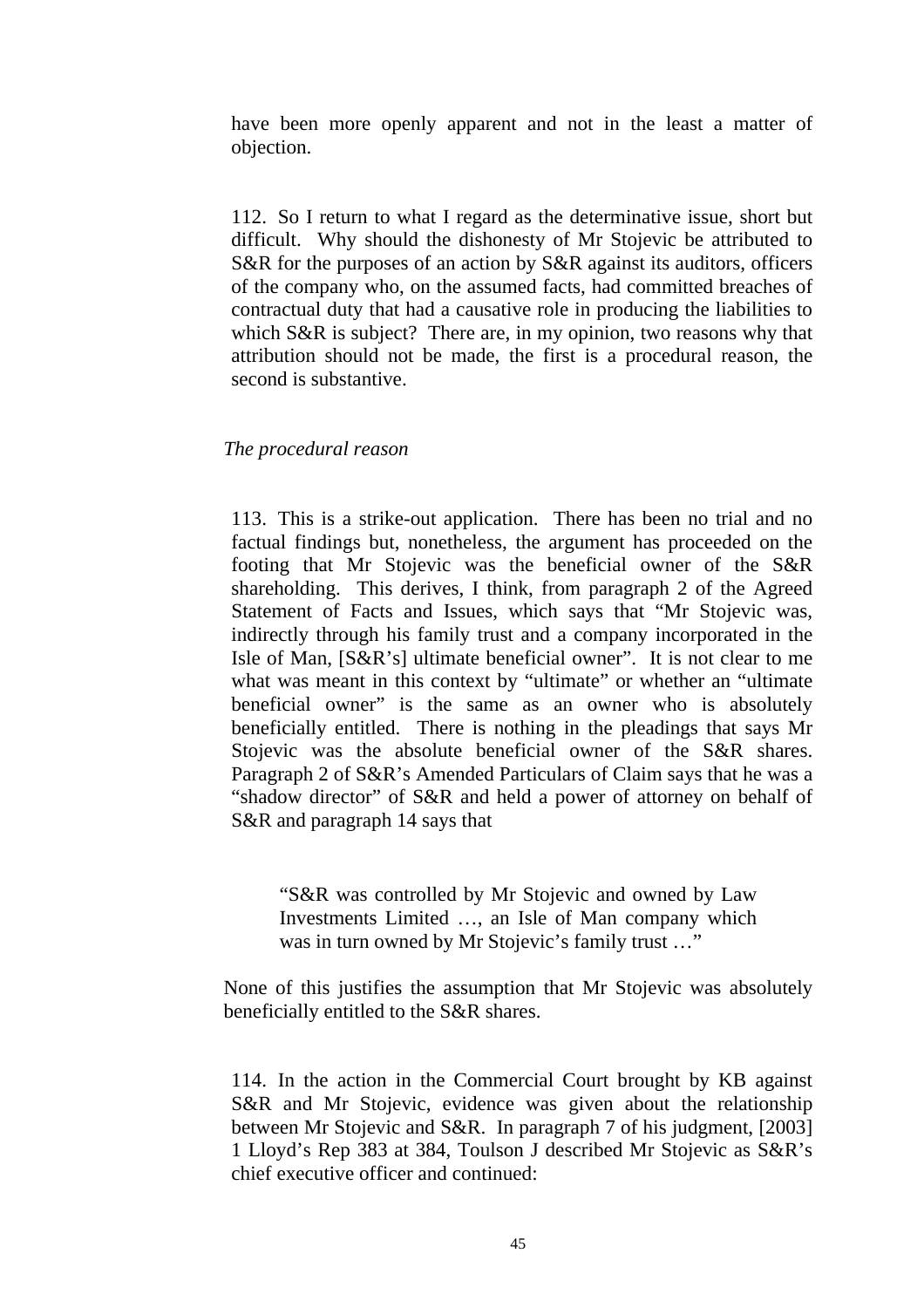"SR's ultimate ownership is obscure, but Mr Stojevic was in command of its dealings with BCL and the bank"

He returned to the point in paragraph 25:

"The shares in SR are held by an Isle of Man company called Law Investments Ltd, whose shareholders are nominee companies operating under an Isle of Man trust known as the Lucia trust. Mr Stojevic acknowledged that he was one of the beneficiaries of the trust. Objection was taken to his being asked to identify the other beneficiaries or the extent of his own beneficial interest, and the matter was not ultimatedly pressed by Mr Doctor QC on behalf of  $[KB"$ 

None of this justifies the assumption that Mr Stojevic was the absolute beneficial owner of the shares in S&R.

115. Langley J, in his judgment on the striking out application, referred to paragraphs 2 and 14 of S&R's pleading (cited in para 113 above) and said, in paragraph 21, that it was part of S&R's case that Mr Stojevic was "the controlling mind and will of S&R". He went on "There was no one else. In a real sense he was the company." The judge could not have meant that Mr Stojevic was the absolute beneficial owner of the S&R shares. There was nothing in the pleadings to justify such an assumption. In the Court of Appeal, on the other hand, Rimer LJ did say, in paragraph 5 that Mr Stojevic "owned, controlled and managed [S&R]" and in paragraph 9, that

"In a real sense the company was [Mr Stojevic's] company. It was, for practical purposes, a 'one man company'."

And Mummery LJ, at paragraph 114, referred to S&R as "the one-man company owned and controlled by Mr Stojevic".

116. These references to S&R as being wholly controlled by Mr Stojevic were fully justified on S&R's own pleading; but references to S&R as "owned" by Mr Stojevic were not. A trial, if there is one, may establish that Mr Stojevic was indeed the absolute beneficial owner of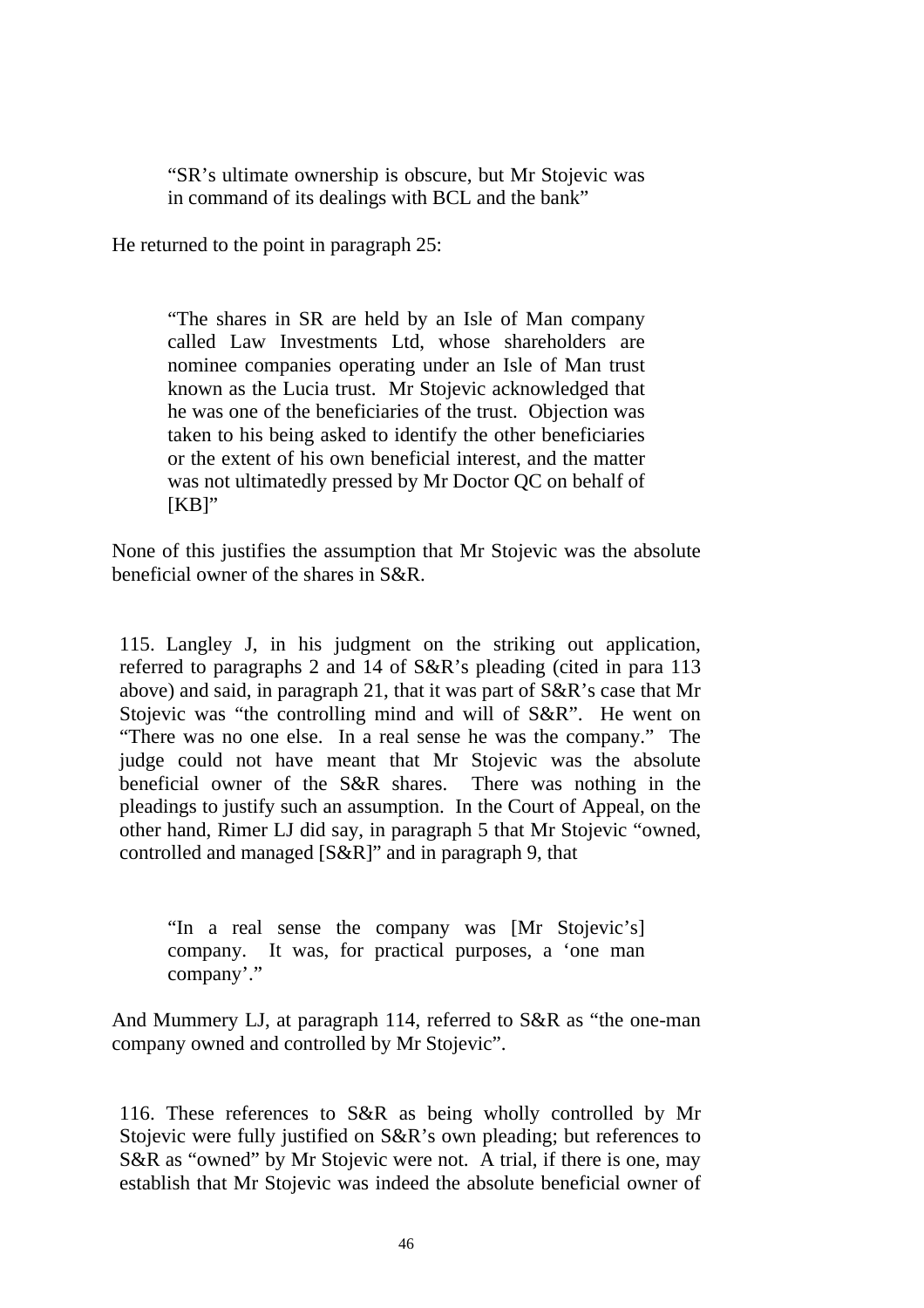the S&R shares but a conclusion to that effect cannot be reached at the present stage and I do not regard the single sentence in paragraph 2 of the Agreed Statement as justifying the description of S&R as a "oneman company" otherwise than for the purpose of emphasising that he was in complete managerial control.

117. This point bears on the status of S&R as a victim of Mr Stojevic's dishonesty. Mr Stojevic derived his powers of control of S&R not from the status of director, for he was not one, but from the power of attorney that he had been granted by, presumably, Law Investments Ltd or nominees of theirs. That power of attorney had been used by Mr Stojevic to turn S&R into, so to speak, a corporate automaton. The power of attorney, if valid, could not have authorised the frauds in which S&R at Mr Stojevic's direction participated. Everything done by S&R at the direction of Mr Stojevic and in pursuance of his scheme of fraud must have been *ultra vires* his powers under the power of attorney.This feature could not enable S&R to resist the claims made by the defrauded third parties such as KB but, in my opinion, establishes S&R as a victim of the fraudulent scheme. In causing S&R to pay away to third parties the money fraudulently extracted from KB and the other victims of the frauds Mr Stojevic was abusing his powers under the power of attorney. That abuse was an essential feature of Mr Stojevic's fraudulent scheme and, as it seems to me, S&R was a victim of that abuse.

118. The emphasis placed by my noble and learned friends Lord Walker and Lord Phillips, and also by my noble and learned friend Lord Brown of Eaton-under-Heywood, on the assumed absolute beneficial ownership by Mr Stojevic of the S&R shareholding, coupled with his undoubted absolute managerial control, indicates, I suggest, that they are, in effect, lifting the corporate veil and treating S&R as if it were Mr Stojevic himself who was seeking to repel the *ex turpi causa*  defence. But if the corporate veil cannot be lifted, and it cannot, in my opinion, if Mr Stojevic was not the absolute beneficial owner of the shares, the attribution of Mr Stojevic's dishonesty to S&R for the purpose of defeating an admitted breach of duty by S&R's officers, a breach of duty that had caused S&R to incur liabilities that it would not otherwise have incurred, cannot, in my opinion, be justified either in principle or on authority. S&R is a *legal persona* in its own right.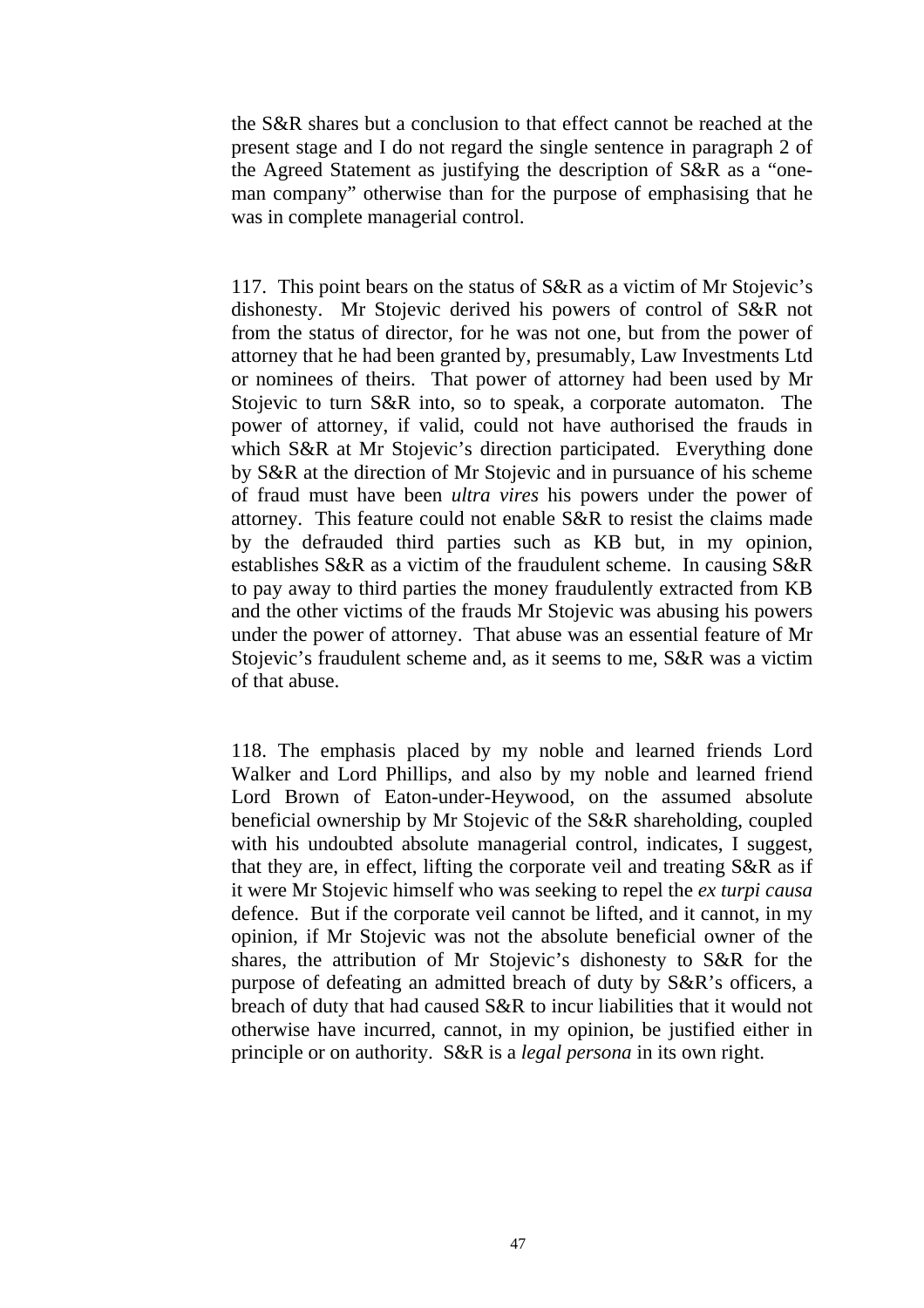119. *Caparo Industries plc v Dickman* [1990] 2 AC 605 established that auditors who prepare and submit to the company of which they are auditors negligently prepared accounts and reports may be in breach of the duty they owe to the company but are not in breach of any duty they owe to the shareholders. The company can recover in damages any loss caused by the breach of duty and the shareholders have no independent cause of action. Where a company is insolvent, loss caused to the company by a similar breach of duty by its auditors can similarly be remedied by an action in damages brought by the company. Its creditors, like the shareholders of a solvent company, are owed no duty of care by the auditors and can have no independent cause of action. None of this is in doubt. There is, however, a difference between a cause of action in negligence brought by a solvent company and a similar cause of action brought by an insolvent company. In the former case any damages recovered will benefit the shareholders; in the latter case the damages will benefit the creditors.

120. The *ex turpi causa* rule is a procedural rule based on public policy. The perpetrators of illegality, *a fortiori* of dishonest illegality, ought not to be allowed to benefit from their reprehensible conduct. If S&R had remained a solvent company an action against Moore Stephens that would have enabled Mr Stojevic to benefit from any damages that were recovered would have offended the *ex turpi causa*  rule. Take the case of a solvent company that under the direction of its managing director engages in an unlawful and, in the event, loss making activity that could and should have been prevented by a timely report made by its auditors. Let it be supposed the managing director is also a shareholder and that he and the auditors are together sued for negligent breach of duty. I know of no authority that would bar such an action on *ex turpi causa* grounds. The action, assuming it succeeded against both defendants, could be expected, via contribution proceedings, to leave the delinquent managing director with no benefit from any damages recovered from the auditors. And why, if that were so, should public policy require the auditors to be relieved of liability for their breach of duty?

121. In a case, such as the present, where the company is insolvent and will stay so whatever damages are recoverable from the auditors, the need to ensure that the delinquent director does not benefit from the damages does not present a problem. There is no possibility of Mr Stojevic benefiting from any damages recoverable from Moore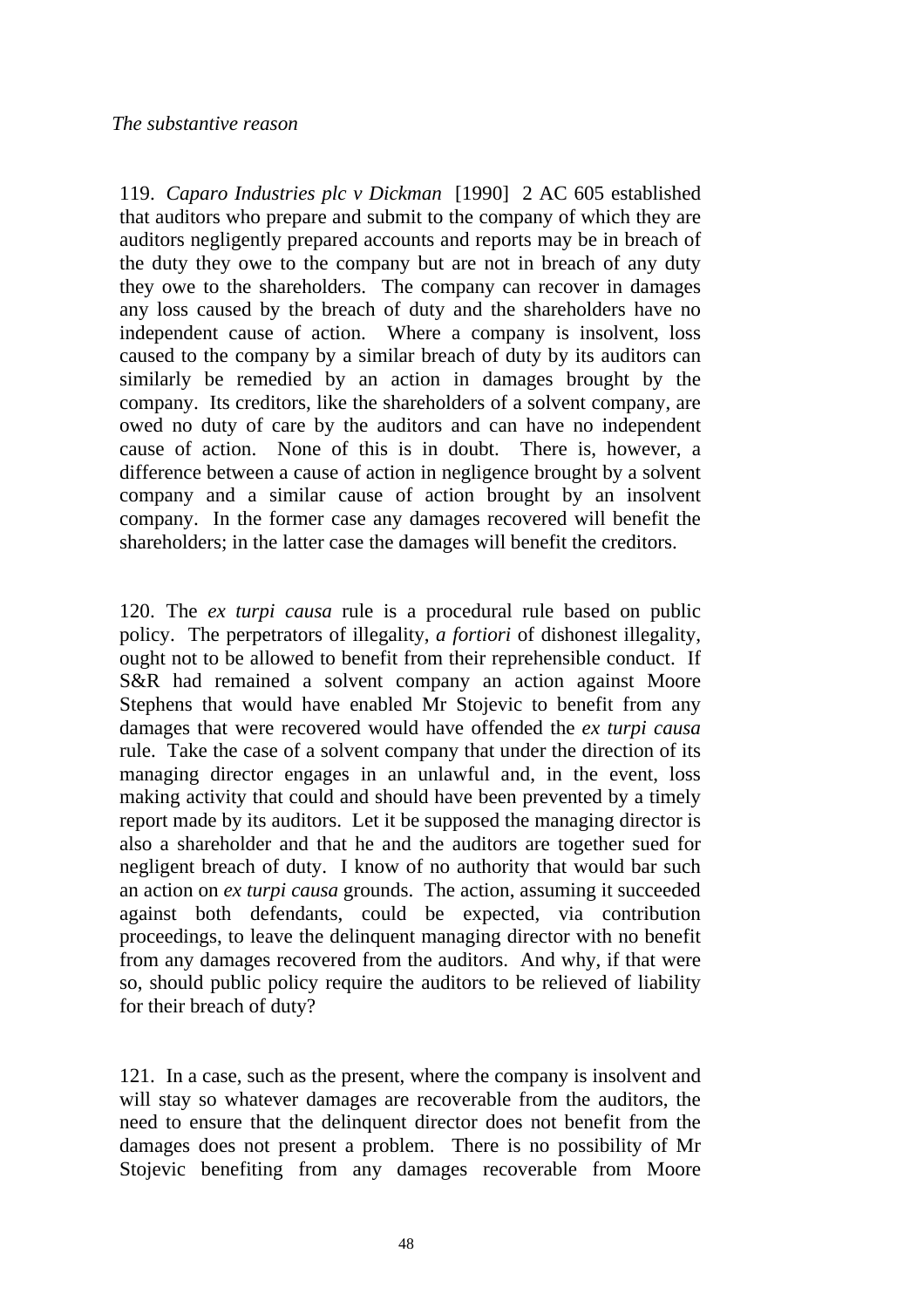Stephens. So, I repeat, why should the *ex turpi causa* rule, a rule based on public policy, bar an action against the auditors based on their breach of duty?

122. The wielding of a rule of public policy in circumstances where public policy is not engaged constitutes, in my respectful opinion, bad jurisprudence.

123. For all these reasons, and in general agreement with the reasons given by Lord Mance, I would allow this appeal and allow this action to proceed to trial.

## **LORD WALKER OF GESTINGTHORPE**

My Lords,

#### *Introduction*

124. This is an appeal by Stone & Rolls Ltd (in liquidation) ("S&R") against an order of the Court of Appeal made on 18 June 2008, [2008] EWCA Civ 644, [2008] 3 WLR 1146. The Court of Appeal (Mummery, Keene and Rimer LJJ) allowed an appeal by Moore Stephens, a firm of chartered accountants, from an order of Langley J made on 11 September 2007, [2007] EWHC 1826 (Comm), [2008] Bus LR 304,  $[2008]$  1 BCLC 697, and struck out S & R's claim against Moore Stephens (who had been its auditors) as barred by the *ex turpi causa* principle of public policy.

125. The fullest account of the facts is to be found in the judgment of Toulson J in *Komercni Banka AS v Stone and Rolls Ltd* [2002] EWHC 2263 (Comm), [2003] 1 Lloyd's Rep 383. There is also a full statement of the facts which must be assumed (for the purposes of Moore Stephens' strike-out application) in the lengthy amended statement of claim (running to 398 paragraphs, with supporting schedules) setting out S & R's case against Moore Stephens. The brief summary that follows is based on these sources as well as the judgments below.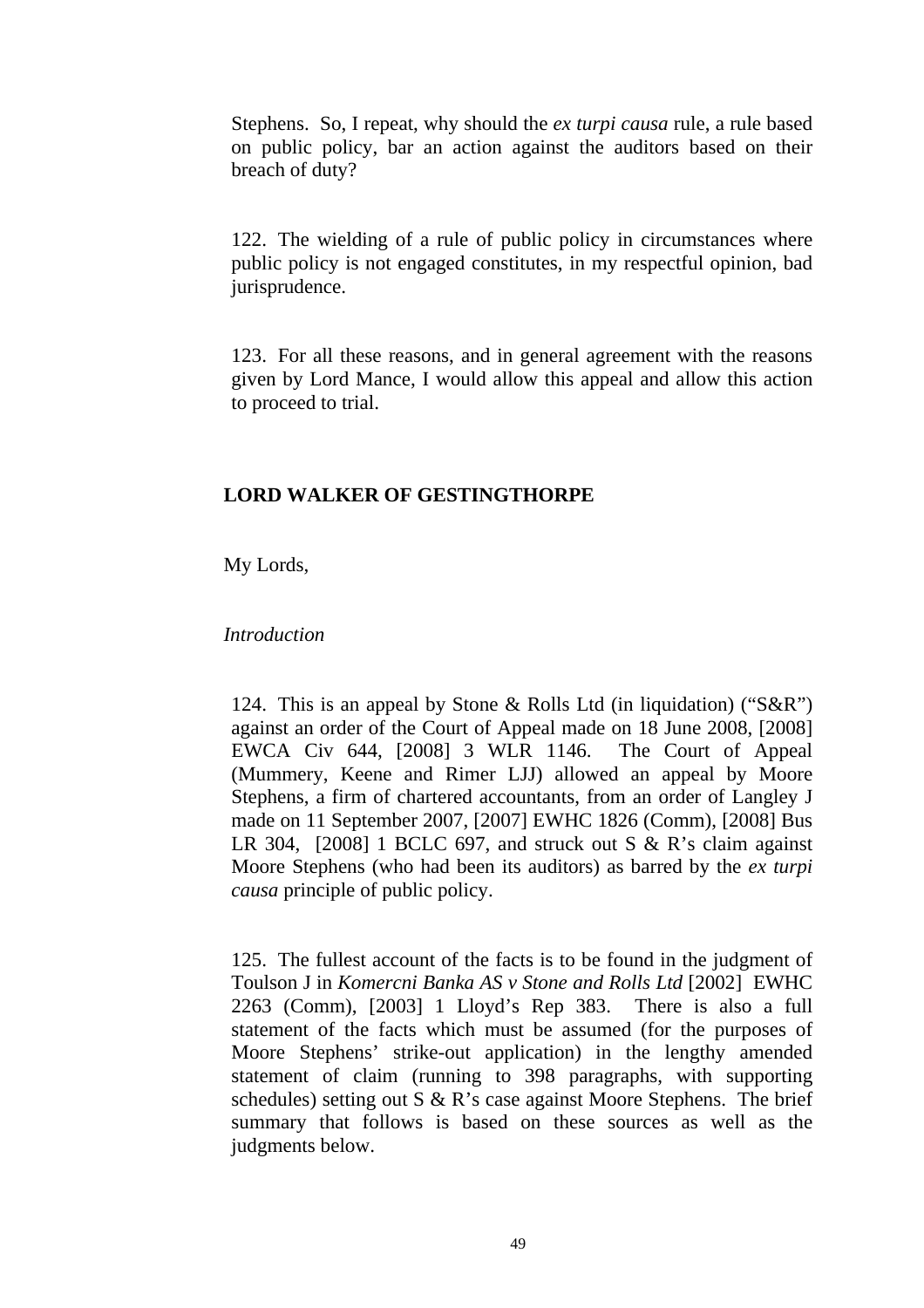126. S & R, a company registered in England, was dormant when in 1995 it came under the control of Mr Stojevic, the second defendant in the action brought by Komercni Banka AS ("KB"), a Czech bank. Mr Stojevic, a Croatian, was at all material times in sole control of S & R and (through artificial arrangements set up in the Isle of Man) effectively the beneficial owner of its share capital. He was described by Toulson J as having a very quick mind, but as having been evasive and untruthful. He was in fact the mastermind behind a fraudulent scheme which eventually resulted in KB obtaining judgment against S & R and Mr Stojevic for a sum in excess of \$94m. Provisional liquidators of S & R were appointed on 15 November 2002 followed by a full winding-up order on 15 January 2003. The consequential claim against Moore Stephens is for about \$94m together with several years' accrued interest.

127. The frauds were effected by means of letters of credit issued by KB in favour of S & R at the request of an Austrian company named BCL Trading GmbH ("BCL"). BCL was controlled by Mr Barak Alon, who appears to have been an accomplice of Mr Stojevic. Payment under the letters of credit was obtained by the presentation of false documents certifying the existence in distant warehouses of nonexistent stocks of agricultural produce. These payments were promptly passed on to BCL, which initially met its liabilities to KB, so building up its confidence (KB was also found to have been negligent, but that was immaterial in a claim for deceit). Eventually however there were 30 letters of credit (totalling \$94m) for which KB was not reimbursed. About \$80m of this was promptly passed on to BCL, or companies connected with it, and it has never been traced.

#### *The illegality defence*

128. No one can found a cause of action on his own criminal conduct. This is not a technical rule, but a fundamental principle of public policy. In the well-known words of Lord Mansfield CJ in *Holman v Johnson* (1775) 1 Cowp 341, 343:

"No court will lend its aid to a man who founds his cause of action upon an immoral or an illegal act. If, from the plaintiff's own stating or otherwise, the cause of action appears to arise ex turpi causa, or the transgression of a positive law of this country, there the court says he has no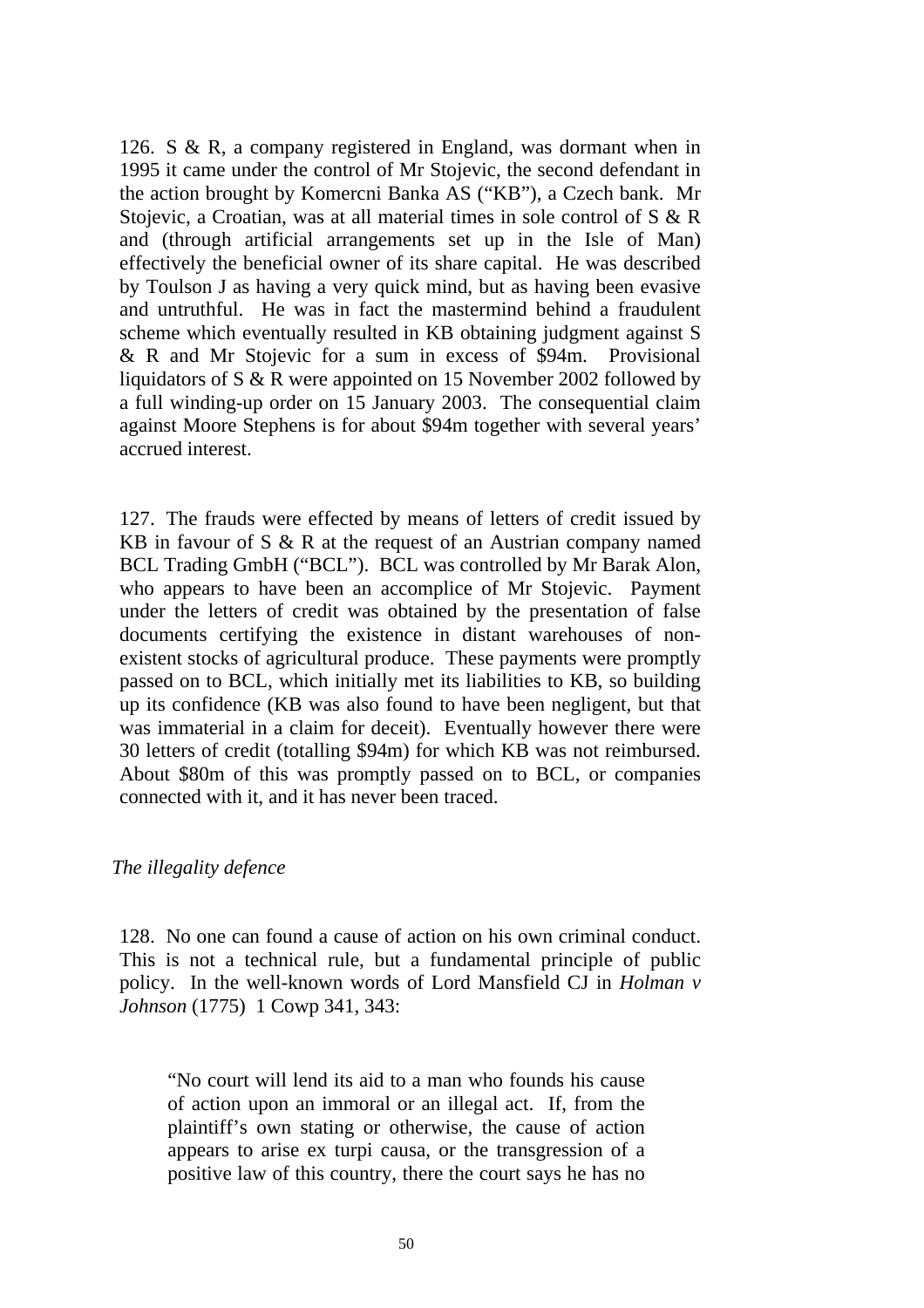right to be assisted. It is upon that ground the court goes; not for the sake of the defendant, but because they will not lend their aid to such a plaintiff."

The same principle has been described by McLachlin J in the Supreme Court of Canada, writing for the majority, as based on the need to preserve the integrity of the legal system: *Hall v Hebert* (1993) 101 DLR (4th) 129,160, 165.

129. The leading modern English authority on the scope of the principle is the decision of this House in *Tinsley v Milligan* [1994] 1 AC 340. In that case the House was unanimous in disapproving the "public conscience" test applied by the Court of Appeal (in reliance on the earlier decisions of the Court of Appeal in *Saunders v Edwards* [1987] 1 WLR 1116, *Euro-Diam Ltd v Bathurst* [1990] 1 QB 1 and *Howard v Shirlstar Container Transport Ltd* [1990] 1 WLR 1292). But the House was divided over the correct test. The majority identified the test as whether the claimant had to plead or rely on his own illegality (see Lord Browne-Wilkinson at p 376). The minority favoured a broader test of whether the claim was tainted by illegality (see Lord Goff of Chieveley at p 363).

130. *Tinsley v Milligan* is in some ways a difficult and controversial decision. It raised issues as to equitable interests in property, and the equitable "clean hands" doctrine, which do not arise here. The Law Commission is well advanced, after lengthy deliberation and consultation, with proposals for the reform of this area of the law (Consultation Paper No. 160, The Illegality Defence in Tort (2001) and Consultation Paper No. 189, The Illegality Defence (2009)). These proposals, if enacted by Parliament, would introduce more flexibility into this area of the law (although without reintroducing a general "public conscience" discretion).

131. It is not necessary to go further into the Law Commission's proposals. The present state of the law is as laid down by the majority of the House in *Tinsley v Milligan*. Any legislative change is likely to widen the test, not to narrow it. It is common ground that if Mr Stojevic had carried out his frauds on his own, and not through a corporate vehicle, neither he nor his trustee in bankruptcy would have had a claim against the auditors, since the illegality defence would have been unanswerable. The main area of dispute is as to the imputation to S & R of Mr Stojevic's criminal acts and intentions.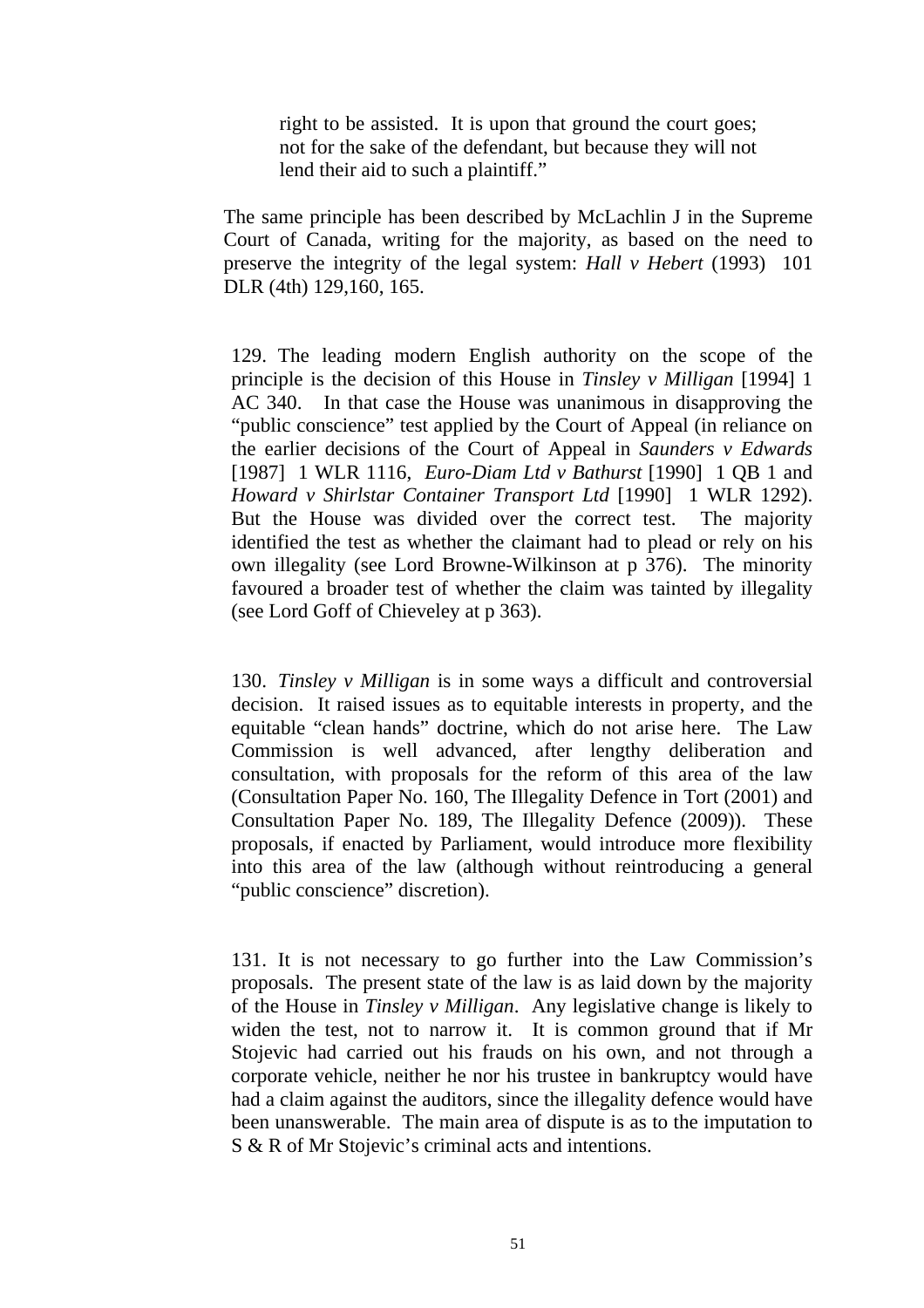132. The first issue, within this main area of dispute, is whether  $S \& R$ was primarily (or directly, the term used by Rimer LJ) liable for the fraud practised on KB, or was merely vicariously liable for the fraud of Mr Stojevic. In the Court of Appeal and before your Lordships Mr Brindle QC contended that S & R's liability was vicarious only, while also contending (rather more vigorously) that the point was in any case of no real significance. Even if  $S \& R$ 's liability was more than merely vicarious, he submitted, the principle in *Re Hampshire Land Co.* [1896] 2 Ch 743 was still capable of applying in the context of a claim by S & R against its auditors. He criticised Rimer LJ for failing to distinguish between the attribution exercise called for in two different situations, that is (i) KB's claim for fraud against  $S \& R$ , and (ii)  $S \& R$ 's claim for negligence against the auditors.

133. In my opinion Rimer LJ (with whom Mummery and Keene LJJ agreed) was clearly right in holding that S & R was primarily (or directly) liable for the frauds. He recognised that *Citizens' Life Assurance Co Ltd v Brown* [1904] AC 423 (a case of malicious libel on appeal to the Judicial Committee from New South Wales) was decided on the basis of vicarious liability. But its historical importance is as a decisive rejection of Lord Bramwell's view (in *Abrath v North Eastern Railway Co.* (1886) 11 App Cas 247) that a company could never have a dishonest motive attributed to it. The present law was clearly explained by Lord Reid in a passage which Rimer LJ cited from *Tesco Supermarkets Ltd v Nattrass* [1972] AC 153, 170:

"I must start by considering the nature of the personality which by a fiction the law attributes to a corporation. A living person has a mind which can have knowledge or intention or be negligent and he has hands to carry out his intentions. A corporation has none of these: it must act through living persons, though not always one or the same person. Then the person who acts is not speaking or acting for the company. He is acting as the company and his mind which directs his acts is the mind of the company. There is no question of the company being vicariously liable. He is not acting as a servant, representative, agent or delegate. He is an embodiment of the company or, one could say, he hears and speaks through the persona of the company, within his appropriate sphere, and his mind is the mind of the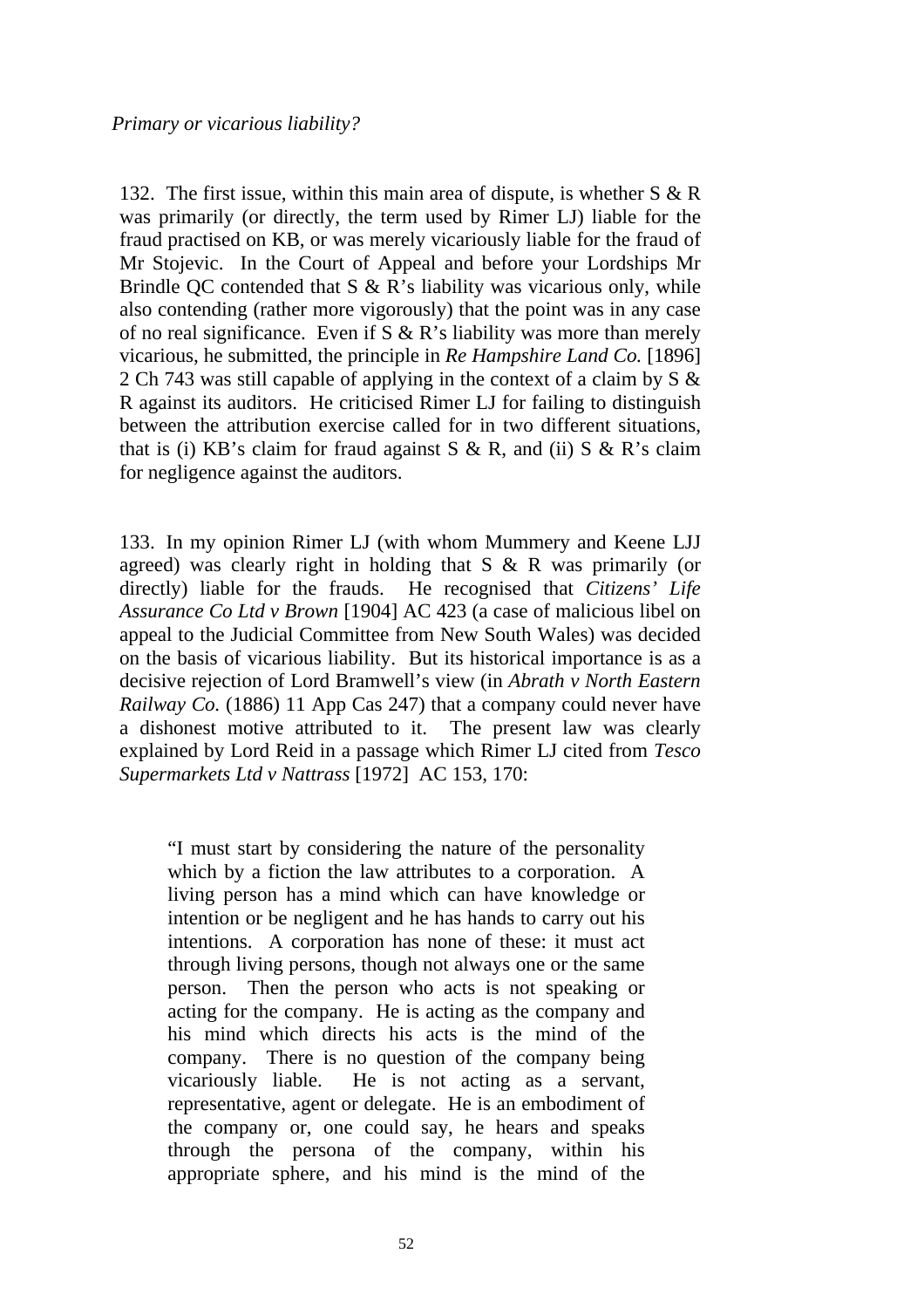company. If it is a guilty mind then that guilt is the guilt of the company."

134. In this case there is no doubt that Mr Stojevic was the persona of S & R. He was "really the directing mind and will of the corporation, the very ego and centre of the personality of the corporation" (Viscount Haldane LC in *Lennard's Carrying Co. Ltd v Asiatic Petroleum Co. Ltd* [1915] AC 705, 713). In his written case Mr Brindle criticised Rimer LJ for a meaningless inquiry for a single directing mind and will. He drew attention to a leading textbook suggesting that Lord Hoffmann has castigated that approach as a misleading "general metaphysic of companies" (Gower and Davies, The Principles of Modern Company Law, 8<sup>th</sup> edition, 2008, para 7-29, commenting on *Meridian Global Funds Management Asia Ltd v Securities Commission* [1995] 2 AC 500, 509). That comment is, I think, overstated. In *Meridian* Lord Hoffmann approved Viscount Haldane's search for the person who was, within Lennard's Carrying Company, the equivalent of an individual ship-owner. He then pointed out that as the company seemed to have no business other than ship-owning, the functions of general management and responsibility for ship-owning coincided; and (p 509):

"It was this coincidence which left Viscount Haldane LC's speech open to the interpretation that he was expounding a general metaphysic of companies."

In short not every company has a single directing mind and will, but some companies do.

135. The criticism is therefore quite inapposite in relation to S & R, because it is common ground that Mr Stojevic really was the embodiment of S & R for all purposes. As Rimer LJ put it (in para 9 of his judgment):

"It is the essence of  $[S \& R's]$  claim that Mr Stojevic was its controlling mind and will. Nobody else was in a like position. In a real sense the company was his company. It was, for practical purposes, a 'one man company'. It is a further part of the claim that the company was throughout used by Mr Stojevic as a vehicle for fraud, by extracting money from KB so that it could then be paid away to the fraudsters."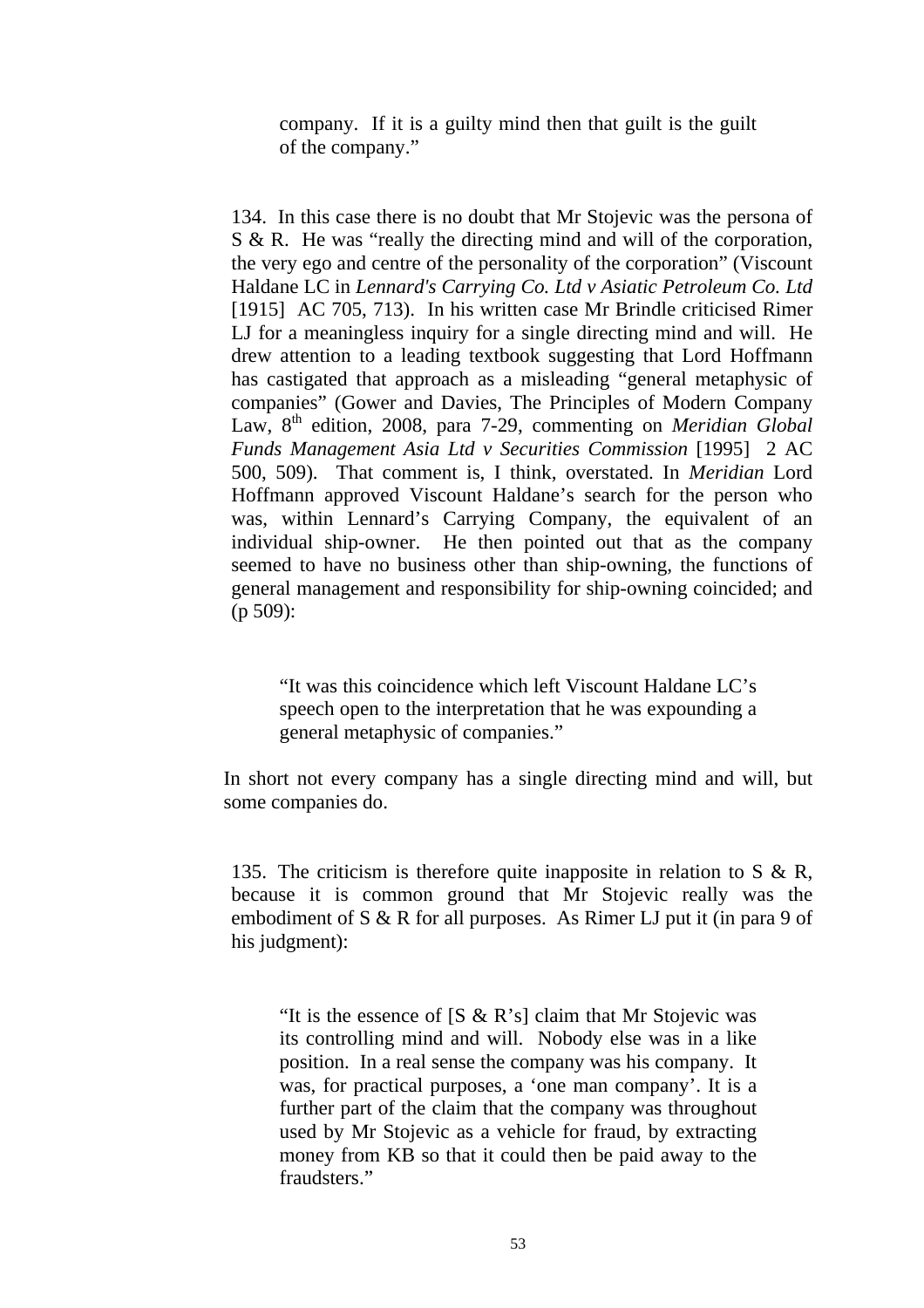136. I conclude that S & R was primarily liable for the frauds and on that basis I go on to the *Hampshire Land* principle, bearing in mind that I have not yet fully addressed Mr Brindle's submissions about the importance of context—that is, the type of claim, by or against the company, in which the question of attribution arises.

#### *The Hampshire Land principle*

137. In *Re Hampshire Land Company* [1896] 2 Ch 743 Mr Wills was secretary of a trading company, Hampshire Land, and of a building society, Portsea Island. The company borrowed £30,000 from the building society. This was irregular because it was done without the authority of the company given at a properly-convened general meeting. The company then went into liquidation, and the building society claimed to be a creditor for £30,000. The claim depended on whether the building society was to be imputed, through Mr Wills, with knowledge of the irregularity. It was accepted that if Mr Wills had been fraudulent, his knowledge would not have been imputed to the building society; and Vaughan Williams J applied the same principle to a breach of duty (even if it did not amount to fraud) since Mr Wills could not be expected to disclose something to his own detriment.

138. That principle (which is a general principle of agency) was applied by this House in *J C Houghton and Co v Nothard, Lowe and Wills Ltd* [1928] AC 1. Two brothers, the Lowes, owed duties to two different trading companies, NLFP (an old-established company) and NLW (a new joint venture company partly owned by a competitor). The Lowes committed NLW to commercial arrangements that were against its best interests, and favourable to NLFP. The issue was whether the Lowes' guilty knowledge estopped NLW from obtaining relief. This House held that there was no estoppel. Viscount Dunedin observed (at p 14):

"My Lords, there can obviously be no acquiescence without knowledge of the fact as to which acquiescence is said to have taken place. The person who is sought to be estopped is here a company, an abstract conception, not a being who has eyes and ears. The knowledge of the company can only be the knowledge of persons who are entitled to represent the company. It may be assumed that the knowledge of directors is in ordinary circumstances the knowledge of the company. The knowledge of a mere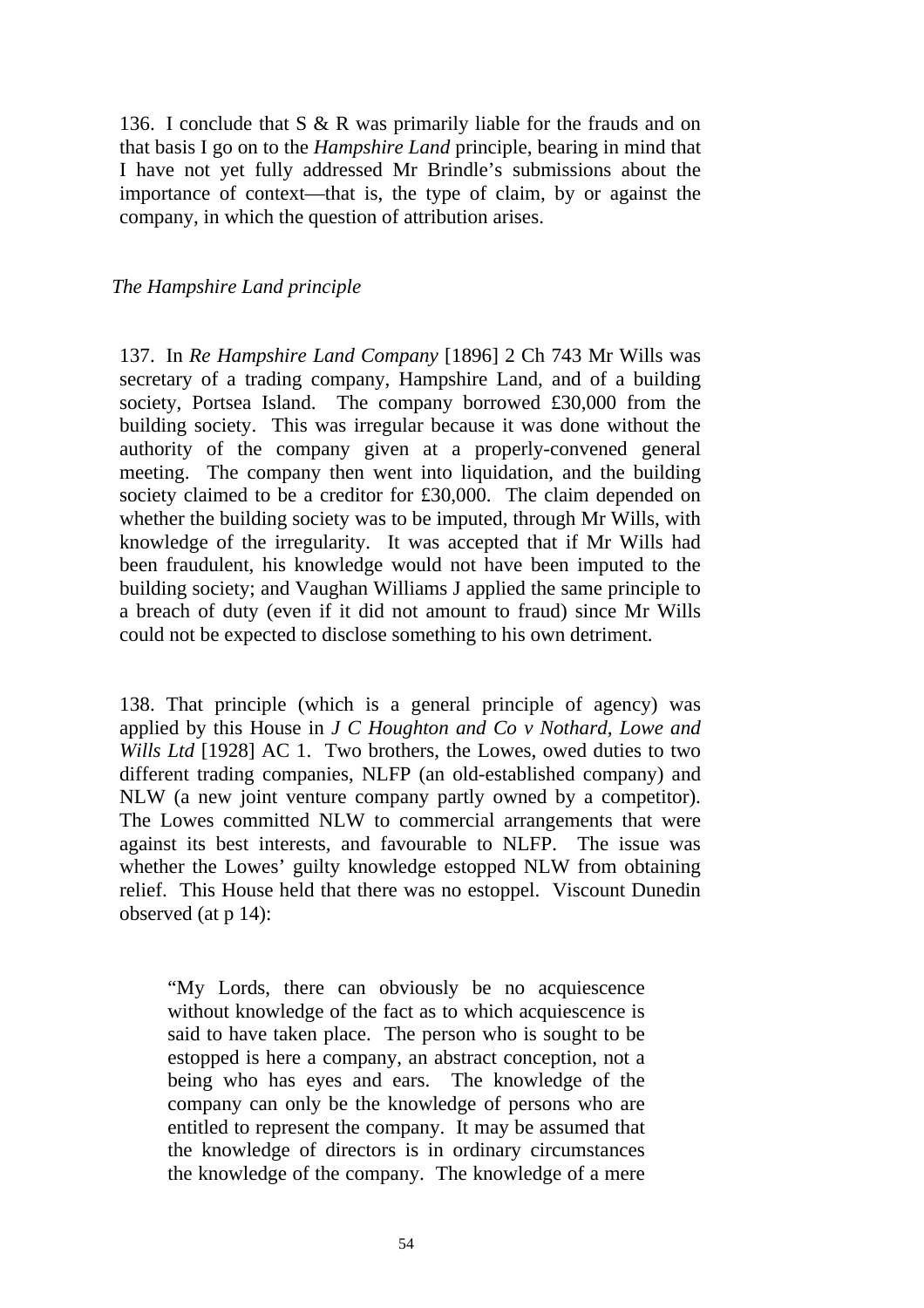official like the secretary would only be the knowledge of the company if the thing of which knowledge is predicated was a thing within the ordinary domain of the secretary's duties. But what if the knowledge of the director is the knowledge of a director who is himself particeps criminis, that is, if the knowledge of an infringement of the right of the company is only brought home to the man who himself was the artificer of such infringement? Common sense suggests the answer, but authority is not wanting."

He then referred to *Hampshire Land.* Similarly Viscount Sumner said of the Lowes (at p19):

"Their silence was accordingly a notable breach of duty. It has long been recognised that it would be contrary to justice and common sense to treat the knowledge of such persons as that of their company, as if one were to assume that they would make a clean breast of their delinquency. Hence, for the purpose of estopping the company, some knowledge other than theirs has to be brought home to other directors, who can be presumed not to be concerned to suppress it. This was laid down, following earlier cases, in *Re Hampshire Land Co,* and was even then treated as incontestable."

139. The same principle was applied by the Court of Appeal in *Belmont Finance Corporation Ltd v Williams Furniture Ltd* [1979] Ch 250. It was an appeal against the summary dismissal of Belmont's claim on the ground that Belmont was a party to the fraudulent conspiracy, and so shut out by the *ex turpi causa* rule. Belmont's directors (apparently in collusion with the shareholders in a company that I shall call Maximum) agreed to buy Maximum for £500,000, although it was said to be worth little more than £60,000. Maximum's ex-shareholders then bought all the shares in Belmont from the Williams Furniture group for £489,000, so committing an offence under section 54 of the Companies Act 1948. Later Belmont, in liquidation, brought proceedings for misfeasance against its former holding companies and various individuals. The Court of Appeal allowed the appeal and directed that the claim should go to trial. The leading judgment was given by Buckley LJ, who did not refer to *Hampshire Land* or *J C Houghton and Co v Nothard, Lowe and Wills Ltd*, but stated the same principle (at pp 261-262):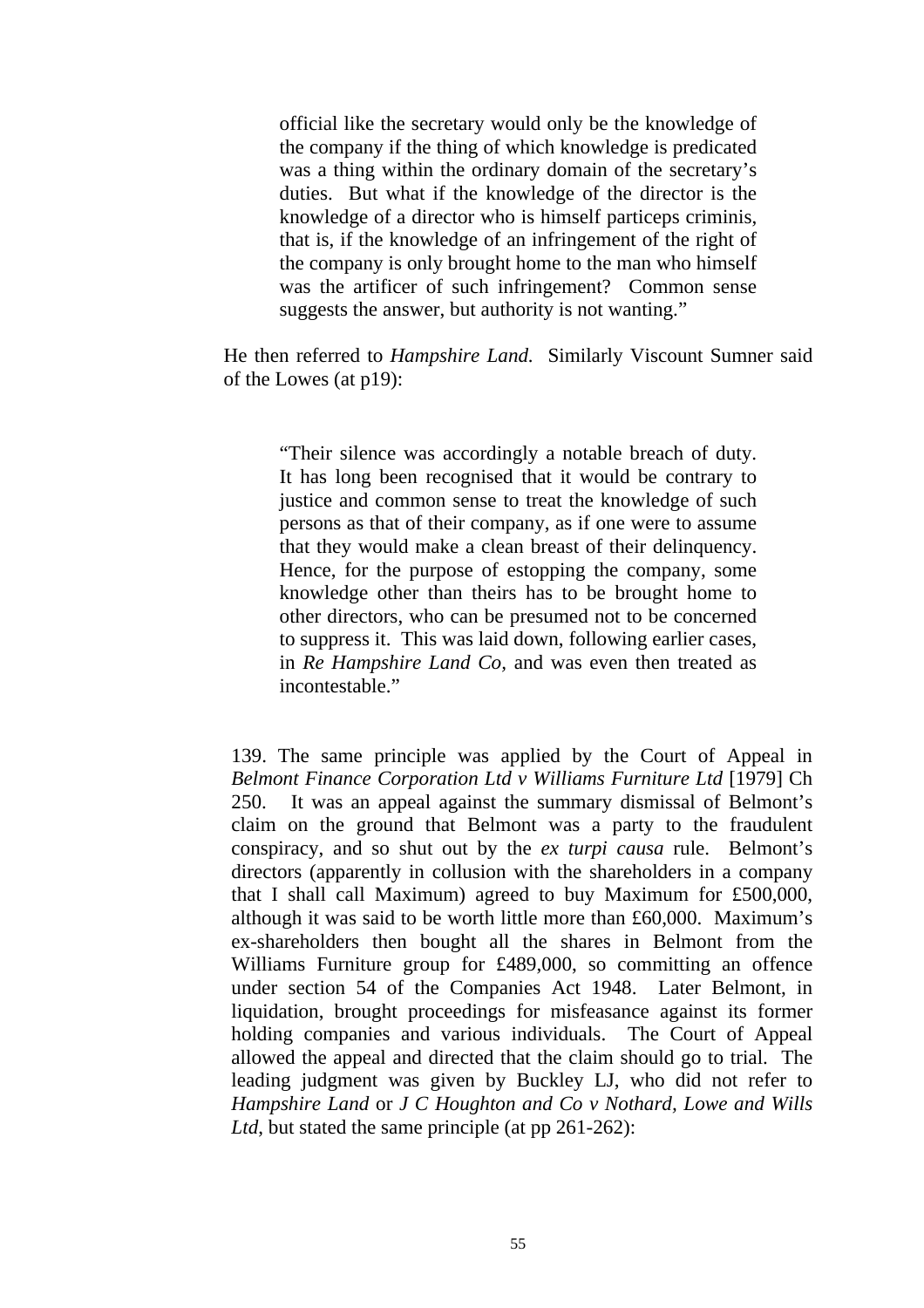"It may emerge at a trial that the facts are not as alleged in the statement of claim, but if the allegations in the statement of claim are made good, the directors of the plaintiff company must then have known that the transaction was an illegal transaction.

But in my view such knowledge should not be imputed to the company, for the essence of the arrangement was to deprive the company improperly of a large part of its assets. As I have said, the company was a victim of the conspiracy. I think it would be irrational to treat the directors, who were allegedly parties to the conspiracy, notionally as having transmitted this knowledge to the company; and indeed it is a well-recognised exception from the general rule that a principal is affected by notice received by his agent that, if the agent is acting in fraud of his principal and the matter of which he has notice is relevant to the fraud, that knowledge is not to be imputed to the principal.

So in my opinion the plaintiff company should not be regarded as a party to the conspiracy, on the ground of lack of the necessary guilty knowledge."

It should be noted that Belmont was not, on any view, a one-man company; and it was, as Buckley LJ observed, the victim of a conspiracy.

140. The decision in *Belmont* was not entirely straightforward, but in my view it was correct. The case can be understood only by reference to the fuller statement of its facts in the judgments in the second appeal to the Court of Appeal, *Belmont Finance Corporation v Williams Furniture Ltd (No 2)* [1980] 1 All ER 393. The first appeal was from Foster J's order striking out Belmont's claim on the ground that it was seeking to rely on its own illegality. The second appeal, paradoxically, was from the same judge's dismissal of the claim at trial, on the ground that what had taken place was a bona fide commercial transaction involving no illegality.

141. The alleged illegality was in the company providing financial assistance for the purchase of its shares, contrary to what was then section 54 of the Companies Act 1948. That provision is one reflection of the basic principle of company law requiring a limited company to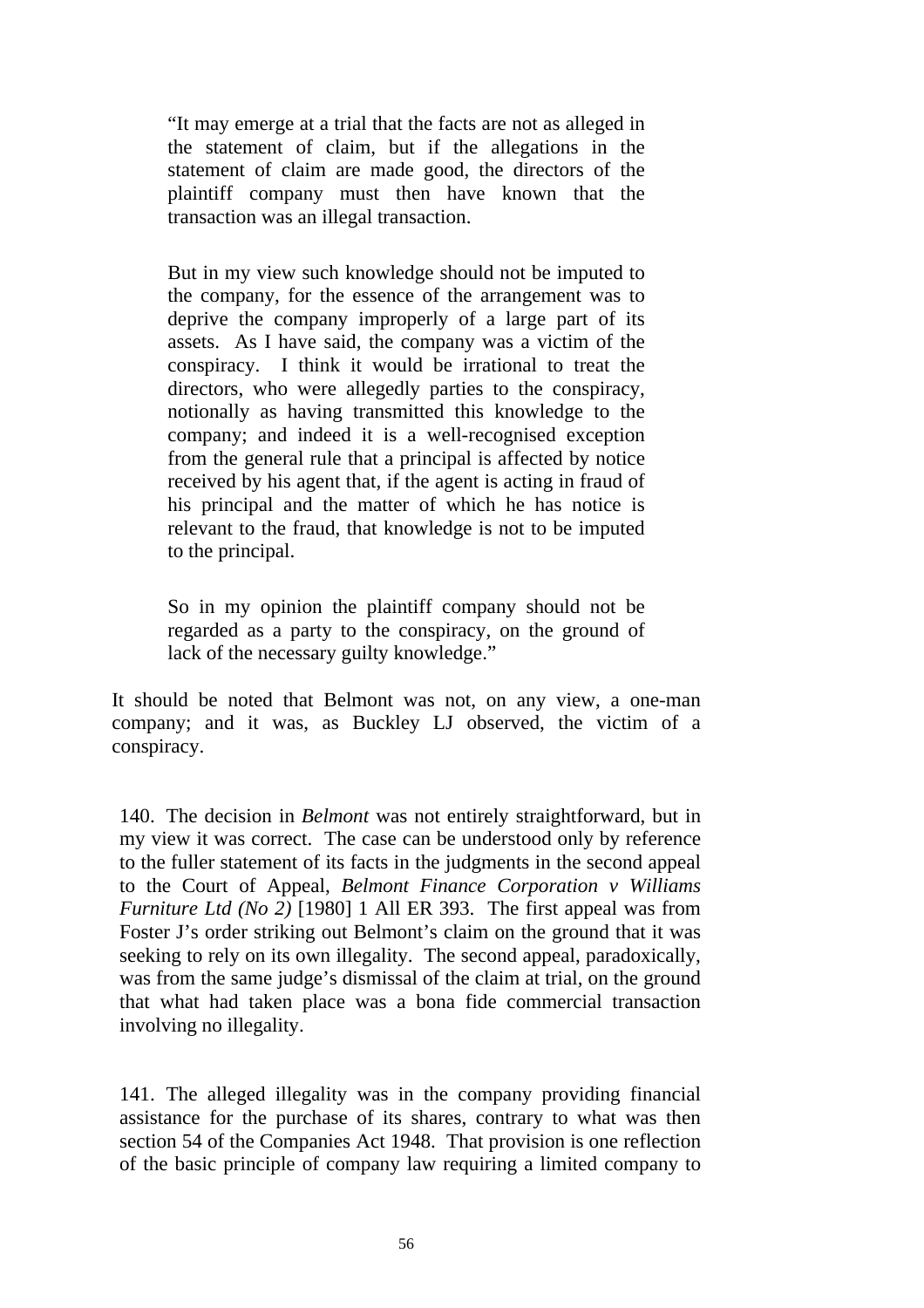maintain its capital: see the explanation by Lord Watson in the leading case of *Trevor v Whitworth* (1887) 12 Ch App 409, 423-424. The general prohibitions on a limited company purchasing its own shares, or providing financial assistance for their purchase by another person (both now subject to carefully limited exceptions) have the purpose of preserving the limited company's capital for the protection of those who trade with it.

142. For present purposes there are two essential points to note in regard to the complicated manoeuvres undertaken in *Belmont*. First, there was a purchase (of the shares in Maximum) at a gross overvalue, and this (quite apart from section 54 of the Companies Act 1948) was a breach of fiduciary duty by those of Belmont's directors who were complicit (see especially the judgment of Goff LJ in *Belmont (No 2)* at p 411). Secondly, as part of the same prearranged plan the £0.5m extracted from Belmont was then recycled by purchasing the shares in Belmont, so infringing section 54. The former shareholders in Belmont did not suffer under the prearranged scheme, since they wanted to sell the company and were no worse off through the purchase of Maximum at an overvalue (but they were held accountable as constructive trustees). The real victims, after predictions as to Maximum's profitearning capacity proved mistaken, were Belmont's creditors (and especially its depositors, who apparently took priority to the debentureholders).

143. Looking at the earlier *Belmont* decision again in the light of the fuller facts in *Belmont (No 2)* I think that Buckley LJ was right to say that Belmont was a victim. It lost over £0.4m in assets (though its former shareholders did not suffer that loss until the court made them accountable) and, on the *Hampshire Land* principle, the guilty knowledge of some of the directors was not to be attributed to Belmont. Section 54 was certainly enacted to protect company funds and the interests of shareholders as well as creditors, as Scarman LJ said in *Wallersteiner v Moir* [1974] 1 WLR 991, 1032-1033 but I do not see that this undermines the reasoning of Buckley LJ (who referred to *Wallersteiner v Moir* at p 261).

144. In all these cases there was a company which was the victim of a fraud or serious breach of duty, and the court held that it was not to be prejudiced by the guilty knowledge of an individual officer who could not be expected to disclose his own fault. (The fact that duties were owed to two different companies in *Hampshire Land* and *Houghton* is, I think, an irrelevant coincidence). This principle is sometimes referred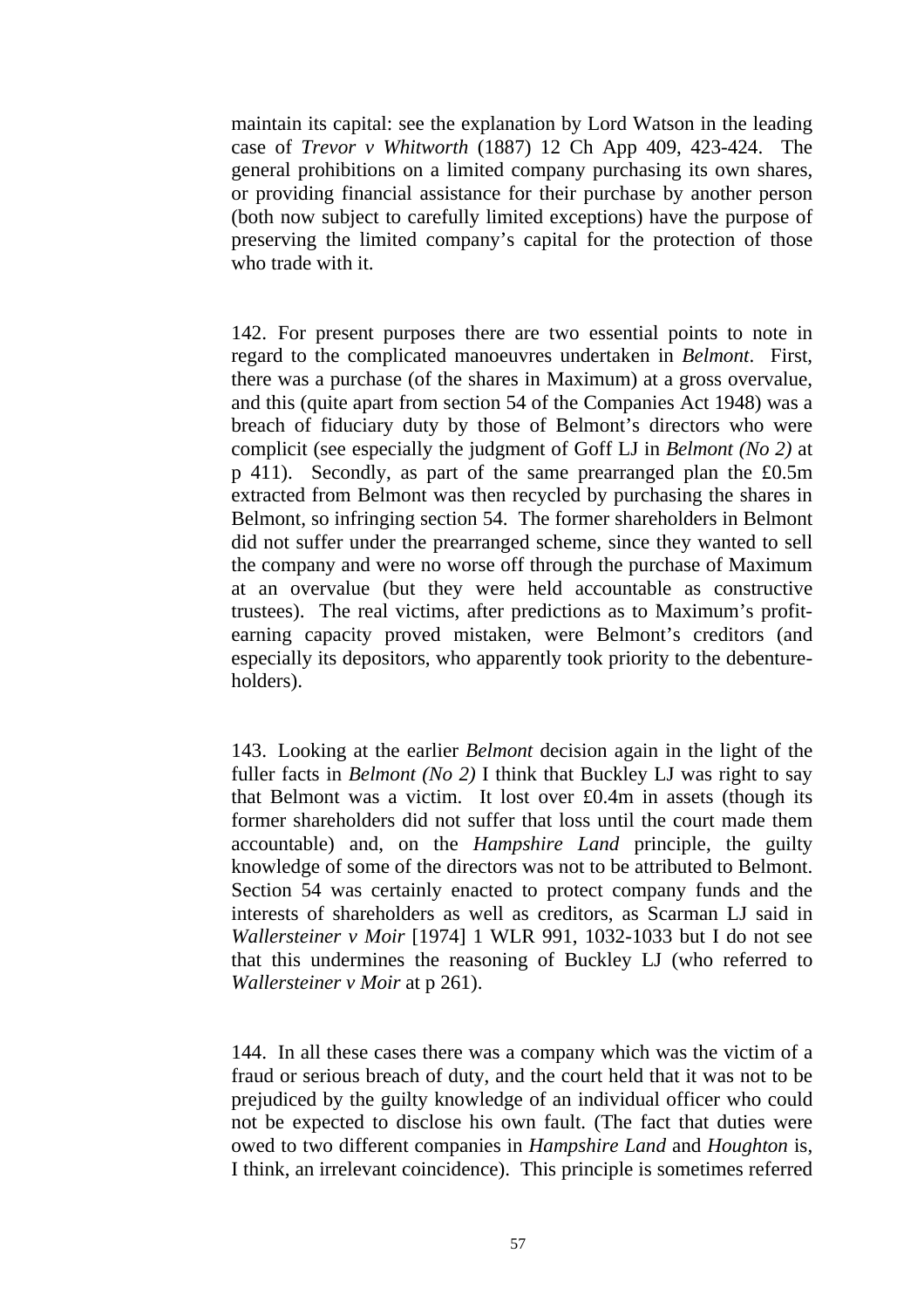to in the United States of America as the "adverse interest" exception to the usual rule of imputation (see for instance Rudolph and Tanis, "Invoking *In Pari Delicto* to Bar Accountant Liability Actions Brought by Trustees and Receivers" (2008) ALI-ABA Study Materials). It is applied, typically, in cases in which the corporate victim is the claimant and the defence seeks to rely on the corporate victim's notice, knowledge or complicity. It will be necessary to consider some recent English cases which do not fit so neatly into the same mould.

145. In reviewing some of the recent cases Rimer LJ expressed surprise (in para 71 of his judgment) at the *Hampshire Land* principle being referred to in the context of fixing liability on a party. He saw the principle as "primarily concerned not with a company's *liabilities*  to others but rather with its *claims* against others." Most of the early cases do fall into that category (though in *Houghton* NLW's claim was a counterclaim against a third party which was seeking delivery of bills of lading). But I can see no reason why the principle should be limited to claims. It is, as I have said, a general principle of agency which can apply to any issue as to a company's notice, knowledge or complicity, whether that issue arises as a matter of claim or defence.

#### *Sole actors and secondary victims*

146. Mr Brindle has relied on the *Hampshire Land* principle to insulate S & R, for the purposes of the *ex turpi causa* rule, from Mr Stojevic's fraudulent conduct. Mr Sumption QC, for Moore Stephens, has in the Court of Appeal and before the House deployed two lines of argument against that. The first is that the principle has no application in a case where the person or persons with ownership and control of the company are entirely complicit in the fraud, so that there is no single individual connected with the company who can be regarded as an innocent party deceived and prejudiced by the fraud. This is, in the terminology used in the United States, the "sole actor" exception to the "adverse interest" rule—which is itself an exception to the ordinary rules of imputation. In England the phrase "one-man company" is sometimes used, but it is an imprecise expression which calls for explanation. The other line of argument is that the *Hampshire Land*  principle does not apply to cases where the victim of the fraud is not the company itself, but a third party. This leads on to arguments as to whether the company in question, although not a primary victim, should be regarded as a secondary victim (and so within the principle).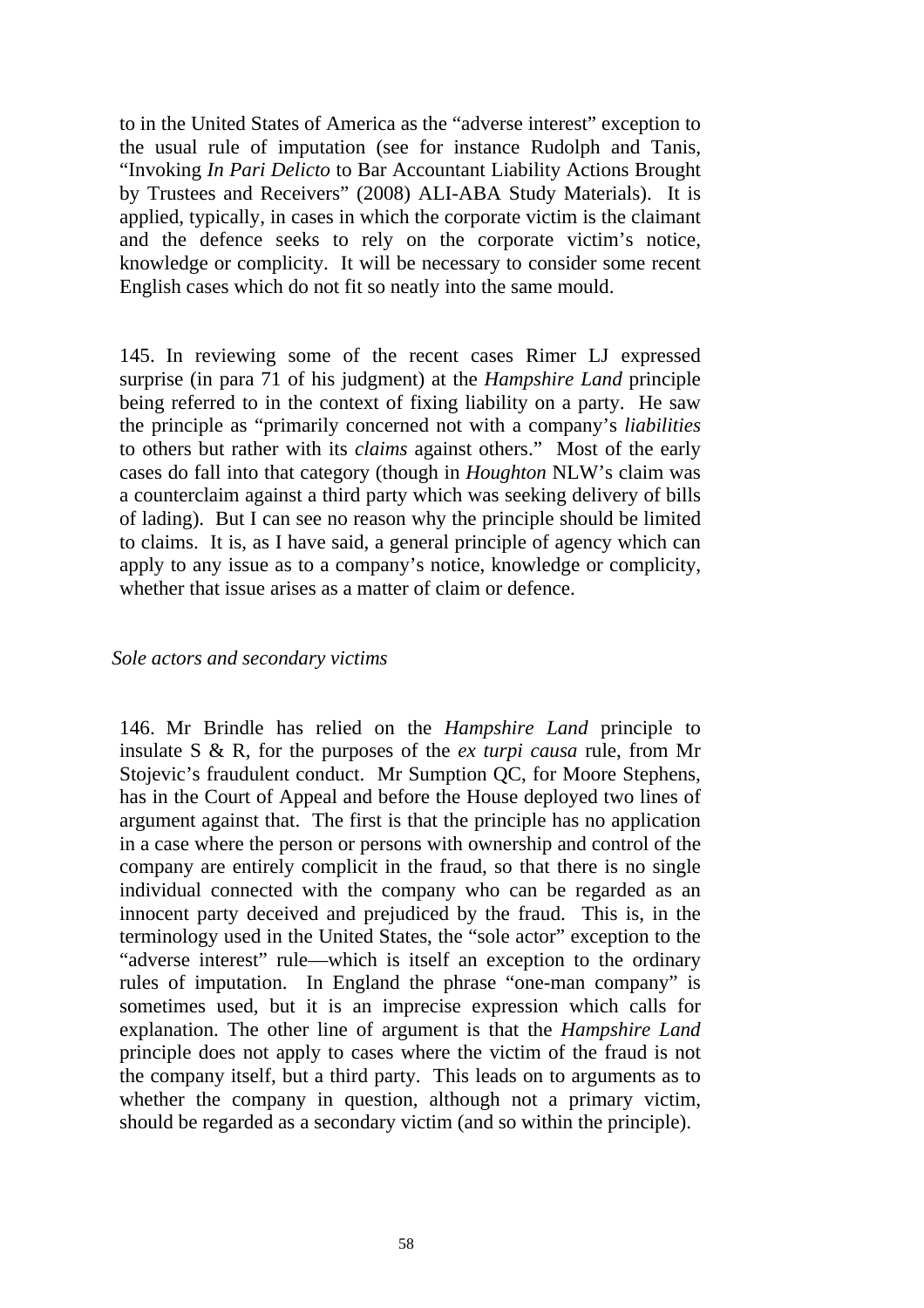147. In the Court of Appeal Rimer LJ (with the concurrence of the other members of the Court) rejected the first line of argument (paras 45 and 46) but acceded to the second (paras 65 to 73). I would add, however, that Rimer LJ's summary of his reasoning, (in para 73 of his judgment, quoted in para 169 below) begins with a couple of sentences which suggest to me that his discussion on the "victim" issue may have begun to raise some degree of doubt about his conclusion on the "sole actor" issue. I shall discuss these issues in turn. But as some of the modern cases touch on both issues it is convenient to summarise them first, in chronological order.

### *The modern cases*

148. Both sides relied on the decision of the Court of Appeal in *Attorney General's Reference (No. 2 of 1982)* [1984] QB 624. This was concerned with a point of criminal law:

"Whether a man in total control of a limited liability company (by reason of his shareholding and directorship) is capable of stealing the property of the company; and whether two men in total control of a limited liability company (by reason of their shareholdings and directorships) are (while acting in concert) capable of jointly stealing the property of the company."

Two men, who were between them in total control of a company, had plundered its assets in extravagant living and it was insolvent to the extent of about £2.5m. The case was largely concerned with the application to that situation of the language of section  $2(1)(a)$  and (b) of the Theft Act 1968. For my part I do not think that the decision assists either side. It is really concerned with the correct construction of a criminal statute and its application to a situation which Parliament may not have contemplated when the Theft Act 1968 was being enacted.

149. *Brink's-Mat Ltd v Noye* [1991] 1 Bank LR 68 was not cited to the Court of Appeal (indeed Mr Sumption told us that it seems never to have been cited in any reported case before). Brink's-Mat was bailee of very valuable gold bullion stolen in a notorious armed robbery which took place in 1983. Two of the conspirators, Chappell and Palmer, smelted and recast some of the bullion and used a company, Scadlynn Ltd, to sell the recast gold (some was sold to its true owner, Johnson Matthey). Scadlynn had a small issued capital owned by Chappell and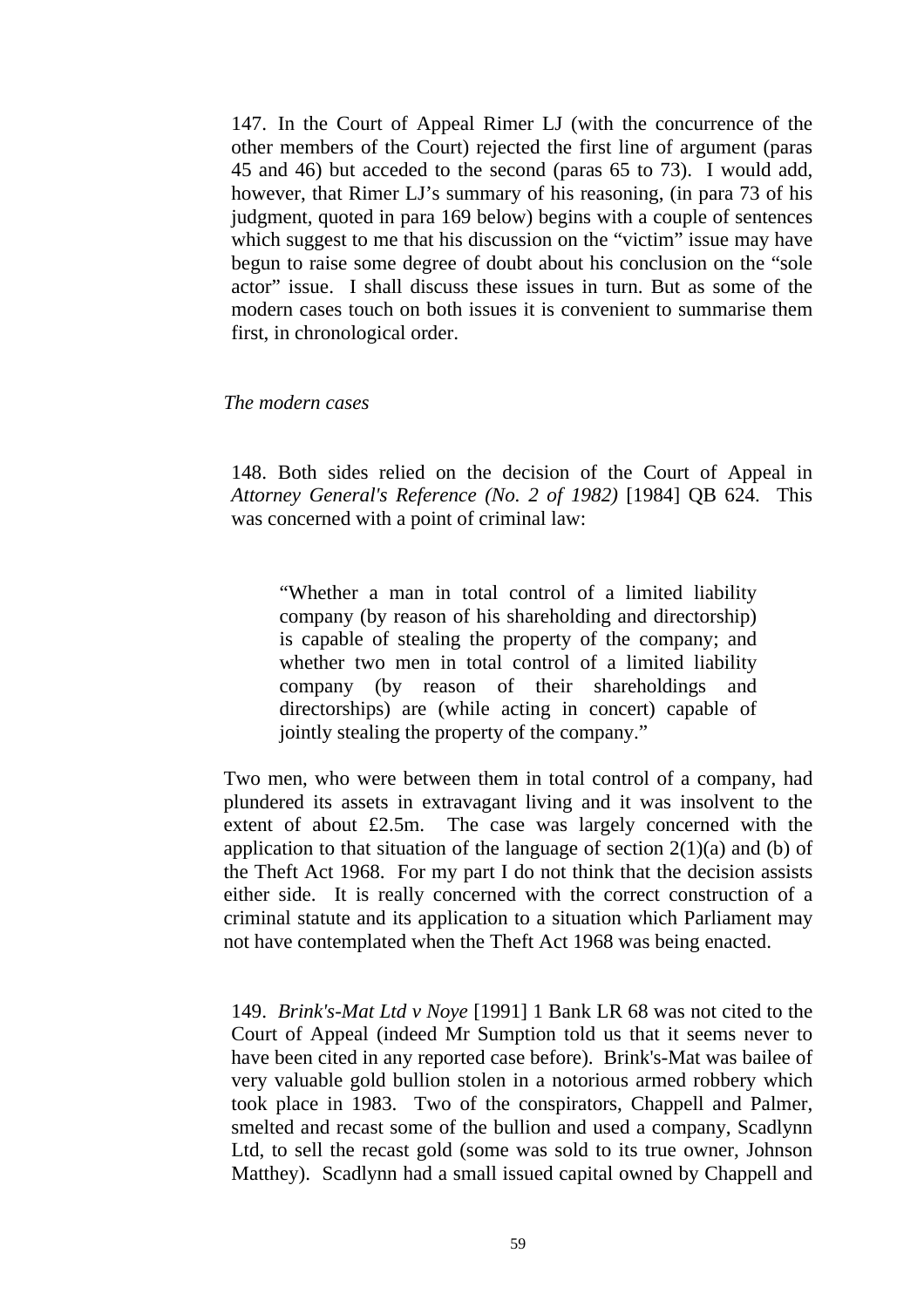Palmer. Between September 1984 and the end of January 1985 over £10m was withdrawn in cash from Scadlynn's account with Barclays Bank. Brink's-Mat sued Chappell, Palmer, Scadlynn and Barclays Bank. The issue before the Court of Appeal was a proposed reamendment of the statement of claim to add new claims against Barclays Bank. These were claims for wrongs to Scadlynn which Brink's-Mat claimed to be able to enforce as beneficiary under a constructive trust. That was the very unusual context in which Mustill LJ said (at  $p\ 72$ ):

"Here the corporate entity named Scadlynn was, however odd the notion may seem at first sight, the victim of wrongful arrangements to deprive it improperly of a large part of its assets: see *Belmont Finance Corporation Ltd v Williams Furniture Ltd* [1979] Ch 250, at pp 261-262. If the facts were such that the bank should have recognised the possibility of such an impropriety, and if the scope of the bank's duty of care was wide enough to impose an obligation to take steps to forestall it, I see no reason why the cause of action should not be enforced by Scadlynn for the ultimate benefit of the creditors who would look to those assets for satisfaction of their debts."

Similarly Nicholls LJ said (at 73):

"On the facts alleged in the proposed amendments, Scadlynn was at all material times being used by Chappell and Palmer and others for a fraudulent purpose, viz, to realise the proceeds of sale of the robbery. But the plaintiff was not implicated in any such fraudulent purpose. On the contrary, along with the owners of the gold, the plaintiff was the intended victim of the scheme. Likewise, Scadlynn itself was an intended victim, in that Scadlynn was being used as a vehicle for committing a fraud on its creditors and a fraud on those beneficially interested in property held by Scadlynn. In those circumstances the fraudulent purposes of those controlling Scadlynn are not to be imputed to the company itself: see *Belmont Finance Corpn Ltd v Williams Furniture Ltd* [1979] Ch 250, per Buckley LJ at pp 261-262."

150. In *Berg, Sons & Co Ltd v Mervyn Hampton Adams* (1992) [2002] Lloyd's Rep PN 41, Berg was, on any view, a one-man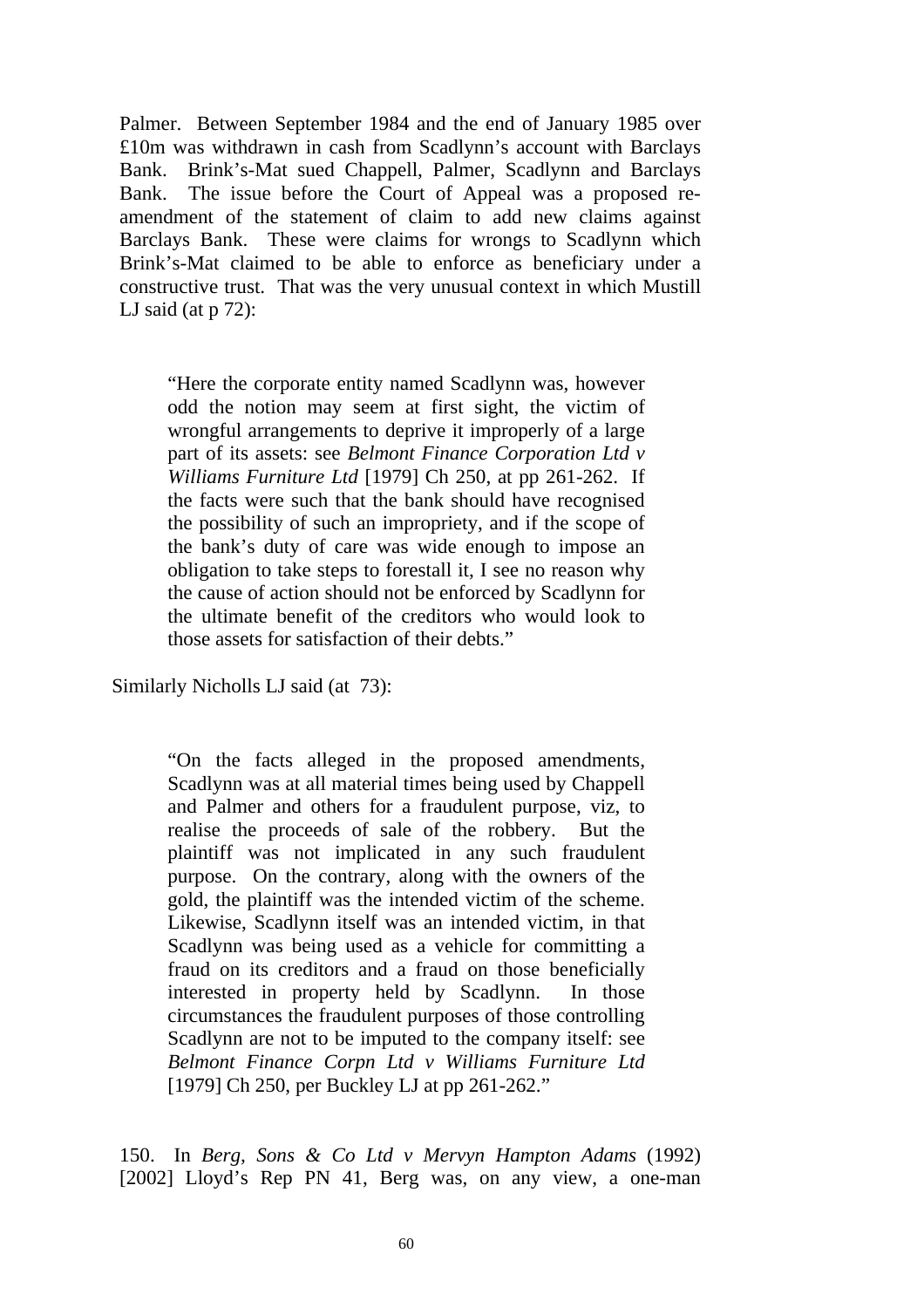company. Mr Golechha was the only active director and sole beneficial owner of its shares. Berg became insolvent (without fraud being proved or, so far as I can see, alleged) and its liquidator sued some former partners in the auditors, Dearden Farrow. Hobhouse J held that the auditors had negligently treated certain bad debts as recoverable, but that only nominal damages could be recovered. The reason was explained by Hobhouse J, at p 54:

"In the present case it has not been proved that there was any fraud by Mr Golechha in relation to the 1981 audit, still less that at that time Mr Golechha was practising any fraud on his principal, Berg. There was no entity which it can be said he misled or in relation to which it can be said that he was acting fraudulently in relation to the audit in October 1982. However one identifies the company, whether it is the head management, or the company in general meeting, it was not misled and no fraud was practised upon it. This is a simple and unsurprising consequence of the fact that every physical manifestation of the company Berg was Mr Golechha himself. Any company must in the last resort, if it is to allege that it was fraudulently misled, be able to point to some natural person who was misled by the fraud. That the plaintiffs cannot do."

Hobhouse J distinguished *Belmont* because there was no conspiracy to defraud Berg. He referred to *Attorney General's Reference (No 2 of 1982)* as "nearer to the point" but only, as I understand it, because in that case also there was no individual victim. But again the case was distinguishable because it involved fraud, and there was no fraud against Berg.

151. *Group Josi Re v Walbrook Insurance Co Ltd* [1996] 1 WLR 1152 was concerned with contracts of reinsurance which (lacking statutory authorisation) were void for illegality. It is of interest as being the first of the modern cases decided after *Meridian*. After referring to *Meridian* Saville LJ said (at p 1170):

"In the present case the reinsurers rely upon cases where knowledge has been attributed, while the reinsured rely upon cases dealing with what has been called 'the fraud exception' or the rule in *Re Hampshire Land Co* [1896] 2 Ch 743, i.e. cases where knowledge of the fraudsters of a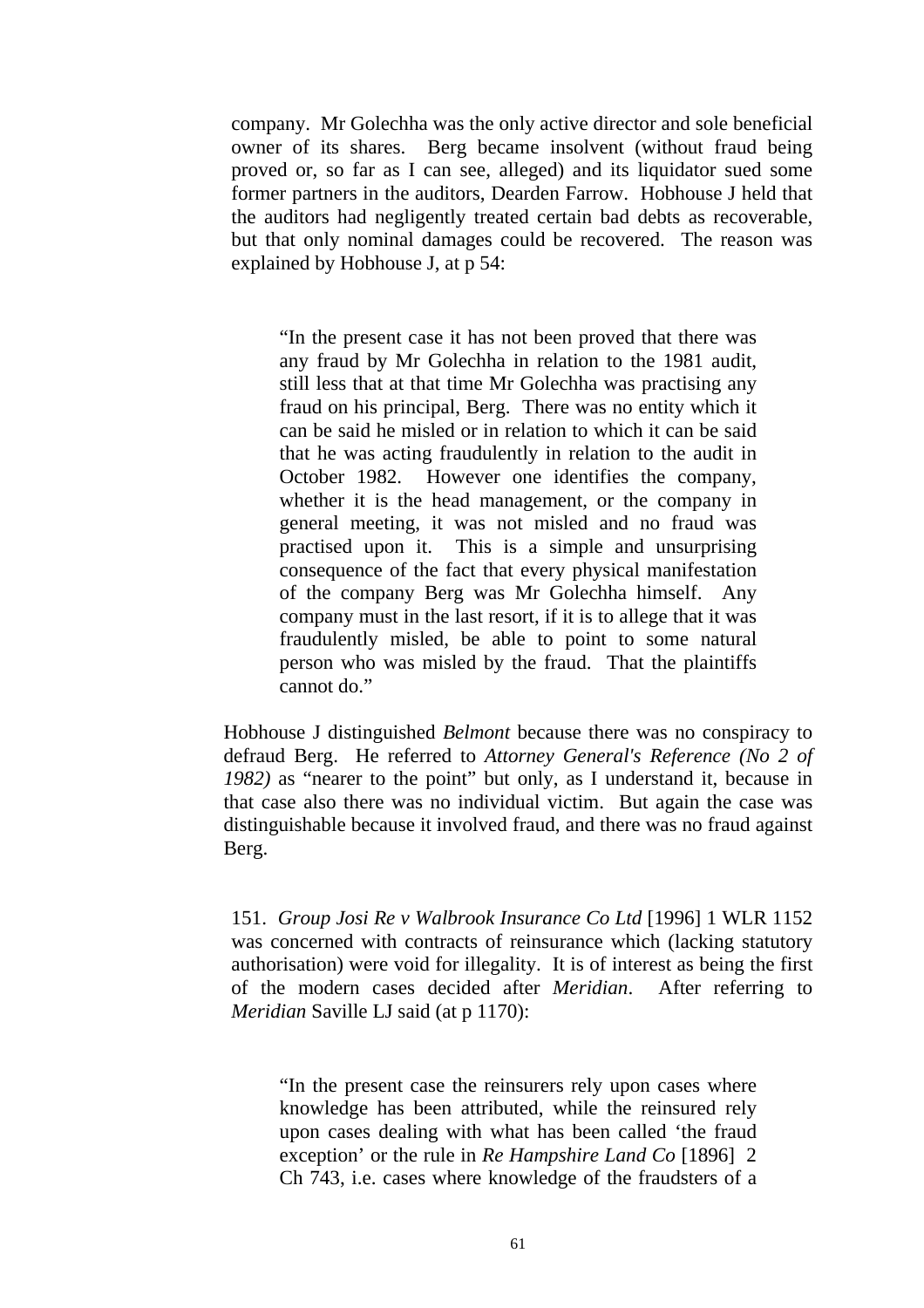fraud on a corporation has been unsuccessfully sought to be attributed to the corporation.

Mr Bartlett [for the reinsurers] accepted that there were circumstances in which the 'fraud exception' meant that knowledge was not attributed. In his submission, the essence of the relevant principle is that the court will not infer that a company has knowledge of a fact known to an agent or director of the company where, because of the agent's or director's fraud or other breach of duty to the company, *it would be contrary to justice and common sense to draw such inference.* 

For the purposes of this case at least, I am prepared to proceed on the basis of this proposition."

152. *Arab Bank plc v Zurich Insurance Co* [1999] 1 Lloyd's Rep 262 involved a fraudulent valuation made by a managing director, Mr Browne (who was not however the directing mind and will of his company, JDW). Both JDW and Mr Browne were separately covered by a fidelity policy, subject to a proviso excluding from indemnity "any person knowingly committing, making or condoning [a dishonest or fraudulent] act." This context had an important bearing on the way in which Rix J approached the issue of attribution (see at p 279, where he said that the position might have been different with a "one man company"). But Rix J also discussed the "victim" issue. He observed at pp 282-283:

"There remains the question, . . . whether the *Hampshire Land* doctrine is confined to cases of fraud where the principal is himself the victim of the fraud, or whether, as Mr Justice Vaughan Williams put it in *Hampshire Land* itself, the doctrine extends to other breaches of duty where common sense would destroy the inference of transfer of knowledge. In the typical case in which the doctrine has been applied, *Houghton, Belmont, PCW* and *Group Josi Re*, fraud has been found or assumed. In the present case, fraud is also assumed, but the primary victim of the fraud has been the lending institution which has relied on the valuation. I would accept, however, the plaintiffs' submission that JDW was also a victim, even if only a secondary victim, of the assumed fraud. One consequence of that assumed fraud has been JDW's liability to the plaintiffs, albeit in negligence. Moreover, even if it could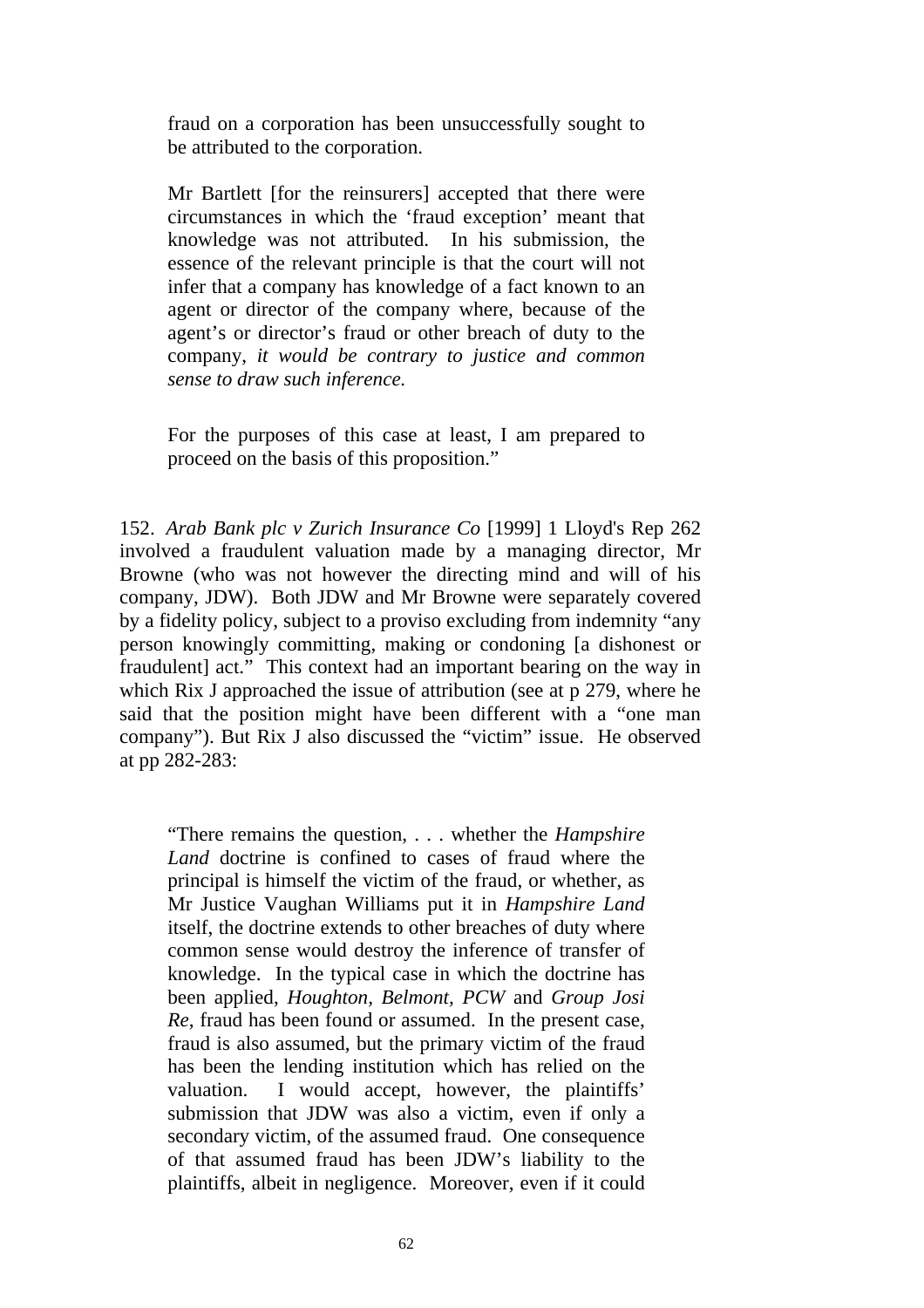be said that JDW, unlike the plaintiffs, was *not* the victim of Mr Browne's fraud, Mr Browne has, on the assumed facts, been guilty of dishonesty, and one can hardly visualise a graver dereliction of his duty to his company. Although the cases often involve fraud, *Hampshire Land* itself did not necessarily do so, and I note that in *Group Josi Re*, Lord Justice Saville was prepared to accept as a working definition of the scope of the principle the cases of 'the agent's or director's fraud or other breach of duty to the company' (at p 367). In my judgment, Mr Browne's fault comes within the concept of an agent's fraud on his principal, but, even if it does not, his fault is such a breach of duty to JDW as in justice and common sense must entail that it is impossible to infer that his knowledge of his own dishonesty was transferred to JDW."

153. *McNicholas Construction Co Ltd v Customs & Excise Commissioners* [2000] STC 553 is the first of the cases in which Rimer LJ was surprised to find *Hampshire Land* being used in the context of a claim against a company. *McNicholas* was a civil contractor and often had contracts to dig trenches for cable ducts. It had some employed staff but also used gangs of self-employed labourers. Customs & Excise suspected that McNicholas was paying fraudulent invoices for VAT on services which had never been provided, and was then claiming to deduct this as input tax. Customs & Excise raised assessments to recover lost tax and (so far as the assessments went back more than three years) had to establish dishonesty on the part of McNicholas. The Tribunal found that some of its site managers were complicit in the fraud, and that their dishonesty was to be attributed to McNicholas for the purposes of the VAT legislation.

154. Dyson J dismissed McNicholas's appeal. He approved the Tribunal's reliance on the context of the VAT legislation as calling for a special rule of attribution. He also made some interesting observations touching on the "victim" issue (para 55):

"In my judgment, the tribunal correctly concluded that there should be attribution in the present case, since the company could not sensibly be regarded as a victim of the fraud. They were right to hold that the fraud was 'neutral' from the company's point of view. The circumstances in which the exception to the general rule of attribution will apply are where the person whose acts it is sought to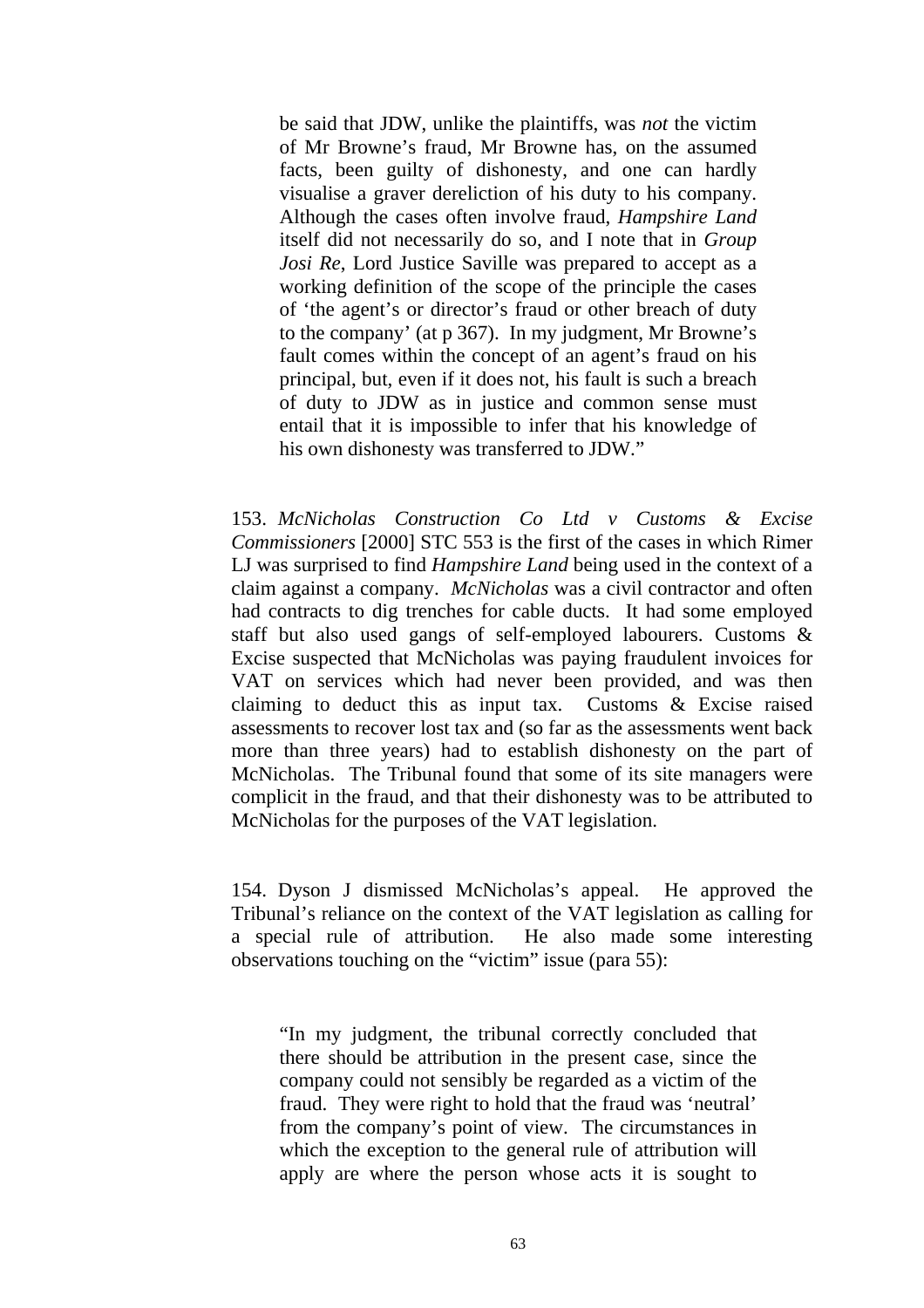impute to the company knows or believes that his acts are detrimental to the interests of the company in a material respect. This explains, for example, the reference by Viscount Sumner in *J C Houghton and Co v Nothard, Lowe and Wills Ltd* [1928] AC 1 at p19 to making 'a clean breast of their delinquency'. It follows that, in judging whether a company is to be regarded as the victim of the acts of a person, one should consider the effect of the acts themselves, and not what the position would be if those acts eventually prove to be ineffective."

I have to say that I find it difficult to understand, as a matter of fact, why the fraud was "neutral" from the point of view of McNicholas. But the important point is Dyson J's view that in principle "in judging whether a company is to be regarded as the victim of the acts of a person, one should consider the effect of the acts themselves, and not what the position would be if those acts eventually prove to be ineffective."

155. The last of the recent cases is the decision of the Court of Appeal in *Bank of India v Morris* [2005] BCC 739, one of the many cases concerned with the fallout from the collapse of BCCI. Mr Samant, a senior manager (but not a director) of the Bank of India, committed it to a series of transactions which amounted to assisting BCCI to defraud its creditors. The Court of Appeal upheld Patten J, who had held Bank of India liable under section 213 of the Insolvency Act 1986. Again, the statutory context guided the court's approach to the appropriate rule of attribution. Patten J had been right to follow *McNicholas* (para 118):

"As in *McNicholas*, the acts of Mr Samant were not in fact targeted at BoI. He was acting for, and in what he apparently believed to be the interests of, BoI in seeking to gross up the balance sheet for the purposes of the year end accounts. The potential liability of BoI under s213 is irrelevant in deciding whether BoI was a victim of Mr Samant and whether his knowledge should be attributed to it for the purposes of s 213."

#### 156. The Court of Appeal also commented on *Arab Bank* (para 124):

"In our judgment, the facts and the contractual context make *Arab Bank* a different case. It did not lay down a general principle of attribution of knowledge which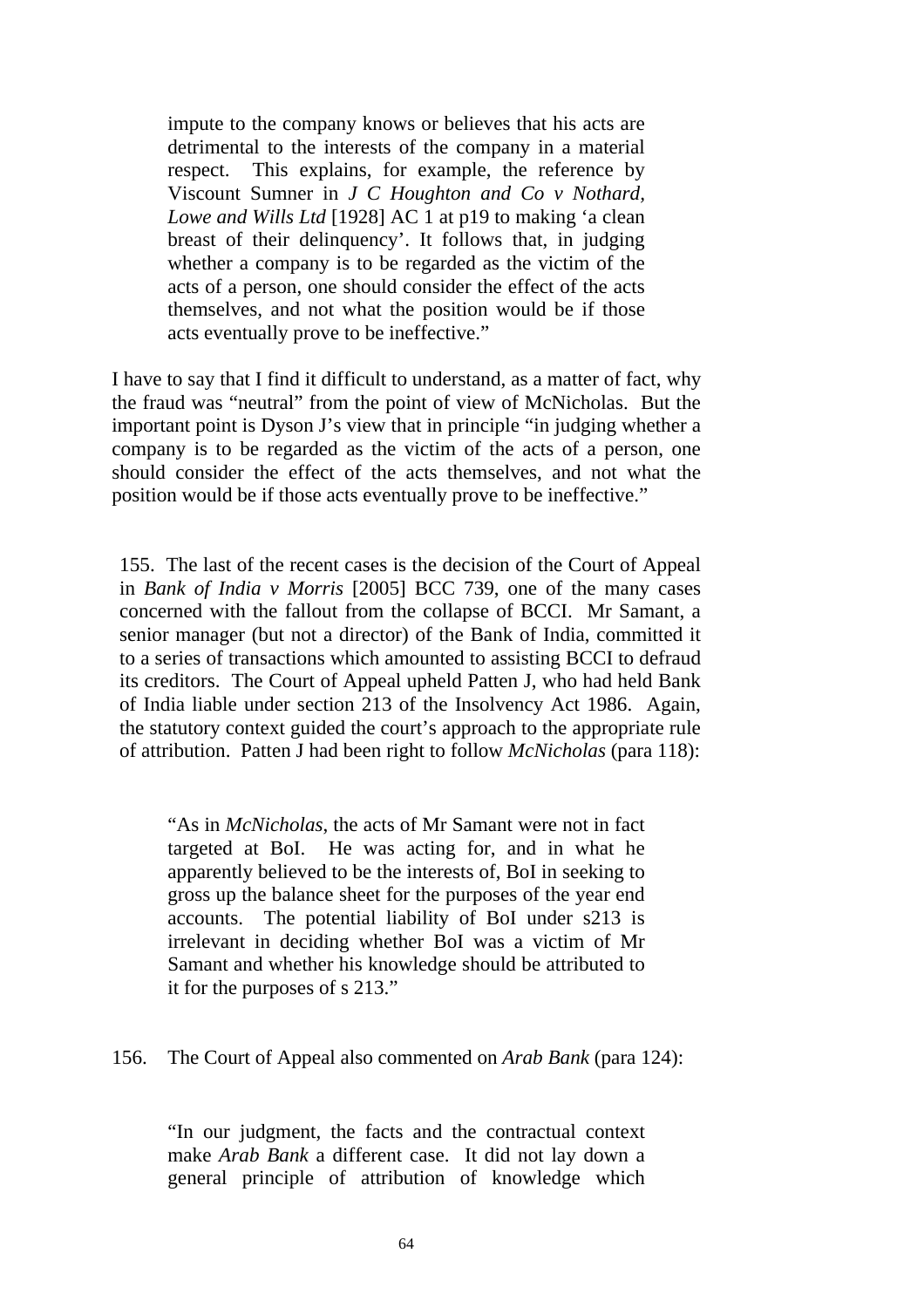governs this case of statutory liability to make compensation to victims of fraudulent trading. *Arab Bank* is not, as Mr Moss contended, authority for the proposition that knowledge of fraud can only be attributed to a company if the individual with the relevant knowledge was a director or directing mind of the company, or where it can be inferred from all the circumstances that the individual transferred his knowledge to the company or to its directing mind and will; nor is it authority for the proposition that there can be no attribution of knowledge where the company is a 'secondary victim' of the individual's wrongdoing or breach of duty."

#### *Discussion of the 'sole actor' exception*

157. The 'sole actor' exception was applied (although not by that name) by the Privy Council (on appeal from Brunei) in *Royal Brunei Airlines Sdn Bhd v Tan* [1995] 2 AC 378. The airline had been defrauded by Mr Tan who was the principal director and shareholder in a travel agency company called Borneo Leisure Travel ("BLT"). The only other director and shareholder was Mr Tan's wife. BLT owed fiduciary duties to the airline for money which it received, but misappropriated it for its own purposes. Lord Nicholls of Birkenhead formulated the issue (p.384) as "whether the breach of trust which is a prerequisite to accessory liability must itself be a dishonest and fraudulent breach of trust by the trustee." He answered that question in the negative, adding (at p 392) "although this will usually be so where the third party who is assisting him is acting dishonestly" (as Mr Tan was). But as BLT was a one-man company it was itself dishonest (at p 393):

"Set out in these bald terms, [Mr Tan's] conduct was dishonest. By the same token, and for good measure, BLT also acted dishonestly. [Mr Tan] was the company, and his state of mind is to be imputed to the company."

*Belmont* was referred to in the Judicial Committee's judgment, but only on the issue of the degree of improbity required for accessory liability.

158. *Berg* was another clear case of a one-man company. It was not a case involving fraud, but Hobhouse J's judgment explains why it can be seen as a sort of mirror-image of the *Hampshire Land* situation. In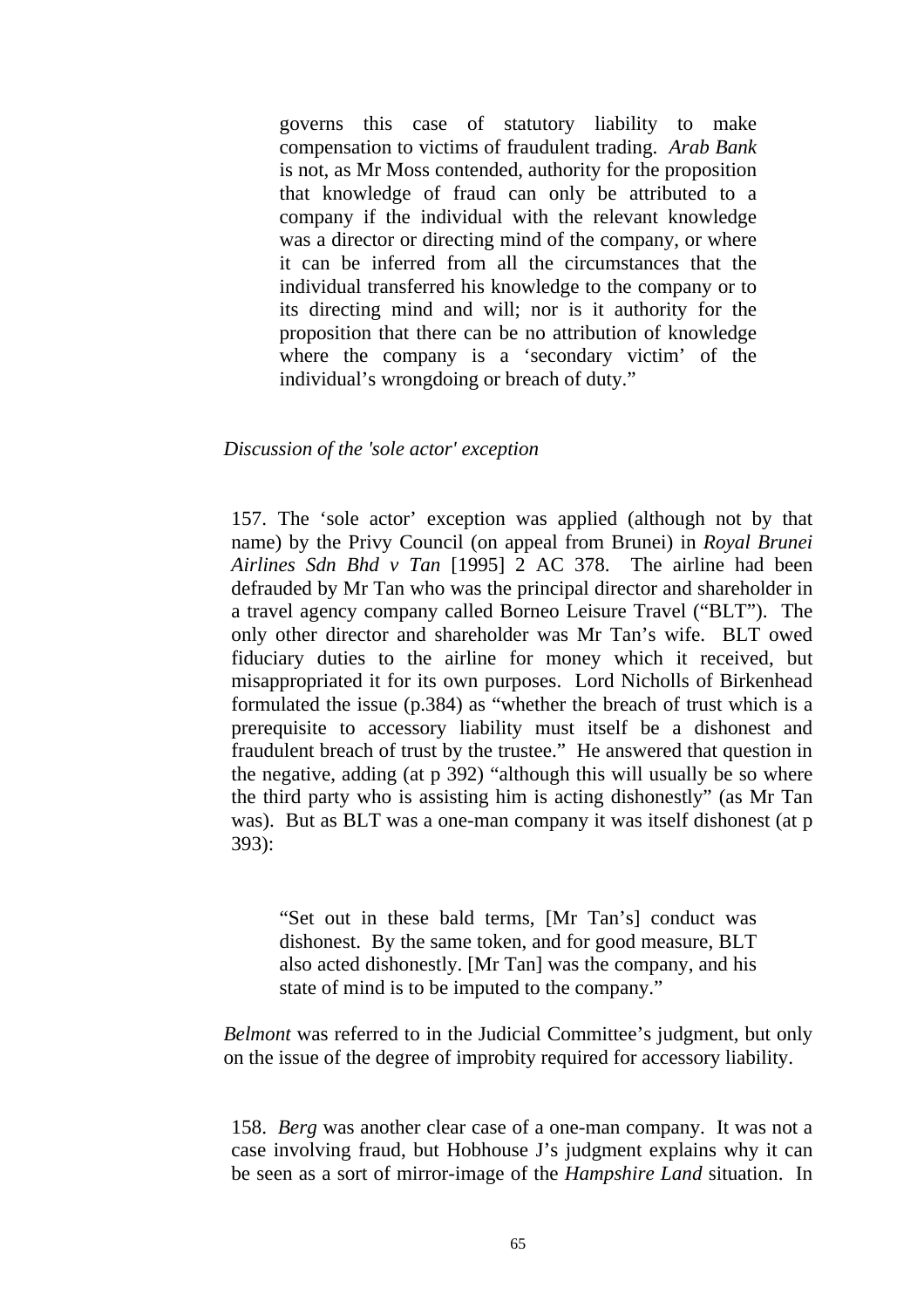*Hampshire Land* the company secretary had been guilty of a serious breach of duty which he could be expected to keep quiet about, and not disclose to the directors and members of the building society. His guilty knowledge was not therefore attributed to the building society. In *Berg*, by contrast, Mr Golechha knew all about the irrecoverable loans, and there was no other individual concerned in the management or ownership of his company from whom his knowledge could be concealed, because there simply was no such individual—"a simple and unsurprising consequence," as Hobhouse J put it, "of the fact that every physical manifestation of the company Berg was Mr Golechha himself."

159. In situations like those in *Royal Brunei* and *Berg* denial of attribution on "adverse interest" grounds would not serve the ends of justice. It would on the contrary operate as a reversion to the views of Lord Bramwell in *Abrath v North Eastern Railway Company*, reducing a one-man company to a mindless creature in the eyes of the law. Instead it has the mind of its human embodiment, though that is not treated as a *separate* mind for the purposes of the crime of conspiracy (*R v McDonnell* [1966] 1 QB 233, 245).

160. As I have said, the concept of a one-man company calls for some explanation. It was severely criticized by Lord Macnaghten in the leading case of *Salomon v Salomon & Co Ltd* [1897] AC 22, 53:

"It has become the fashion to call companies of this class 'one man companies.' That is a taking nickname, but it does not help one much in the way of argument. If it is intended to convey the meaning that a company which is under absolute control of one person is not a company legally incorporated, although the requirements of the Act of 1862 may have been complied with, it is inaccurate and misleading: if it merely means that there is a predominant partner possessing an overwhelming influence and entitled practically to the whole of the profits, there is nothing in that that I can see is contrary to the true intention of the Act of 1862, or against public policy, or detrimental to the interests of creditors."

161. But *Salomon's* case was not concerned with the attribution of any state of mind to Mr Aron Salomon's company. On the contrary, it was argued (successfully at first instance and in the Court of Appeal: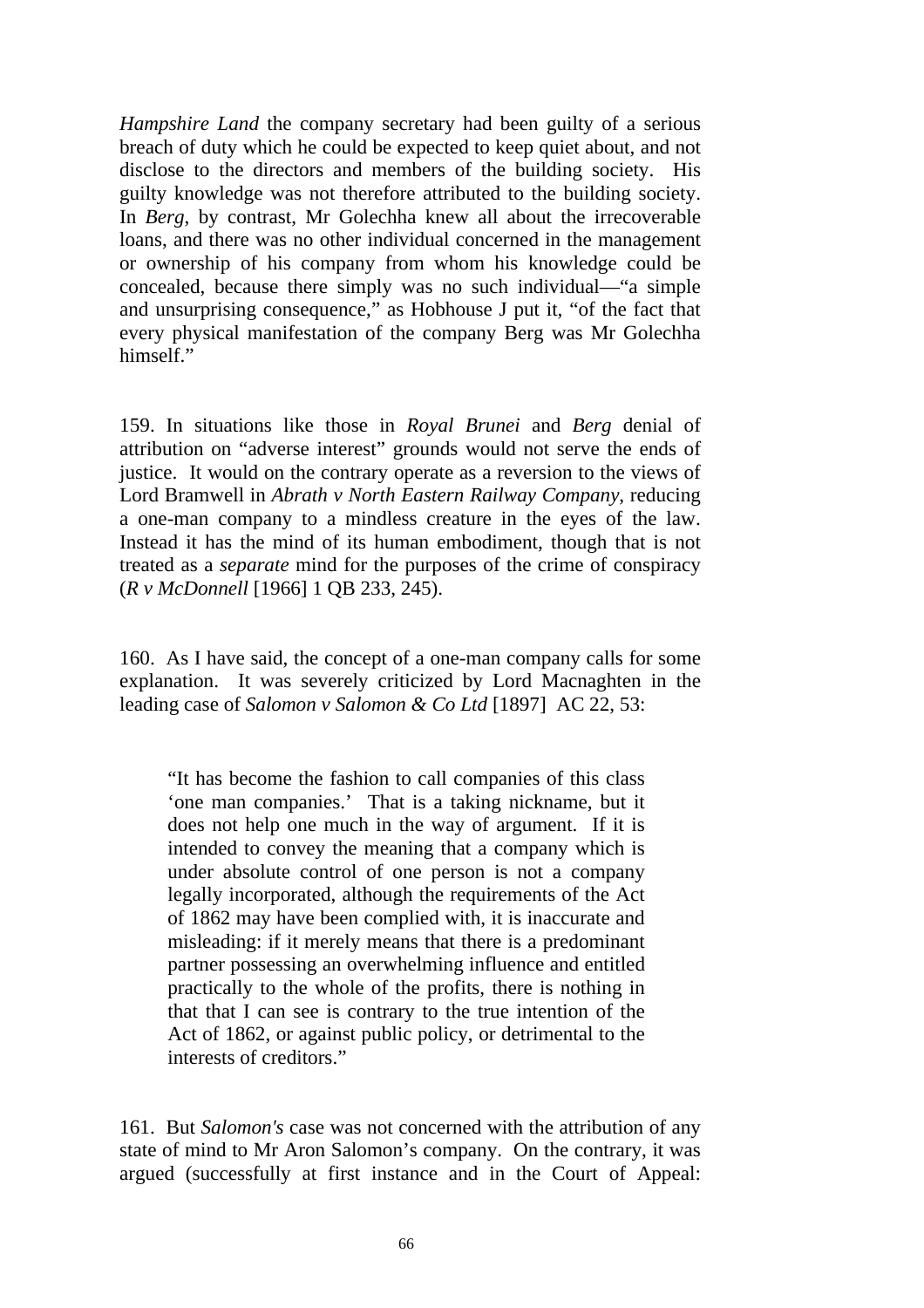*Broderip v Salomon* [1895] 2 Ch 323) that the company was a sham, a mindless mask for Mr Salomon as the real owner of the business. In this appeal, by contrast, the issue is the attribution to  $S \& R$  of a dishonest state of mind. Where that is the issue the notion of a oneman company does become meaningful, as *Royal Brunei* demonstrates. In this context I would treat the expression as covering cases where there is one single dominant director and shareholder (such as Mr Tan in *Royal Brunei*, Mr Golechha in *Berg*, or Mr Stojevic in the present case) even if there are other directors or shareholders who are subservient to the dominant personality (such as Mr Tan's wife in *Royal Brunei*, the inactive solicitor-director in *Berg*, or S & R's nominee directors). I would also treat it as covering cases where there are two or more individual directors and shareholders acting closely in concert, such as the anonymised directors in *Attorney General's Reference (No 2 of 1982)* or Mr Chappell and Mr Palmer in *Brink's-Mat.* It may be simplest to propose a test in negative terms, on the lines of what Hobhouse J said in *Berg,* that is a company which has no individual concerned in its management and ownership other than those who are, or must (because of their reckless indifference) be taken to be, aware of the fraud or breach of duty with which the court is concerned.

162. The principle of the "sole actor" is more fully developed in United States case law. In his printed case Mr Sumption referred to a number of United States authorities (not cited to the Court of Appeal) while accepting that they have to be treated with caution, both because of variations between state laws and because of the rather different basis of the public policy defence in the United States (which inclines to *in pari delicto potior est conditio defendentis* as the guiding principle). I accept that caution is needed, but I find the general reasoning in these cases persuasive and in line with the English authorities just mentioned.

163. In *The Mediators Inc v Manney* 105 F 3d 822 (1997), a decision of the Second Circuit of the United States Court of Appeals, applying the law of New York, the court upheld the rejection (on grounds of illegality) of a claim on behalf of a company's unsecured creditors against bankers, lawyers and accountants said to have assisted Mr Manny, the company's president and sole shareholder, in breach of fiduciary duties to the company. The court stated the principle as follows (at p 827, omitting references):

"Second, the adverse interest exception does not apply to cases in which the principal is a corporation and the agent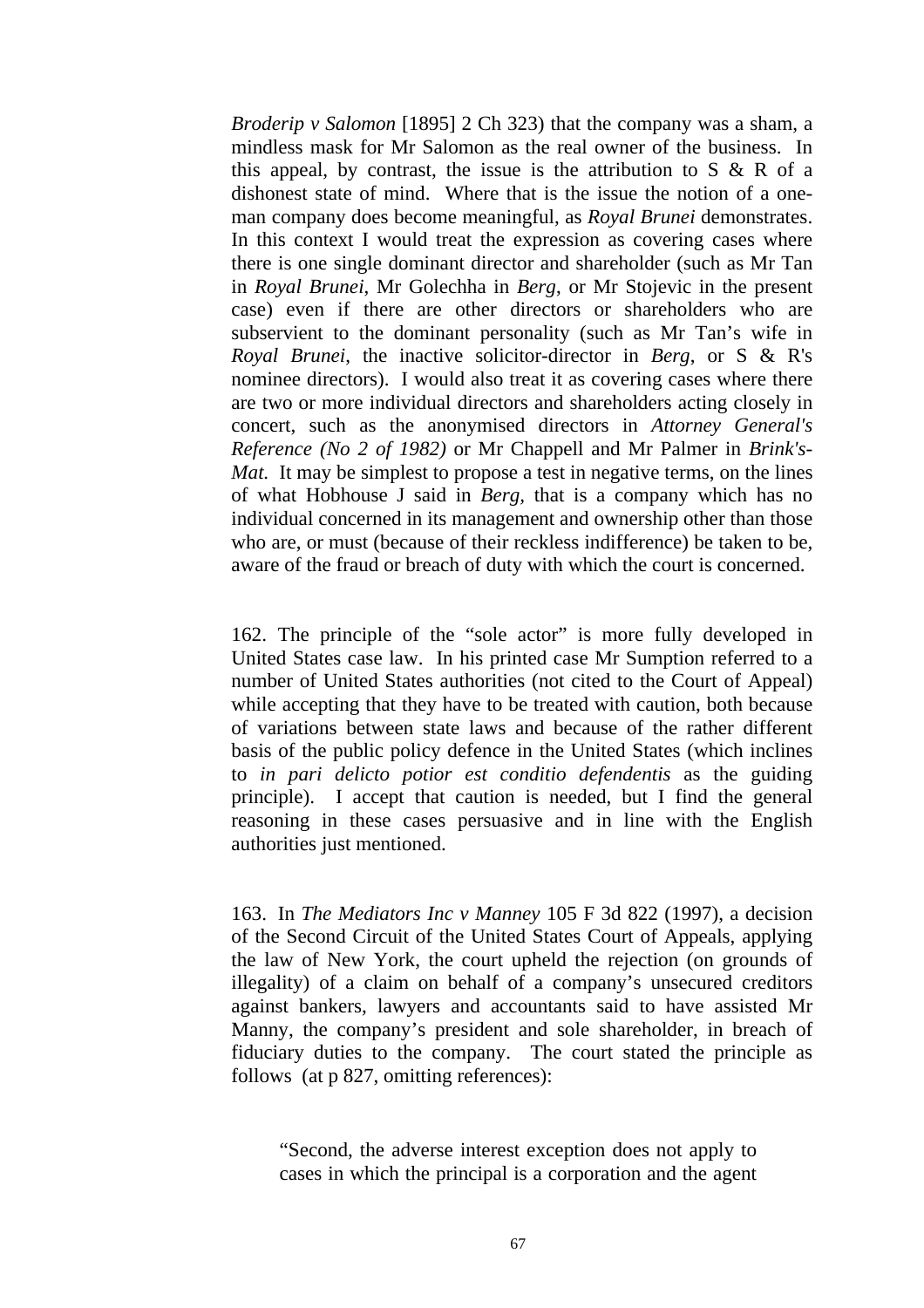is its sole shareholder. As noted, the adverse interest exception is to a presumption that an agent has discharged the duty of disclosing material facts to the principal. Under New York law, where the agent is defrauding the principal, such disclosure cannot be presumed because it would defeat—or have defeated—the fraud. However, where the principal and agent are one and the same, the adverse interest exception is itself subject to an exception styled the 'sole actor' rule. This rule imputes the agent's knowledge to the principal notwithstanding the agent's self-dealing because the party that should have been informed was the agent itself albeit in its capacity as principal. Where, as here, a sole shareholder is alleged to have stripped the corporation of assets, the adverse interest exception to the presumption of knowledge cannot apply."

164. In *Official Committee of Unsecured Creditors v R F Lafferty & Co Inc* 267 F 3d 340 (2001) the Third Circuit of the United States Court of Appeals, applying the law of Pennsylvania, reached a similar conclusion. Two companies, Walnut and its wholly-owned subsidiary ELCOA, were run and owned by Mr William Shapiro and other members of the Shapiro family, assisted by various professionals. The two companies ran a fraudulent Ponzi scheme. The court decided (at p357) that it must evaluate the *in pari delicto* defence without regard to whether the Committee was an innocent successor. On that basis the court applied the sole actor exception (treating the Shapiro family as a single entity) and held the companies to be *in pari delicto* (at p 359, references omitted):

"The second part of the imputation test—whether fraudulent conduct was perpetrated for the benefit of the debtor corporation—is often analysed under the 'adverse interest exception.' Under this exception, fraudulent conduct will not be imputed if the officer's interests were adverse to the corporation and 'not for the benefit of the corporation.'

The Committee argues that the Shapiro family's fraud was adverse to the interests of the Debtors, and indeed, caused damage to them through 'deepening insolvency.' Thus, the Committee maintains that the Shapiros did not act for the benefit of the Debtors and their fraudulent conduct cannot be imputed to those corporations. However, even assuming that the Shapiros' interests were adverse to the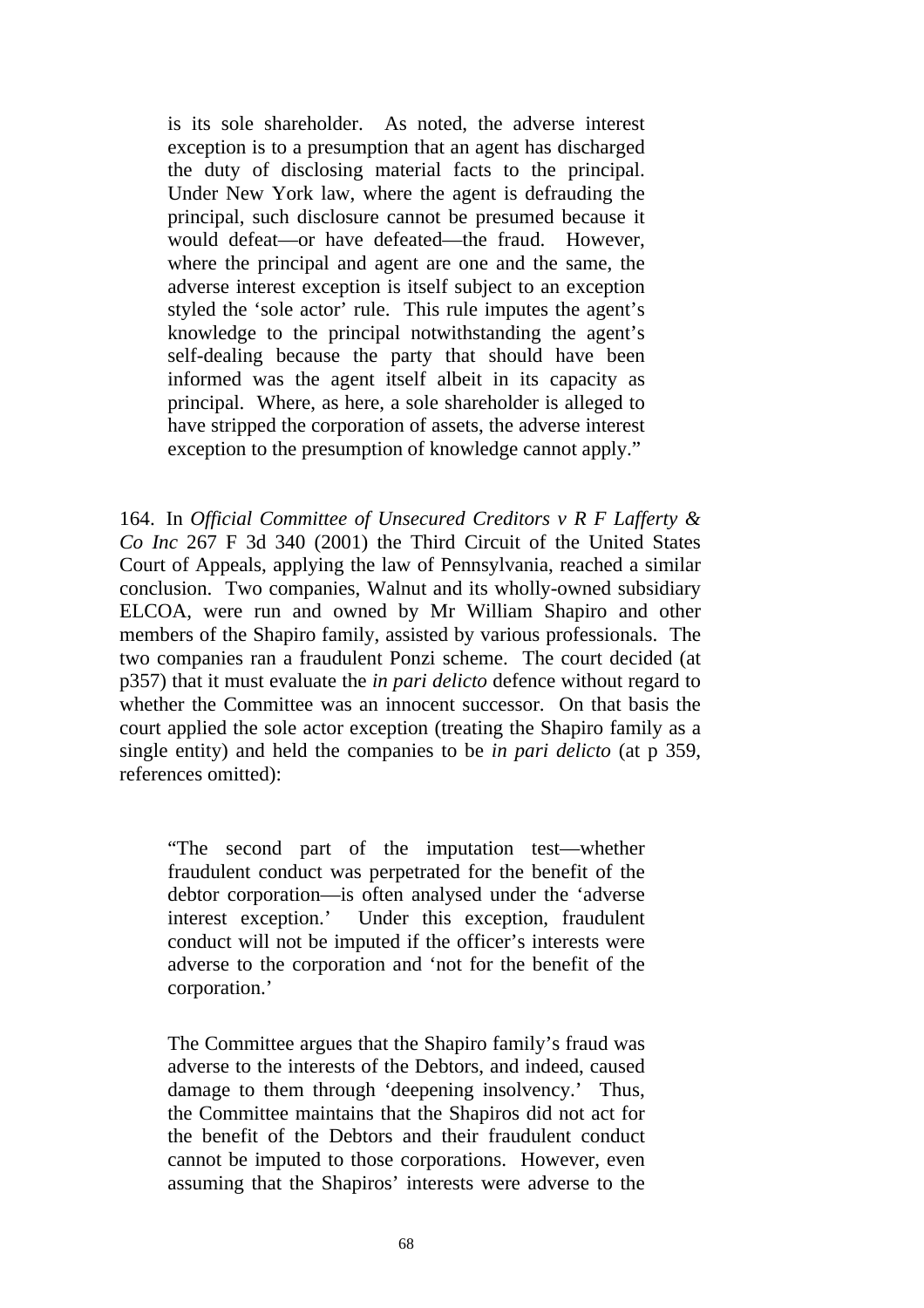Debtors' interests, the Committee cannot prevail because the 'adverse interest exception' is itself subject to an exception—the 'sole actor' exception. The general principle of the 'sole actor' exception provides that, if an agent is the sole representative of a principal, then that agent's fraudulent conduct is imputable to the principal regardless of whether the agent's conduct was adverse to the principal's interests. The rationale for this rule is that the sole agent has no one to whom he can impart his knowledge, or from whom he can conceal it, and that the corporation must bear the responsibility for allowing an agent to act without accountability."

165. There is also a very interesting discussion of these problems in the judgment of the Supreme Court of Canada in *Canadian Dredge & Dock Co Ltd v The Queen* (1985) 19 DLR  $(4<sup>th</sup>)$  314. It was the final appeal in a major criminal trial of both corporate and individual defendants for bid-rigging of tenders in the dredging industry. Top executives had conspired together and companies which had won contracts by illegal means divided their ill-gotten gains, some of which ended up in the hands of individual executives. The whole judgment (given by Estey J) deserves study. Its general conclusion (at the end of the headnote on p316) is this:

"The corporation could not be said to have been defrauded in any relevant sense when the only thing of which it was deprived was part or indeed all of the product of the crime with which it was charged. It was no defence that some of the illegal compensation was diverted to the individuals."

166. Rimer LJ did not accept Mr Sumption's submissions on this point (and did not, as I have noted, have the United States and Canadian authorities cited to him). He did so primarily in reliance on the statement in *Attorney General's Reference (No 2 of 1982)* that the principle in *Belmont* can apply even though it was true of the two controlling directors (p 642) "that their acts are necessarily the company's acts; that their will, knowledge and belief are those of the company, and that their consent necessarily implies consent by the company." But the Court of Appeal rejected that reasoning, as I see it, only because it could not be reconciled with the words "the other" in section 2(1)(b) of the Theft Act 1968. The Court of Appeal felt itself compelled by the wording of the statute to look for a *separate* will as it had in *R v McDonnell*, the case about conspiracy.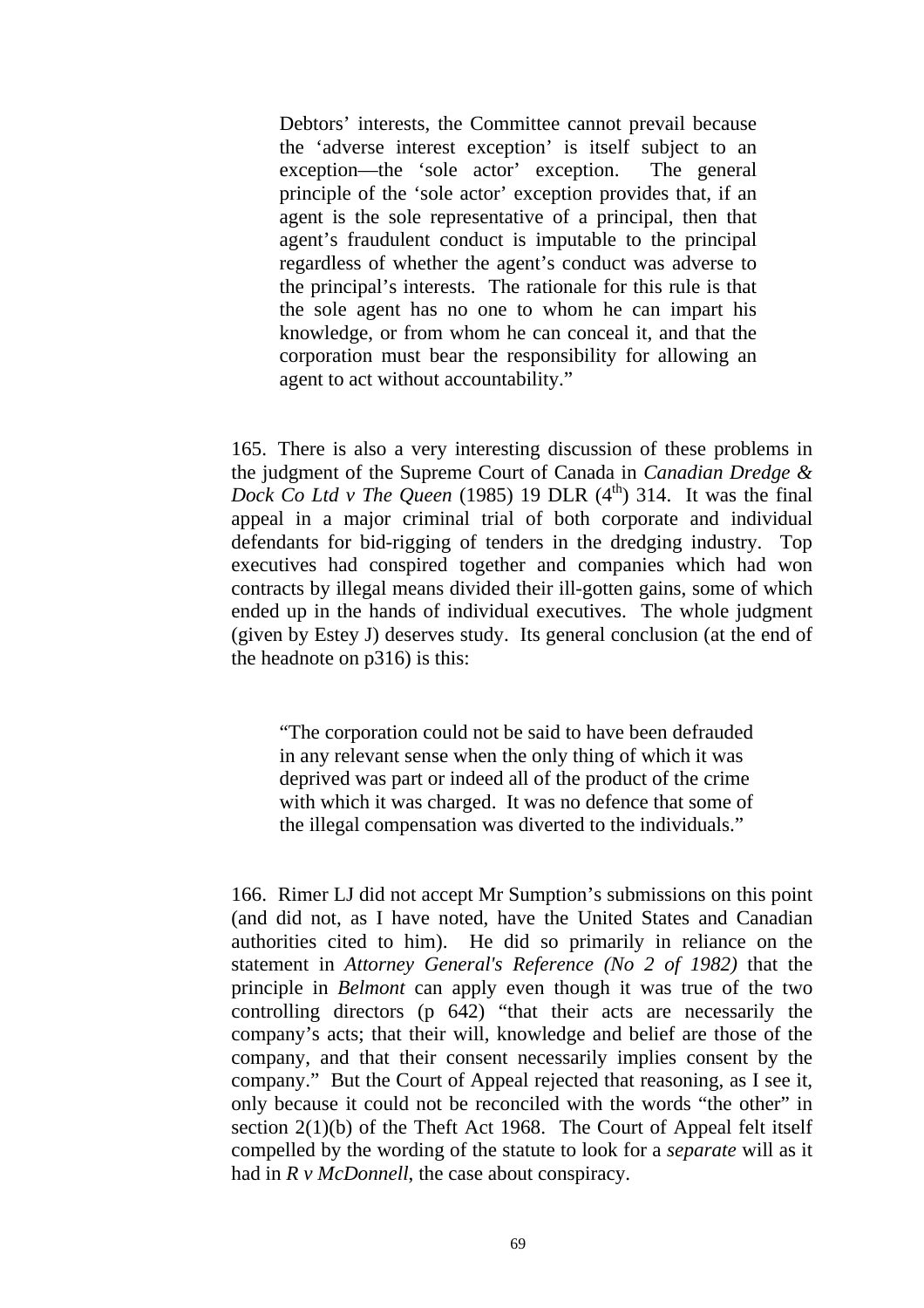167. There is no special statutory context of that sort here. On this point I respectfully disagree with Rimer LJ and the other members of the Court of Appeal. In the case of a one-man company (in the sense indicated above) which has deliberately engaged in serious fraud, I would follow *Royal Brunei* (and the strong line of United States and Canadian authority) in imputing awareness of the fraud to the company, applying what is referred to in the United States as the "sole actor" exception to the "adverse interest" principle.

168. In particular I would apply the "sole actor" principle to a claim made against its former auditors by a company in liquidation, where the company was a one-man company engaged in fraud, and the auditors are accused of negligence in failing to call a halt to that fraud. Here I return to Mr Brindle's point (para 132 above) about the need to decide any question of attribution by reference to its context. Looking at the context, I cannot accept his submission that a claim against auditors is a context in which S & R should not be treated as primarily (or directly) liable for its fraud against KB, and so disabled by the *ex turpi causa* principle. Mr Sumption conceded, in line with the pleadings, that the auditors did owe a duty of care to S & R, although Mummery LJ (with whom, as with Rimer LJ, Keene LJ agreed) considered (para 115) that

"the firm did not owe a duty of care to the company, which was a fraudster in the total grip of another fraudster."

On the assumption that the auditors did owe a duty of care to  $S \& R$ , it was a duty owed to that company as a whole, not to individual shareholders, or potential shareholders, or current or prospective creditors, as this House decided in *Caparo Industries plc v Dickman* [1990] 2 AC 605. If the only human embodiment of the company already knew all about its fraudulent activities, there was realistically no protection that its auditors could give it. In *Caparo* this House approved the decision of Millett J in *Al Saudi Banque v Clarke Pixley* [1990] Ch 313, the facts of which were comparable to those of the present case.

#### *Discussion of secondary victims*

169. In para 73 of his judgment Rimer LJ set out his conclusions on what he called the *Hampshire Land* issue: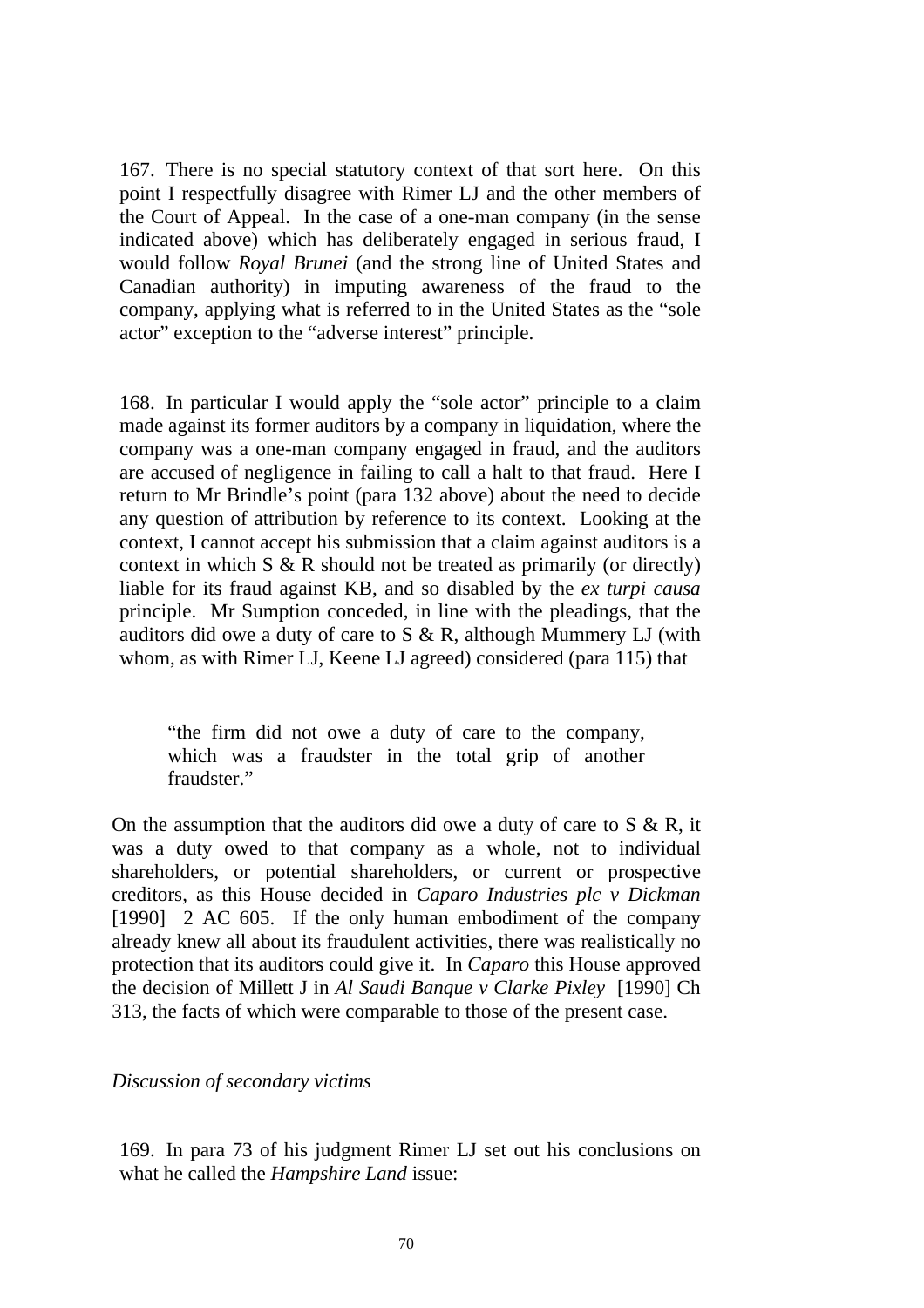"In these circumstances I am of the opinion that this is not a case in which the *Hampshire Land* principle has any application. The essence of the case is that it is one in which the sole directing mind and will of the company procured it to enter into fraudulent transactions with banks. It was the company that dealt with the banks and, so it seems to me, clear that, as between the company and the banks, the principles of attribution require the dishonesty of the company's sole human agent to be imputed to the company. Mr Sumption's submissions satisfied me that this is a case in which such an imputation should be made and that the company should therefore *itself* be liable for the frauds. Whilst, as I have said, Mr Brindle did not accept that this is the correct analysis, he did not argue against it and he was prepared to accept it for the purposes of the present debate. It is not therefore a case in which the company was the target, or the victim, of its agent's dishonesty. It was itself the fraudster, and it was not the target of the fraud, and in my view it can make no difference that its frauds were likely, when and if found out, to result in the incurring of liabilities by the company itself."

170. As I have mentioned (para 147 above), at the beginning of this passage Rimer LJ seems to be showing some sympathy for the oneman company approach which he had earlier rejected. In the latter part of the passage he draws a clear distinction between a company as victim and a company as villain. Where a company has carried out large-scale frauds it is likely to end up in insolvent liquidation, and facing claims from those whom it has defrauded. It can therefore be regarded as a sort of secondary victim. But in the last sentence of the passage quoted Rimer LJ (without using that term) discounts the "secondary victim" theory as not material to the rules of attribution which he has been considering.

171. The expression "secondary victim" seems to have originated (at any rate in this context) in *Brink's-Mat*. That case was concerned with large-scale, flagrant, organised crime. From beginning to end legal title in the stolen bullion was shared between Brink's-Mat as bailee and Johnson Matthey as owner. But if it is necessary to construct a sort of parallel universe in which the conspirators' activities are supposed to have been lawful, I can see no reason to suppose that Scadlynn would have been the owner of the bullion. The bullion would surely have belonged to the conspirators as a sort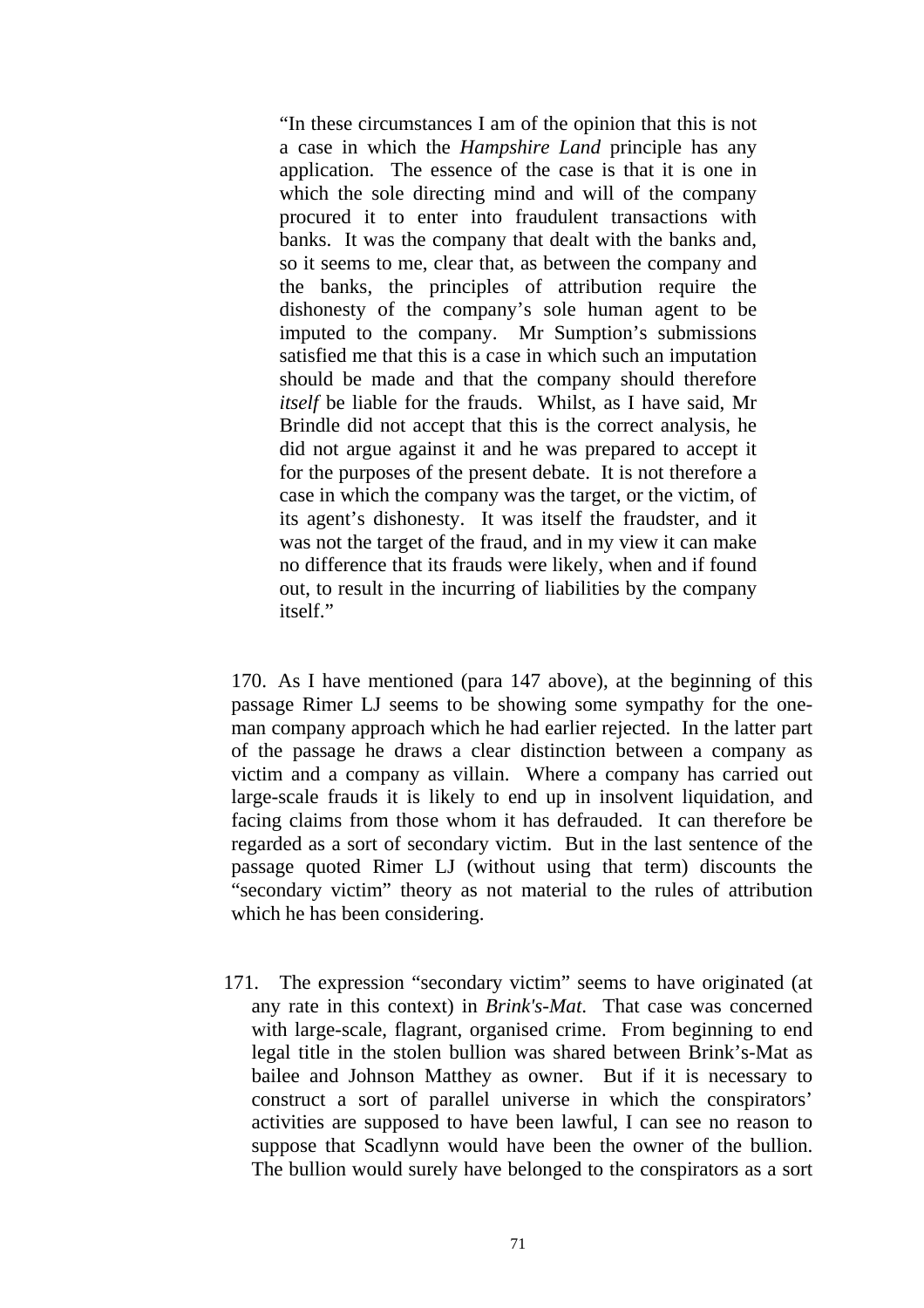of partnership. Scadlynn (with a small capital and only two of the conspirators as shareholders) would have been a bailee for reward, entrusted with the task of recasting the bullion and selling it as an agent. The directors of Scadlynn would have expected remuneration for their services. In short I can see no basis for the assumption by Mustill LJ that Scadlynn was "the victim of wrongful arrangements to deprive it improperly of a large part of its assets." I do not think that the decision can be given much weight; as my noble and learned friend Lord Phillips of Worth Matravers observes in para 5 of his opinion, "if a person starts with nothing and never legitimately acquires anything he cannot realistically be said to have suffered any loss."

172. A similar point may arise in the present case, since it is pleaded that money fraudulently obtained by  $S \& R$  became the subject of "numerous fraudulent and/or irregular payments out by  $S \& R$  to entities controlled by Mr Stojevic and his associates." Any contractual arrangements between S & R and BCL (or similar companies) for division of the fruits of their fraud would of course have been void for illegality. To describe such arrangements as fraudulent and/or irregular does not to my mind turn S & R into a victim in any ordinary sense. Mr Sumption's submissions on this point, which I am inclined to accept, are recorded in para 49 of Rimer LJ's judgment.

173. However it is unnecessary to speculate further about the commercial terms on which gangs of robbers or fraudsters might be expected to organize their criminal activities. There is in my opinion a clearer and firmer basis on which to determine what (if any) significance to give to the notion of a company being the secondary victim of the fraud (aimed at a third party) of one or more of its directors. It is necessary to keep well in mind why the law makes an exception (the adverse interest rule) for a company which is a primary victim (like the *Belmont* company, which was manipulated into buying Maximum at a gross overvaluation). The company is not fixed with its directors' fraudulent intentions because that would be unjust to its innocent participators (honest directors who were deceived, and shareholders who were cheated); the guilty are presumed not to pass on their guilty knowledge to the innocent. But if the company is itself primarily (or directly) liable because of the "sole actor" rule, there is *ex hypothesi* no innocent participator, and no one who does not already share (or must by his reckless indifference be taken as sharing) the guilty knowledge. That is consistent with the analysis by Rix J in *Arab Bank*. In that case Mr Browne was not the directing mind of JDW,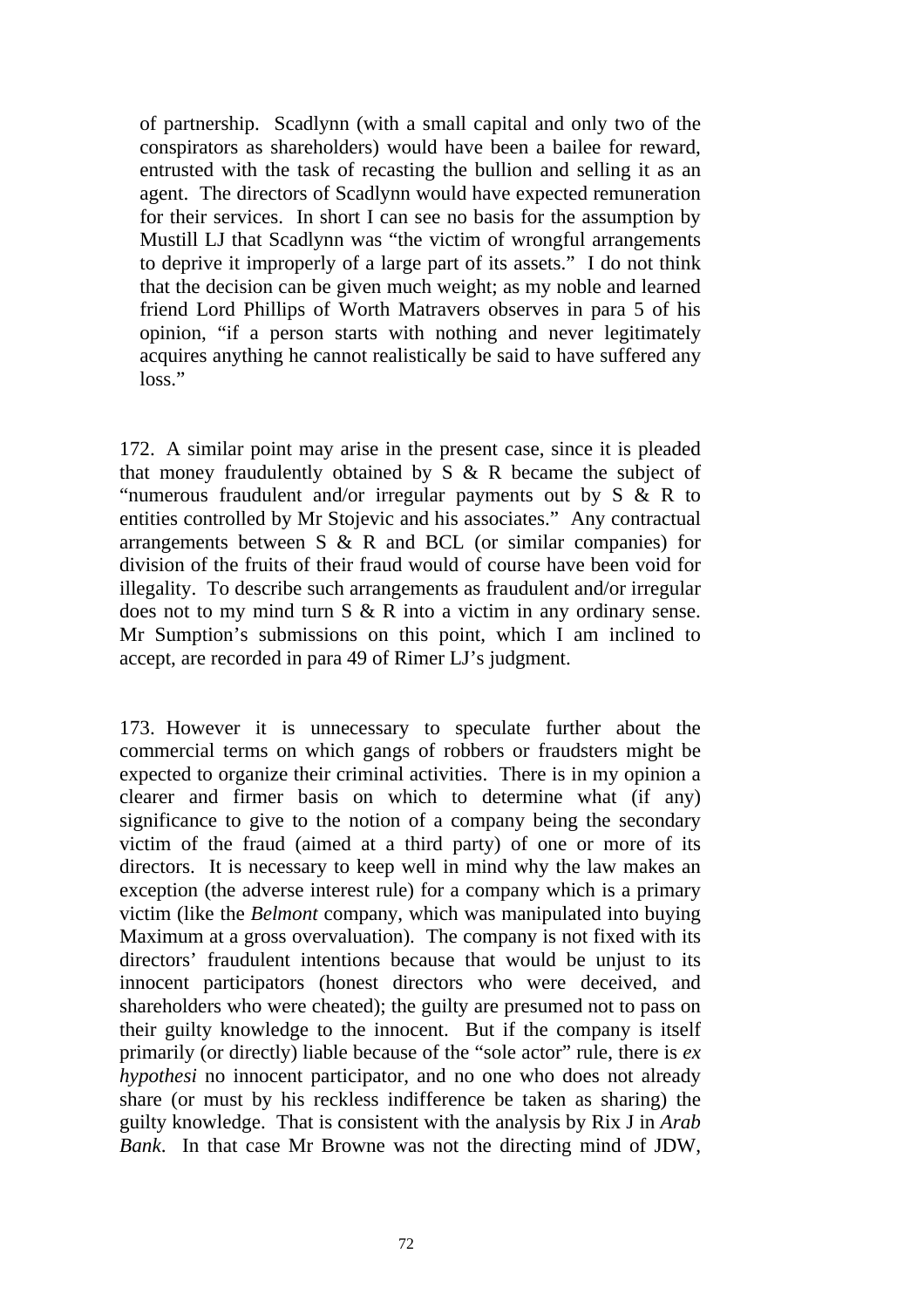which was not a one-man company; Rix J accepted that the position might have been different if it had been.

174. I would therefore limit my ground of decision in this appeal to the proposition that one or more individuals who for fraudulent purposes run a one-man company (in the sense described above) cannot obtain an advantage by claiming that the company is not a fraudster, but a secondary victim. *McNicholas* and *Bank of India* may be best analysed as depending on a special rule of attribution required by the scheme of the legislation relating to VAT or fraudulent trading (as the case may be). It is not necessary to the disposal of this appeal, or prudent, to address every situation that may be described as involving a secondary victim.

#### *Three cases relied on by S & R*

175. Mr Brindle argued that if an *ex turpi causa* defence is available in this case, it must have been overlooked in other well-known cases conducted by skilled and experienced counsel and solicitors. In particular, he referred to three pieces of litigation which he had cited to the Court of Appeal, but which had not been mentioned in the judgment of Rimer LJ: *Barings, BCCI* and *Sasea*. The actual decisions cited to the Court of Appeal are listed as *Bank of Credit and Commerce International (Overseas) Ltd v Price Waterhouse* 24 March 1998, Laddie J, *Barings plc v Coopers & Lybrand* [2003] 1 Lloyd's Rep IR 566 and *Sasea Finance Ltd (in liquidation) v KPMG* [2000] 1 All ER 676, but there were some other strands in the litigation about *Barings*, and many other strands in the *BCCI* litigation (Mr Brindle's printed case refers in particular to the judgment of Lightman J in *Bank of Credit and Commerce International SA (in liquidation) v Ali (No 2)*[2000] ICR 1354, [1999] 4 All ER 83 and to *Bank of Credit and Commerce International (Overseas) Ltd v Price Waterhouse* [1998] BCC 617, the judgment of the Court of Appeal reversing Laddie J).

176. In an earlier draft I commented on these cases at some length. I have omitted that passage because it is not necessary, I think, or helpful, to try to reach any firm conclusion about these other litigious struggles. Mr Brindle is right to say that  $S \& R$ 's public policy defence is novel (at least in England). Mr Sumption's comments on *Barings, BCCI* and *Sasea* do suggest that there may have been good reasons why skilled and experienced counsel and solicitors did not attempt to deploy the public policy defence in those cases. But however novel the issues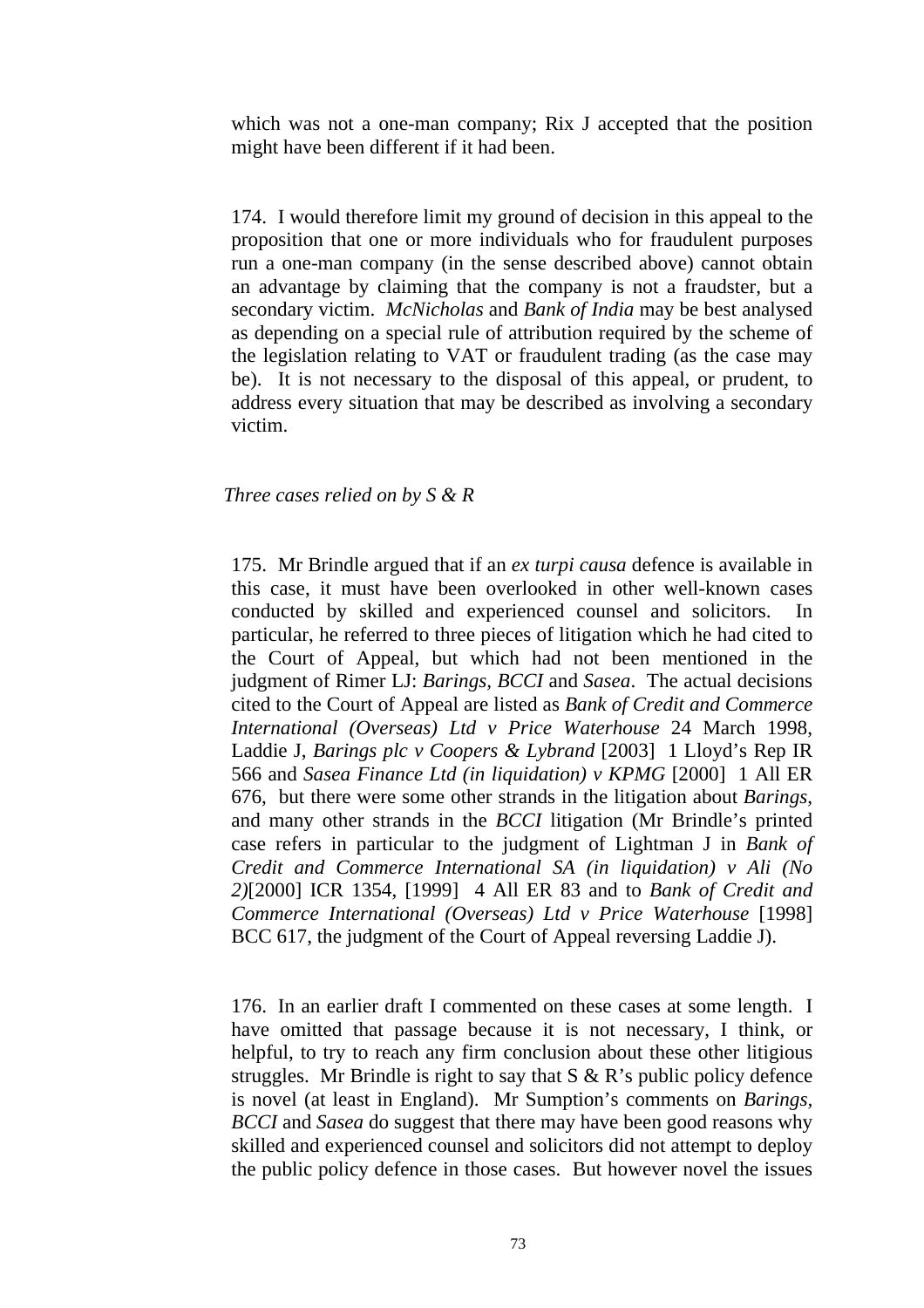in this appeal, they must be decided on their merits, and not by reference to other cases in which (for whatever reason) they were not raised.

#### *The 'very thing' issue*

177. In the context of 'the very thing that the defendant was under a duty to take care to prevent' the phrase the 'very thing' may first have been used over sixty years ago by the unnamed County Court judge whose judgment was upheld by the Court of Appeal in *Stansbie v Troman* [1948] 2 KB 48. That was the case of the decorator who left the door of his client's house unlocked when he went out to buy more wallpaper, with the result that some of the client's jewellery was stolen by an opportunistic thief. What the County Court judge actually said (see at p 51) was that the decorator failed to take reasonable care "to guard against the very thing that happened" and the decorator's counsel argued (unsuccessfully) that his job was to decorate his client's house, and not to look after its security. But the phrase has come to be used as a convenient label for the principle that if there is a duty (in contract or tort) to prevent harm caused by a third party, the person under that duty may be liable for the loss, and cannot excuse himself by saying that it was caused by the third party (though the third party will normally be concurrently liable). *Reeves v Commissioner of Police of the Metropolis* [1999] QB 169, [2000] 1 AC 360 and *Corr v IBC Vehicles Ltd* [2008] AC 884 (both concerned with suicide, though in a context of different duties of care) are extreme illustrations of this principle, where the (self-) harm was caused not by a third party but by the person to whom the duty was owed.

178. The principle is therefore a principle of causation. Mr Brindle accepts that, but submits that it is also a wider principle (he calls it a principle of logic) capable of excluding the public policy defence in a case where fraud on the part of a company is the very thing that it is the auditors' duty to detect (and so prevent for the future). He submits that a point made by Lord Hoffmann in *Reeves* (at p 372) applies to all defences, and not just causation defences:

"[W]hatever views one may have about suicide in general, a 100 per cent apportionment of liability to Mr Lynch gives no weight at all to the policy of the law in imposing a duty of care upon the police. It is another different way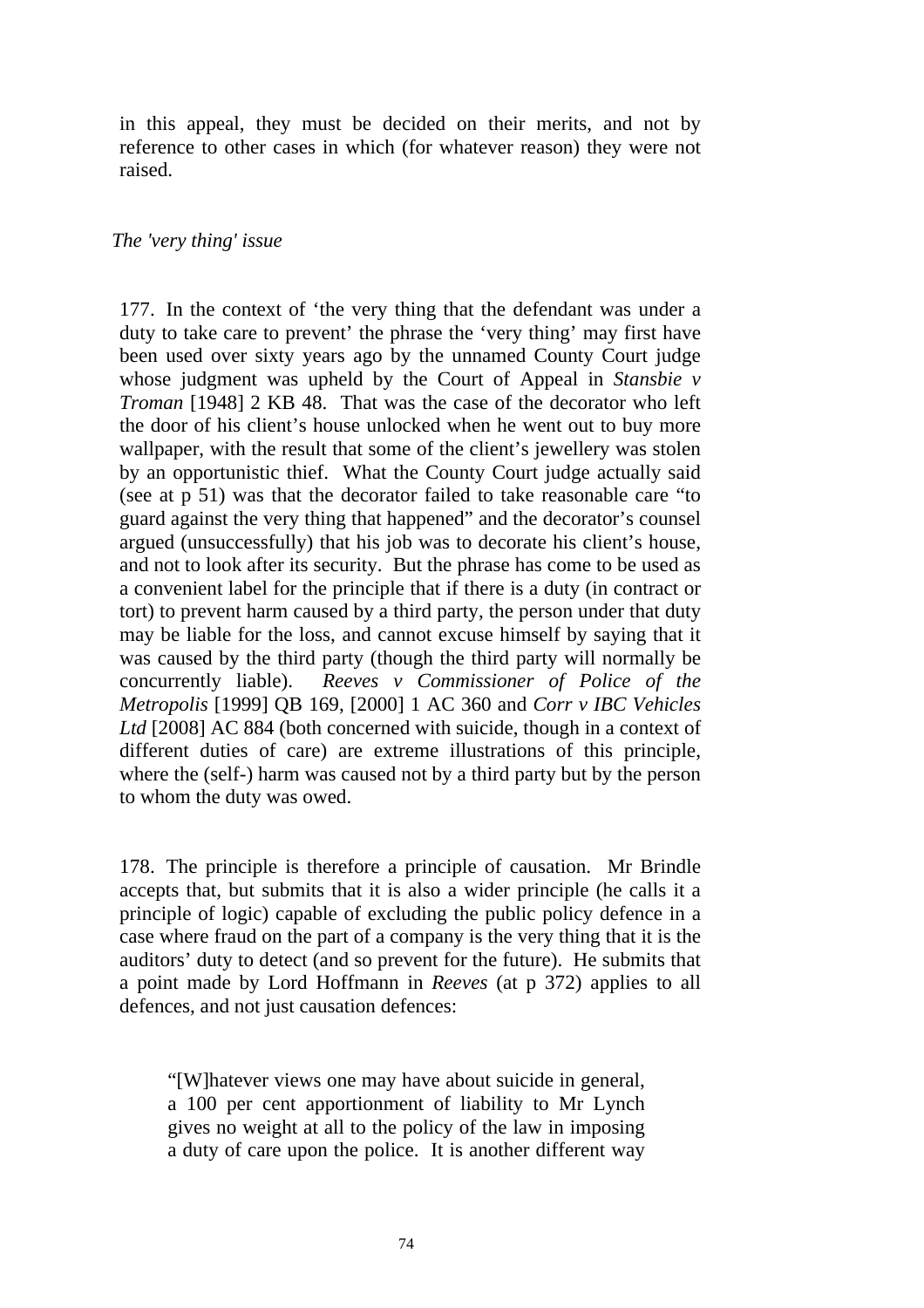of saying that the police should not have owed Mr Lynch a duty of care."

In *Reeves* illegality was run as a defence in the Court of Appeal, but not in this House. On the other hand *volenti non fit injuria* was run in this House, and was rejected. Mr Brindle submits (on the strength of *Smith v Baker & Sons* [1891] AC 325, 360) that that is not a principle of causation. The *volenti* principle is far from precise and it may sometimes operate not as a principle of causation, but to negative any duty (or any breach). But in this context it operates as an element in causation. As Lord Hoffmann said in *Reeves* [2000] 1 AC 360, 367:

"In the present case, volenti non fit injuria can only mean that Mr Lynch voluntarily caused his own death to the exclusion of any causal effect on the part of what was done by the police. So I think it all comes to the same thing: was the breach of duty by the police a cause of the death?"

179. Checking for fraud is part of an auditor's task, but it is not his sole or primary task (for a reputable auditor to discover that the client company's business is wholly fraudulent and criminal must be quite unusual). But suppose for the sake of argument that a trader engages an accountant for the primary and express purpose of preparing financial statements that comply with all the requirements of company law and tax law, so that the lawfulness of the financial statements is the very thing that the accountant undertakes to do; and suppose that the accountant negligently fails to perform this task, and the trader is in consequence liable to some penalty or criminal sanction. Could the accountant meet a claim for professional negligence by pleading the *ex turpi causa* defence? It is obviously impossible to answer that question without knowing more about the facts. If the trader had honestly supplied information which he believed to be correct and complete, and the accountant had negligently failed to notice that the information could not be correct and complete, it seems unlikely that such a regulatory breach, not involving dishonesty, would bring the *ex turpi causa* principle into play.

180. That seems to have been the principle of the decision of the Court of Appeal of Singapore in *United Project Consultants Pte Ltd v Leong Kwok Onn* [2005] SLR 214 (paras 55 to 57), where the claimant trading company had been fined for incorrect tax returns prepared by the defendant. The court went on (paras 58 to 62) to express the view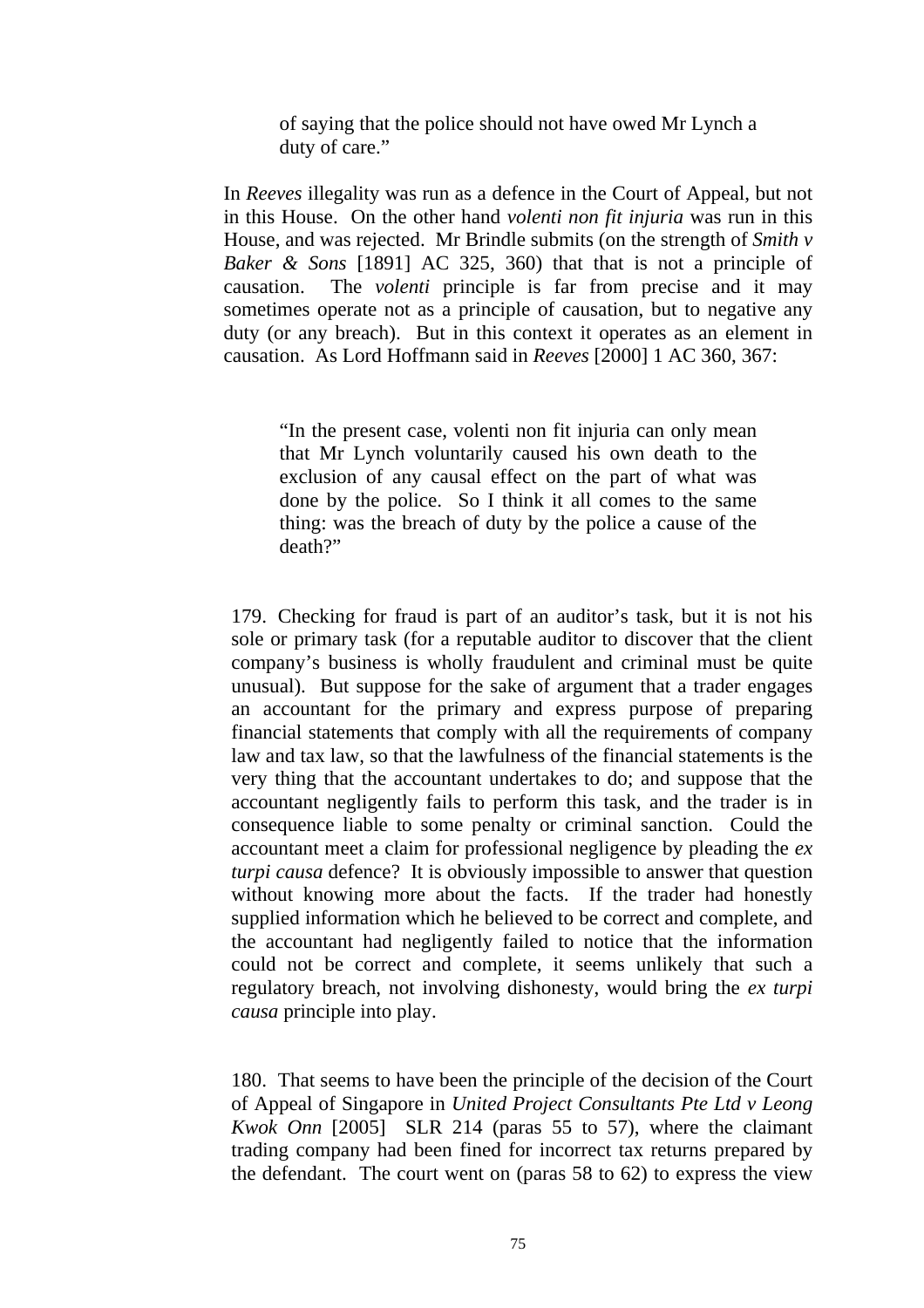that the "very thing" principle would have excluded the *ex turpi causa*  defence even if the facts had been serious enough to be capable of attracting it (para 60):

"The respondent, however, alleged that the commission by the appellant of a statutory offence constituted an illegal act that disentitled the latter from pursuing its claim in tort. This argument placed the proverbial cart before the horse. On a proper appreciation of the facts, the appellant's running afoul of the Act could be attributed solely to the fact that the respondent had failed in his duty to warn. To allow the respondent to rely upon a consequence that was directly caused by his own failings and to absolve him from liability, would be to reward the wrongdoer and punish the innocent party."

In my opinion that shows confusion of thought, since if the trader had been convicted of the more serious offence under section 96 of the Singapore Income Tax Act it would have been guilty of deliberate and dishonest tax evasion and could not have been described as an innocent party.

181. In that situation the law would not permit the trader to claim against the accountant, not because there was no fault on the part of the accountant, but because public policy requires the dishonest trader to be denied a remedy. It is not a matter of rewarding a wrongdoer. To repeat the words of Lord Mansfield CJ in *Holman v Johnson* (1775) 1 Cowp. 341, 343 "It is upon that ground the court goes; not for the sake of the defendant, but because they will not lend their aid to such a plaintiff."

182. In *United Project Consultants* the Singapore Court of Appeal referred to the decision of the Court of Appeal in *Reeves* [1999] QB 169 as supporting their view on the "very thing" point. But as I read that case only Buxton LJ (at para 185) relied on that point as one of his reasons for rejecting *ex turpi causa.* Lord Bingham of Cornhill CJ and Morritt LJ relied on the simple ground that suicide is no longer a crime. As already note, illegality was not an issue when *Reeves* came on further appeal to this House.

183. Rimer LJ considered this point at length (paras 75 to 105) and rejected it (paras 106 to 110). In my opinion he was right to do so. His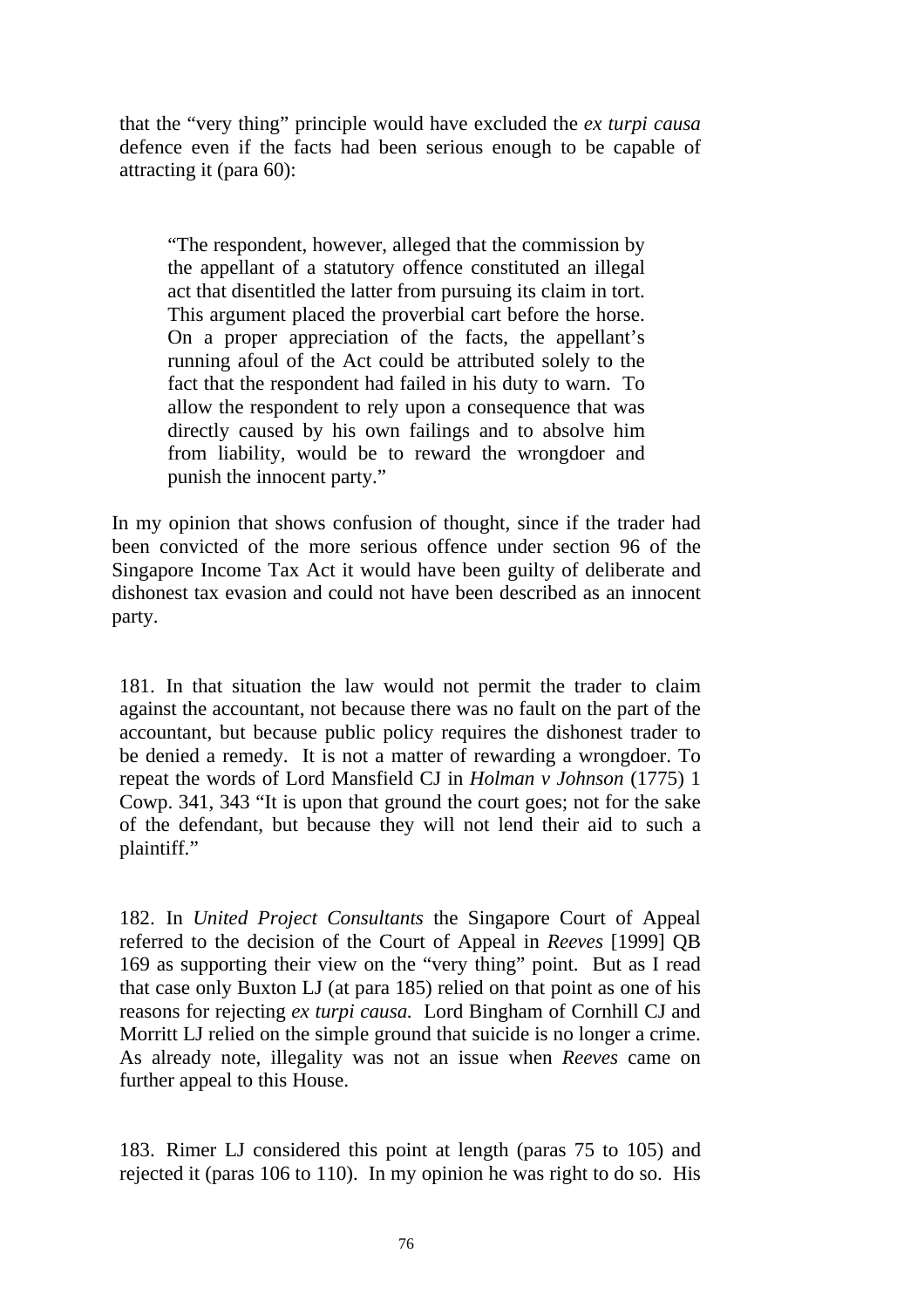reasoning was, I think, essentially the same as mine. The essential point is that a principle of causation cannot, as Rimer LJ put it, trump *ex turpi causa* where the latter principle applies, however short of merits the defendant may be.

## *The effect of liquidation*

184. It was argued for the appellants that the public policy defence should not bar claims brought by a company in insolvent liquidation, where the creditors were innocent parties who had been defrauded by Mr Stojevic. If that were right, it would create a very large gap in the public policy defence, since most fraudsters (individual and corporate) become insolvent sooner or later and have liabilities to those whom they have defrauded. Mr Brindle conceded that if Mr Stojevic had carried out his frauds directly (and not through a one-man company) neither he nor his trustee in bankruptcy could have resisted the public policy defence. That conclusion was reached by Langley J. (para 65(2)) and is clearly correct (see Fry LJ in *Cleaver v Mutual Reserve Fund Life Association* [1892] 1 QB 147, 156). There is no good reason to apply a different rule to a company in liquidation. Apart from special statutory claims in respect of misfeasance, wrong trading and so on, it cannot assert any cause of action which it could not have asserted before the commencement of its liquidation, as Mr Brindle concedes. That is especially true in the context of the duties of an auditor, which are not owed to a company's creditors.

#### *Contributory negligence*

185. Mr Brindle put in the forefront of his case the general submission that *ex turpi causa* is a blunt instrument, and that a more satisfactory tool for doing justice would be the doctrine of contributory negligence. The *ex turpi causa* principle is indeed a blunt instrument. Rimer LJ referred to it, quoting Langley J at first instance, as "unforgiving and uncompromising." That is its nature. But I am far from convinced that (if the public policy defence were not available) contributory negligence would provide a more sensitive or effective tool, any more than it does in the suicide cases: see *Reeves*, especially Lord Hoffmann at pp 371-372. A company's fraud and its auditors' negligence are incommensurable in terms of blameworthiness and causal potency, just as lethal self-harm and negligent custody are incommensurable in those terms.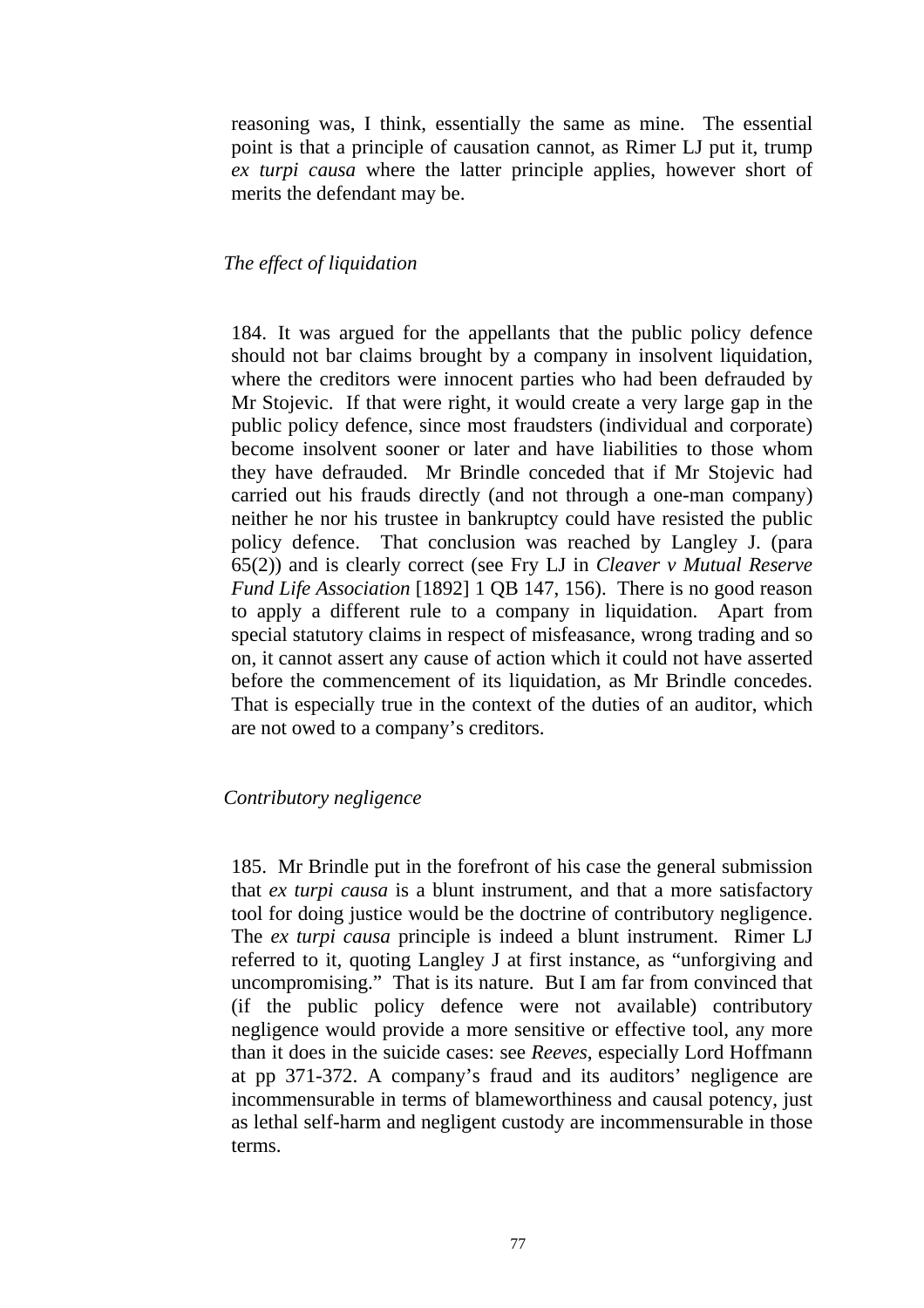186. My Lords, after trying to analyse the intricacies of a complex and difficult case it is often helpful to stand back, as we say, and try to identify the essentials. Had Mr Stojevic acted alone in his fraud (for instance, had S & R been a completely fictitious company, never properly incorporated) it is perfectly clear that he would have had no cause of action against Moore Stephens because of (among other reasons) the *ex turpi causa* rule. That would have been the case even if the action had been taken by his trustee in bankruptcy acting solely for the benefit of the defrauded bank and other innocent creditors. That was the clear view of Langley J (in his conclusions at para 65(2)) and it has not been challenged. The *ex turpi causa* rule is distinct from the general principle that a claimant should not obtain a personal profit from his own wrong, although the two often overlap.

187. The same results would follow if Mr Stojevic had an individual partner in crime (as Mr Alon may have been, although his participation has not formed part of the argument). Two highwaymen may be partners in crime but neither can sue the other for an account: *Everet v Williams* (1725), a case which was once thought to be apocryphal, but is verified by a note in (1893) 9 LQR 197 (see also Sir George Jessel MR in *Sykes v Beadon* (1877) 11 Ch D 170, 195-196). The bill in equity for a partnership account would also have been dismissed out of hand if it had been brought, not by Everet himself but by the administrator of his insolvent estate, after Everet had been hanged at Tyburn, even though the administrator might have been suing exclusively for the benefit of those whom the pair had robbed.

188. Why then does it make a difference that S & R, Mr Stojevic's partner in crime, was not an individual but a corporation? For present purposes there is an obvious parallel between an action by a company in insolvent liquidation, and an action by the trustee in bankruptcy of an individual, or the administrator of the estate of an individual who has died insolvent. In each case the action is being brought by or under the control of a fiduciary for the benefit of innocent creditors. But in each case the fiduciary can have no better cause of action than the insolvent company or individual, since the *ex turpi causa* rule is "unforgiving and uncompromising". I can see no reason why the corporate status of S & R should alter the analysis. Once it is accepted (first) that a company can have a guilty mind (*Tesco Supermarkets Ltd v Natrass; Royal Brunei Airlines v Tan*) and (second) that S & R was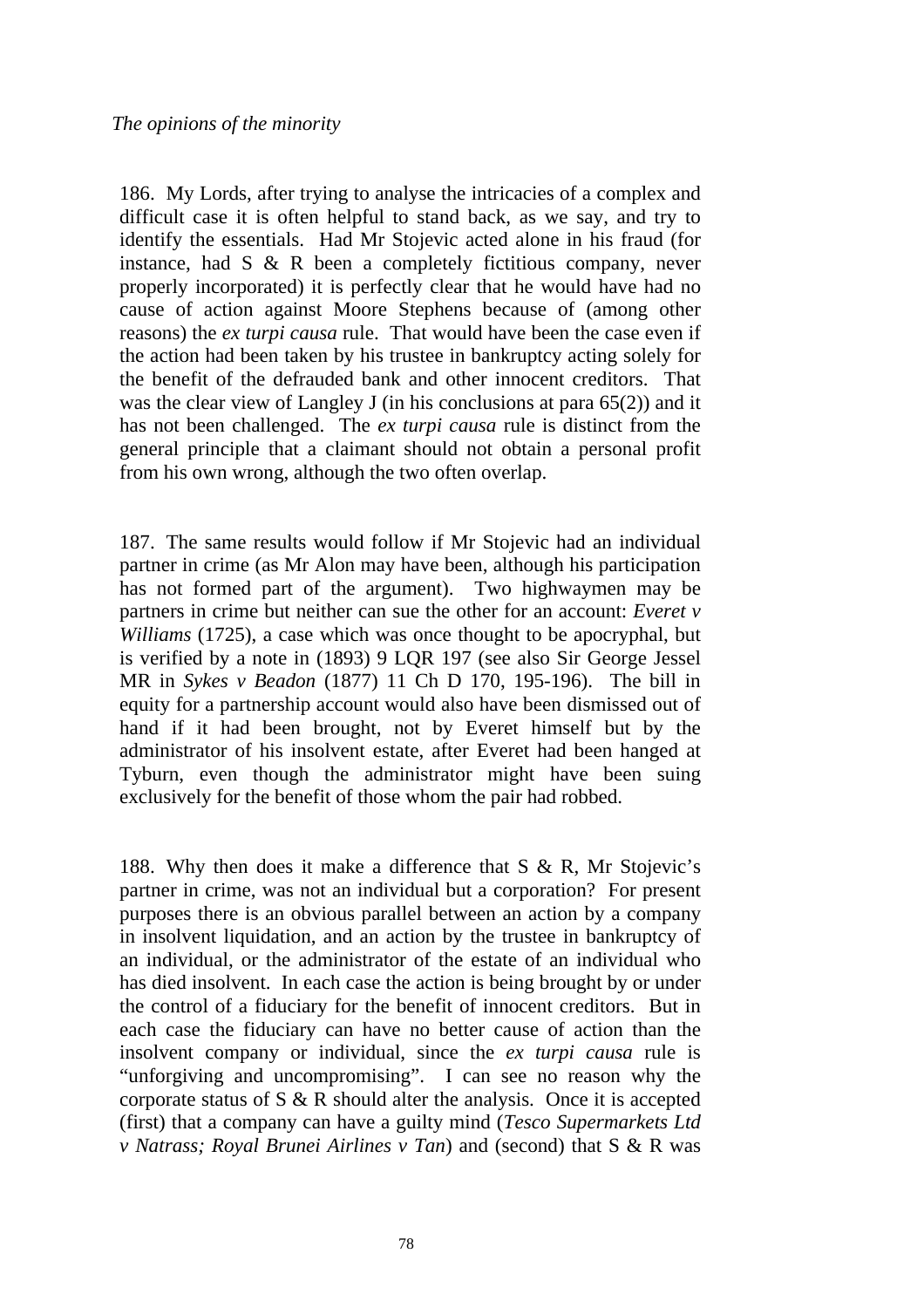directly (and not merely vicariously) liable for the frauds, then it seems to me to be in just the same position as one of the highwaymen.

189. My noble and learned friend Lord Scott of Foscote considers that the position is different because  $S \& R$  was itself a victim. It had been turned, in his view, into a corporate automaton. That view contradicts not only the Court of Appeal but also the judge. Langley J observed (para 65(6)):

"The primary victims of the fraud were KB and the other losers. The fraud undoubtedly exposed S & R to liabilities to KB and the other losers, which it could not meet once, as was intended, the moneys fraudulently obtained were paid away as they were to those responsible for the fraud. On the other hand  $S \& R$  lost nothing to which it was ever entitled. S & R was in a real sense the perpetrator of the fraud on KB and the banks and the liability to which it was thereby exposed was not just the product of that fraud but the essence of it. In the particular circumstances of this case in my judgment it would be artificial not to fix S & R with the knowledge and wrongdoing of Mr Stojevic and also artificial to describe  $S \& R$  even as a secondary victim of the fraud."

That puts the point very clearly. Lord Scott's view seems to me to treat the most obvious and extreme situation of a company which has a guilty mind (a one-man company engaged in wholly fraudulent activities) as amounting to a situation in which the company has no mind at all. That view, with great respect, seems to me to be inconsistent with *Royal Brunei Airlines v Tan* (which is generally regarded as a decision of high authority) and to put the clock back to *Abrath v North Eastern Railway Co.* 

190. Some of the reasoning in Lord Scott's opinion proceeds on the basis that Moore Stephens, as auditors, were officers of  $S \& R$ . There is long-standing authority that an auditor is an officer for the purpose of a misfeasance summons under what is now section 212 of the Insolvency Act 1986: *Re London and General Bank* [1895] 2 Ch 166, a decision of the Court of Appeal which was followed by another constitution of that Court (though with Lord Herschell expressly withholding his opinion) in *Re Kingston Mill Cotton Company* [1896] 1 Ch 6. In the leading case of *Re City Equitable Fire Insurance Co. Ltd* [1925] Ch 407 counsel for the auditors reserved this point (see at p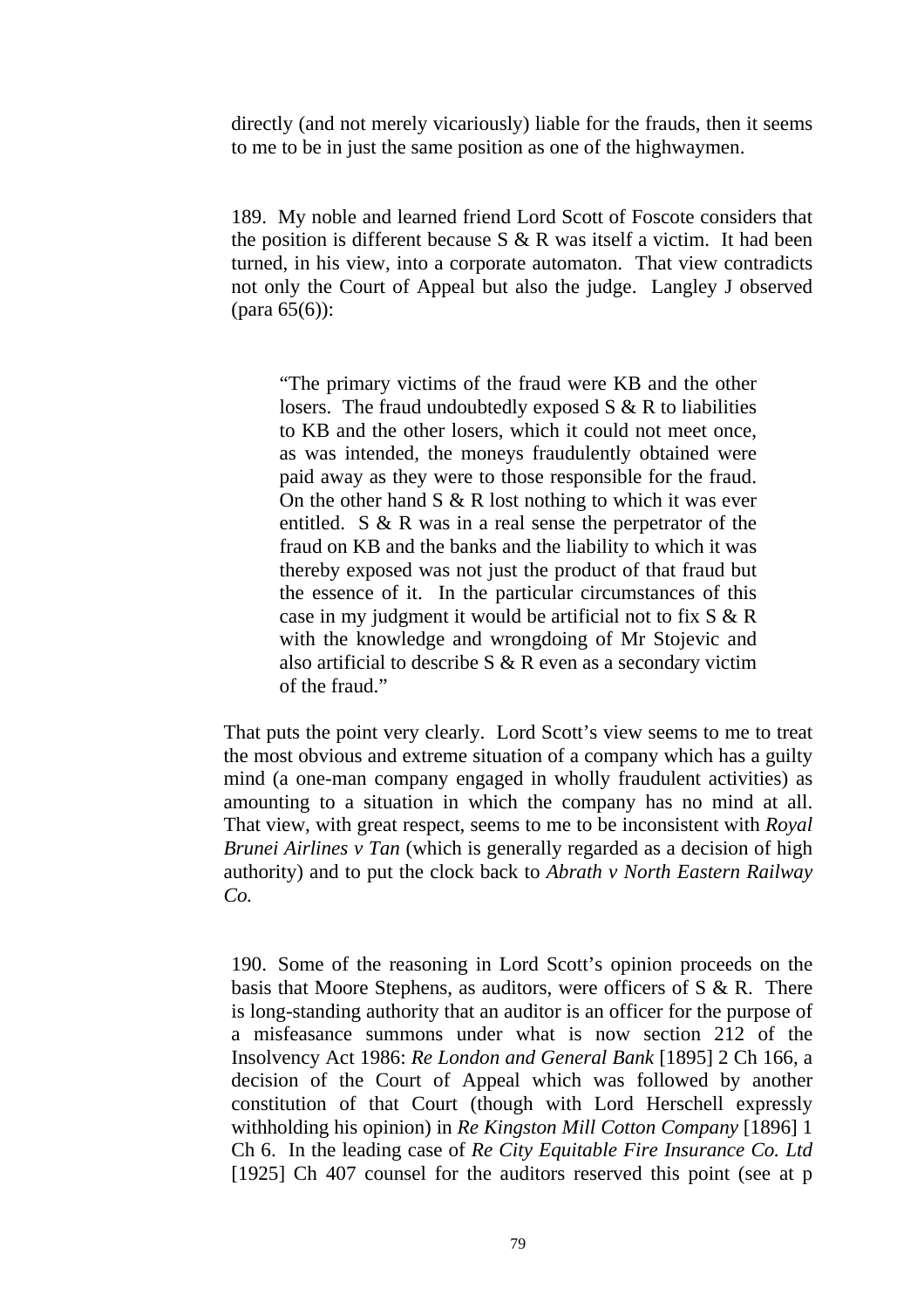422) but the case did not reach this House. The law may now be taken as settled that for the purposes of a misfeasance summons under section 212—a procedural provision—an auditor is an officer of a company. But he is in a quite different position from a director or manager, as Bingham LJ pointed out in *Caparo* [1989] QB 653, 681, cited by Lord Bridge of Harwich in this House [1990] 2 AC 605, 625-626:

"In carrying out his investigation and in forming his opinion the auditor necessarily works very closely with the directors and officers of the company. He receives his remuneration from the company. He naturally, and rightly, regards the company as his client. But he is employed by the company to exercise his professional skill and judgment for the purpose of giving the shareholders an independent report on the reliability of the company's accounts and thus on their investment. 'No doubt he is acting antagonistically to the directors in the sense that he is appointed by the shareholders to be a check upon them': *In Re Kingston Cotton Mill Co* [1896] 1 Ch 6, 11, *per* Vaughan Williams J".

His part is, and must be, independent (section 27(1) of the Companies Act 1989 provides that a person is ineligible for appointment as company auditor of a company if he is an officer or employee of the company). In short, even if an auditor is for some purposes an officer of the company for which he acts, he is in a totally different position from that of the directors and managers who are running its business. In my respectful opinion it does not assist the task of analysis to equate them.

191. Someone who had been robbed by the highwaymen would have had a direct civil claim against both as joint tortfeasors, just as in this case KB had a claim (which it pursued to judgment) against S & R and Mr Stojevic. But KB had no possibility of a direct claim against Moore Stephens. That is clear from the judgment of Millett J in *Al Saudi Banque v Clarke Pixley* [1990] Ch 313 (decided after the decision of the Court of Appeal but before the decision of this House in *Caparo Industries plc v Dickman*) and by the decision of this House in the latter case, approving the decision in *Al Saudi Banque*. Much of the opinion of my noble and learned friend Lord Mance seems to me, with great respect, to be seeking to attenuate by indirect means the House's decision in *Caparo,* although we are not invited to depart from it.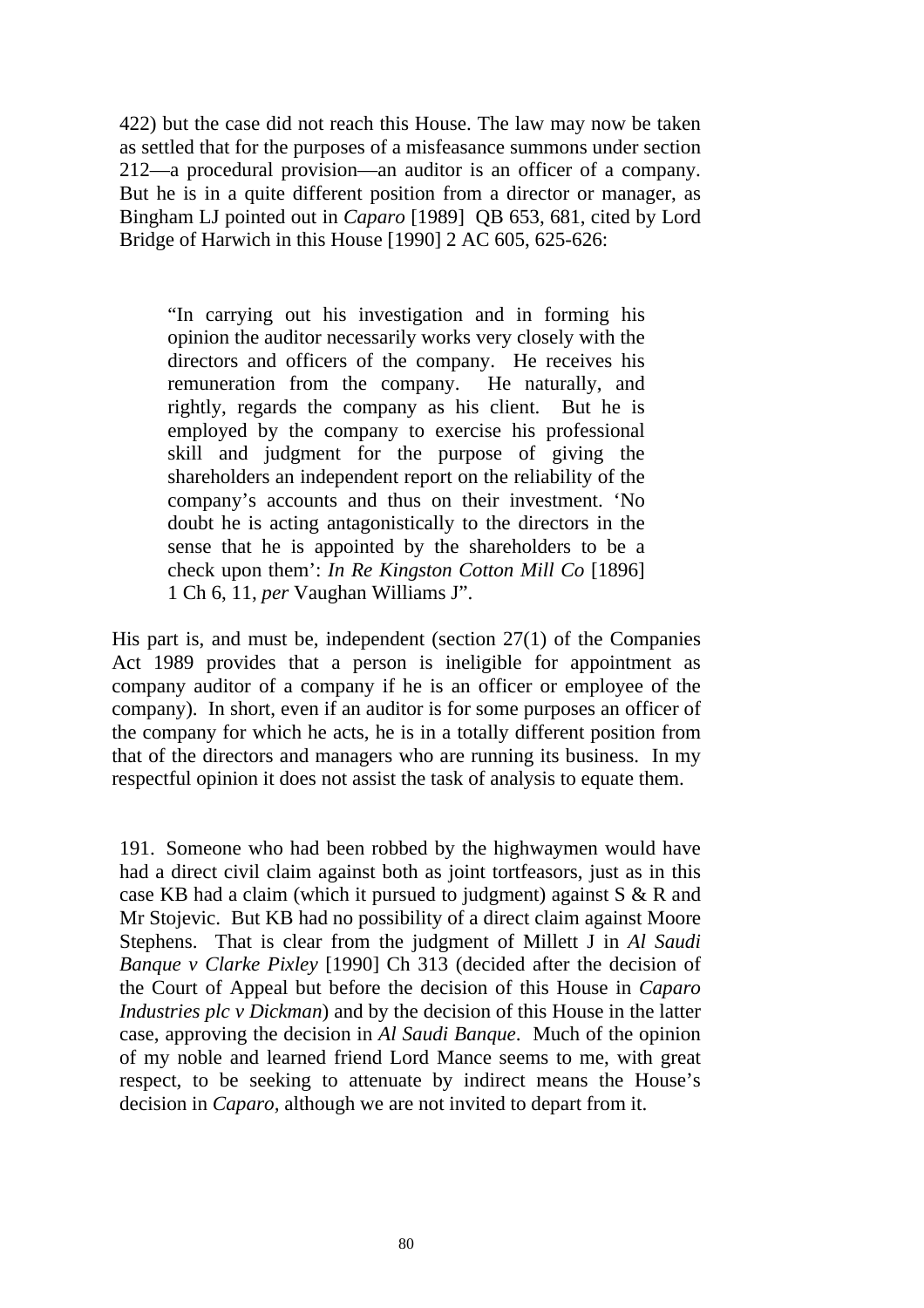192. Lord Mance is rightly concerned at the difficulty of pinning down the concept of a one-man company. What if there are innocent minority shareholders who have no say in the management of the company? What if majority shareholders, even, have been "hijacked" by a fraudulent but dominant managing director? These are difficult questions but what can be said with confidence is that cases of that sort would plainly not be suitable for a strike-out (compare the unreported case of *Marlwood Commercial Inc v Kozeny* [2006] EWHC 872 (Comm) mentioned in paras 48-51 of the judgment of Langley J). In a case of that sort the court would have to enquire closely into the facts in order to see (as Saville LJ put it in *Group Josi*) whether it would be contrary to justice and common sense to treat the company as complicit. But here it was the claimant's own case that the position was clear. As Rimer LJ said (to repeat para 9 of his judgment),

"It is the essence of the company's claim that Mr Stojevic was its controlling mind and will. Nobody else was in a like position. In a real sense the company was his company. It was, for practical purposes, a 'one-man company'. It is a further part of the claim that the company was throughout used by Mr Stojevic as a vehicle for fraud, by extracting money from KB so that it could then be paid away to the fraudsters."

Some observations in Lord Scott's opinion appear to overlook this point.

193. I add a final comment on the "very thing" argument. It is nonsensical, the argument goes, to assert that there is a duty (for an auditor to detect fraud, or for the police to protect a man in custody from self-harm) but at the same time to empty that duty of content, either on grounds of causation or by applying the *ex turpi causa* rule. I see the force of that argument, but the analysis seems to me to rely on a good deal of hindsight. When the police hold a man in custody they owe him a variety of duties, including the duty to keep him safe from harm (whether from the police themselves, or from other detained persons, or from self-harm). The duty to take precautions against suicide is part of this duty. If a man in a good state of mental health deliberately kills himself while in police custody, his estate may be unable to recover damages, but that does not to my mind drain the police duty of care of all content. In *Reeves* only Buxton LJ seems to have been troubled by this point. Similarly with auditors. The detection of fraud is only a small part of the total statutory and common law duties owed by auditors, and the discovery that an apparently respectable and prosperous company is carrying on activities that are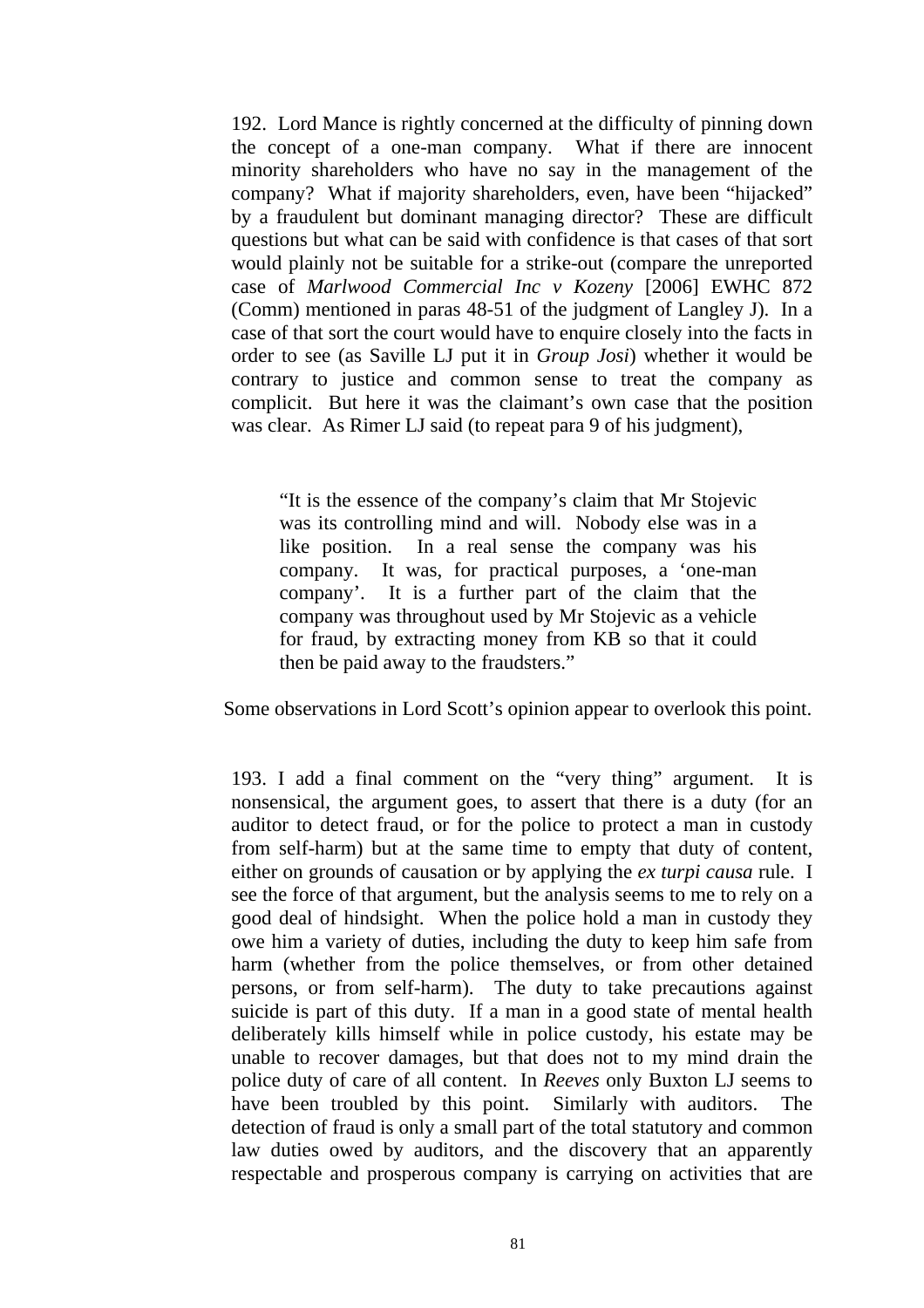wholly fraudulent must be a very rare occurrence. This case is, as Mr Sumption emphasised in his written and oral submissions, a rare and extreme case, so extreme that it is in my opinion appropriate for summary disposal.

*Conclusion* 

194. For these reasons I would dismiss this appeal.

# **LORD BROWN OF EATON-UNDER-HEYWOOD**

My Lords,

195. Suppose as a solicitor practising on my own account I engage an accountant to complete my annual tax return. I have earned fees of £200,000 but, with a view to defrauding the Revenue, I tell him that my fees were only £100,000 and provide him with my fee book for only six months of the year. He neglects to query this despite being provided with documents showing travelling expenses incurred over the full twelve month period. The Revenue are not so stupid and eventually my fraud is uncovered, I am charged the shortfall and heavily fined into the bargain. Can I sue my accountant in negligence or for breach of his contractual duty of care towards me? Plainly not. There could hardly be a more obvious application of the *ex turpi causa* principle to bar my claim. *Luscombe v Roberts* (1962) 106 SJ 373 illustrates the point. Suppose then I am bankrupted. Can my trustee in bankruptcy bring the claim for the benefit of my creditors? Equally plainly not. He enjoys no better claim than I had.

196. Suppose then essentially the same scenarios but this time I have incorporated my practice and carry it on as a one-man company. Would that bring about a different result? Would the accountant in those circumstances become liable for whatever losses the fraud ultimately occasioned the company? It would be odd were it so and in my opinion it is not so and could not be so ever since the rejection, over a century ago, of Lord Bramwell's view expressed in *Abrath v North Eastern Railway Co.* (1886) 11 App. Cas. 247, 251 that a company, as a fictitious person, is "incapable of malice or of motive". Once it is recognised that a company can itself be fraudulent there could be no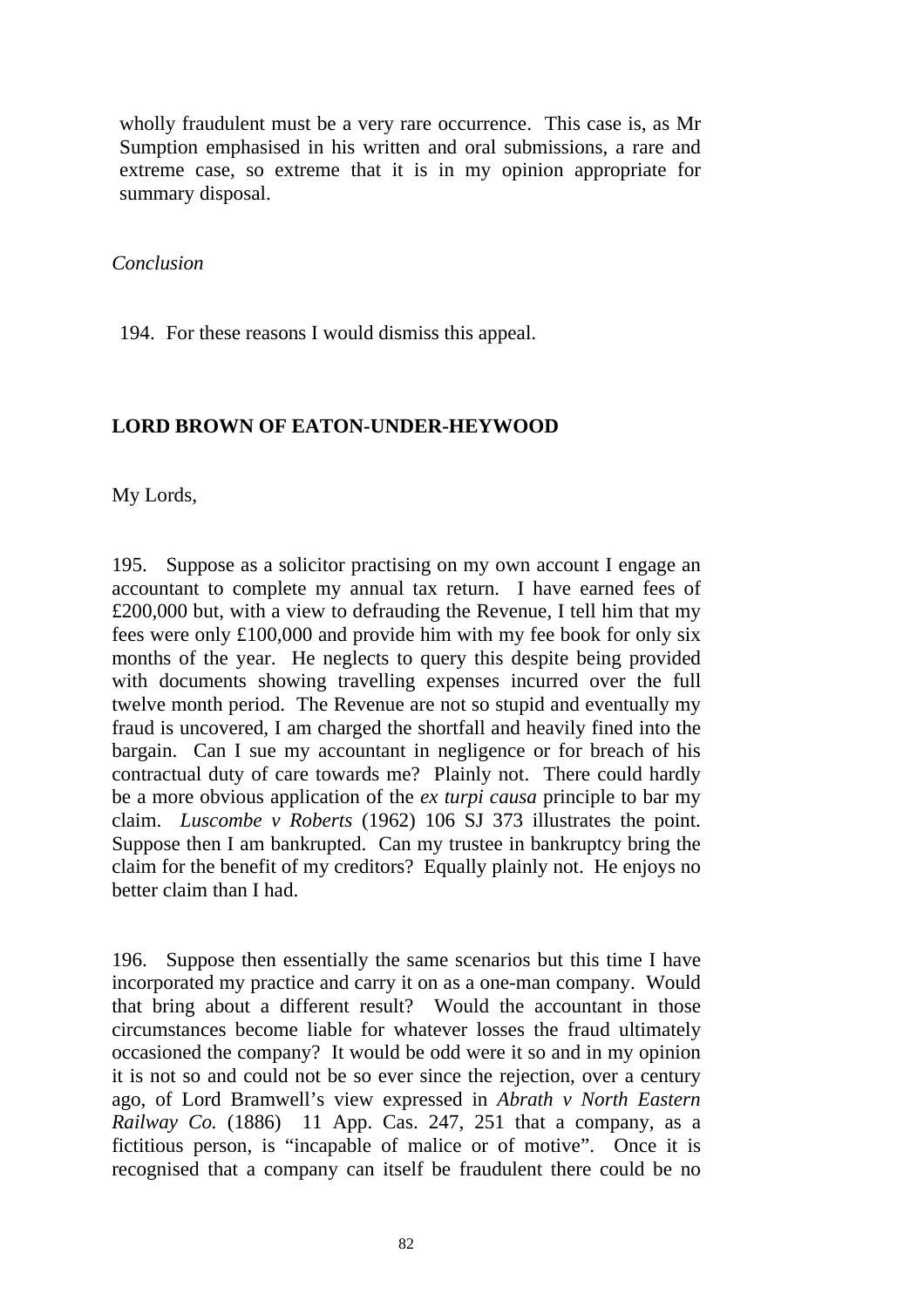clearer instance of it than that suggested above, unless perhaps it is this very case.

197. The facts of this case are fully set out in the opinions of others of your Lordships and need not be repeated. Here, as my noble and learned friend Lord Walker of Gestingthorpe makes plain, not merely was Mr Stojevic "the directing mind and will of the corporation, the very ego and centre of the personality of the corporation" (Viscount Haldane LC in *Lennard's Carrying Co Ltd v Asiatic Petroleum Co Ltd* [1915] AC 705, 713), but Stone & Rolls Ltd  $(S \& R)$  was, even on the most exacting definition of the term, a one-man company. As Mr Sumption QC put it, uncontentiously, at the beginning of his printed case:

"[Mr Stojevic] was as completely identified with the company as it is possible for a human agent to be. He had sole control over the company's every act. He was the company's sole beneficial owner. There were no independent or innocent directors whom Mr Stojevic had to deceive to make the fraud happen. There were no innocent shareholders relying upon the auditors to monitor the management. There were no employees."

198. How in these circumstances there is any room for the application of the *Hampshire Land* principle—see *In re Hampshire Land Company* [1896] 2 Ch 743—I cannot for the life of me see. That principle, otherwise described as the adverse interest rule, operates as an exception to the ordinary rule of attribution, itself a general principle of agency, that ordinarily one imputes to the company (the principal) the knowledge of a director (the agent) on the basis that the agent may be presumed to have discharged his duty to disclose all material facts to his principal. The *Hampshire Land* exception recognises that in reality agents will not disclose to their principals the fact that they are committing fraud, least of all when they are defrauding the principals themselves, and that it would be contrary to common sense and justice for the law to presume otherwise. Indeed, the *Hampshire Land* principle may well go wider than this and extend also to breaches of duty by the agent short of fraud—consider, for example, Vaughan Williams J's judgment in *Hampshire Land* itself and Rix J's judgment in *Arab Bank plc v Zurich Insurance Co.* [1999] 1 Lloyd's Rep 262—and to agents' frauds even if committed against others than their principals, and perhaps irrespective of whether the principal is to be regarded as "a secondary victim"—see again Rix J's judgment in *Arab Bank.* For the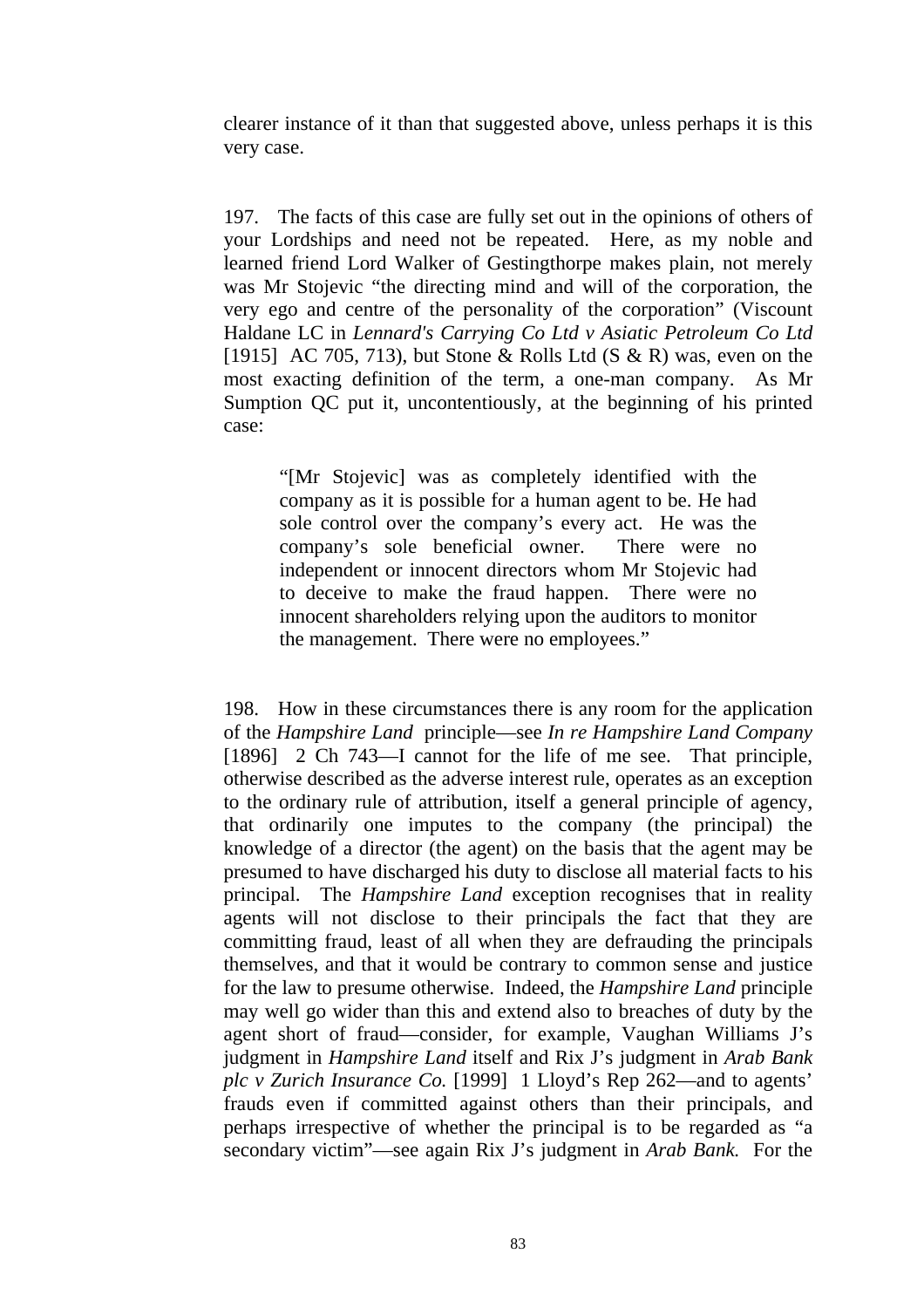purposes of the present appeal, however, it is quite unnecessary to explore, let alone decide, any of this.

199. In the present case Mr Stojevic and S & R were in effect one and the same person. It is absurd to describe Mr Stojevic as the agent and S & R as the principal for all the world as if, but for the *Hampshire Land* principle, the law would presume that Mr Stojevic had been disclosing to S & R his fraudulent conduct towards the Czech Bank. As Lord Reid said in *Tesco Supermarkets Ltd v Nattrass* [1972] AC 153, 170:

"He is not acting as a servant, representative, agent or delegate. He is an embodiment of the company or, one could say, he hears and speaks through the persona of the company, within his appropriate sphere, and his mind is the mind of the company. If it is a guilty mind then that guilt is the guilt of the company."

200. For this reason I find the concept of the "sole actor" exception to the adverse interest exception (the *Hampshire Land* principle) a somewhat puzzling one. Why is it necessary to except from an exception a category of case which cannot logically fall into the exception in the first place? Assuming, however, that there is scope for such an exception to the *Hampshire Land* principle, then the need for it seems to me compelling and as good a statement of it as any is to be found in *The Mediators Inc v Manney* 105 F 3d 822 (1997) already fully set out at para 163 of Lord Walker's opinion.

201. It is on this basis and this basis alone—the one-man company or sole actor basis—that I would uphold the Court of Appeal's judgment that S & R is in no different or better position than Mr Stojevic himself to resist the *ex turpi causa* defence (and the liquidator of S & R in no better position than either of them).

202. Lord Mance, as I understand his opinion, would find liability here in respect of all such losses as were occasioned by the fraud from the time when the auditors should have uncovered it. But what is this if not "liability in an indeterminate amount for an indeterminate time to an indeterminate class" of claimants—whoever came to be defrauded by the company in the trading period after the fraud should have been ended to whatever was the extent of their loss. (The quoted phrase comes, of course, from Cardozo CJ's judgment in *Ultramares*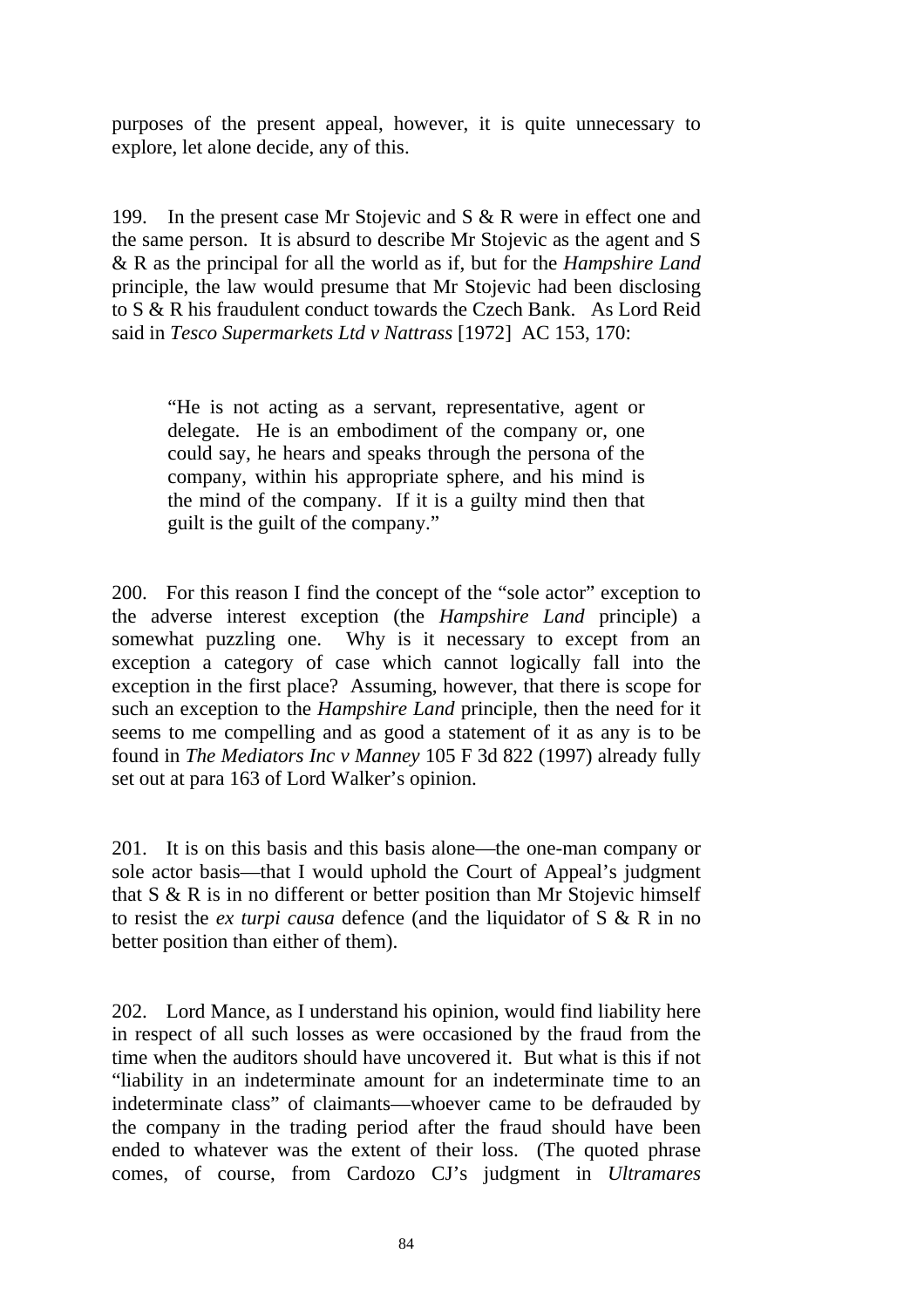*Corporation v Touche* (1931) 174 N.E. 441, adopted by Millett J in *Al Saudi Banque v Clarke Pixley* [1990] Ch 313, a judgment approved by the House in *Caparo Industries plc v Dickman* [1990 ] 2 AC 605.) The company, through its liquidator, would be suing to recover on behalf of all those whom it had defrauded. That, indeed, is precisely the nature of this claim. Such an approach seems to me to run diametrically counter to the principles established in *Caparo*. I also find it difficult to reconcile with Hobhouse J's decision in *Berg, Sons & Co Ltd v Mervyn Hampton Adams* [2002] Lloyd's Rep PN 41, an authority which Lord Mance prays in aid. Applying *Caparo* and rejecting a liquidator's claim against the company's former auditors, Hobhouse J said that the company "had based their case not upon any lack of information on the part of Mr Golechha [the company's directing mind] but rather upon the opportunity that the possession of the auditor's certificate is said to have given for the company to continue to carry on business and borrow money from third parties. Such matters do not fall within the scope of the duty of the statutory auditor". Here too, by the assumed negligence on the part of the auditors, the company was able to continue to carry on business, in this case stealing rather than borrowing money from third parties.

203. I recognise, of course, that confining the *ex turpi causa* defence, as I would, to one man company frauds means that, where any innocent shareholders are involved, a claim against the auditors may well lie (through the company) at their suit. This, however, would not be an open-ended claim, wholly indeterminate as to its potential scope and extent at the time of the audit, such as that presently brought. Quite how it would fall to be confined is no doubt open to argument. But on one view it might be limited to the innocent shareholders' own loss suffered through the continuing fraud from the time when, following a diligent audit, it should have been uncovered and brought to an end. A claim of that nature would seem to me to accord altogether more readily with the policies and principles generally understood to apply in this context.

204. With regard to the "very thing" argument, I agree entirely with what Lord Walker says and wish to add nothing on the point.

205. For these reasons, which really do no more than echo those of Lord Walker, I too would dismiss this appeal.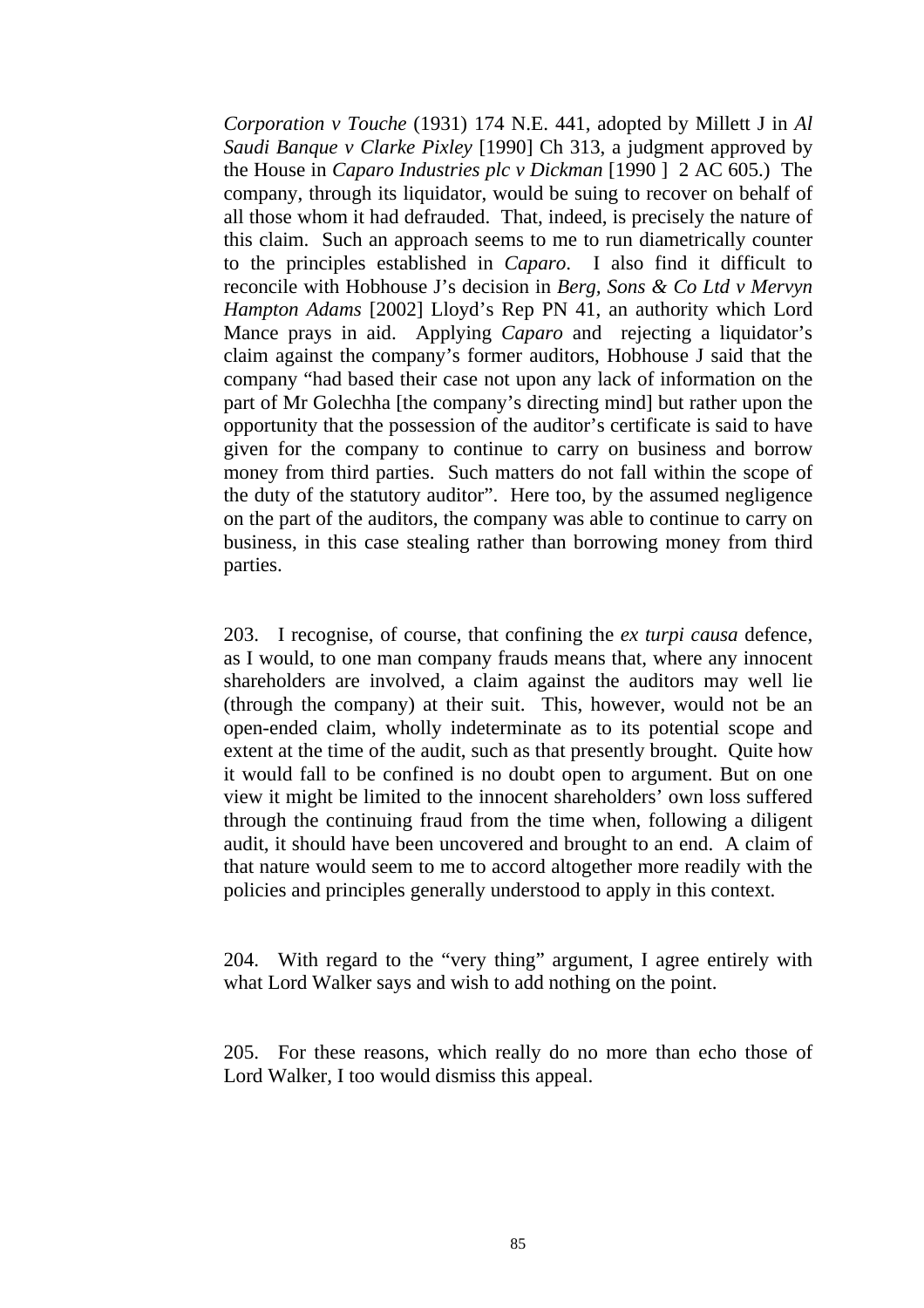# **LORD MANCE**

# My Lords,

## *Introduction*

206. The world has sufficient experience of Ponzi schemes operated by individuals owning "one man" companies for it to be questionable policy to relieve from all responsibility auditors negligently failing in their duty to check and report on such companies' activities. The speeches of my noble and learned friends in the majority have that effect. In my opinion, English law does not require it. I consider that the key to a proper resolution of this appeal is to bear firmly in mind: (a) the separate legal identities of a company and its shareholders; (b) the common law and contractual duties which it is common ground that auditors owe and which included in this case an express undertaking to comply with Auditing Standard SAS 110 on fraud and error of the Auditing Practices Board; (c) the rights that a company has as a result as against those who, whether as officer or auditor, commit wrongs against it; (d) the distinction between on the one hand a company's claim for its own net losses, for which it is entirely consistent with *Caparo Industries plc v. Dickman* [1990] 2 AC 605 that it should be able to sue auditors whose negligence led to such losses, and on the other hand its creditors' losses, for which under *Caparo* its creditors cannot sue negligent auditors; (e) the basic company law principle that the interests and powers of shareholders yield to those of creditors in a company which is actually or potentially insolvent. I differ from the majority speeches in this case because they fail in my respectful opinion to take these points duly into account.

207. Within the majority speeches, although their reasoning differs, there can be found (i) an inversion of the decision in *Caparo* - whereby the denial to creditors in that case of recovery against auditors because the company would have its own claim is deployed to deny the company's claim against auditors because this would indirectly benefit the company's creditors; (ii) a suggestion never pleaded or raised by the auditors that the auditors' contractual engagements might be unenforceable *ab initio*; (iii) a suggestion that the company did not suffer any loss at all - a surprising proposition, when its assets were over years steadily abstracted from it leaving it with a large deficit out of which it was unable to meet its liabilities to the banks; (iv) a suggestion that a company might be unable to recover against auditors,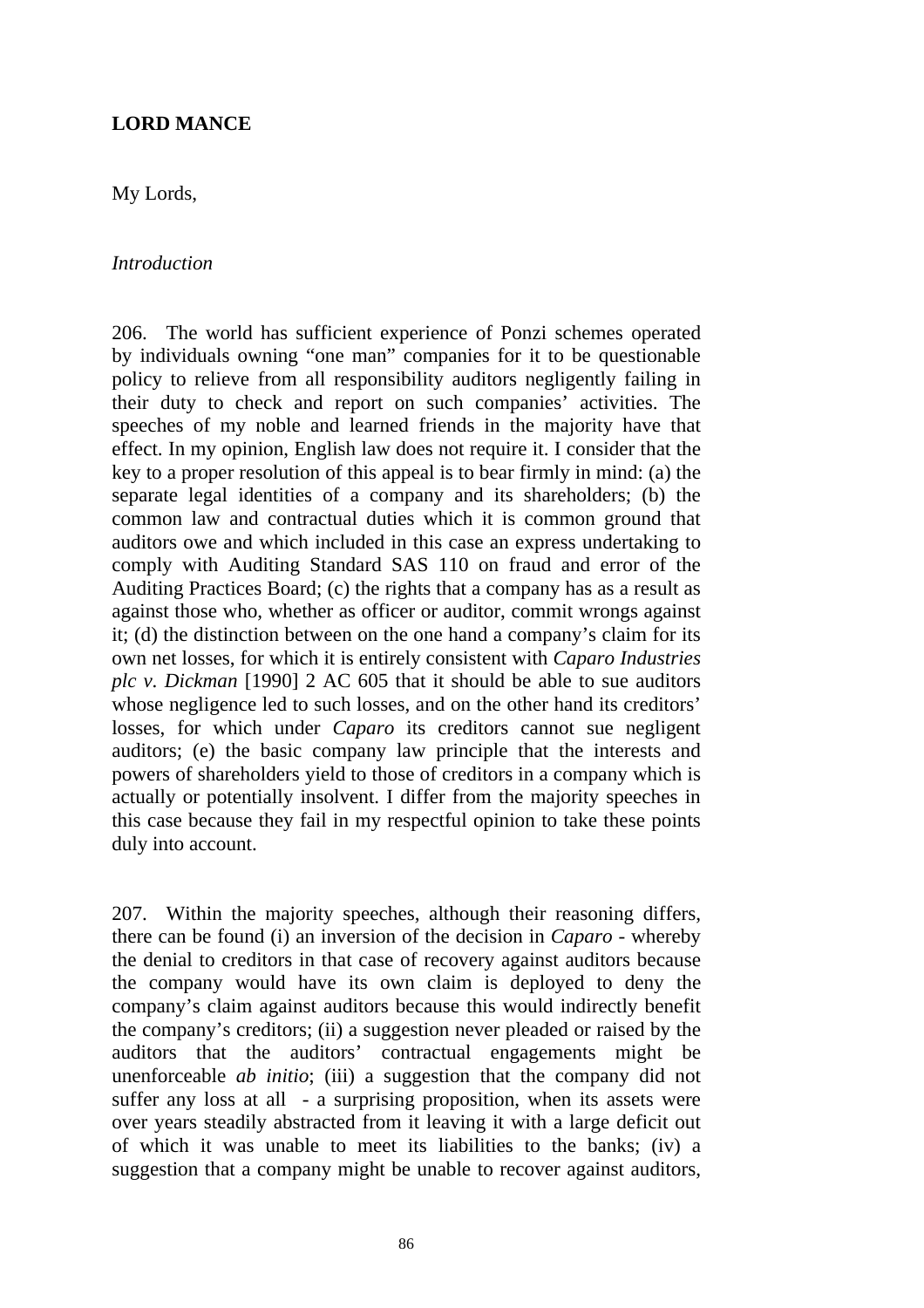if some or apparently even one of its shareholders were complicit in fraud committed by the company's directing mind and will causing the company to suffer loss - a suggestion which if good would have provided auditors with immunity in a large number of auditors' negligence claims. I will explain my disagreement with each of points (i) to (iv) in the course of this speech. However, it is points (d), (e) and (i) together which ultimately divide the House and are, or ought to be, central to this appeal. I address them in paras. 265 to 273 and 275 to 277 below.

208. The appeal - against an order of the Court of Appeal expressed to be "for summary judgment on, or to strike out, the whole" of a company's claim against its auditor - raises for the first time in this jurisdiction the issue whether the maxim *ex turpi causa non oritur actio*  can apply to a claim in contract and/or tort by a company against its auditors for professional negligence. Moreover, the issue is raised in an acute form by the auditor's primary submission, that there are only three pre-conditions to the application of the maxim: (a) fraud should have been committed by a person counting as the company's directing mind and will; (b) it should have been committed by the company, not against it; and (c) the company should also have to rely on the fraud in order to plead its case against the auditor. Only in the alternative does the auditor submit that, if those conditions do not alone engage the maxim, then the fact that the fraud was committed by the sole beneficial owner of the company delivers the *coup de grace*. In response, the company submits, inter alia, that the auditor's submissions undermine the purpose of an audit, and that, at least in circumstances where the company was insolvent at the relevant audit date, the company's interests can no longer be equated with those of its shareholders and the company can recover for loss it sustained by a scheme of fraud, which would have been detected and stopped by a careful audit.

#### *Facts*

209. The essential facts to be assumed for the purposes of this appeal can be shortly stated. The appellant company, Stone & Rolls Ltd. ("S & R" – incorporated in England and Wales and in liquidation since November 2002), was at all material times under the complete control and effective ownership of a Mr Stojevic. (Mr Stojevic was not formally a director – the only such director was a resident of Sark - and the beneficial ownership which Mr Stojevic is admitted in the agreed statement of facts to have had of S & R's shares was indirect and covert, through an Isle of Man company the shares of which were held by a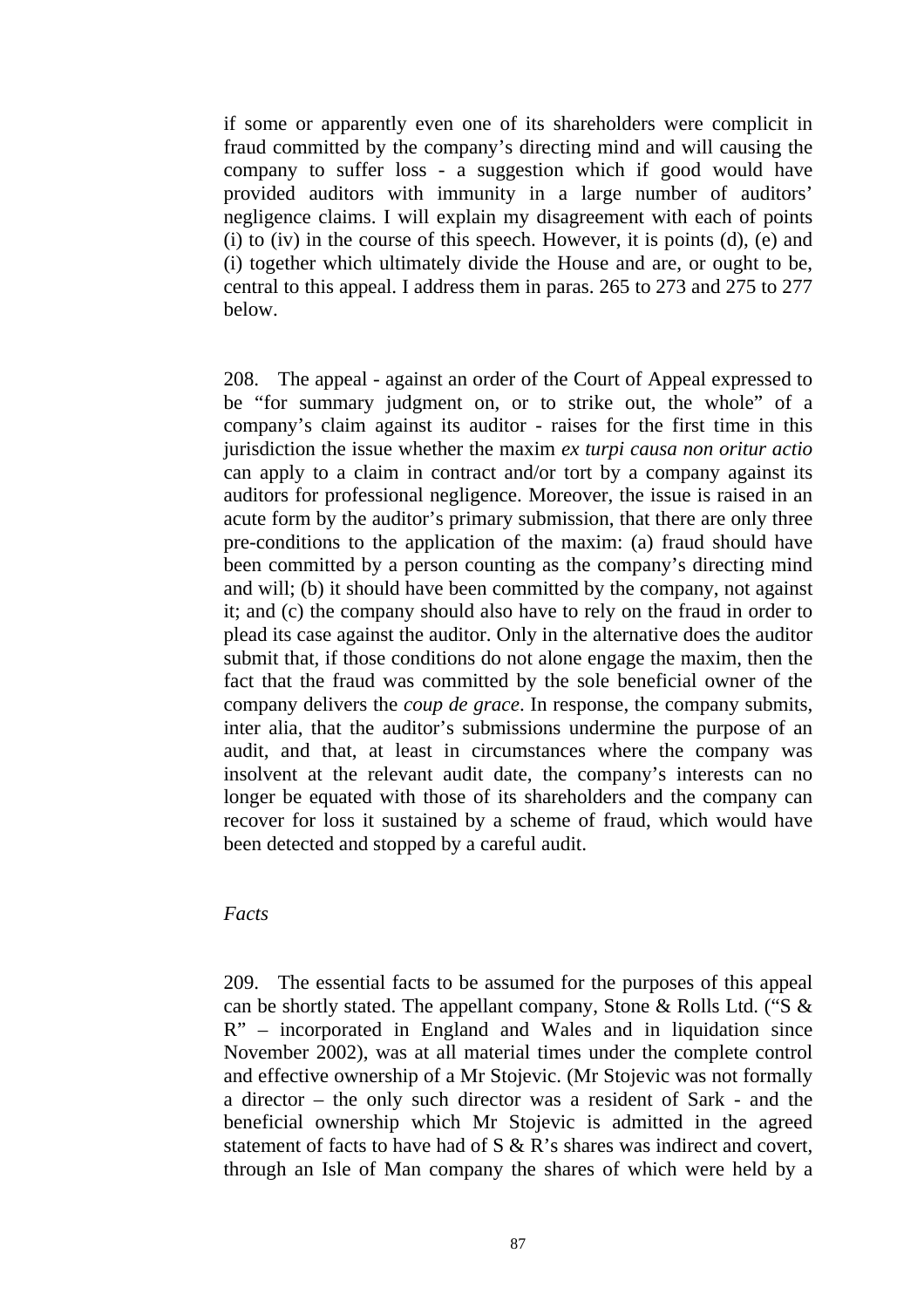trust.) The respondent acted as S & R's auditors for periods ending  $31<sup>st</sup>$ December in the years 1996 to 1999, in each case under a separate contractual engagement. Mr Stojevic was throughout those years using S & R as a vehicle for fraud. The fraud involved the extraction from various banks, principally it appears Komercni Banka A.S (the former State Bank of Czechoslovakia), of increasingly large amounts under letters of credit providing for deferred payment at maturity dates as long as 180 or even 360 days. The banks believed they were financing bona fide commodity trades, but the documents presented were false and did not relate to actual goods. S & R obtained funds without waiting for the expiry of the deferred periods by assigning or forfeiting the letters of credit. The funds were then paid away to third parties under the influence or control of Mr Stojevic, and used, in part only, to reimburse the banks in respect of previous maturing letters of credit (and so secure the issue of further larger letters of credit). The sums outstanding under these circular transactions grew steadily until eventually reimbursement of the banks ceased, and the banks were left with unsecured and very substantial losses. In proceedings before Toulson J in 2002, Komercni Banka A.S. exposed the fraud and obtained judgment in deceit against S & R for US\$94,470,382.28: [2002] EWHC 2263 (Comm); [2003] 1 Lloyd's Rep 383. S & R, having been stripped of its assets by Mr Stojevic and his associates, has nothing with which to meet this or any other liability or indebtedness, and is in liquidation.

210. S & R's claim against Moore Stephens is also capable of quite brief summary. It is agreed for present purposes that it is to be considered a claim in negligence only (though there is in relation to the 1998 audit a strongly denied and presently irrelevant allegation that Moore Stephens shut a Nelsonian eye to the fraud). The alleged negligence, put as a breach both of contract and of a duty of care, consists of failure on Moore Stephens's part to detect various aspects of the scheme of fraud. In this respect  $S \& R$  accepts that no distinction can be drawn between the obtaining of monies under the letters of credit and their payment out. The two were integral parts of Mr Stojevic's scheme, and much of the negligence alleged against Moore Stephens consists of failure to react to clear signs that the goods purportedly being sold and represented by documents presented to the banks did not exist. The causation alleged is that, if Moore Stephens had discovered the fraud, they would have had to resign and report the matter to regulatory authorities. The loss claimed consists in the amounts paid out of S & R after the end of each of the audits upon which it is alleged the fraud should have been discovered.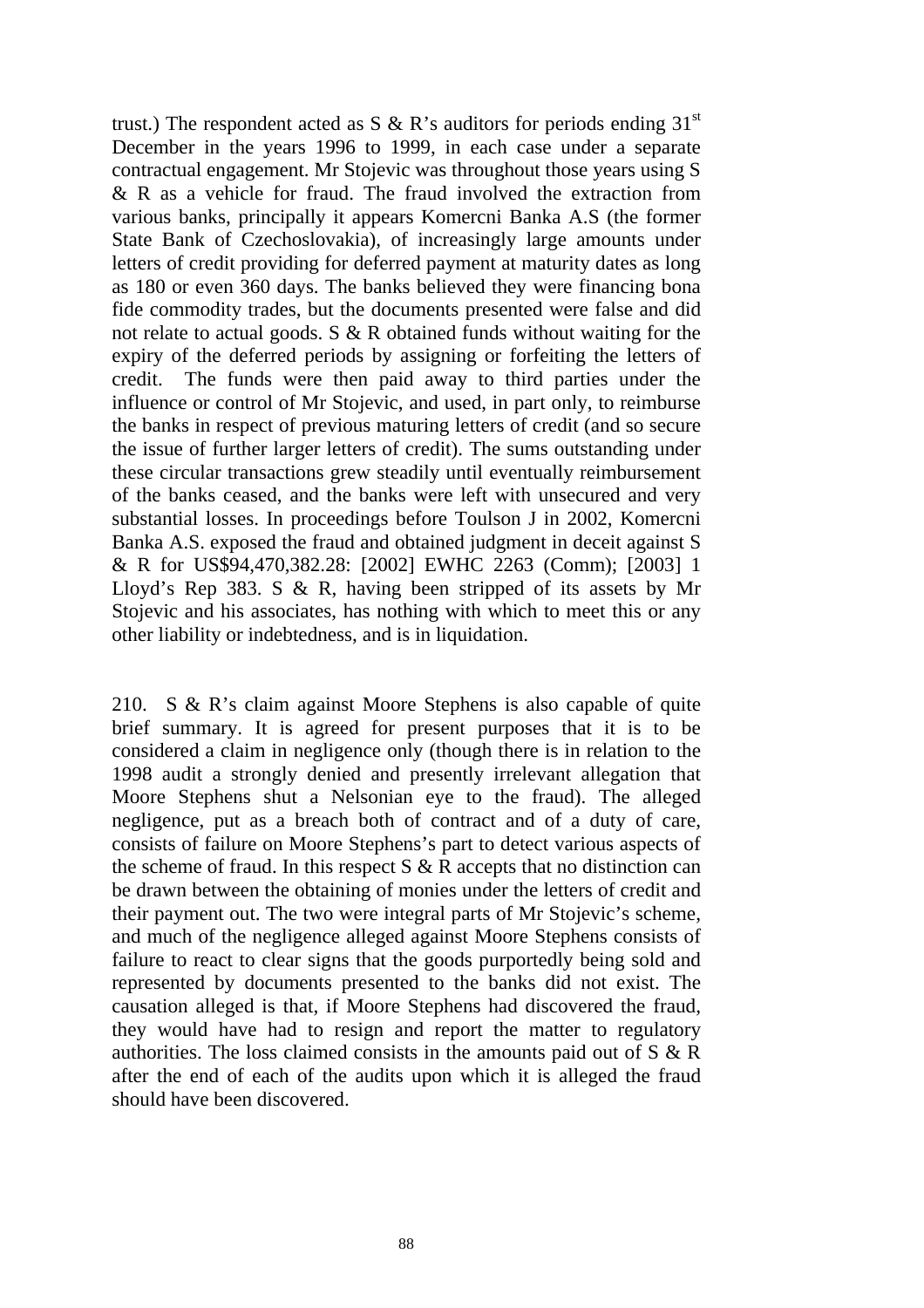## *The audit role*

211. The proper starting point for consideration of this appeal is the nature of an audit and the duties which Moore Stephens as an auditor undertook each year. Both the statutory context and the terms of the particular engagement are important. But the existence of Moore Stephens's contractual engagement in each year is common ground, and it was neither pleaded (see Defence, paragraph 3) nor suggested in oral submissions that it was invalid or unenforceable as such; had any such point had any validity, one may be confident that those advising Moore Stephens would not have overlooked it, particularly bearing in mind the novelty and nature of some points which have been argued. The existence of a duty on the part of Moore Stephens to the company and its general scope are for present purposes also common ground. As the company's case puts it, Moore Stephens "owed the company a duty to take care to detect ….. the fraud; and …… breached that duty" or, as Moore Stephens' own case puts it, they "owed the company a duty to report whether its accounts showed a true and fair view of its financial affairs. One of the things that they had to do to perform that duty was take such steps as were reasonable in the circumstances to discover that the company's business was fraudulent". The audits were undertaken under the Companies Act 1985, and the cases of *Caparo Industries plc v. Dickman* [1990] 2 AC 605 and *Al Saudi Banque v. Clarke Pixley*  [1990] Ch 313 (Millett J), approved in *Caparo*, therefore contain relevant further guidance as to Moore Stephens' role and duties. In so far as these are prescribed by statute, such role and duties are necessarily inflexible – they cannot be changed or waived by the company, its management or its shareholders.

212. An auditor's primary duty is to report to shareholders on the annual accounts and report to be prepared by the directors: ss.226(1), 227(1), 233(1) and (3) and 234(1) of the 1985 Act, as inserted by the Companies Act 1989. S.235, as so inserted, states the duty:

"235(1) A company's auditors shall make a report *to the company's members* on all annual accounts of the company of which copies are to be laid *before the company in general meeting* during their tenure of office.

(2) The auditors' report shall state whether in the auditors' opinion the annual accounts have been properly prepared in accordance with this Act, and in particular whether a true and fair view is given ….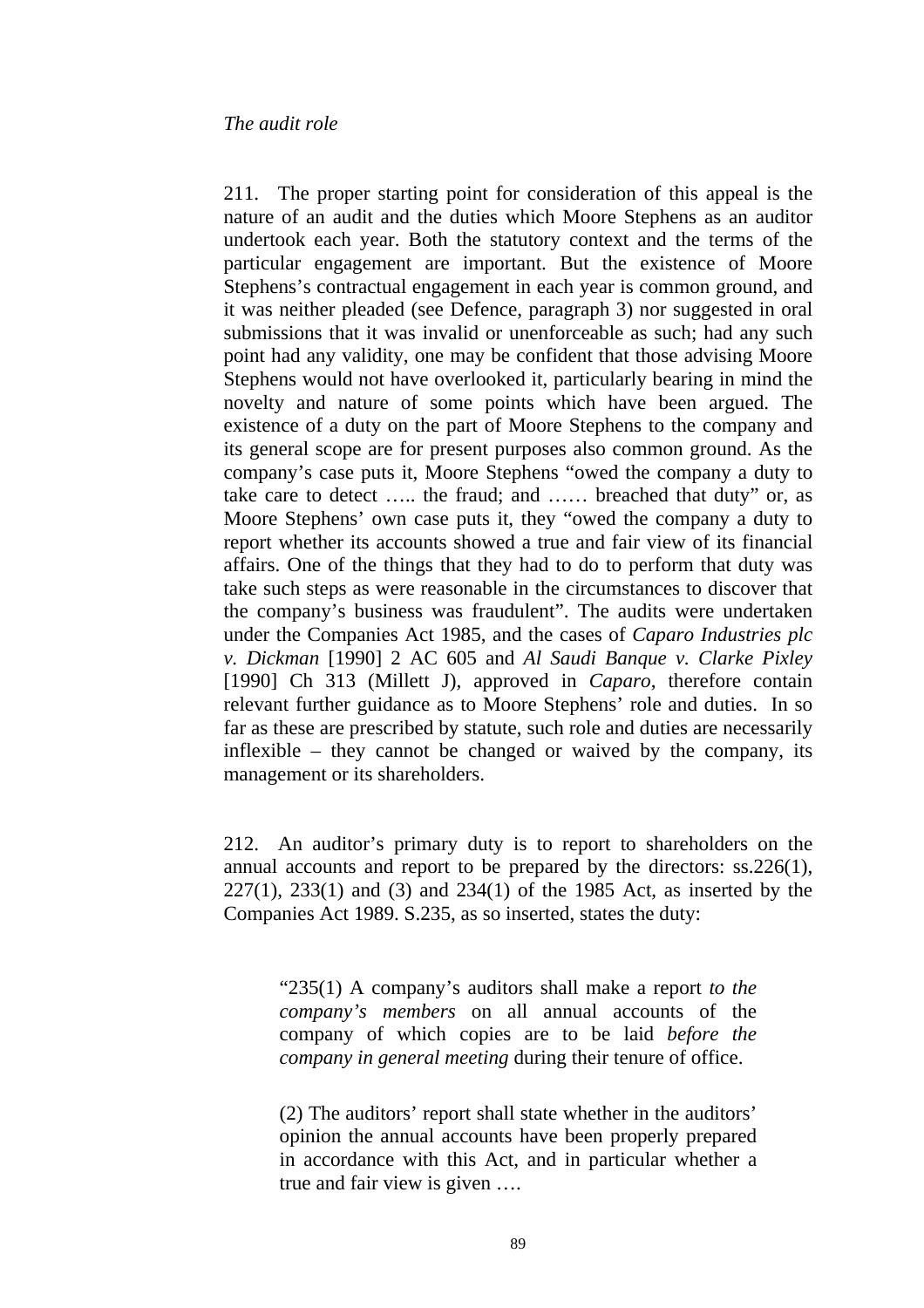(3) The auditors shall consider whether the information given in the directors' report for the financial year ….. is consistent with those accounts; and if they are of opinion that it is not they shall state that fact in their report." (Emphasis added).

213. In *Caparo* at pp. 625D-616C Lord Bridge of Harwich approved the following summary by Bingham LJ [1989] QB 653, 680 of the position of auditors in relation to shareholders:

"The members, or shareholders, of the company are its owners. But they are too numerous, and in most cases too unskilled, to undertake the day to day management of that which they own. So responsibility for day to day management of the company is delegated to directors. The shareholders, despite their overall powers of control, are in most companies for most of the time investors and little more. But it would of course be unsatisfactory and open to abuse if the shareholders received no report on the financial stewardship of their investment save from those to whom the stewardship had been entrusted. So provision is made for the company in general meeting to appoint an auditor (section 384 of the Companies Act 1985), whose duty is to investigate and form an opinion on the adequacy of the company's accounting records and returns and the correspondence between the company's accounting records and returns and its accounts: section 237. The auditor has then to report to the company's members (among other things) whether in his opinion the company's accounts give a true and fair view of the company's financial position: section 236 [sic]. In carrying out his investigation and in forming his opinion the auditor necessarily works very closely with the directors and officers of the company. He receives his remuneration from the company. He naturally, and rightly, regards the company as his client. But he is employed by the company to exercise his professional skill and judgment for the purpose of giving the shareholders an independent report on the reliability of the company's accounts and thus on their investment.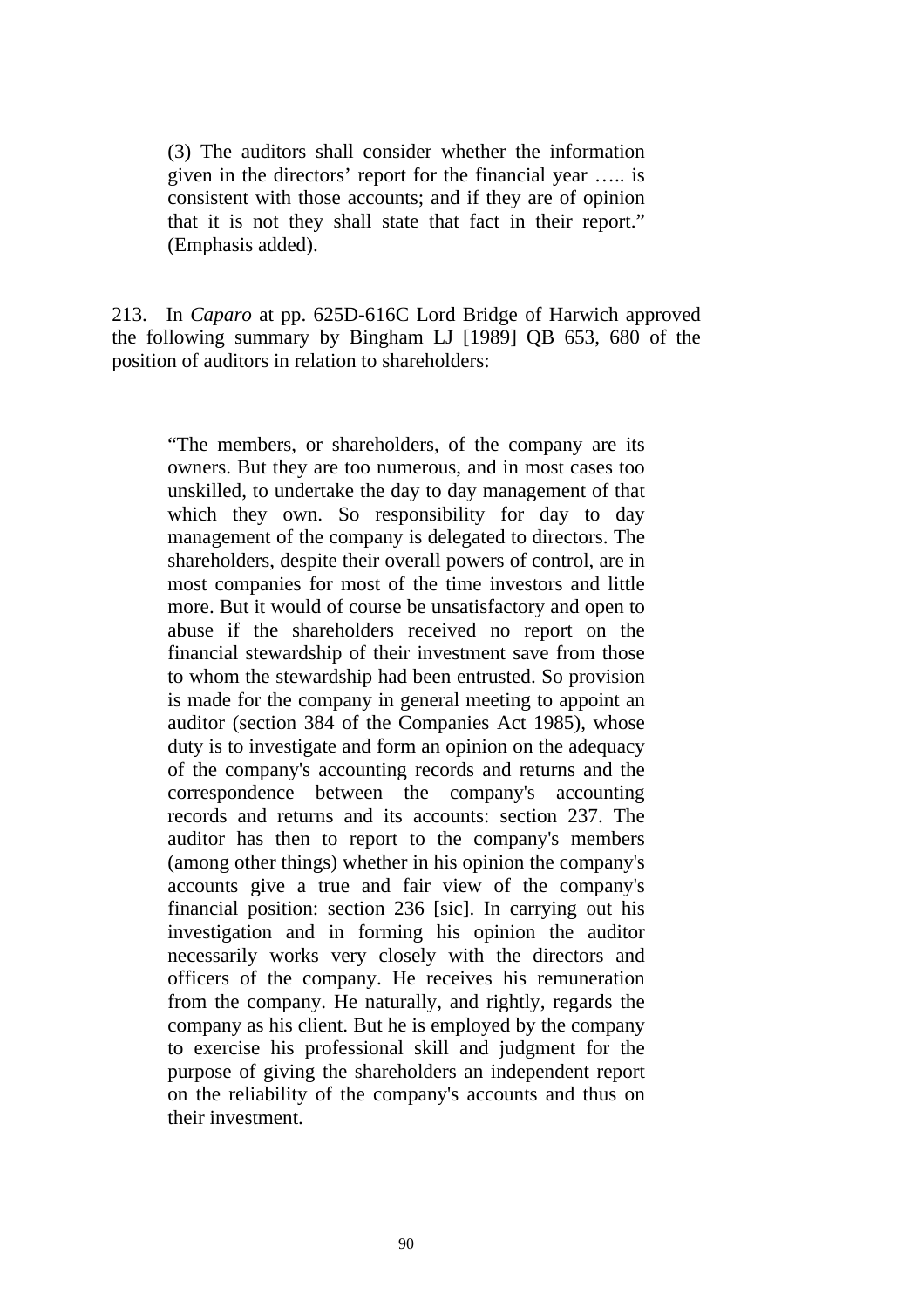'No doubt he is acting antagonistically to the directors in the sense that he is appointed by the shareholders to be a check upon them:' *In re Kingston Cotton Mill Co.* [1896] 1 Ch. 6, 11, *per*  Vaughan Williams J.

The auditor's report must be read before the company in general meeting and must be open to inspection by any member of the company: section 241. It is attached to and forms part of the company's accounts: sections 238(3) and 239. A copy of the company's accounts, including the auditor's report, must be sent to every member: section 240. Any member of the company, even if not entitled to have a copy of the accounts sent to him, is entitled to be furnished with a copy of the company's last accounts on demand and without charge: section 246."

214. *Caparo* establishes that the auditor's statutory duty is not to any individual shareholder as a purchaser or potential shareholder of shares in the company, but to the shareholders collectively, and that their remedy for any breach lies through the company. As Lord Bridge put it at p.626D-E:

"….. in practice no problem arises in this regard since the interest of the shareholders in the proper management of the company's affairs is indistinguishable from the interest of the company itself and any loss suffered by the shareholders, e.g. by the negligent failure of the auditor to discover and expose a misappropriation of funds by a director of the company, will be recouped by a claim against the auditors in the name of the company, not by individual shareholders."

Consistently with this, Lord Oliver of Aylmerton at p.630F-G described the auditor's function as being

"to protect the company itself from the consequences of undetected errors or, possibly, wrongdoing (by, for instance, declaring dividends out of capital) and, secondly, to provide shareholders with reliable intelligence for the purpose of enabling them to scrutinise the conduct of the company's affairs and to exercise their collective powers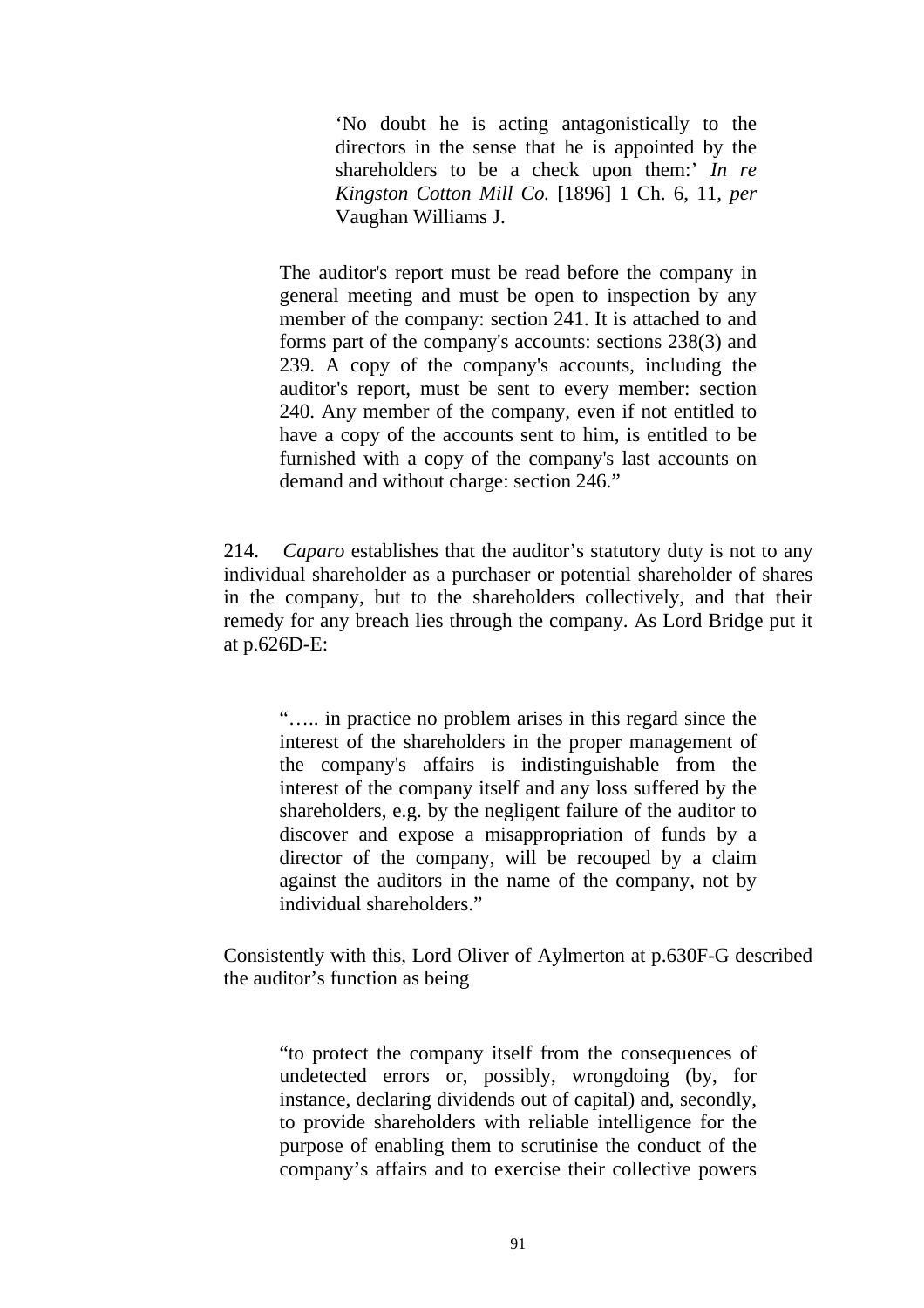to reward or control or remove those to whom that conduct has been confided."

At p.653H, he quoted with approval the statement by O'Connor LJ in the Court of Appeal (at p.714) to the effect that loss by "fraudulent abstraction of assets by directors or servants …..is recoverable by the company".

215. In addition to the auditor's primary responsibility to the shareholders as a whole, the legislation recognises certain obligations in respect of others. At p.631D-F Lord Oliver noted that:

"…… the history of the legislation is one of an increasing availability of information regarding the financial affairs of the company to those having an interest in its progress and stability. It cannot fairly be said that the purpose of making such information available is solely to assist those interested in attending general meetings of the company to an informed supervision and appraisal of the stewardship of the company's directors, for the requirement to supply audited accounts to, for instance, preference shareholders having no right to vote at general meetings and to debenture holders cannot easily be attributed to any such purpose."

Further, s.394 provides that:

"394(1) Where an auditor ceases for any reason to hold office, he shall deposit at the company's registered office a statement of any circumstances connected with his ceasing to hold office which he considers should be brought to the attention of *the members or creditors* of the company or, if he considers that there are no such circumstances, a statement that there are none." (Emphasis added)

S.394(3) provides that the company must either send a copy of any statement identifying any such circumstances to every member, debenture-holder and person entitled to notice of general meetings or apply to the court.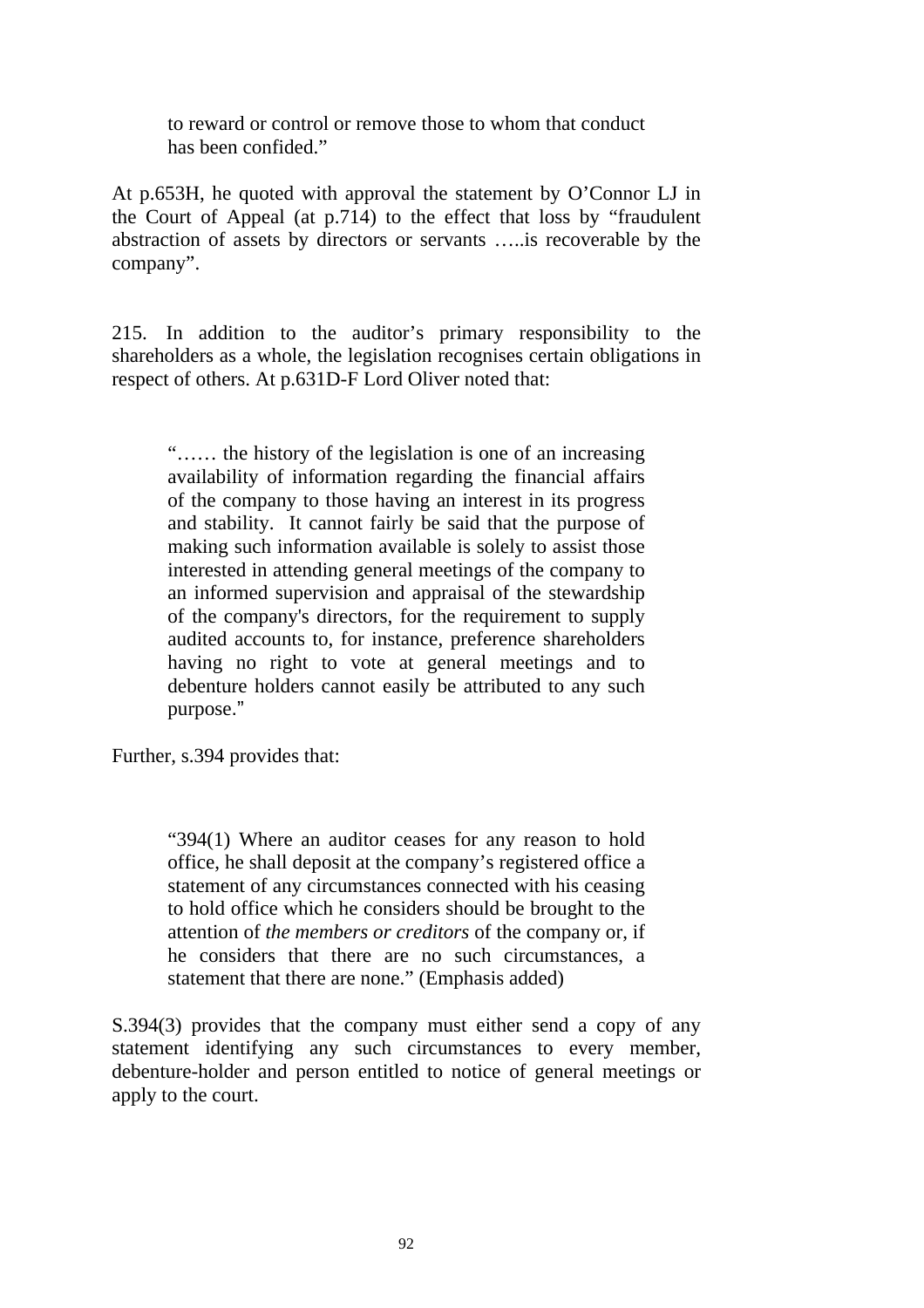216. Moore Stephens's statutory duties were reinforced by the contractual terms of their engagement letter dated 19 December 1996 and signed by Mr Stojevic for S & R on 14 January 1997. This letter acknowledged their statutory duties and identified their "professional responsibility to report if the financial statements do not comply in any material respect with applicable accounting standards, unless in our opinion the non-compliance is justified in the circumstances". The audit was to be "conducted in accordance with the Auditing Standards issued by the Auditing Practices Board", and the letter stated that

"(11) The responsibility for safeguarding the assets of the company and for the prevention and detection of fraud, error and non-compliance with law or regulations rests with yourselves. However, we shall endeavour to plan our audit so that we have a reasonable expectation of detecting material misstatements in the financial statements or accounting records (including those resulting from fraud, error or non-compliance with law or regulations) but our examination should not be relied upon to disclose all such material misstatements or frauds, errors or instances of non-compliance as may exist ….."

217. Auditing Standard SAS 110 (issued January 1995) deals with fraud and error. It contains statements of auditing standards (SAS) and explanatory text in numbered paragraphs. SAS 110.1 states: "Auditors should plan and perform their audit procedures and evaluate and report the results thereof, recognising that fraud or error may materially affect the financial statements". SAS 110.10 (para. 50) states that, on becoming aware of a suspected or actual instance of fraud, auditors

"should (a) consider whether the matter may be one that ought to be reported to a proper authority in the public interest; and where this is the case (b) except in the circumstances covered in SAS 110.12, discuss the matter with the board of directors, including any audit committee".

SAS 110.12 (para. 52) provides that

"When a suspected or actual instance of fraud casts doubt on the integrity of the directors auditors should make a report direct to a proper authority in the public interest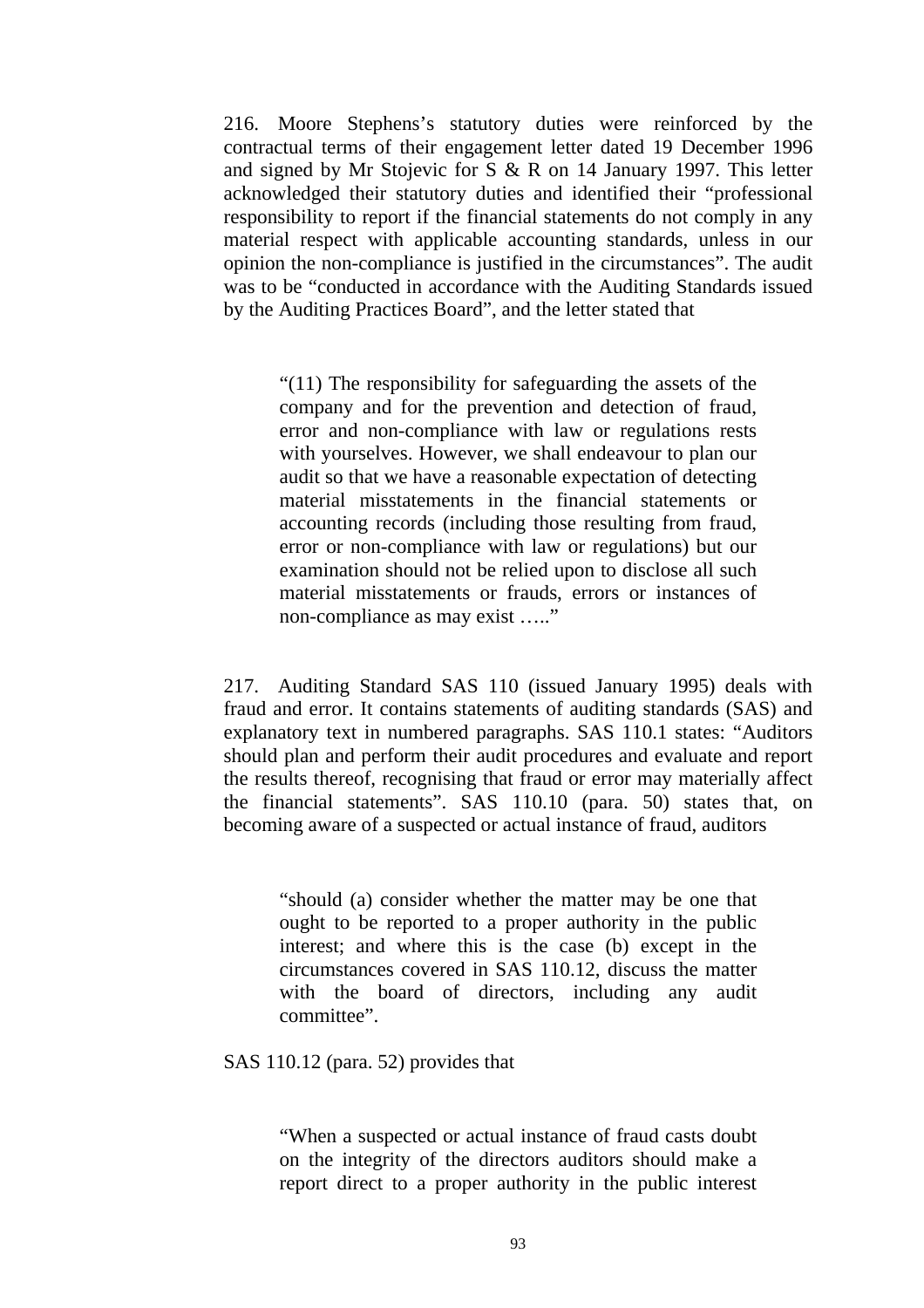without delay and without informing the directors in advance."

The text at paragraph 56 explains that matters to be taken into account when considering whether disclosure is justified in the public interest may include "the extent to which the suspected or actual fraud is likely to affect members of the public". Plainly, one situation in which members of the public would be affected is where the fraud conceals or risks bringing about the company's insolvency. The viability of a company as a going concern is always a matter of audit importance.

218. The relationship of company and auditor is not therefore a simple two-party relationship. The company cannot in the audit context be equated with its board of directors or management. The company's shareholders are – at least while the company is solvent - the main focus of an auditor's activity and duties. The auditor, in undertaking the statutory role and contractual and tortious duties, is "acting antagonistically to the directors" (see para. 213 above).

## *Analysis*

219. Moore Stephens's case, accepted by the Court of Appeal, is that the company,  $S \& R$ , in order to show negligence on the part of Moore Stephens, has to plead and so rely on a scheme, to which it was through Mr Stojevic party and one aspect of which was fraud on  $S \& R$ 's banks; Mr Stojevic was  $S \& R$ 's directing mind; and the claim therefore falls within the core principle in *Tinsley v Milligan* [1994] 1 AC 340, which, it is submitted, precludes a party from pursuing a contractual or tortious claim if, in order to do so, it has to plead and rely on its own iniquity. Mr Sumption accepts that whether there is iniquity sufficient to trigger the maxim may sometimes require careful examination of the facts: see e.g. *Burrows v. Rhodes* [1899] 1 QB 816; *United Project Consultants Pte Ltd v. Leong Kwok Onn* [2005] SGCA 38; [2005] 4 SLR 214, but Mr Stojevic's iniquity is not here in doubt. The Court of Appeal accepted Moore Stephens' analysis, without drawing any distinction between cases where the directing mind of a company was and was not sole shareholder. S & R in resisting it draws on the nature and purpose of an audit (summarised above) as well as on two general principles of law: the first, that fraud *on* a company by even its most senior officer(s) constituting its directing mind is not to be attributed to the company: *In re Hampshire Land Company* [1896] 2 Ch 743, *Belmont Finance Corp. Ltd. v Williams Furniture Ltd.* [1979] Ch 250 and *Attorney General's Reference (No 2 of 1982*) [1984] QB 624; and the second, that a person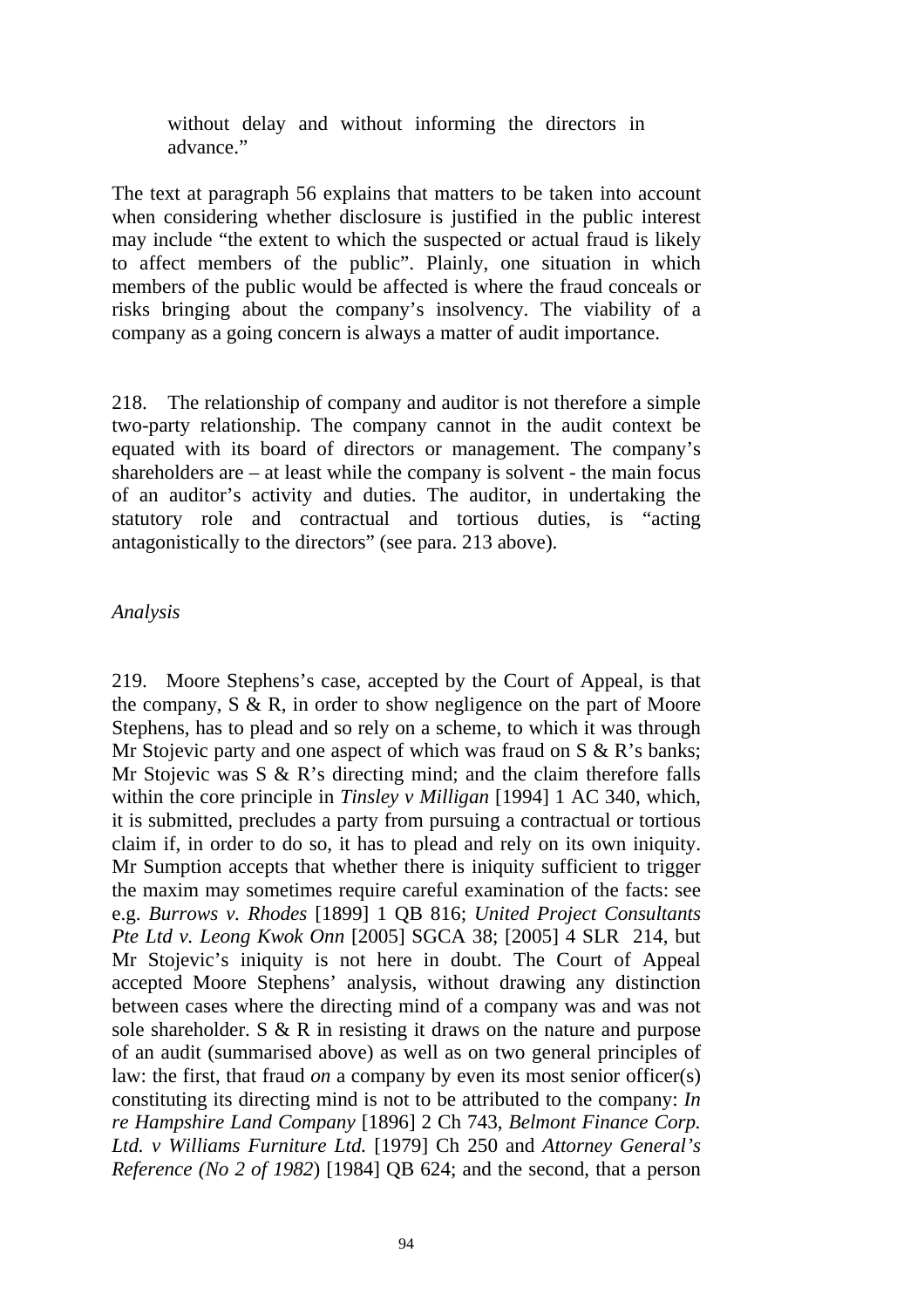should not be entitled to deny liability for a breach of contract or duty consisting in failure to do the "very thing" (here, it is said, to check for and detect fraud) which it was his duty to do, reliance in this connection being placed on *Reeves v Commissioner of Police of the Metropolis*  [2000] 1 AC 360.

220. A company, once legally incorporated, "must be treated like any other independent person with its rights and liabilities appropriate to itself": *Salomon v. Salomon & Co Ltd* [1897] AC 22, 30 per Lord Halsbury LC. But a company "has no mind of its own any more than it has a body of its own": *Lennard's Carrying Co. Ltd. v. Asiatic Petroleum Co. Ltd.* [1915] AC 705, 713. For some purposes it is necessary to attribute or impute to a company the mind, knowledge or intentions of one or more human beings. In a criminal law context, where the company stands accused, the law is likely to look at the acts and state of mind of a person who can be regarded as the embodiment of the company - its alter ego or directing mind - rather than at those of a person acting merely as servant, agent or delegate, for whom the company might in a civil law context be vicariously liable: *Tesco Supermarkets Ltd. v Nattrass* [1972] AC 153, 170E-G per Lord Reid. When and how far a company will be attributed with the state of mind of individuals who have acted for it depends on the circumstances and context. My noble and learned friend Lord Brown of Eaton-under-Heywood refers to the rejection of Lord Bramwell's view in *Abrath v. North Eastern Railway Co.* (1886) 11 App. Cas. 247, 251 that a company, as a fictitious person, is "incapable of malice or of motive". But the corollary of that rejection is not that the company is always to be attributed with the malice or motive of anyone acting for it or even of its top management (or indeed that it is always necessary to attribute to a company itself any state of mind at all).

221. The *locus classicus* in this area is now the advice of the Privy Council given by Lord Hoffmann in *Meridian Global Funds Management Asia Ltd. v Securities Commission* [1995] 2 AC 500. Lord Hoffmann identified the provisions of a company's constitution as its primary rules of attribution. He instanced provisions making decisions of the majority of its board decisions of the company and the common law rule that the unanimous decision of all the shareholders in a *solvent* company about anything which the company under its memorandum of association has power to do are also decisions of the company. He cited in the latter connection *Multinational Gas and Petrochemical Co. v. Multinational Gas and Petrochemical Services*  Ltd. [1983] Ch 258. A company's primary rules of attribution are supplemented by general principles of agency and vicarious liability.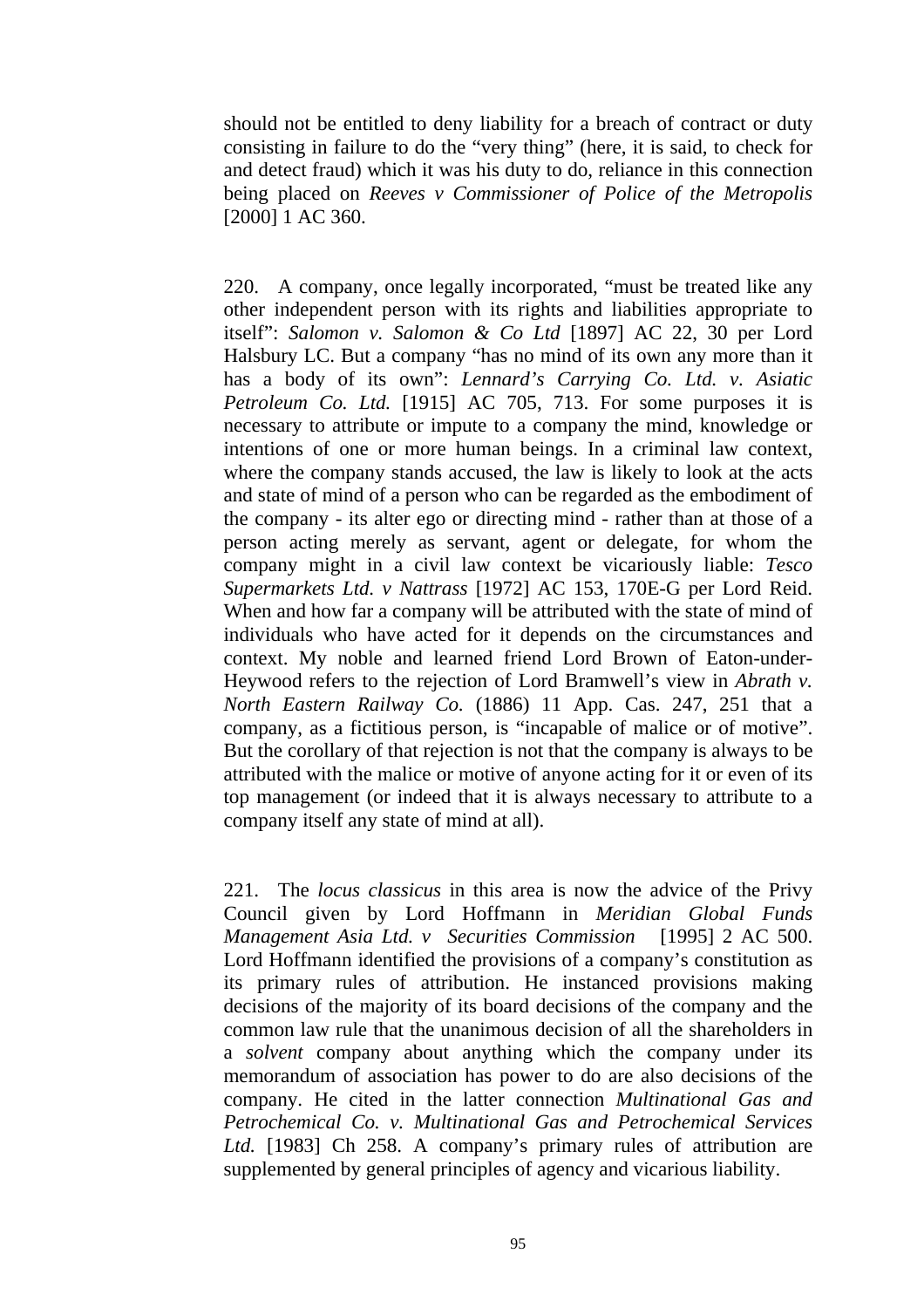222. At p.507B, Lord Hoffmann went on to say that these together "are usually sufficient to enable one to determine its rights and obligations. In exceptional cases, however, they will not provide an answer. This will be the case when a rule of law, either expressly or by implication, excludes attribution on the basis of the general principles of agency or vicarious liability". He gave as examples situations where the law requires some act or state of mind of a person "himself" as opposed to his servants or agents, and the rule of the criminal law "which ordinarily imposes liability only for the actus reus and mens rea of the defendant himself". The court might then find that the rule of law was not intended to apply to companies at all, or that it could apply only on the basis of the company's primary rules of attribution or that neither of these solutions was satisfactory. In that case:

"the court must fashion a special rule of attribution for the particular substantive rule. This is always a matter of interpretation: given that it was intended to apply to a company, how was it intended to apply? Whose act (or knowledge, or state of mind) was *for this purpose* intended to count as the act etc. of the company? One finds the answer to this question by applying the usual canons of interpretation, taking into account the language of the rule (if it is a statute) and its content and policy." (p.507D-F)

223. Although Lord Hoffmann in these passages focused on situations in which the primary rules of attribution might not alone suffice, he was not excluding the possibility of cases in which not even the primary rules of attribution should apply; and Mr Sumption QC for Moore Stephens rightly did not suggest that he was, though submitting that such cases would be "very rare indeed". One issue before your Lordships is whether the audit context may be such a case.

#### *Mr Stojevic's position as the company's directing mind*

224. I start with the company's position vis-à-vis Mr Stojevic. Moore Stephens's case has changed at each instance. But before the House Mr Sumption submitted was that S & R could only claim against Mr Stojevic on a narrow basis for abstraction of its monies (a proprietary claim like that mentioned by O'Connor LJ in *Caparo*: see paragraph 214 above); and that any claim against him for damages for breach of duty as an officer would be barred by the maxim *ex turpi causa* because it would involve pleading  $S \& R$ 's fraud on the banks. I do not accept this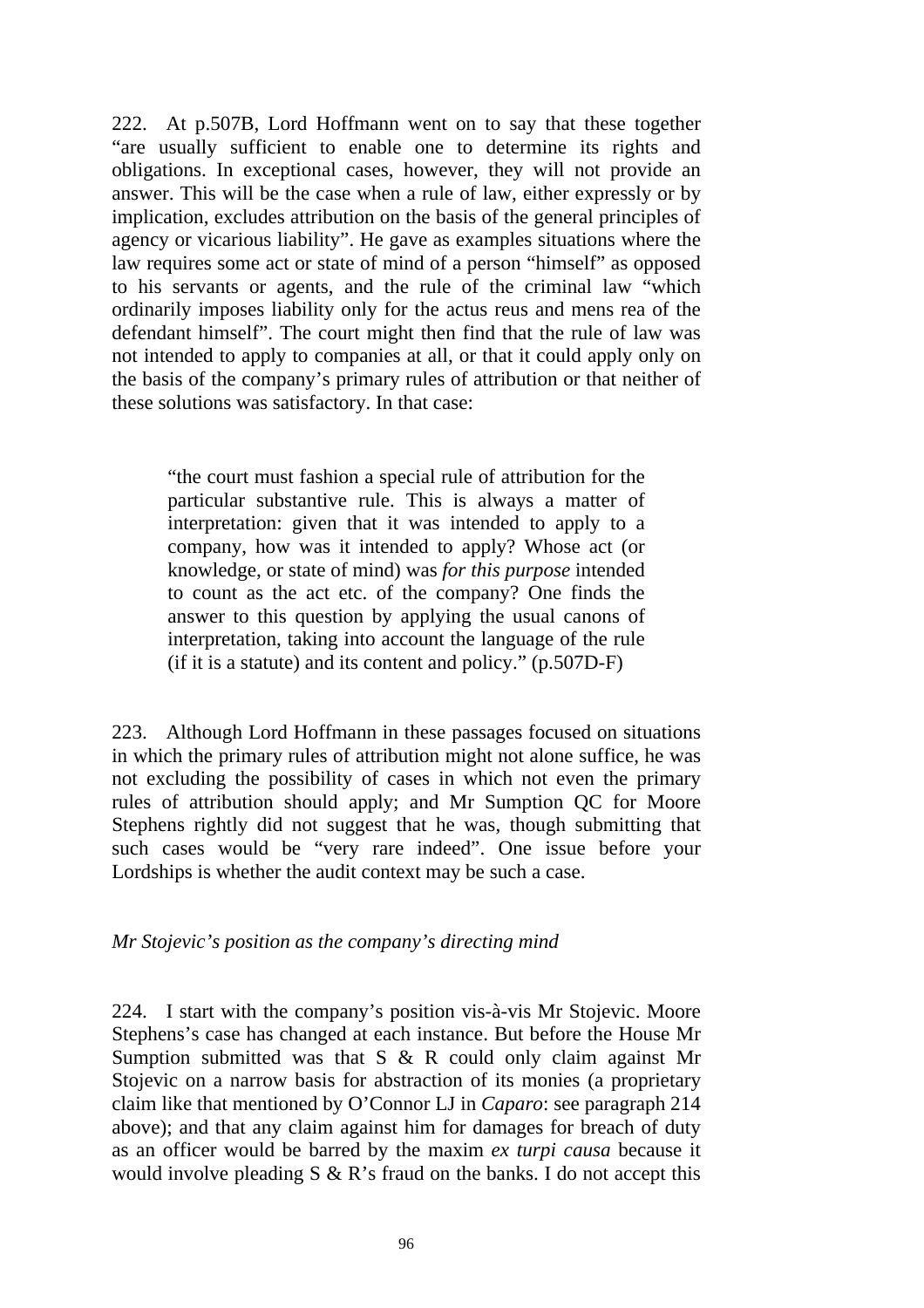submission. It would mean that, if one element of Mr Stojevic's fraud on the banks had involved persuading the banks to pay the funds direct into an account represented as being S & R's but in fact Mr Stojevic's, S & R could not sue Mr Stojevic. Mr Stojevic's common law duty as a director to S & R was to conduct its affairs honestly and properly. S.172(1) of the Companies Act 2006 now states the duty, in terms expressly based on common law rules and equitable principles (see s.170(3)), as being to "act in the way he considers, in good faith, would be most likely to promote the success of the company for the benefit of its members as a whole" - a duty made expressly "subject to any enactment or rule of law requiring directors, in certain circumstances, to consider or act in the interests of creditors of the company" (see s.172(3)). S.212 of the Insolvency Act 1986 provides a summary remedy available in the course of winding up against anyone who is or has been an officer of the company in respect of, inter alia, "any misfeasance or breach of any fiduciary or other duty in relation to the company". (This is in addition to the specific remedies that apply in circumstances of fraudulent or wrongful trading under ss.213 and 214.)

225. As between S & R and Mr Stojevic, Mr Stojevic's fraud on the banks was and is just as objectionable as the later abstraction of monies to which it was designed to lead. In holding a director responsible in such a case, a company is as a separate legal entity enforcing duties owed to it by the director. It is not acting inconsistently, or asking the court to act inconsistently, with the law. It is a remarkable proposition, that the directing mind of a company can commit the company to a scheme of fraud and then avoid liability in damages if the company would have to plead and rely on this scheme to establish such liability. It is even more remarkable, indeed paradoxical, when it is, I conceive, clear beyond doubt that the company has a remedy against its auditor for negligent failure to detect and report fraud by a company's directing mind where (at the very least) the company has innocent shareholders: see paragraphs 241 to 245 below.

#### *Ex turpi causa as between S & R and Mr Stojevic*

226. It follows that one would not expect the maxim *ex turpi causa*, however mechanistic it may be, to have any operation in a context such as the present. Mr Sumption stressed that "the true rationale for the defence of illegality associated with the maxim *ex turpi causa non oritur actio*," is "the preservation of the integrity of the justice system" – meaning the need to avoid permitting a claimant "to indirectly profit from his or her crime, in the sense of obtaining remuneration for it" or in the sense of evading "a penalty prescribed by criminal law", to avoid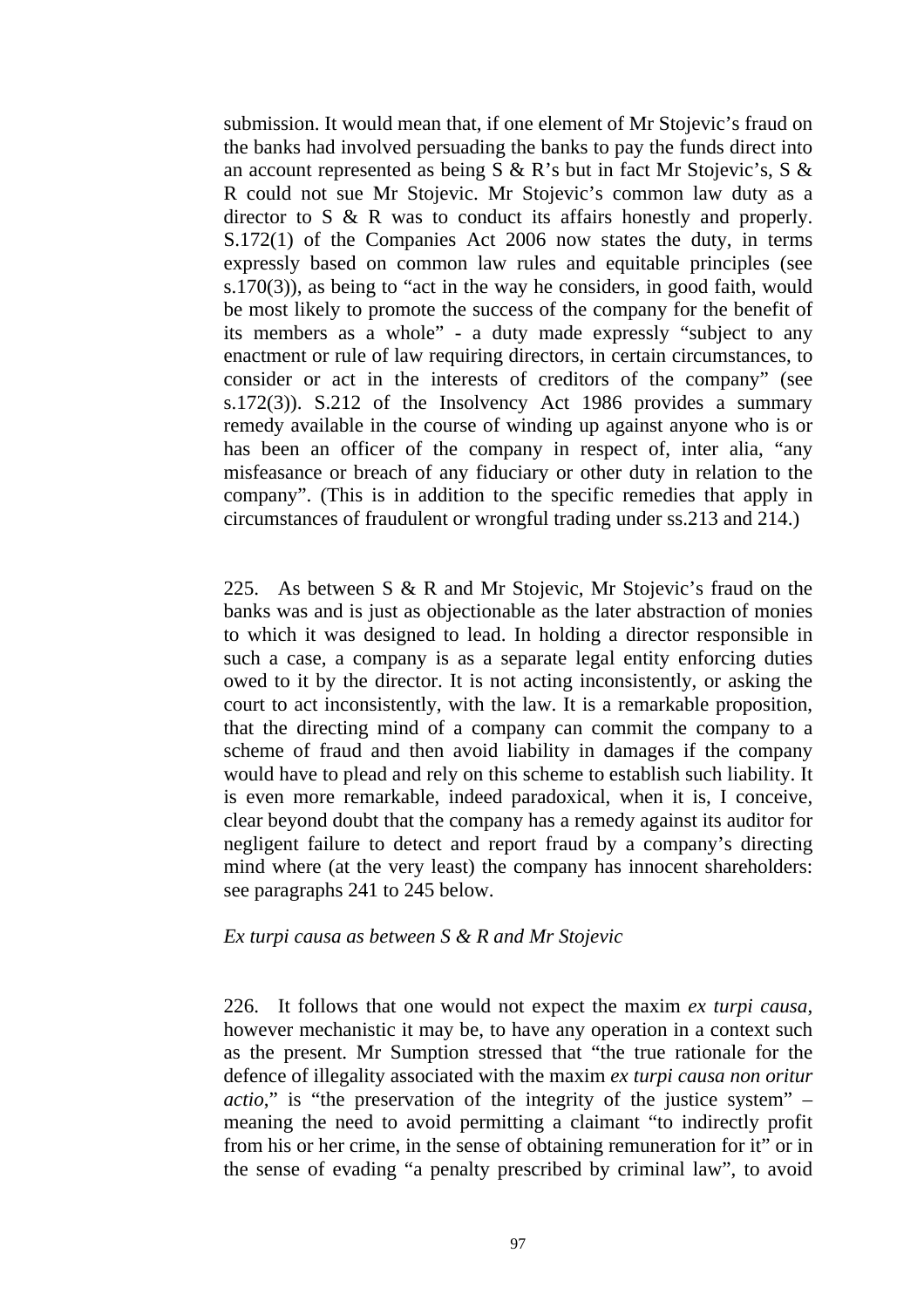putting "the courts in the position of saying that the same conduct is both legal, in the sense of being capable of rectification by the court, and illegal": *Hall v. Hebert* (1993) 101 DLR (4<sup>th</sup>) 129, 160-165, 167 and 168 per McLachlin J (as she was). In *Hall v. Hebert* two drunken men had set off home by car. The defendant initially drove but stalled the car and lost the ignition key, and both then decided to try to push-start the car, with the plaintiff now as driver. The car turned over injuring the plaintiff. The defence of *ex turpi causa* failed, because the plaintiff was not seeking to make a profit from his wrongful act, but merely to claim damages for personal injury. The integrity of the legal system was not affected. No more do I think that it is here. On the contrary,  $S \& R$ would be enforcing, and not seeking to profit from but to obtain compensation for, breach of the duties which Mr Stojevic owed to it. The law must enable that.

#### *The Hampshire Land principle*

227. Though not essential to my reasoning, I also consider that the principle established in *In re Hampshire Land Company, Belmont Finance* and *Attorney General's Reference (No 2 of 1982)* points towards the same result It prevents a company being treated as party to a fraud committed by its officers "on" or "against" the company, at least in the context of claims by the company for redress for offences committed *against* the company: *Belmont Finance*, 261D-H, per Buckley LJ, and 271F-G, per Goff LJ, and *Attorney General's Reference (No 2 of 1982)*, p.640A-B, per Kerr LJ; and see *Edwards Karwacki Smith & Co. Pty. Ltd. v Jacka Nominees Pty. Ltd.* (1994) 15 ACSR 502, 515-517. Thus, in *Belmont Finance* the company's directors were party to an illegal conspiracy, "part and parcel" of which was that the company bought shares at an inflated price (p.264A), but their knowledge of this illegality was not imputed to the company and did not bar the company suing them for the conspiracy. The principle has also been applied in the context of a claim or allegation of estoppel against a company, seeking to hold the company responsible for a transaction in fraud of the company, by attributing to it knowledge of the fraud possessed by directors or agents who did not represent or act for the company in the transaction but had knowledge of it which they withheld from the company: *J C Houghton and Co. v. Nothard, Lowe and Wills Ltd.* [1928] AC 1; *Kwei Tek Chao v. British Traders and Shippers Ld.*  [1954] 2 QB 459, 471- 472.

228. Mr Sumption submits that the principle has no present relevance for two reasons. The first is based on its original rationale: that, since an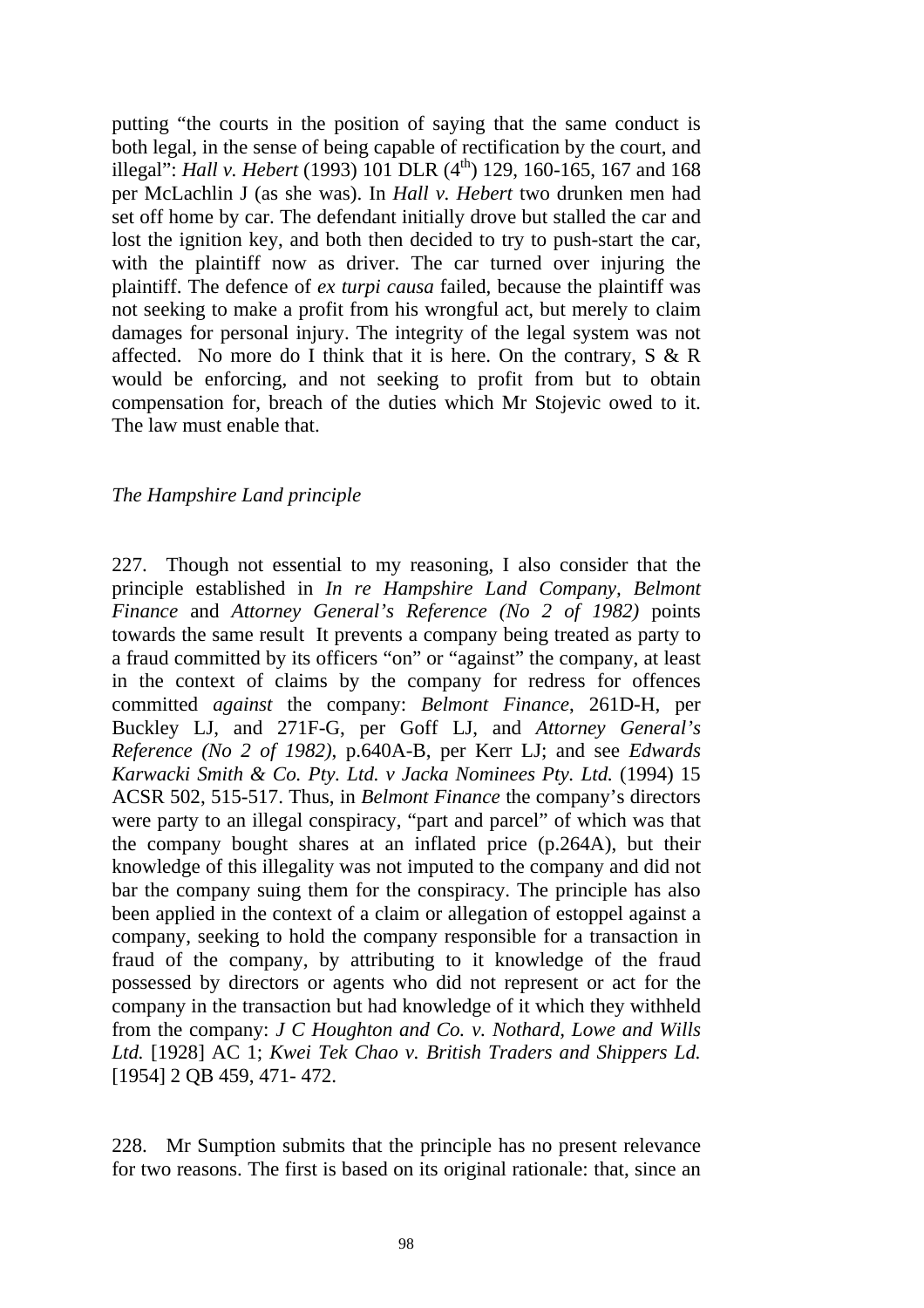agent deceiving a company will not disclose his own fraud to the company, the company cannot be imputed with knowledge of or treated as party to the fraud. This rationale, Mr Sumption submits, postulates a company with an "innocent constituency" (other officers and/or shareholders) to whom Mr Stojevic could have disclosed, but from whom he would and did actually conceal, his misdeeds. If the suggestion is that the *Hampshire Land* principle or the thinking behind it can only apply where a company alleges loss through being deceived, I see no reason why it should be so confined. Whether knowledge should be attributed to a company is irrelevant in contexts like the present, where  $S \& R$ 's claim is not that there were others within the company who relied on misleading statements by Mr Stojevic, but rather that Mr Stojevic's actions were in breach of his duties to S & R and that, had Moore Stephens detected them, no further breaches of duty would have been possible.

229. Neither in *Belmont Finance* nor in *Attorney General's Reference (No 2 of 1982)* is there any suggestion that the application of the principle in *Hampshire Land* depends upon there being some innocent constituency within the company to whom knowledge could have been communicated. Moreover, *Attorney General's Reference (No 2 of 1982)* is direct authority to the contrary. The two defendants were charged with theft, consisting of the abstraction of the assets of companies, of which they were "the sole shareholders and directors" and "the sole will and directing mind" (pp.635D-F and 638F-G). They contended that the companies were bound by and had consented to the abstractions precisely because they were its sole shareholders, directors and directing mind and will (pp. 634E-F and 638F-H). The Court of Appeal acknowledged the rule of attribution attributing to a solvent company the unanimous decision of all its shareholders (p.640A-D), but roundly rejected its application to circumstances where the sole shareholders, directors and directing minds were acting illegally or dishonestly in relation to the company. The court cited *Belmont Finance* as "directly contradict[ing] the basis of the defendants' argument" (p. 641B-C). The defendants' acts and knowledge were thus not to be attributed to the companies - although there was no other innocent constituency within the companies. Another justification for this conclusion may be that the effect of the limitations recognised by Lord Hoffmann in *Meridian* (paragraph 221 above) is that in such situations there *is* another innocent constituency with interests in  $S \& R$ , since it is not open even to a directing mind owning all a company's shares to run riot with the company's assets and affairs in a way which renders or would render a company insolvent to the detriment of its creditors.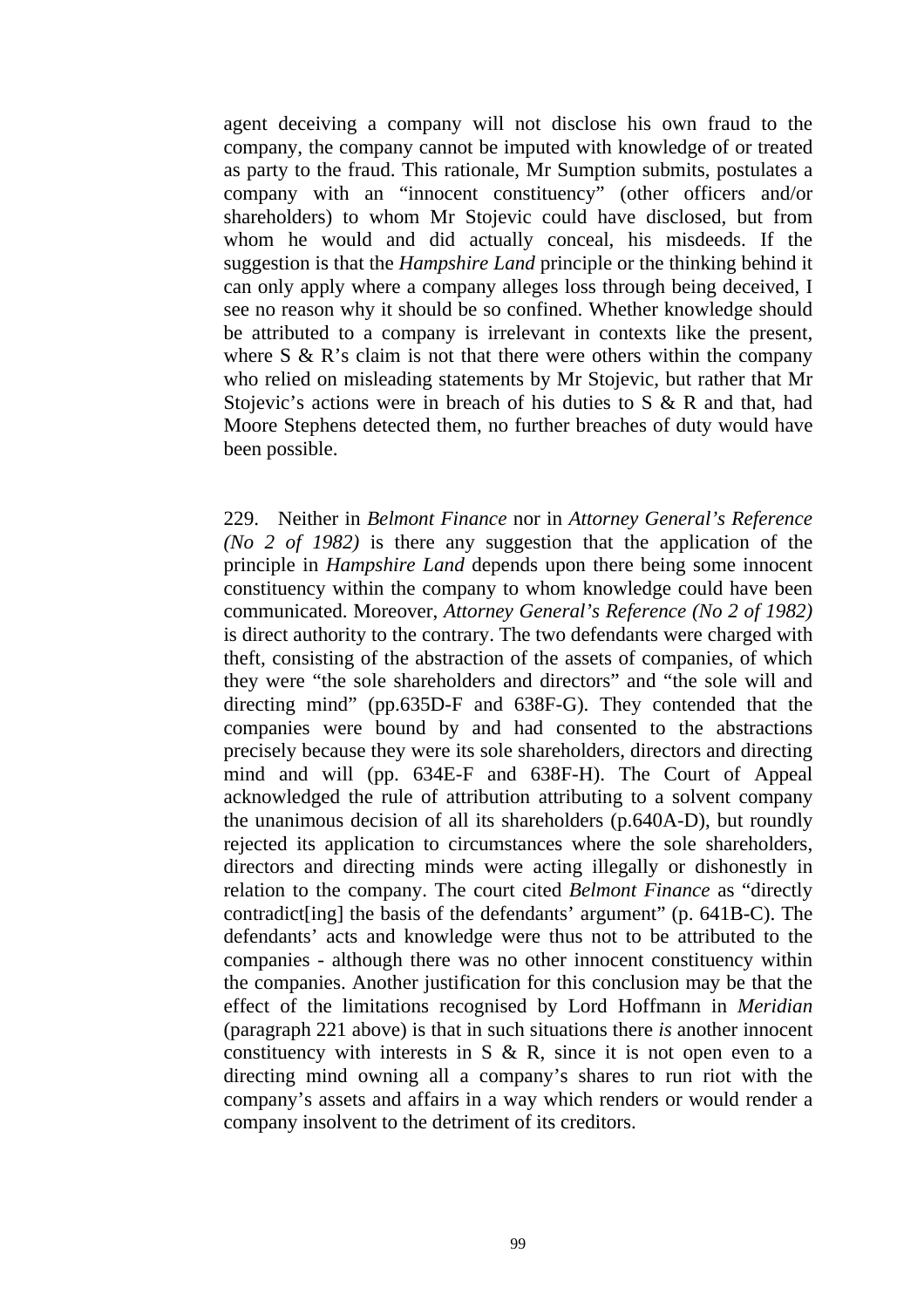230. The second reason advanced by Mr Sumption is that, if the *Hampshire Land* principle could otherwise apply, the fraud here was committed on the banks, not on S & R. The Court of Appeal agreed with this submission. The company's exposure when it was left "holding the baby" was merely a "secondary exposure" which was not enough to engage the principle: see paras. 72-73. In so reasoning, Rimer LJ was influenced by the fact that Mr Stojevic's fraud would be (and was by Toulson J) attributed to S & R itself in the context of any claims by the banks against S & R. This distinction between personal and vicarious liability towards third parties could have been relevant if, for example, S & R had been prosecuted for fraud (see e.g. *Attorney General's Reference (No 2 of 1982)* at p.640A-B) or if (more fancifully) there had been a general banking facility between Komercni Banka and S & R under which the latter's liability depended upon whether it was personally as opposed to vicariously liable for the deception of Komercni Banka. But it is irrelevant in the present context where S & R is seeking recourse from persons who, whatever their status vis-à-vis the company in the eyes of the outside world, owe duties and have committed wrongs towards S & R. The truth behind the *Hampshire Land* principle as explained in *Belmont Finance* and *Attorney General's Reference (No 2 of 1982)* is that such situations are different. They compel by their nature a separation of the interests and states of mind of the company and those owing it duties.

231. In the present case, the focus is on the separate interests of  $S \& R$ on the one hand and Mr Stojevic (and the auditors, though I consider their position more fully later) on the other. In this context, there is no difficulty about characterising the whole scheme as one of fraud on the company. The scheme treated the company as a mere tool or conduit and left it at the end with a large deficit, in complete disregard of Mr Stojevic's duty to respect its separate identity and property. This is in no way to suggest that S & R did not incur liability to the banks. On the contrary, it is because Mr Stojevic quite wrongly involved it in a scheme of fraud of which this was one aspect that  $S \& R$  is entitled to claim against him. (In fact of course, the liability which  $S \& R$  incurred to its banks in deceit did not lead to S & R incurring the loss, or anything like the loss, it claims against Mr Stojevic - Mr Stojevic's abstraction of the monies from S & R did that. I note that, in a passage (para. 5) with a biblical echo (I Timothy 6, 7), my noble and learned friend, Lord Phillips of Worth Matravers suggests that S & R started life with nothing, never legitimately acquired anything and cannot realistically be said to have suffered any loss. This either ignores the abstraction of  $S \&$ R's assets or wrongly assumes that a deficit rendering a company insolvent is not a loss.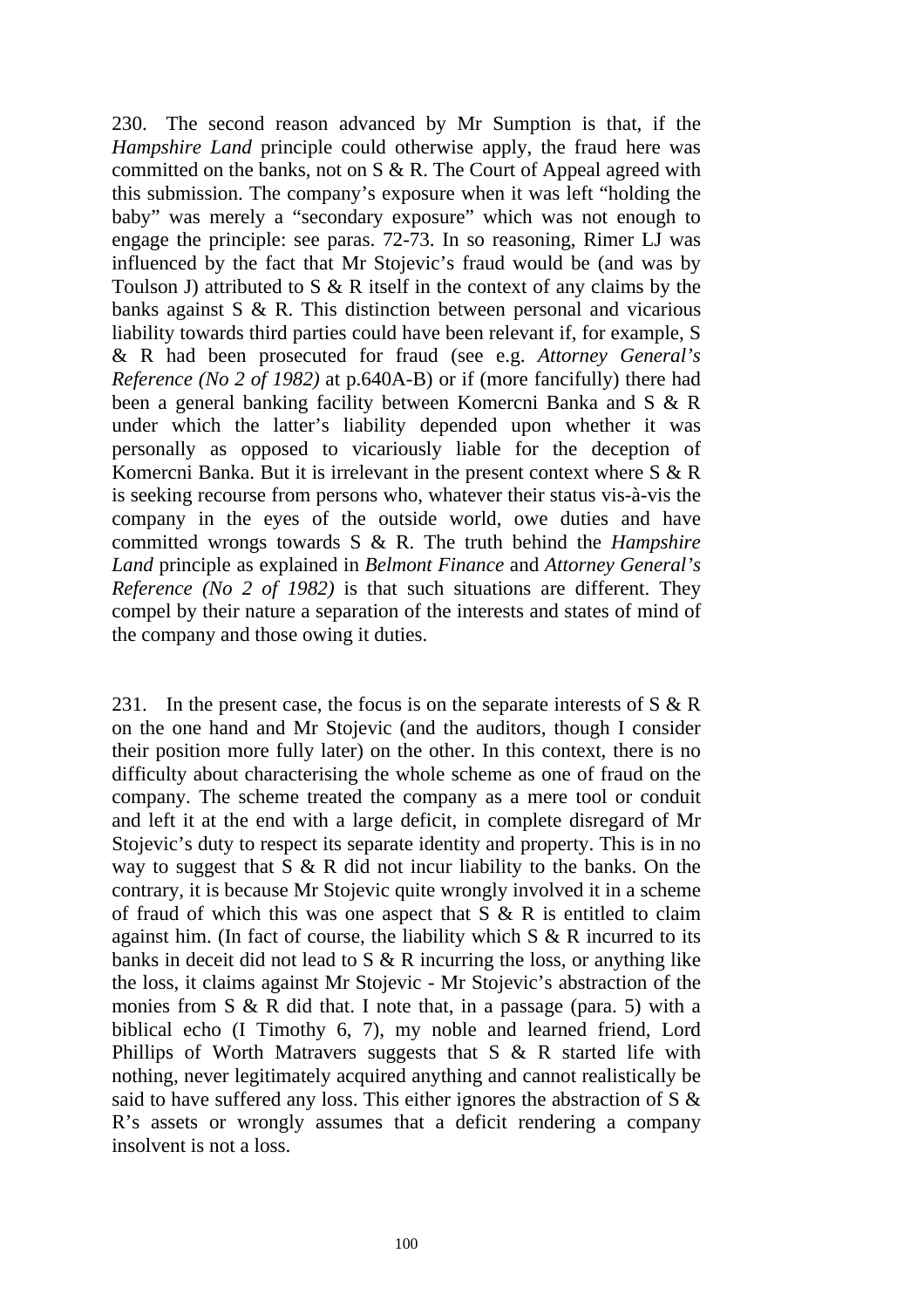232. The same conclusion is indicated by authorities concerning schemes of fraud directly parallel to the present - that is, first, the defrauding of third parties and then the stripping from the company of its resulting assets for the benefit of its directing minds and beneficial owners: see *RBG Resources plc v Rastogi*, *Brink's- Mat Ltd. v. Noye* and, from Ontario, *Oger v. Chiefscope Inc. et al.* (1996) 29 OR (3d) 215; upheld (1998) 113 OAC 373. In *RBG Resources plc v Rastogi* Laddie J held, in trenchant terms, that the company had an arguable claim against directors for trial in a claim involving a parallel scheme of fraud to the present (raising funds from financiers in respect of bogus trades and paying them over to fraudulent counter-parties): and, when the case went to trial before Hart J, the directors in question did not pursue any defence to the contrary and judgment was given against them: [2004] EWHC 1089 (Ch). The case was moreover similar to the present in that one of the fraudulent directors was regarded as the sole ultimate controlling shareholder: see [2002] EWHC 2782 (Ch), paras. 3 and 51. In support of his conclusion, Laddie J referred both to *Belmont* and *Attorney General's Reference (No. 2 of 1982)* and to the company's "fall-back position" (to which I return below) that "in the case of an insolvent company, the directors are not at liberty to ignore the interests of the creditors": *Kinsela v. Russell Kinsela Pty Ltd. (In Liquidation)*  (1986) 4 NSWL 722, per Street CJ, cited with approval in *West Mercia Safetywear Ltd. (in liq) v Dodd* [1988] BCLC 250, 4 BCC 30 (CA). The fall-back position to which Laddie J referred is likely to have been made with particular reference to the fraudulent director's position as sole controlling shareholder, to which I shall return.

233. The fraud in *Oger* involved procuring the owners of a Mercedes car to hand over the car to the company on terms that the company would within 90 days either sell it or purchase it for \$55,000, whereas the company's principals and owners always intended to and did decamp with it or its proceeds (as well as it appears other cars or their proceeds). At first instance, Molloy J said bluntly that:

"…. the fraudulent actions of Barry and Vithoulkas [the principals] were for their own financial gain. The corporation was merely a tool or vehicle which they implemented as an instrument of their fraud and to give the scheme a veneer of respectability. There was no benefit to the company from their actions. Rather, they stripped from the company all of its assets, both in terms of cash and consigned vehicles, and then absconded with them, leaving the corporation an empty shell with nothing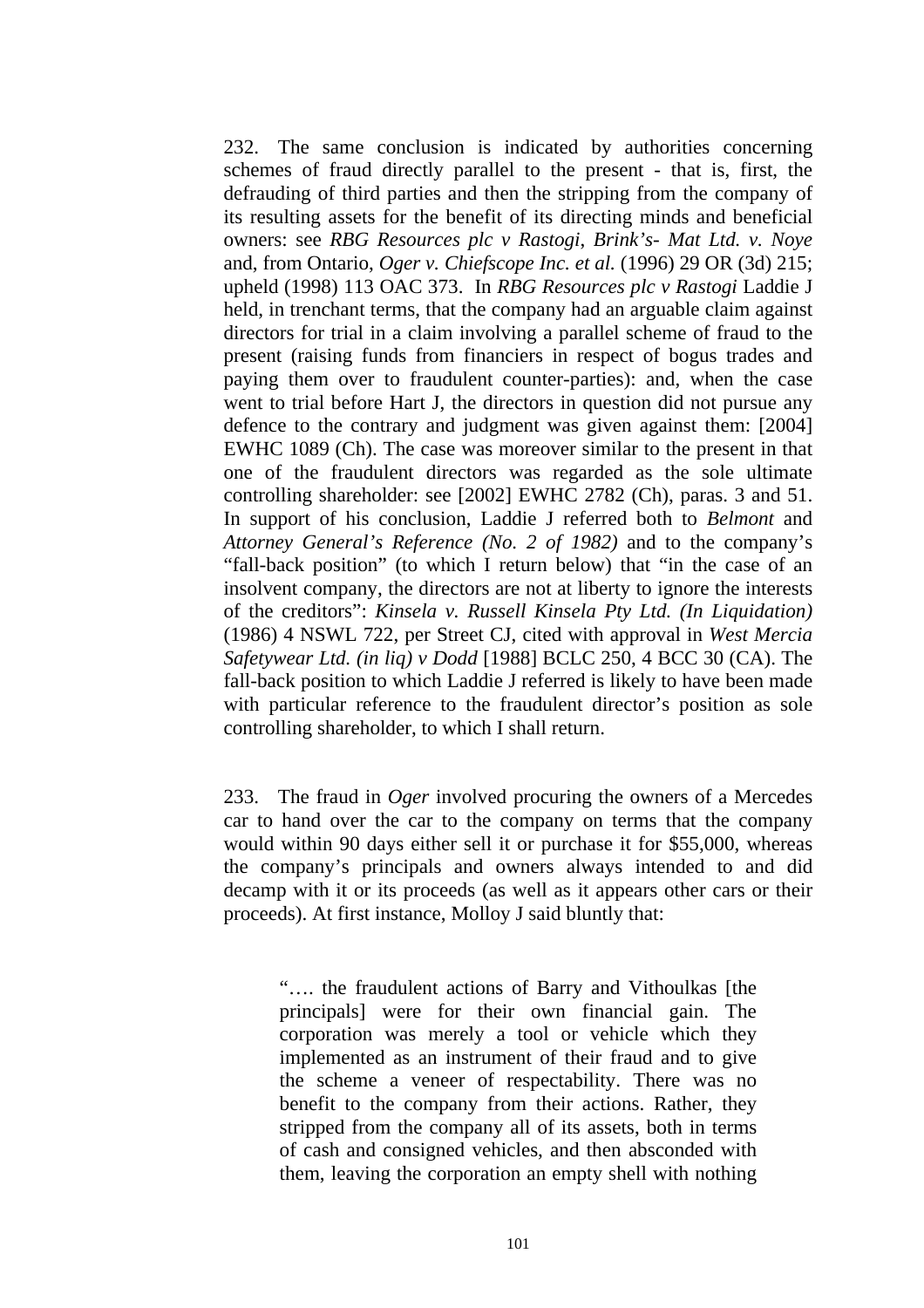but liabilities. In my view, it cannot be said that Barry and Vithoulkas have in these circumstances acted as the ego of the company itself and for the benefit of the company so as to bring the identification principles into play."

On appeal, the Court of Appeal dealt summarily with a submission that it could not be said that the actions constituted a fraud on the company, when, it was submitted, the corporation was set up for the very purpose of effecting their fraudulent scheme. The court said:

"There was no admissible evidence before the trial judge which would allow her to conclude that the corporation was set up with a view to perpetrating the frauds. Further, we do not read these comments of the trial judge as meaning anything other than Vithoulkas and Barry perpetrated a fraud on the corporation as a means of achieving personal gain. It does not detract from the main thrust of the judge's finding that Barry and Vithoulkas were acting for their own benefit only."

I agree with the last two sentences, and add that it cannot sensibly make any difference whether or not the corporation there or S & R here was originally incorporated with a view to perpetrating the relevant fraud. Whatever the motives with which it was incorporated, it was not a sham. Once incorporated as a separate legal entity, it was entitled to be respected as such – even (indeed especially) by those who created and became its directing minds, wills and beneficial owners – and was not to be treated as their puppet.

234. In *Arab Bank plc v. Zurich Insurance Co.* [1999] 1 Lloyd's Rep 262, 282-3 Rix LJ, and in *Brink's-Mat Ltd. v. Noye* [1991] 1 Bank L R 68 (a case involving a scheme of fraud with analogies to the present) the Court of Appeal, considered that a company exposed to third party liability by fraud could be regarded as a victim of the fraud for the purposes of a claim against other persons allegedly in breach of duty to it. In distinguishing between primary and secondary victims, the Court of Appeal in the present case was, however, influenced by reasoning in *McNicholas Construction Co. Ltd. v Customs and Excise Comrs* [2000] STC 553 (Dyson J) and in *Bank of India v. Morris* [2005] 2 BCLC 328 (Court of Appeal). Both those cases were (as Rimer LJ noted) concerned with claims *against* the company by injured third parties, rather than claims by the company against others in breach of duty to it. So it is not clear why the *Hampshire Land* issue arose at all, and in my view the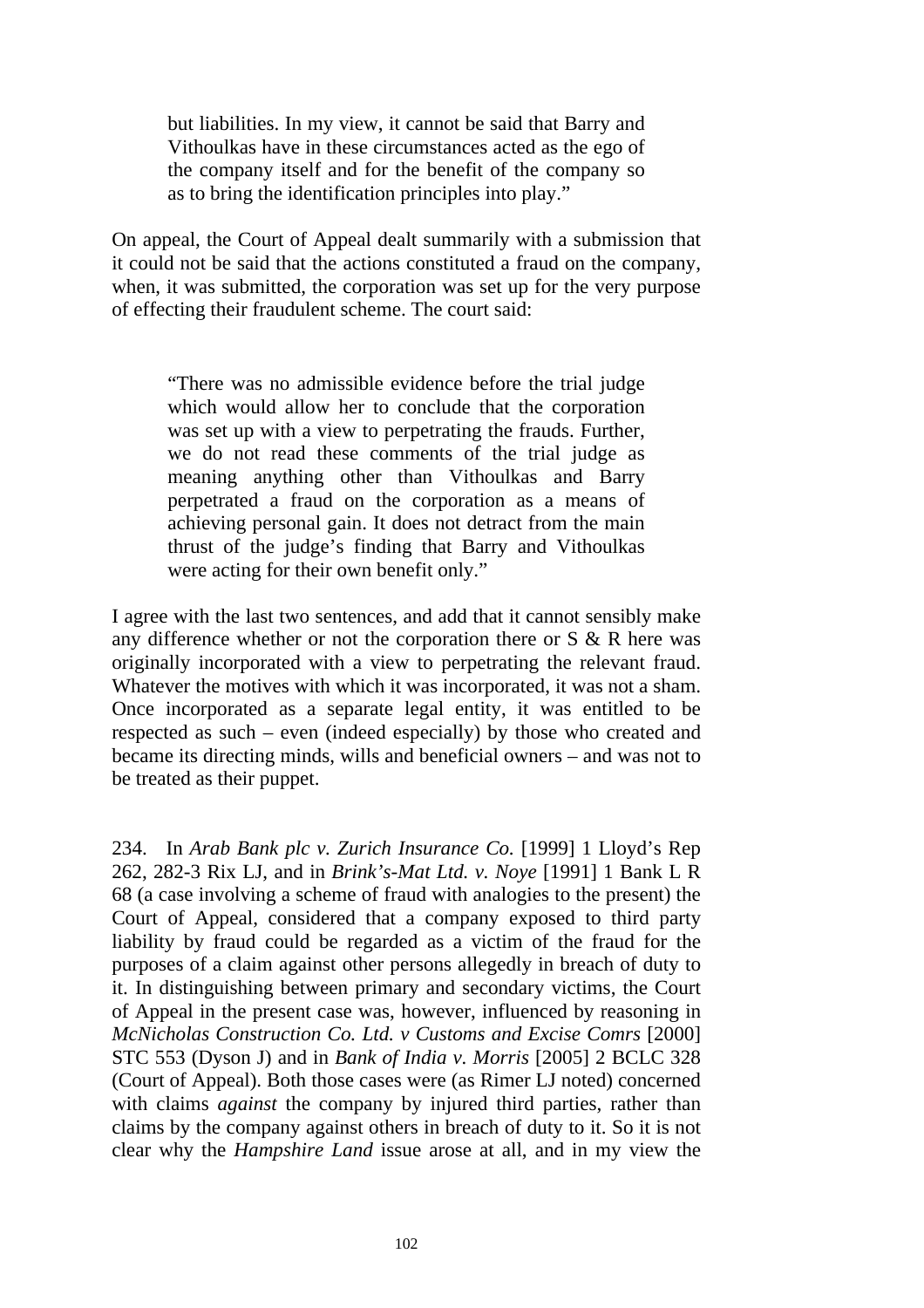statements in them are of no assistance in resolving any issue of attribution in the present context.

#### *Directing minds and will who are also sole shareholders*

235. Does it make any difference to the result if the company's directing mind(s) also own all its shares? Here it is necessary to return to the common law rule of attribution to which Lord Hoffmann referred in *Meridian*, that the unanimous decision of all the shareholders in a solvent company about anything that the company has power to do under its memorandum of association counts as a decision of the company. Lord Hoffmann cited Dillon LJ's statement in *Multinational Gas*, p.288G-H, that "so long as the company is solvent the shareholders are in substance the company". In consequence, Kerr LJ said in *Attorney General's Reference (No 2 of 1982*), p.640C-E, "the decisions alleged to have been taken negligently and breach of duty [in *Multinational Gas*] were the decisions of the company itself and – the transactions being intra vires the company's memorandum - there was no basis for any claim by the liquidator".

236. However, the limitations mentioned by Lord Hoffmann are important. The transactions must be within the company's power under its memorandum of association; and it is only the unanimous decision of all the shareholders in a *solvent* company that can authorise or ratify an act that would otherwise constitute a breach of duty to the company, and make it the company's. No argument was addressed to the House on the former limitation, which in the present context probably overlaps with the latter. Transactions entered into by directors amounting in substance to no more than the fraudulent abstraction of increasingly large sums from an increasingly insolvent company with no other assets are unlikely to be within the scope of the company's powers; and the breach of duty involved in entering into such transactions cannot be answered by pointing to the directing mind's ownership of all the company's shares. This, as I have noted (para. 229 above), is what was decided by the Court of Appeal in *Attorney General's Reference (No 2 of 1982)*, a decision which was clearly right. In summary, at latest once directors know that a company is or would be insolvent, a disposition of the company's assets in disregard of the general creditors of the insolvent company will be actionable by the company, whatever the shareholders may wish or approve: see also per Dillon LJ in *West Mercia Safetywear Ltd. (in liq) v Dodd* [1988] BCLC 250, 252, distinguishing the situation in *Multinational Gas* as one where the company was "amply solvent, and what the directors had done at the bidding of the shareholders had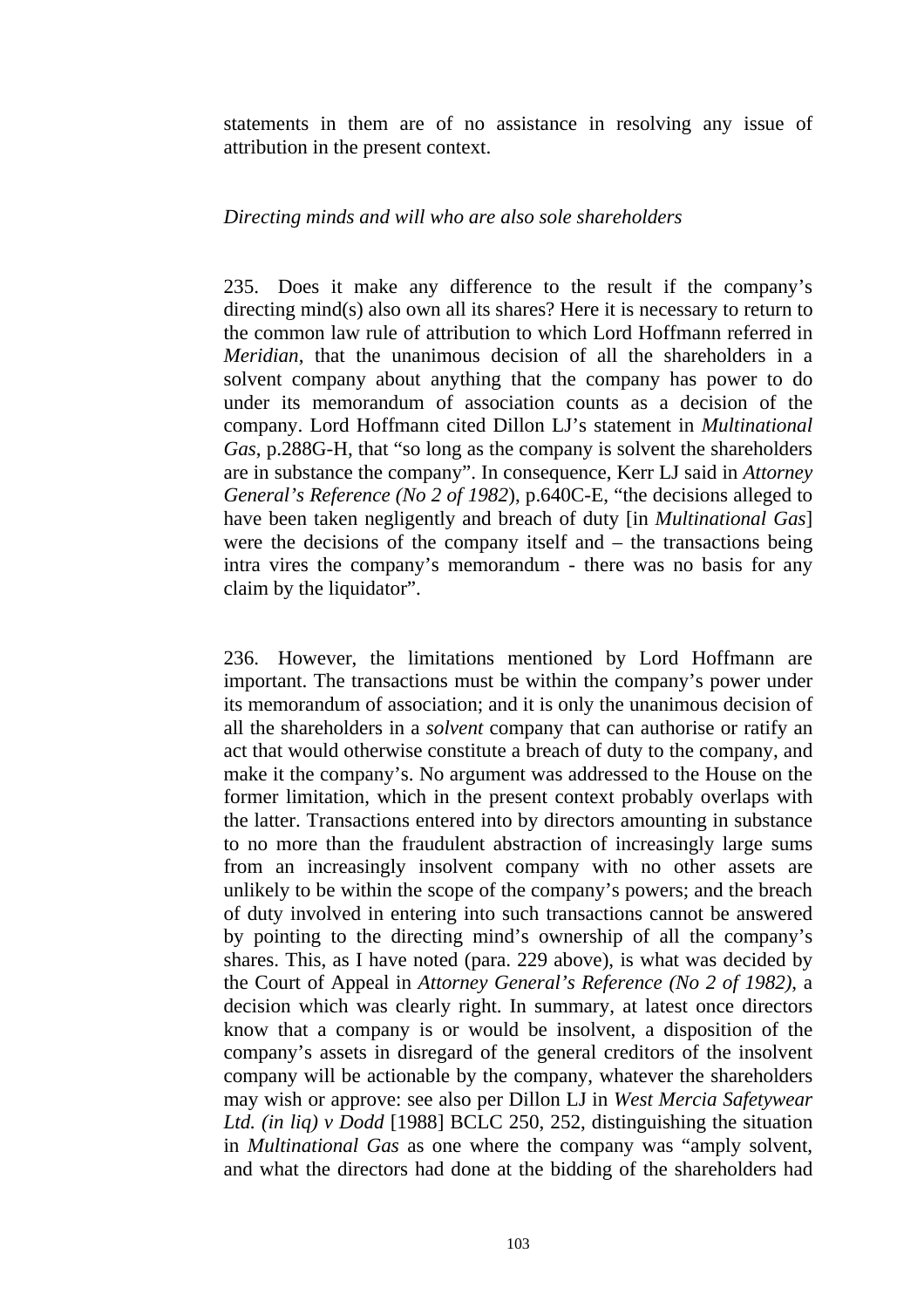merely been to make a business decision in good faith, and act on that decision"; and also per Kerr LJ in *Attorney General's Reference (No 2 of 1982)*, p.640D-641C distinguishing *Multinational Gas* as not "concerned with allegations that the shareholders and directors had acted illegally or dishonestly in relation to the company".

237. The current edition (2007) of Palmer's Company Law Annotated Guide to the Companies Act 2006 states the position, at p 169:

"The scope of the common law duty requiring directors to consider the interests of creditors is more controversial. Cases support a variety of propositions, but the better accepted view is that a duty is owed by directors to the company (and not to the creditors themselves: *Kuwait Asia Bank EC v National Mutual Life Nominees Ltd.* [1991] 1 AC 187 at 217 PC; *Yukong Line Ltd. v. Rendsburg Investments Corp (No 2)* [1998] 1 WLR 294 [Toulson J]), and this duty requires directors of insolvent or borderline insolvent companies to have regard to the interests of the company's creditors (*West Mercia Safetywear Ltd. v Dodd*  [1988] BCLC 250 CA)."

238. I agree with this analysis. The Court of Appeal was therefore also correct in *West Mercia* to hold that directors who know the company to be insolvent owe to the company an enforceable duty to have regard to the interests of the company's creditors. In *Yukong Line* Toulson J was likewise right to consider that that would be so (p.314F-G). There, as in *West Mercia*, the directing mind and owner of a company which had incurred a large liability sought to put the company's assets out of the reach of its creditor by transferring them to another of his companies. A claim by the creditor against the director failed on the basis that the director owed no direct fiduciary or other duty towards creditors. His liability was, as in *West Mercia*, to the company for disregard of the interests of its creditors. Far from undermining the integrity of the common law if such a liability were recognised and enforced, it would undermine the concept of separate corporate identity and the protection for creditors in insolvent situations at which company law aims, if a company were not entitled to claim against its directing mind and sole controlling shareholder in such a situation. The English cases of *RBG Resources plc v Rastogi and others* and *Brink's- Mat Ltd. v. Noye* and the Canadian case of *Oger v. Chiefscope Inc. et al.* (cited above), in all of which the directing minds of the relevant companies were the only shareholders, reach the same conclusion.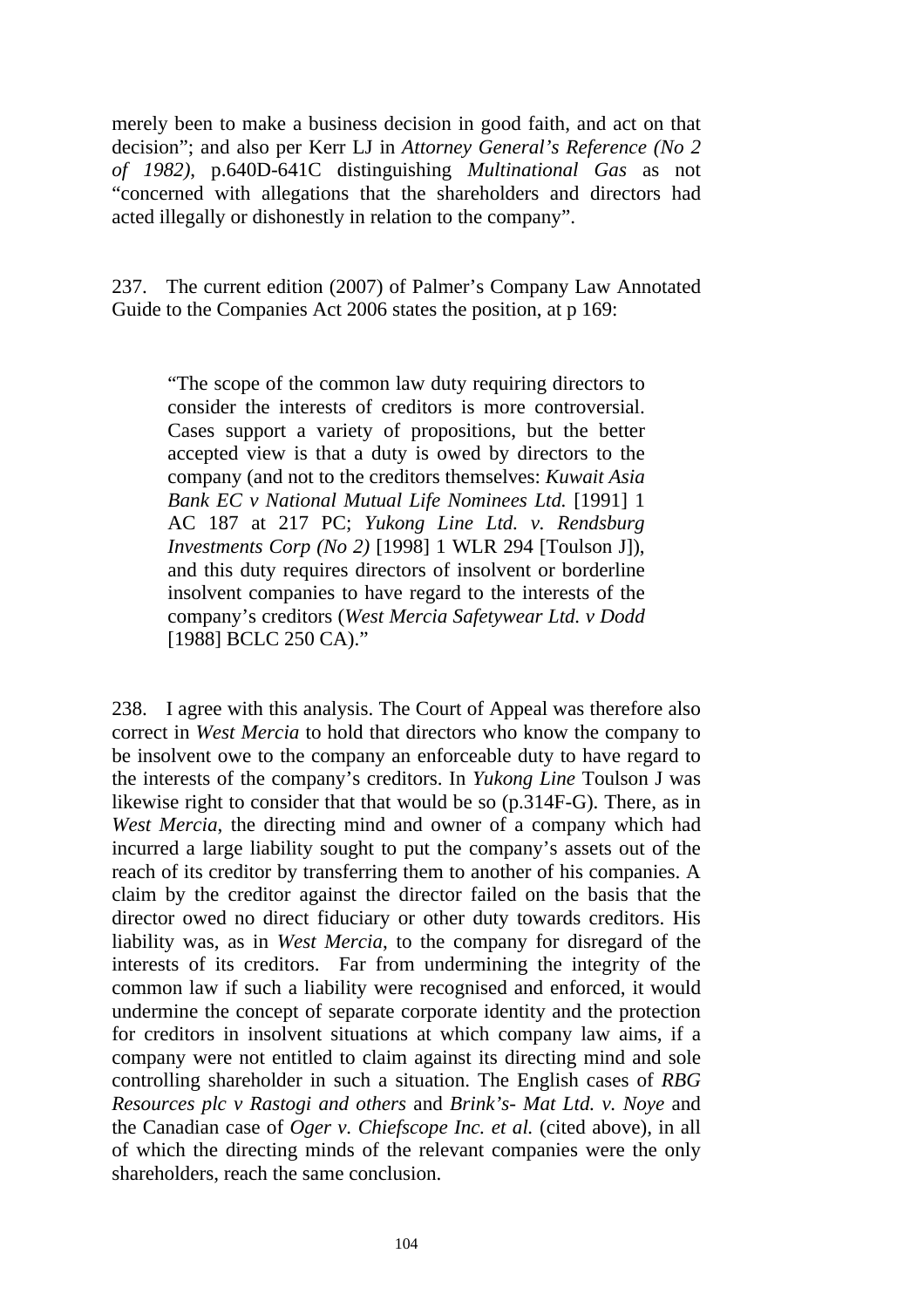239. In *In re The Mediators, Inc.* 105 F.3d 822 (USAC, 2nd Cir. 1997), the Court held inadmissible a claim by a creditors' committee standing in the company's shoes brought against the company's sole shareholder, chief executive officer and chairman together with its bankers, lawyers and accountants for deliberately devising a scheme, which stripped the company of its assets in order to shield them from liquidation and from the company's creditors, while rendering the company liable for the cost of so doing. The reasoning was that, in a case of a sole shareholder and decision maker, "whatever decisions he made were, by definition, authorised by, and made on behalf of, the corporation" (p.827) and that the company had "no standing to assert aiding-and-abetting claims against third parties for cooperating in the very misconduct that it had initiated" (p.826). This is not English law. But an important element to understanding this rule is that in American law "Where third parties aid and abet a fiduciary's breach of duty to creditors – as is claimed here – the creditors may bring an action in their own right against such parties." (p.825).

240. In summary, it is no answer in English law to a claim by  $S \& R$ against Mr Stojevic that Mr Stojevic had, as S & R's sole directing mind and sole shareholder, authorised the scheme of fraud which to his knowledge made the company increasingly insolvent to the detriment of its existing and future creditors. For present purposes it is to be assumed (and in fact it seems clear) that Mr Stojevic must have known that, as a result of his scheme of fraud, S & R was (increasingly) insolvent at each audit date.

## *The auditors' liability where the company's directing mind is fraudulent*

241. I turn against this background to the auditor's position. Leaving aside situations in which the directing mind(s) is or are the sole beneficial shareholder(s), it is obvious – although the Court of Appeal's judgment is surprisingly silent on the point – that an auditor cannot, by reference to the maxim *ex turpi causa,* defeat a claim for breach of duty in failing to detect managerial fraud at the company's highest level by attributing to the company the very fraud which the auditor should have detected. It would lame the very concept of an audit - a check on management for the benefit of shareholders - if the higher the level of managerial fraud, the lower the auditor's responsibility. When Lord Bridge noted in *Caparo* that shareholders' remedy in the case of negligent failure by an auditor to discover and expose misappropriation of funds by a director consisted in a claim against the auditors in the name of the company (p.626E), he cannot conceivably have had in mind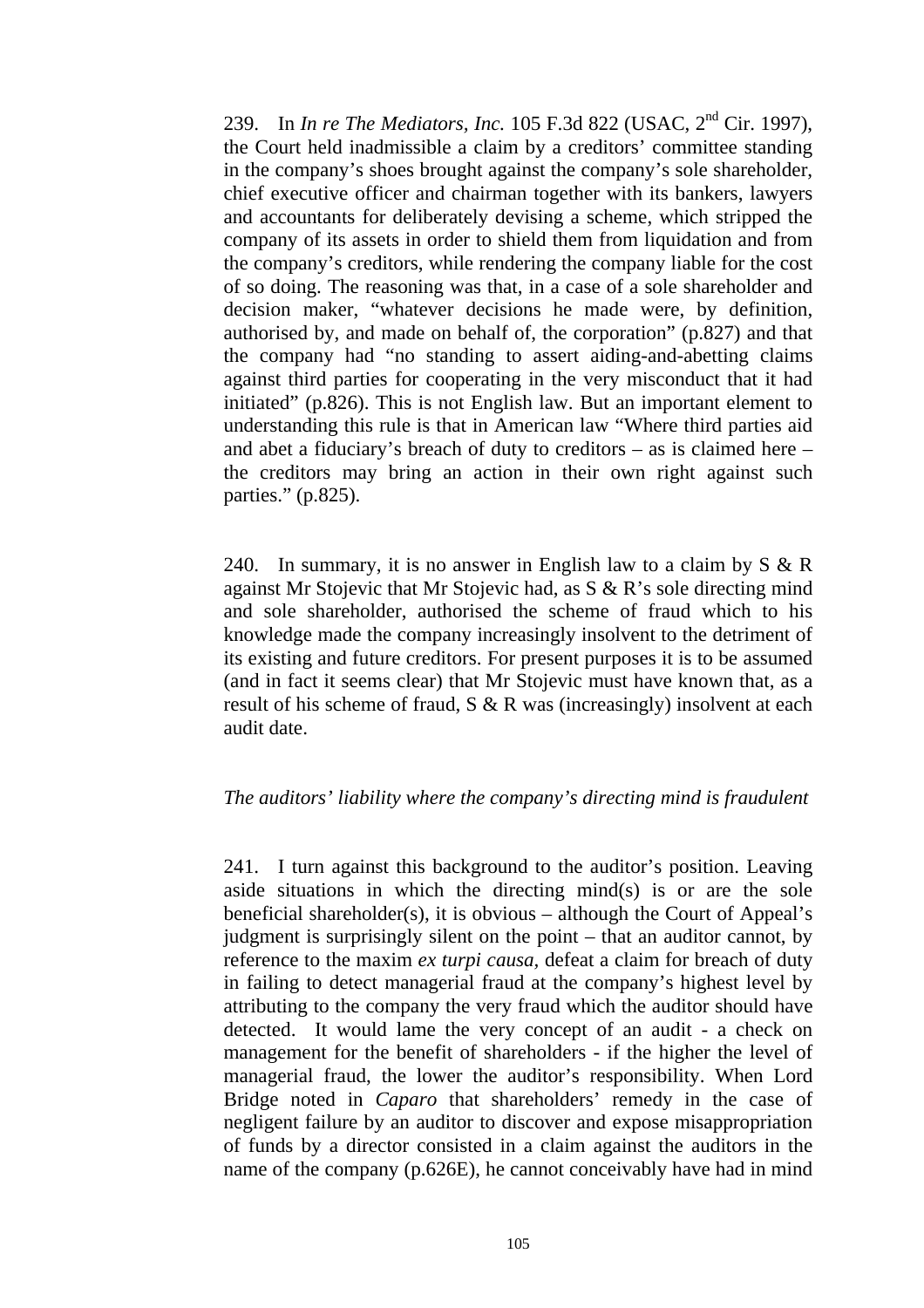that it would make all the difference to the availability of such a claim whether the director was or was not the company's directing mind. The fact that a "very thing" that an auditor undertakes is the exercise of reasonable care in relation to the possibility of financial impropriety at the highest level makes it impossible for the auditor to treat the company itself as personally involved in such fraud, or to invoke the maxim *ex turpi causa* in such a case. Context is once again all, as Kerr LJ recognised in *Attorney General's Reference (No. 2 of 1982)* at pp.640D-642H (see especially at p.642D). (I interpose that I do not read the discussion starting there at p.641E as proceeding on a basis inconsistent with that preceding it  $-$  I understand Kerr LJ there to have been addressing the factual question whether a jury would be bound to conclude that there was no dishonesty, which would arise if he were wrong in his legal analysis at pp.640A-641E.) Deception of auditors is the necessary stock-in-trade of fraudulent top management, as auditors and those responsible for auditing standards are and have long been very well aware. Lord Phillips's statement (para.5) that "common sense" might suggest that  $S \& R$ 's claim should fail because Moore Stephens were victims of deceitfully prepared company accounts must be categorically rejected. It would emasculate audit responsibility and the auditor's well-recognised duty to approach their audit role if not as bloodhounds, then certainly as watchdogs - planning and performing their audit with the "attitude of professional scepticism" required by paragraphs 27 and 28 of Auditing Standard SAS 110 in relation to the possibility of fraud as well as of error in management representations and company records and documents.

242. Auditing standards and procedures have changed significantly over the years. But the potential responsibility of auditors for negligent failure to detect accounting deficiencies or managerial fraud - leading the company to sustain further loss connected with such deficiencies or the continuation of such fraud - dates back to the early days of auditing: see e.g. *In re London and General Bank (No 2)* [1895] 2 Ch 673 (CA) (liability for a dividend voted by shareholders on the basis of misleading accounts on which the auditors failed adequately to report) and *In re Thomas Gerrard & Son Ltd.* [1968] Ch 455 (liability for dividends voted and tax liabilities incurred on the basis of accounts containing fraudulent inflation of the company's profits by Mr Croston, its managing director and holder of 18,000 of its shares, which the auditors negligently failed to discover and report on). In the latter case, the auditors argued (somewhat faintly), that Mr Croston knew and was not misled about the true position and that the payment of the dividends and tax flowed from his or the directors' actions (pp.469D-E and 471C-D). Pennycuick J gave short shrift to the argument (pp.477G-478G)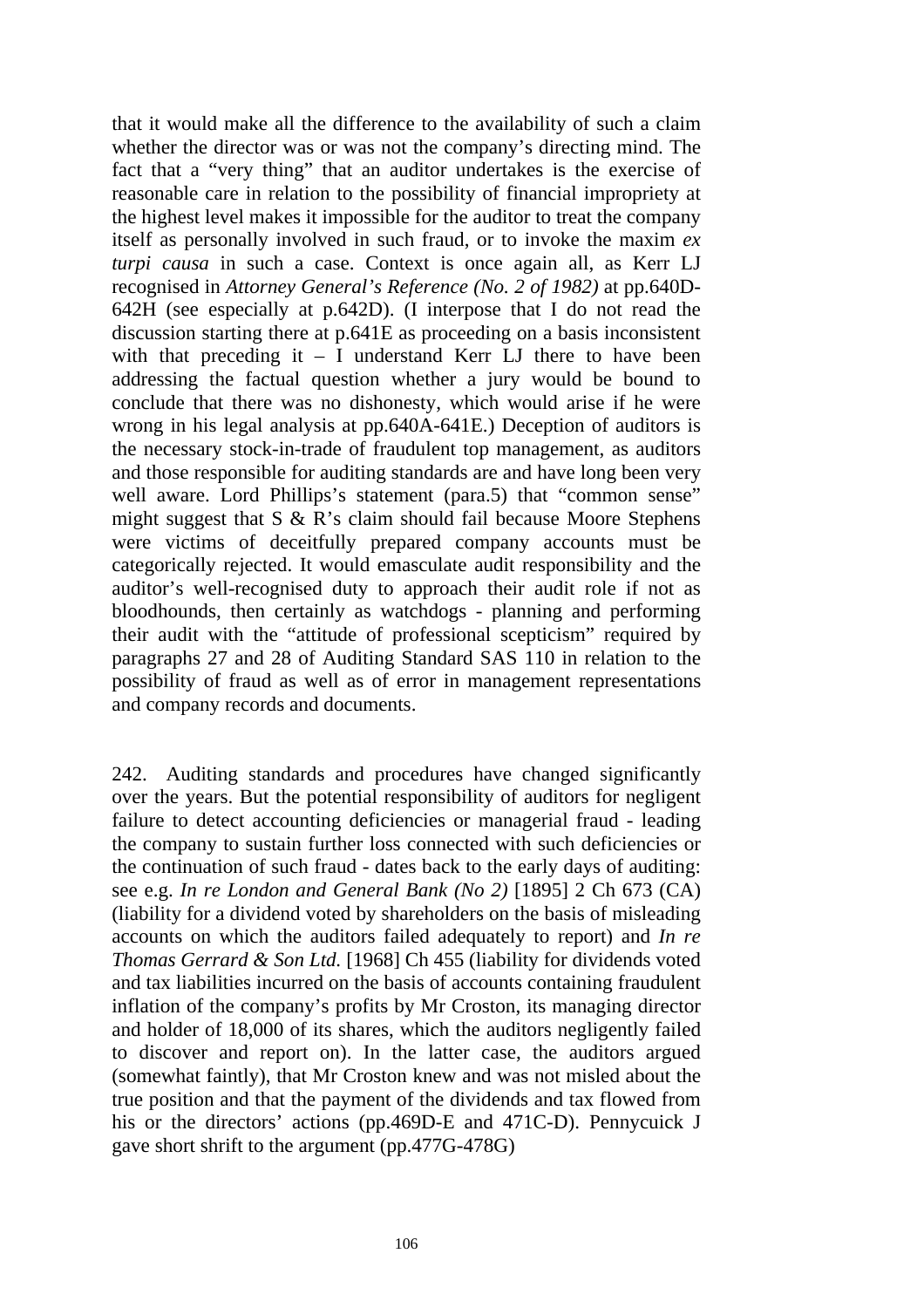243. In *Galoo Ltd. v. Bright Grahame Murray* [1994] 1 WLR 1360 auditors were allegedly negligent in failing to detect fraudulent overvaluation of Galoo Ltd.'s stock by Mr Sanders, who was clearly the directing mind of Galoo Ltd. and its 100% parent. The claim was that, but for such negligence, both companies would have been wound up in 1986 instead of in 1993 and would have avoided losses made in subsequent adverse trading in that eight year period. The claim was rejected on grounds of causation (the losses were caused by the subsequent adverse trading, and the "but for" link to the auditors' negligence was insufficient). There was no suggestion that Mr Sanders' knowledge of or involvement in the fraud could defeat it.

244. More recently, in *Sasea Finance Ltd (in liquidation) v KPMG (formerly KPMG Peat Marwick McLintock* [2000] 1 All ER 676, the auditors were alleged to have failed to report promptly during the audit evidence of impropriety by two dominant figures in the group (neither however then a director). The auditors argued that it would have been no use to report to senior management consisting of the two dominant figures. In response, the Court of Appeal noted that there were six directors of whom no criticism was made and, in any event, that the Auditing Guidelines of the Institute of Chartered Accountants (Feb 1990 ed.)

"acknowledge that there may be occasions when it is necessary for an auditor to report directly to a third party without the knowledge or consent of the management. Such would be the case if the auditor suspects that management may be involved in, or is condoning, fraud or other irregularities and such would be occasions when the duty to report overrides the duty of confidentiality".

The Court of Appeal cannot have thought such a duty in shareholders' interests would only exist if senior management *below* the level of the company's directing mind or board were complicit in the fraud.

245. It is in principle therefore no answer to an auditor who has failed to discover fraud to point to involvement or knowledge on the part of the company's directing mind. This conclusion is justified on grounds paralleling those applicable between the company and its directing mind (see paras. 224-232 above). That is not surprising, since both senior management and auditors owe duties to the company intended to protect shareholders' interests, and such duties must be enforceable. The two sets of relationship are essentially complementary, although the duty is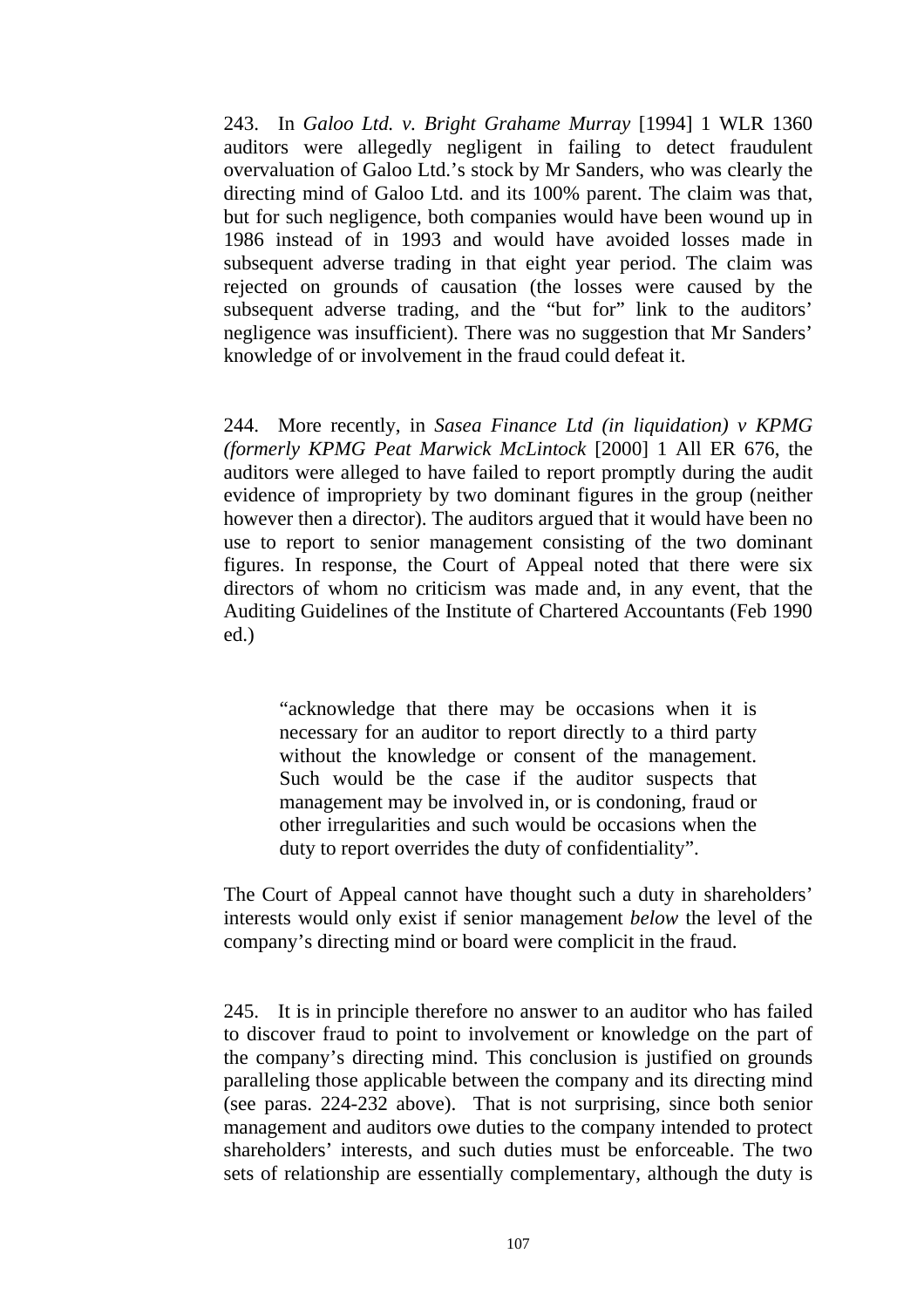in one case primary and in the other confirmatory. However the present scheme of fraud is categorised, it cannot in the context of the audit engagement be attributed to the company itself, so as to relieve the auditors from their duty or prevent the company complaining of its breach. Again, this is so as a matter of general principle having regard to the nature of the roles and duties undertaken. Again, however, it can be supported by reference to the *Hampshire Land* principle, which, in this context also, means that the interests and activities of S & R and of Mr Stojevic must be distinguished, precisely because it was among Moore Stephens's functions as auditor to ensure to the former a degree of protection against the latter.

246. In view of some observations made by my noble and learned friend, Lord Brown of Eaton-under-Heywood (in paras. 202-203) I add a word on the nature of an auditor's potential liability for negligent failure to detect, report and so stop a continuing course of management fraud. This was one of a number of topics on which the House did not hear argument, and some authorities relevant to it were not therefore cited. But in principle, the auditor is potentially liable for further frauds committed in the same course of management fraud. An auditor may argue that loss suffered by a continuing scheme of fraud which the auditor ought to have detected was outside the scope of the auditor's duty or too remote or that there was a break in the chain of causation, but success in such an argument may be unlikely in circumstances where, ex hypothesi, the auditor was negligent in failing to detect the same continuing scheme. The relevant considerations were canvassed by Evans-Lombe J in *Barings Plc v Coopers & Lybrand* [2003] EWHC 1319 (Ch) at paragraphs 816-838. Hobhouse J's comments in *Berg* (discussed below) and the case of *Galoo* (paragraph 243 above) have nothing to do with this question. In both those cases, the losses and insolvency were caused by subsequent adverse trading decisions unconnected with the fraud. (*Galoo* is no doubt the case to which Lord Hoffmann referred extra-judicially on this point in his Chancery Bar lecture *Common Sense and Causing Loss* of 15 June 1999.)

247. Examples of cases where auditors have been held liable for further losses in a continuing scheme of fraud include *Pacific Acceptance Corpn. Ltd. v Forsyth* (1970) 92 WN (NSW) 29 (see at p.41E-F – quantum was ultimately compromised: see p.133D-E), *Dairy Containers Ltd. v NZI Bank Ltd. and Auditor-General* [1995] 2 NZLR 30 (see at pp.52 lines 15-20 and 73 lines 23-29) and *Barings Plc v Coopers & Lybrand* itself (subject in that case to a finding of a break in the chain of causation occurring some 18 months after the negligent audit as a result of the fault of management not involved in the fraud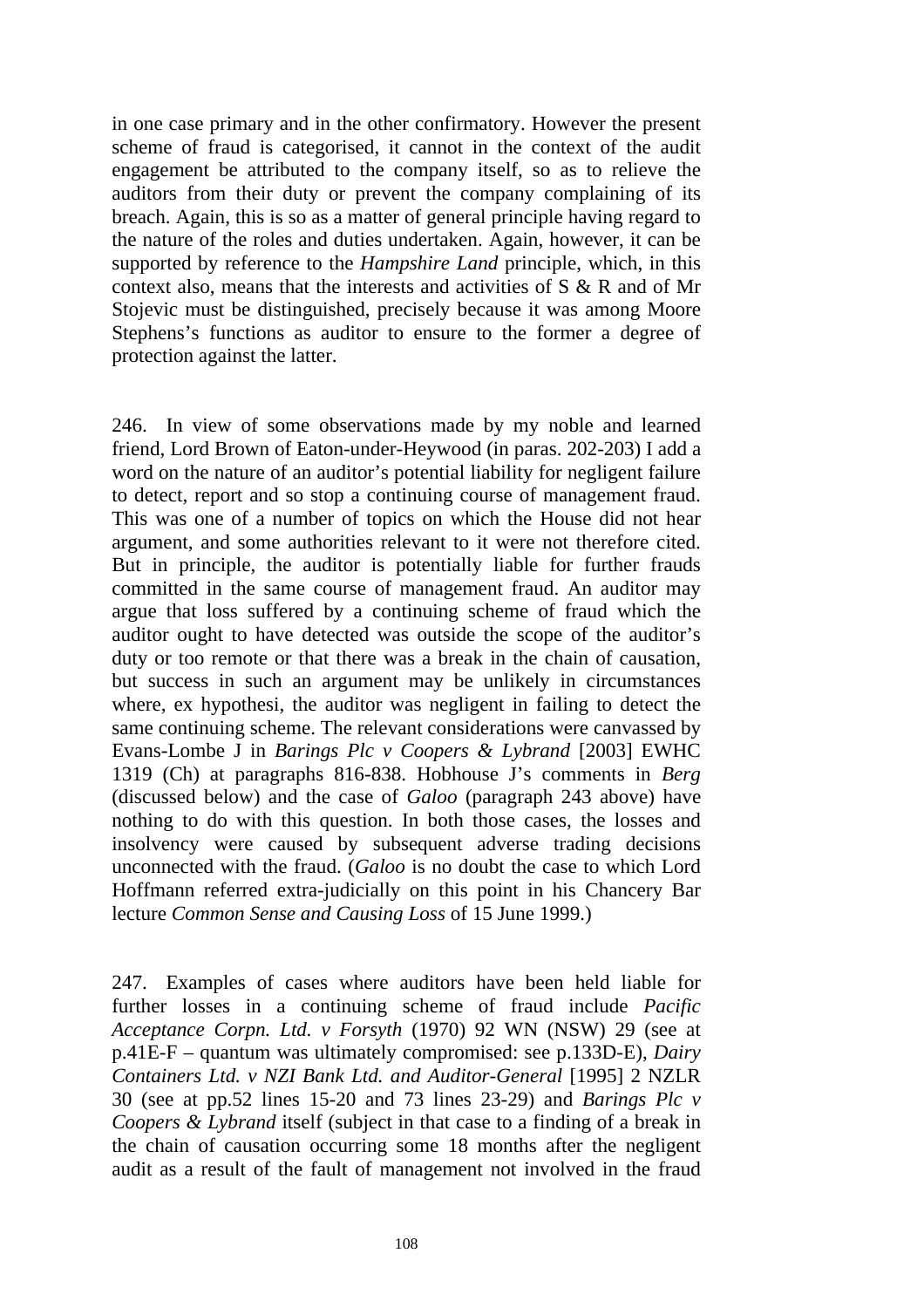(paras. 839-878). The position in such cases parallels that where auditors failed to detect a continuing negligent course of foreign exchange dealings: *Daniels (formerly practising as Deloitte Haskins and Sells) v Anderson* (1995) 16 ACSR 607 (see at pp. 703 line 48 to 705 line 3, 717 line 27 to 718 line 3 and 720 lines 34-43). It is auditors' exposure in such respects which has led them over the years to press for some mitigation of liability over and above any offered under s.727 of the Companies Act 1985, now s.1157 of the Companies Act 2006. One suggestion was that their liability should be made proportionate. This suggestion was rejected by the Law Commission in a Feasibility Investigation of Joint and Several Liability for the Department of Trade and Industry (1996). More recently, auditors have however obtained a statutory right to limit their liability contractually under ss.534-536 of the 2006 Act.

#### *Overseas authority on attribution*

248. The House was shown a range of common law authority, particularly from Canada, Australia and the United States. It amply illustrates the variety of ideas and solutions current in this field. Ultimately, I derive no more than an increasing reluctance in recent case-law to hold that top management fraud provides a defence to a negligent auditor. While this corresponds with my own conclusion as to the right direction in principle for English law, I have relegated detailed examination of the overseas authorities to an annex.

# *The auditor's position where some of the shareholders have engaged in fraud*

249. Fraud of the company's directing mind is as such, therefore, no bar to a claim by the company against its auditor for loss sustained by the company due to negligent failure to detect such fraud (paras 241 to 247 above). It cannot in principle make any difference if (as will very commonly be the case) the same person owns some shares in the company. As a matter of basic company law, the company's separate legal personality entitles it to claim, and the situation mentioned by Lord Hoffmann in *Meridian* (paras 221 to 235 above) in which it is legitimate to look behind the veil at the shareholders, applies only when *all* the shareholders in a solvent company concur in committing the company to some decision within its memorandum of association.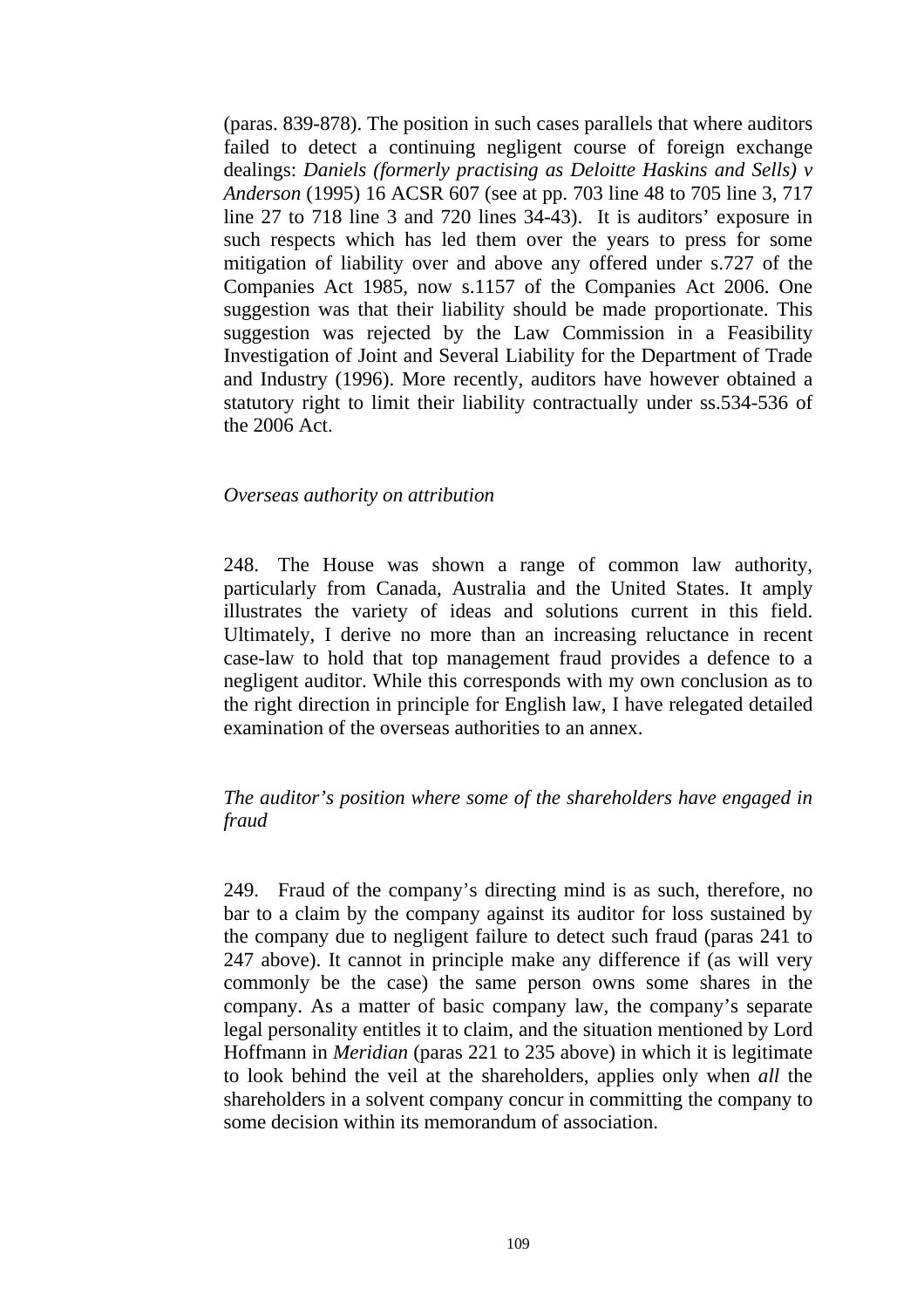250. Lord Phillips expresses the view (para. 61) that the position "becomes unclear … if some of the shareholders were complicit in the directing mind and will's misconduct" because of the possibility of "the fraudulent …. shareholders profiting from their dishonesty". Selfevidently this focuses only on the presently irrelevant situation of a solvent company. But even in a situation of solvency, I consider that the doubt expressed by Lord Phillips about the company's right of recovery conflicts with the principle precluding the lifting of the corporate veil. In reality, it would, if accepted, transform the law regarding auditors' responsibility, since in many cases fraudulent management own some shares.

251. The concern behind the doubt is that auditors might be liable to the company in amounts which would then enure to the benefit of guilty shareholders. This is however an insubstantial spectre, whether or not the company is insolvent. In cases of insolvency (such as *In re London and General Bank* and *In re Thomas Gerrard* and the present), there is commonly no conceivable prospect of any shareholder benefiting by any recovery, however large, made against a negligent auditor. A claim against auditors will not in practice reimburse the company for all its loss, because the very basis of the claim will be that future loss was caused by failure on one or more audits to detect a continuing scheme of fraud which will *already* have caused past loss. This is quite apart from the fact that auditors' negligence cases are commonly compromised before trial. Further, if a guilty shareholder is identifiable and has current assets, the company will often look first to them and any recovery from the auditor will be reduced accordingly (as apparently happened in *In re Thomas Gerrard*). And, if this does not happen, auditors commonly join fraudulent directors and others as third party defendants, and take steps to freeze any assets that they may have.

252. Nevertheless, it is appropriate to give some further consideration to the position of a solvent company (or a company which would be rendered solvent if it recovered damages from its auditors), on the remote hypothesis that, if it were to recover in full, then shareholders who had already benefited by or were involved in the wrongdoing might benefit by an increase in value of the company. A similar spectre of double recovery may be summoned in respect of the recovery from negligent auditors of dividends which a company has wrongly paid out to shareholders on the faith of fraudulent accounts. In that situation, the shareholders may either be entirely innocent or may include shareholders aware of the accounts' falsity. The spectre of double recovery was thus raised, briefly and unsuccessfully, as an objection to the recovery of damages against negligent auditors in *In re Thomas*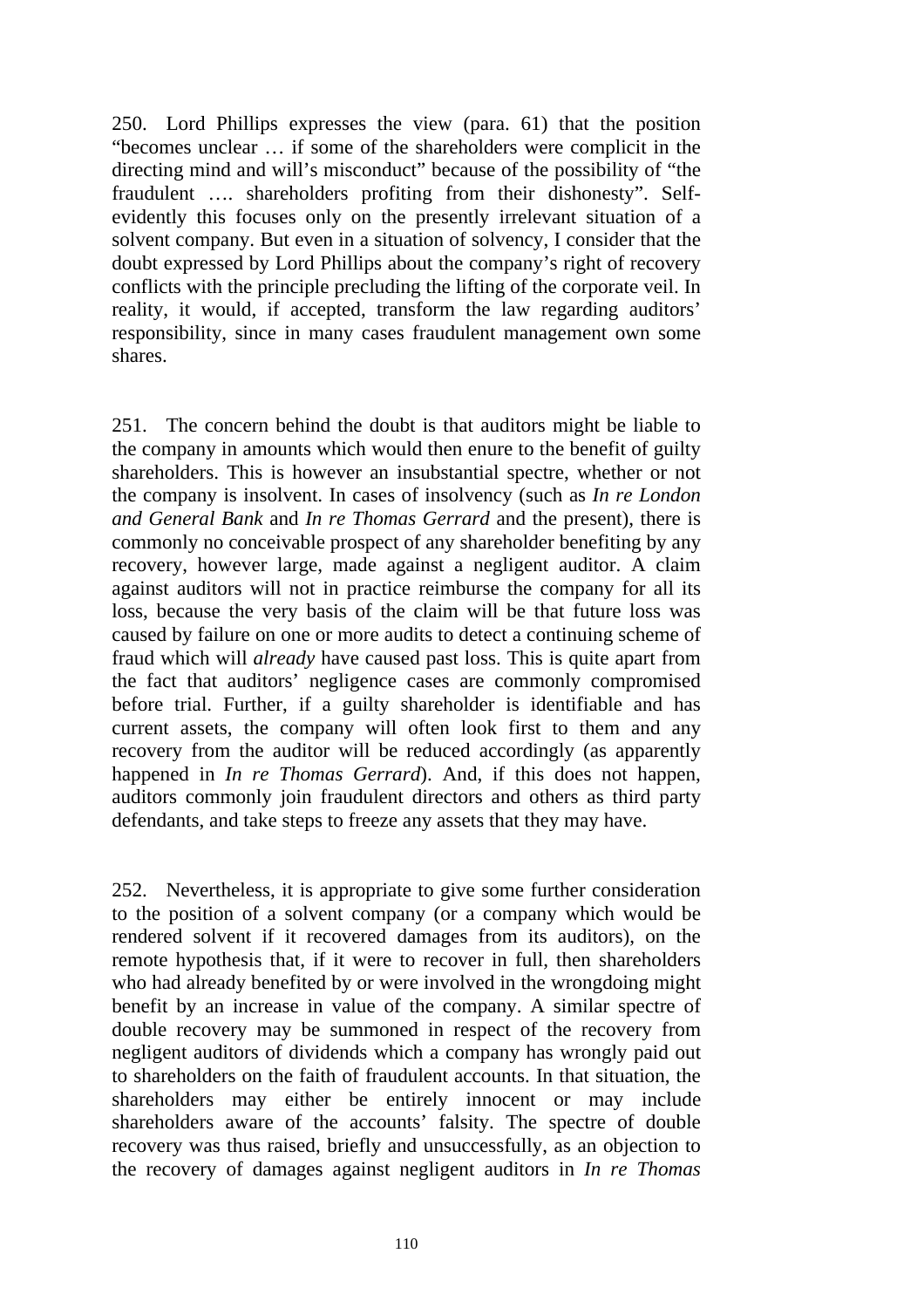*Gerrard*. Counsel submitted that it would be "monstrous for the shareholders to receive again what they had already received in excess dividends" (p.469F). Pennycuick J's response was simply that the auditors were "of course entitled to credit for the account [sic] recovered from Mr Croston" (p.478G). As stated above, Mr Croston was not only the managing director, but also a significant shareholder. However, the company was in liquidation, so that the factual basis for counsel's submission that the shareholders might "receive again what they had already received in excess dividends" is also unclear.

253. The whole topic was however comprehensively revisited by Giles J in the Supreme Court of New South Wales in *Segenhoe v Atkins*  (1990) 1 ACSR 697 where he held that it did not matter whether the company paying the dividend was solvent rather than insolvent. In either case the company as a separate entity was out of pocket to the extent of the money paid away. To prevent recovery by the company because the money was paid to shareholders rather than to a third party "would negate the company's status as a legal entity separate from its shareholders" and in any event, even if the shareholders remained the same, they would not necessarily be paid twice over. Giles J's full reasoning at pp.701-702 repays reading. The only contrary suggestion in any authority appears to consist of a single dictum of Cotton LJ in *In re Exchange Banking Co (Flitcroft's case)* (1882) 21 Ch D 519. This was another case where dividends were over a period of years wrongly paid out of capital on the basis of accounts showing false profits prepared by directors who as shareholders received some of such dividends. The company, by now in liquidation, sued the directors for the totality of the dividends wrongly paid out. Sir George Jessel MR and Brett LJ held unequivocally that the dividends were recoverable in full, and would have been even had the company remained solvent. However Cotton LJ drew a distinction, saying, at p 536:

"The corporation is not the mere aggregate of shareholders. If the corporation were suing for the purpose of paying over again to the shareholders what the shareholders had already received the Court would not allow it. But that is not the case here, the company is insolvent, and there is no objection to allowing it to get back its funds for the purpose of paying debts. The case of the liquidator is stronger, for in some respects he, as *a quasi* trustee for creditors as well as shareholders, stands in a different position from the company. But I rely on this, that the money was not paid to the corporation, but was paid improperly to individuals, and the corporation can sue the directors to get it back that it may be applied in payment of the debts of the corporation."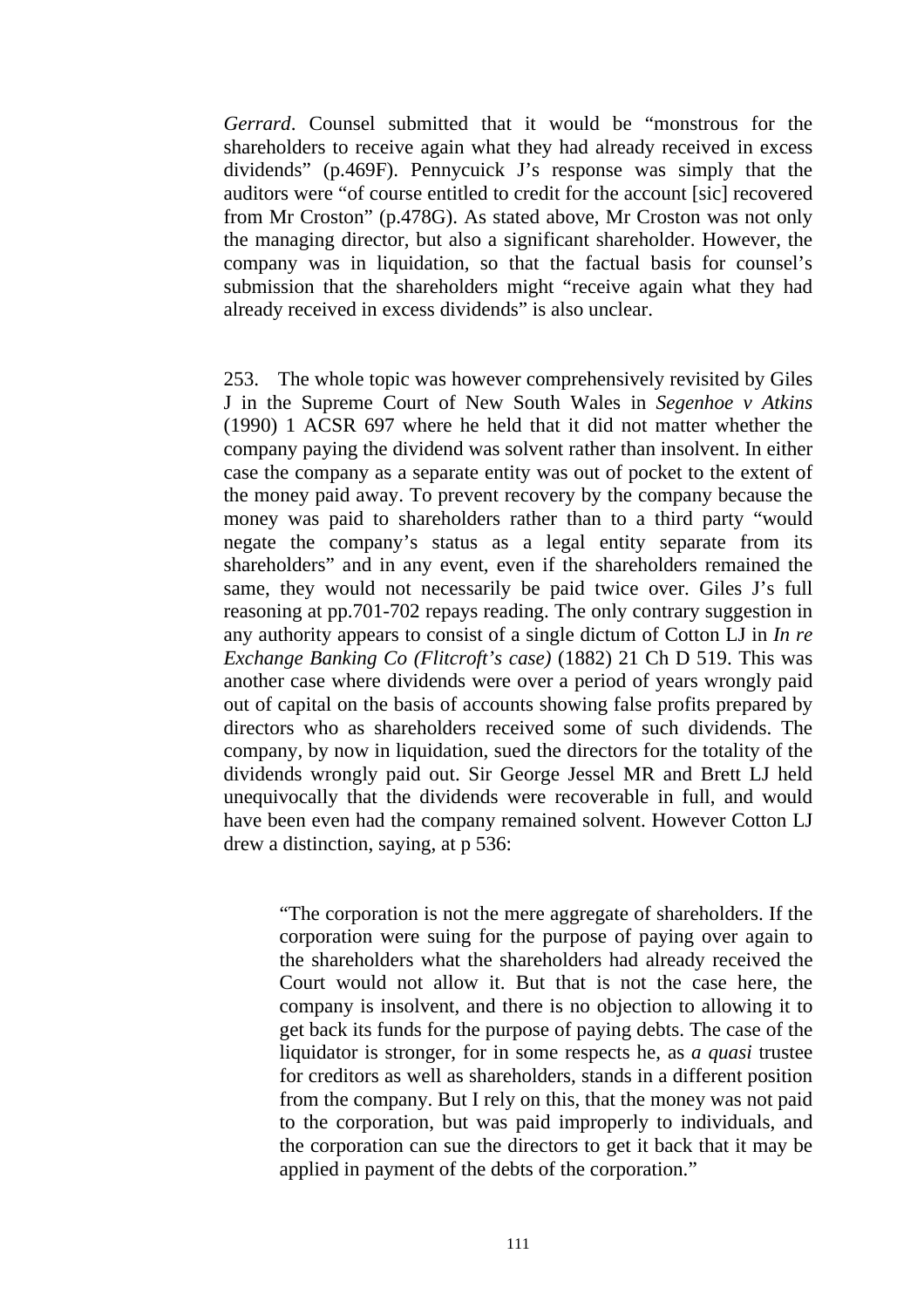As Giles J observed in *Segenhoe v Atkins*, Cotton LJ's "reference to 'the shareholders' was probably to the particular shareholders who had received the dividends, rather than to the shareholders as a fluctuating body", and later case-law has tended to explain Cotton LJ's dictum as a reference to the court's power to give directions in a liquidation as to the proceedings which a liquidator may pursue. However, the dictum is on any view irrelevant in the present case where the company is irredeemably insolvent. If a case ever arose of a solvent company, the English courts would have the opportunity, as Giles J did, of reconsidering the dictum, and of either taking the same view as Giles J or fashioning the dictum into a rule preventing any possible double recovery (perhaps building on the *VGM* principle: see below).

254. I turn now to situations where the loss consists not of dividends paid out to shareholders, but of other payments fraudulently extracted from the company. In these situations, by definition, the only shareholders, who might conceivably benefit twice over if a company were able to recover such losses from wrongdoers such as its directors or auditor, would be shareholders participating in the fraud. Again, the issue would only arise in a case where (unlike the present) the company was solvent or (improbably) would be made so by recovery from its directors or auditor. In my view, English law would find, as some American courts have found, a way of addressing this issue, even though it may be a different way. First, if the point ever arose where a company, which had still not received full compensation for injury done to it by management fraud, were due to make a distribution to a manager shareholder, the company could impound the defaulting manager/shareholder's share of the distribution under the principle identified in *In re VGM Holdings Ltd.* [1942] Ch 235 and *Selangor United Rubber Estates Ltd. v. Cradock (No 4)* [1969] 1 WLR 1773. That principle not only enables the impounding, as in *VGM*, of a defaulting director's entitlement to satisfy his own liability, but also enables the impounding of the amounts due to a defaulting director in his capacity as shareholder to satisfy the liability of other defaulting directors liable jointly and severally with him. In *Brink's-Mat Ltd. v Noye and others*  [1991] 1 Bank LR 68, 72 Nicholls LJ suggested and Mustill LJ in his judgment accepted that this "or some other process designed to achieve the ends of justice" would "without doubt" prevent the fraudulent shareholders from profiting by their dishonesty. I also believe that would be so. The common law is not so barren as to be unable to achieve in this area what Lord Goff of Chieveley once described in another context as "practical justice".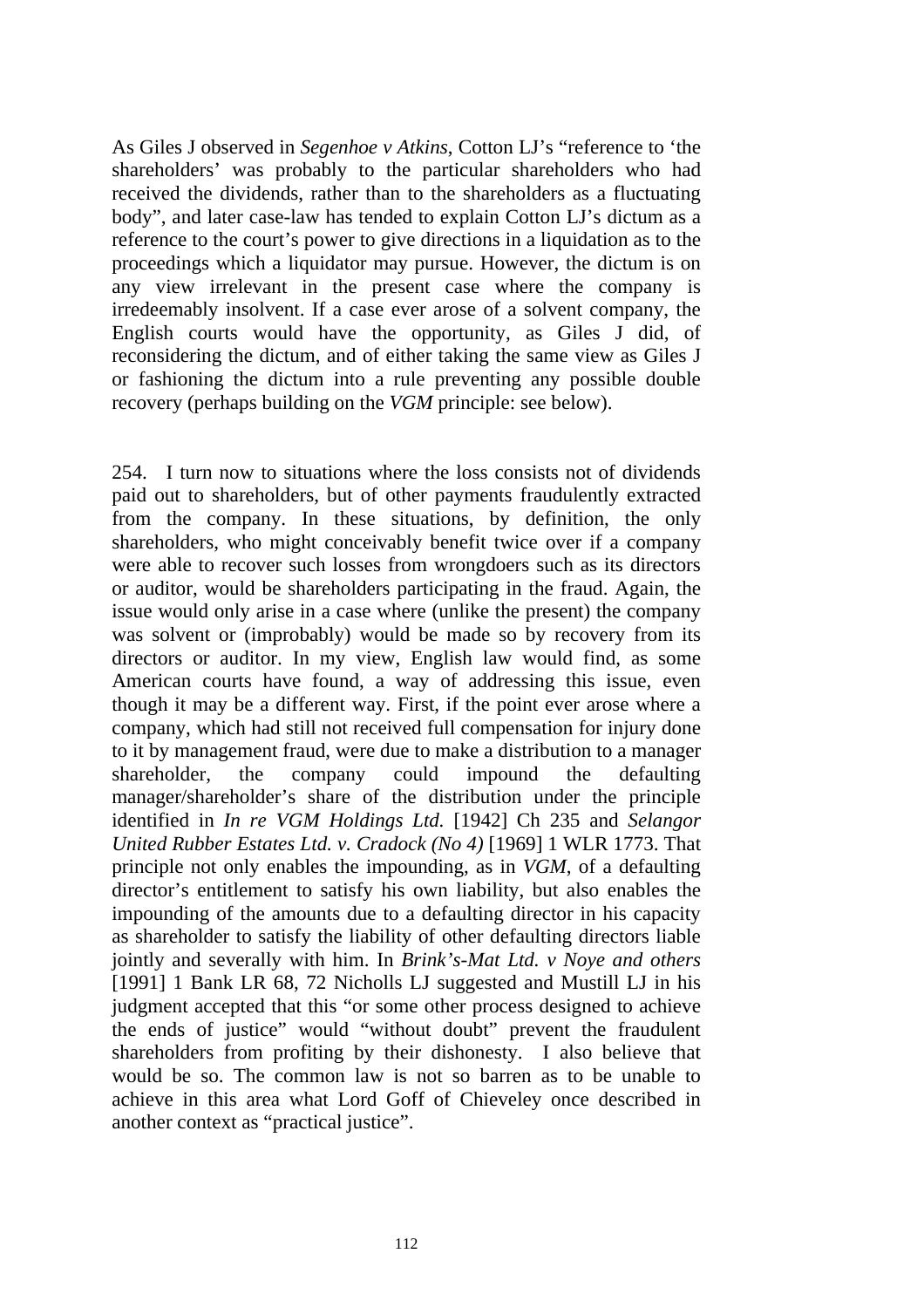255. One approach that could not, with respect, be adopted is that suggested by my noble and learned friend, Lord Brown, in his judgment at para. 203. That paragraph ignores separate corporate personality when it refers to "a claim against the auditors [which] may well lie (through the company) at their [i.e. innocent shareholders'] suit". A company (all the more so when in insolvent liquidation) sues in its own right, not for or at the suit of its shareholders. I am also aware of no "policies and principles", generally understood or not, which might limit a company's recovery for a wrong done to it by reference to whatever loss its innocent shareholders might, if the corporate veil were lifted, be said themselves to have suffered. The suggestion that this could be the measure of a company's recovery again ignores the company's separate legal identity and interests. Suppose senior management own 50% of the shares, and are operating a scheme of fraud which the auditor should have detected at the end of year 1, and that the fraud costs the company £1m in year 2. Why should it matter whether, but for the  $£1m$ abstraction in year 2, shareholders' equity would or would not have increased in value? What if the £1m abstraction imperils the company or renders it insolvent? The company has suffered a loss of £1m., and is entitled to recover this for its own purposes including payment of its debts. The only qualification on full recovery that might, theoretically, exist in a solvent situation (other than those inherent in conventional contractual and tortious principles of causation and remoteness) is one tailored to ensuring that no guilty shareholder actually benefits, and this could be achieved, if it were ever to be a real concern, under or by development of the *VGM* principle in a manner respecting corporate identity (see para. 254 above)*.* Further, as Cotton LJ recognised in *In re Exchange Banking Co (Flitcroft's case)*, whatever view one may take about the position where a company is solvent, "there can be no objection to allowing it to get back its funds for the purpose of paying debts". In an insolvent situation like the present, Lord Brown's suggestion is also in conflict with the decision in *In re Thomas Gerrard*, where Mr Croston's shareholding and its value were, rightly, treated as irrelevant to the company's recovery against its negligent auditors.

### *The auditor's position where all the shareholders have engaged in fraud*

256. The issue which is, or should be, critical to this appeal arises where the person(s) responsible for the scheme of fraud own *all* the company's shares. The auditor is there to check on management and report to shareholders. But the shareholders know the true position. In a situation of solvency, the straightforward analysis is that there is nothing to report, no-one to complain and no loss. It might also be questioned whether there is any breach of duty, at least in tort and perhaps also in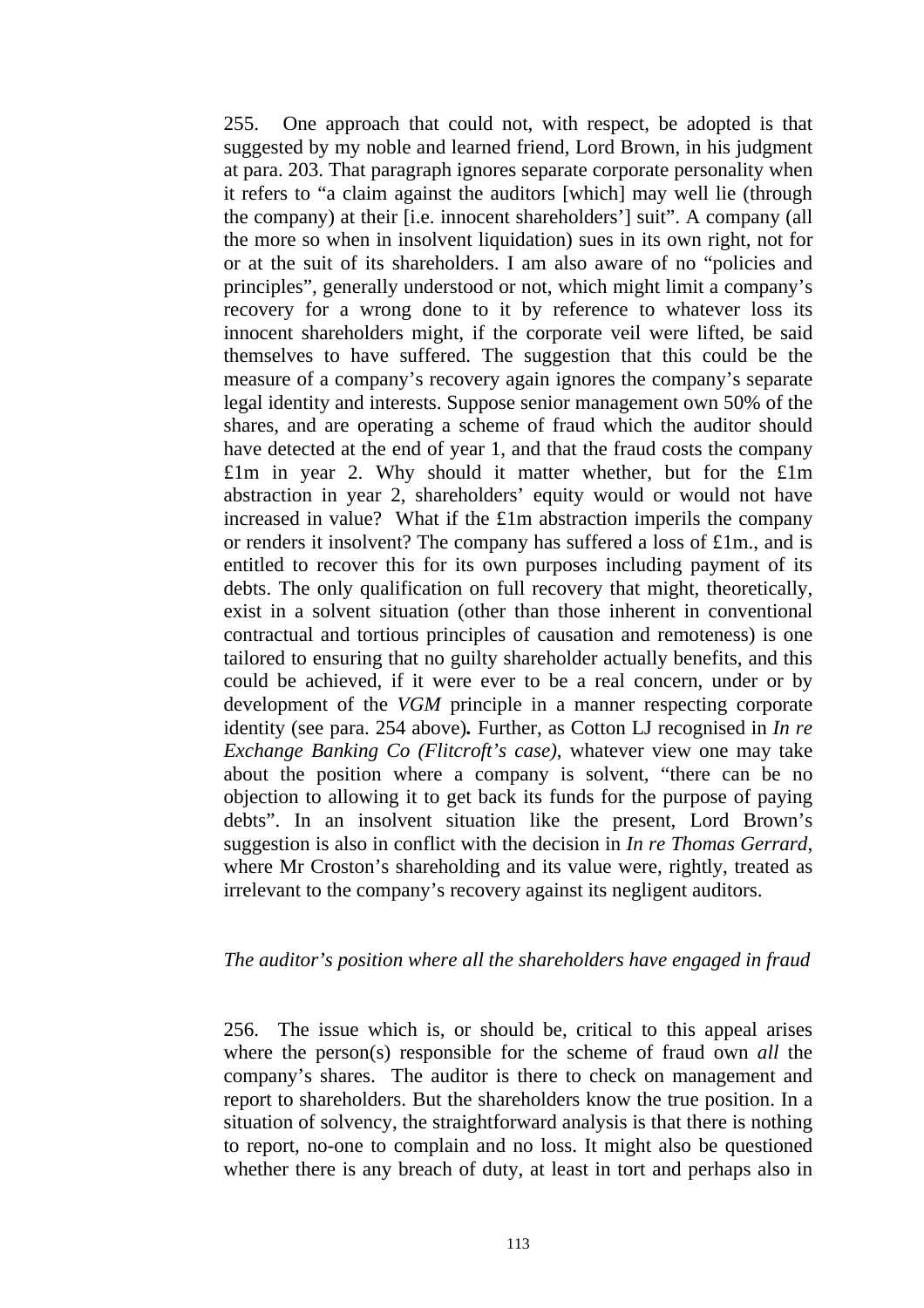contract, in failing to report to persons who already know; however, this may overlook the fact that the negligent auditor will by definition not know that the shareholders do know, and it also needs to be considered in the light of the auditor's statutory role and the duties, here largely express, which an auditor undertakes. More pertinently, "so long as the company is solvent, the shareholders are in substance the company" (para. 235), and the company cannot therefore say that it was ignorant or misled or suffered loss.

257. Two cases illustrate the application of this straightforward analysis to companies solvent at the audit date. In *Pendleburys Ltd. v. Ellis Green and Co.* (1936) 181 LT 410, a company claimed against its auditor loss caused by its cashier's defalcations. It sought to attribute such loss to the auditor's failure, when reporting on the accounts, to disclose weaknesses in the company's book-keeping systems arising from the absence of certain books and internal checks. The company's only three directors were its sole shareholders and debenture-holders, and the auditor had reported the weaknesses to them from time to time. Swift J in dismissing the claim observed that the defendants had made their reports to the three men who had "every pecuniary interest in the company", and that, "although they, as auditors, were there to protect the shareholders it could not seriously be said that the shareholders did not receive the information and protection which the law desired should be secured to them" (p 411). The reference to the directors as having "every pecuniary interest in the company" and the absence in the report of any contrary suggestion indicate that the company remained solvent at all times.

258. The second case is Hobhouse J's decision in *Berg*. Berg & Co. was solvent at the date of the relevant 1982 audit. (It became insolvent some years later by reason of a trading debt incurred in 1984.) The negligence it alleged against its former auditors related to a receivable of £2.39m shown in the 1982 accounts as due from a company called Gimco, in respect of which the auditors had simply accepted the uncorroborated and unsupported assurances of Gimco and Mr Golechha, Berg & Co's sole active director and ultimate beneficial owner. At p.44 Hobhouse J pointed out that, although Berg & Co was a separate and distinct legal entity, Mr Golechha was its directing mind, his knowledge was the company's and "There was never any general body of shareholders nor any minority shareholders. In addressing their certificate to 'the Members' of Berg, [the auditors] were for all practical purposes addressing it to Mr Golechha alone". Applying *Caparo* he said (p.53) that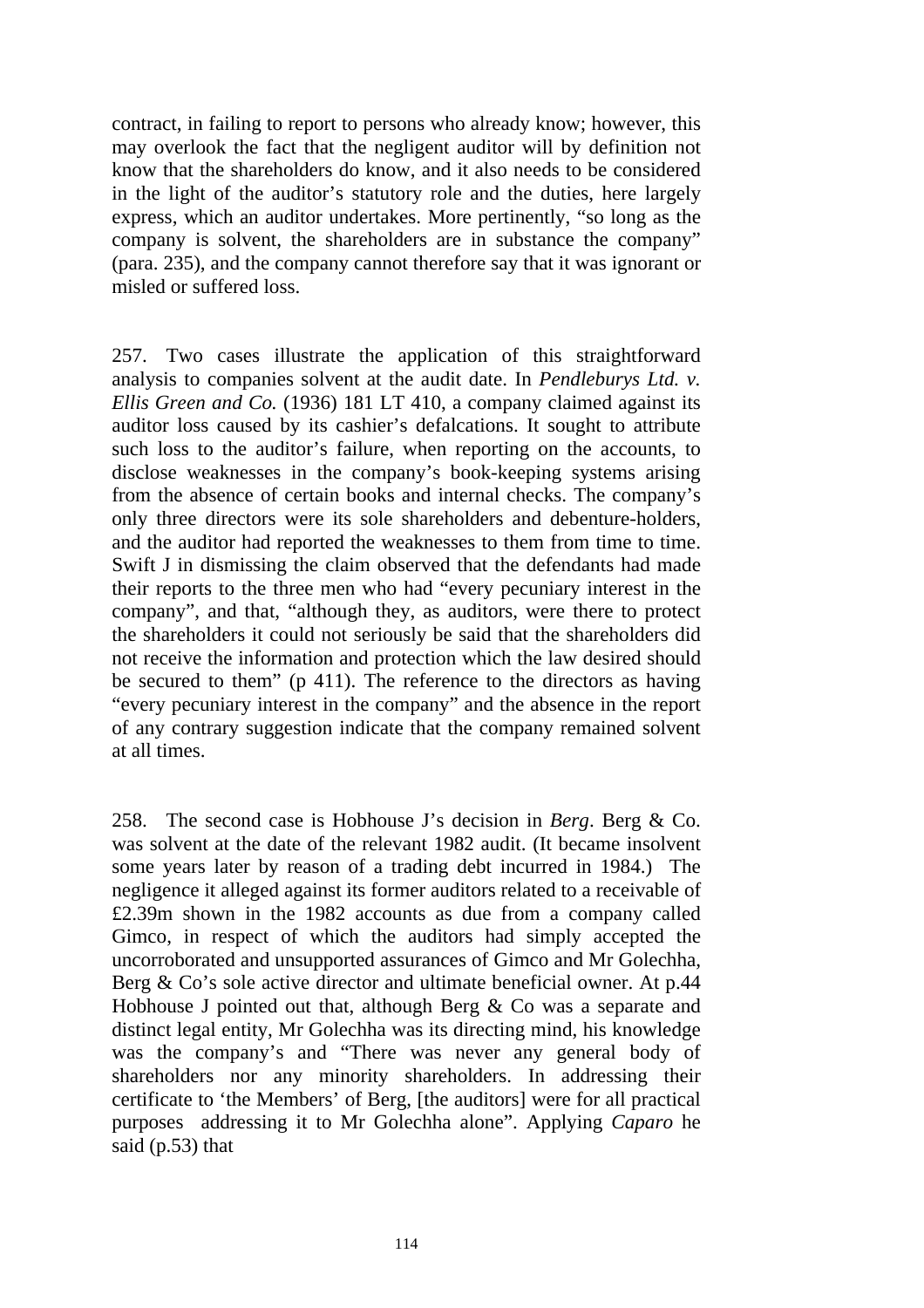"the purpose of the statutory audit is to provide a mechanism to enable those having a proprietary interest in the company or being concerned with its management or control to have access to accurate financial information about the company. Provided that those persons have that information, the statutory purpose is exhausted. What those persons do with that information is a matter for them and falls outside the scope of the statutory purpose. In the present case the first plaintiffs [the company] have based their case not upon any lack of information on the part of Mr Golechha but rather upon the opportunity that the possession of the auditor's certificate is said to have given for the company to continue to carry on business and to borrow money from third parties. Such matters do not fall within the scope of the duty of the statutory auditor."

259. In this passage, Hobhouse J was identifying a situation analogous to that applying where a person (A) undertakes to report to a professional body on the affairs of a third person (B) to enable B to continue to engage in professional practice. If B procures A to issue the relevant certificate by deceiving A about matters which A, had he been careful, should anyway have observed, B cannot then turn round and blame A: *Luscombe v. Roberts and Pascho* (1962) 106 SJ 373. But the professional body, if it incurs loss through allowing B to continue in practice, can in such a situation claim against A: *Law Society v. KPMG Peat Marwick* [2000] 1 All ER 515; [2000] 1 WLR 1921(CA). In a case like *Berg*, once it is established that all relevant persons within a company know the true position, the company falls to be treated as a single person (B) in relation to its auditor (A).

260. The company argued in *Berg* that the *Hampshire Land* principle precluded the attribution to it of Mr Golechha's knowledge. The argument failed *in limine* (because it was not shown that Mr Golechha was guilty of any fraud on the audit or towards the company), but Hobhouse J (at p.54) also addressed the position as it would have been had there been any fraud:

"However one identifies the company, whether it is the head management, or the company in general meeting, it was not misled and no fraud was practised upon it. This is a simple and unsurprising consequence of the fact that every physical manifestation of the company Berg was Mr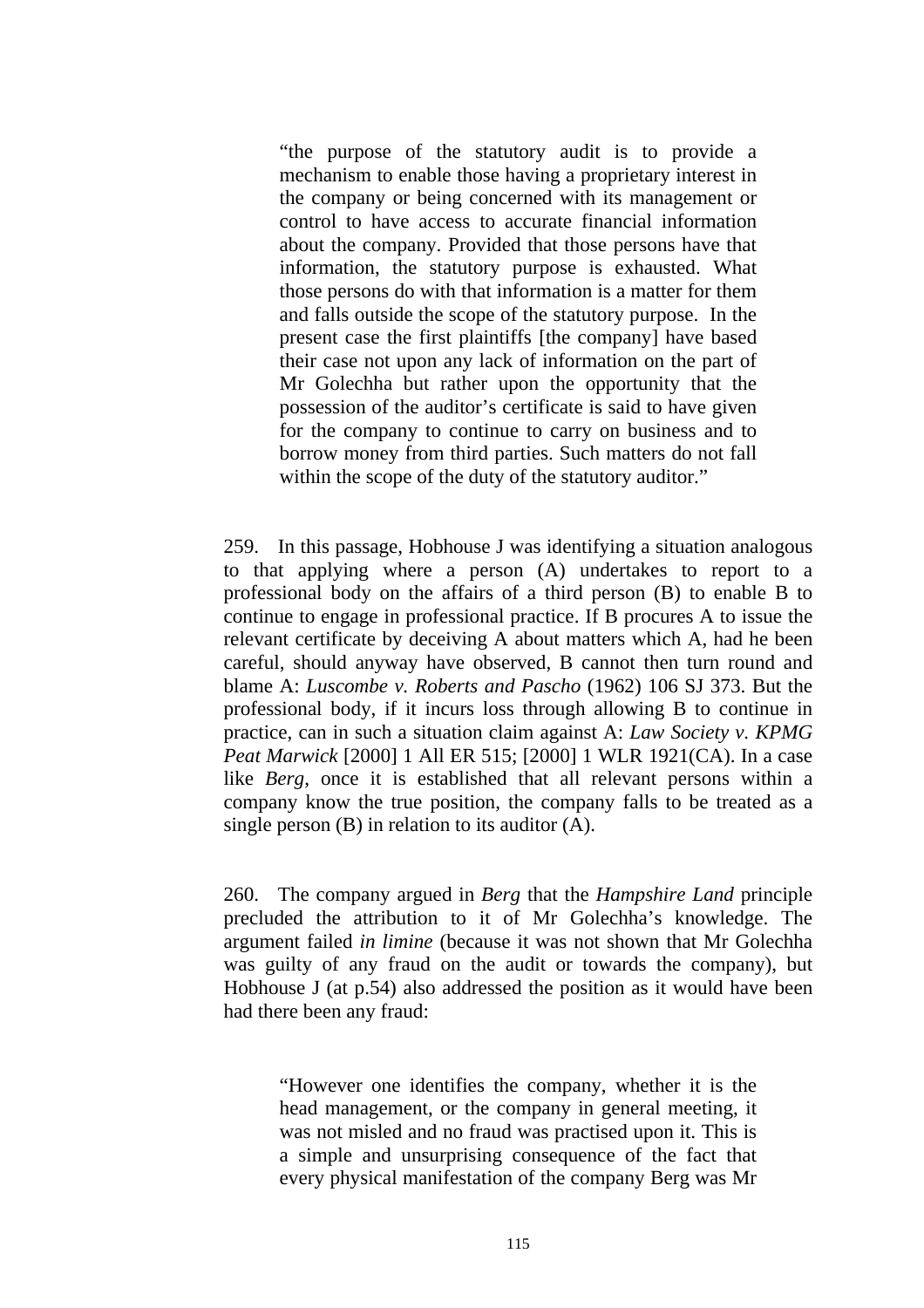Golechha himself. Any company must in the last resort, if it is to allege that it was fraudulently misled, be able to point to some natural person who was misled by the fraud. That the Plaintiffs cannot do."

In the result, the company was entitled only to nominal damages for the technical breach of contract involved in the failure to qualify the audit report. Hobhouse J's words must be taken in context. The company was solvent at the relevant dates. There was no-one but Mr Golechha to think or act for or be interested in it.

261. American case-law supports a conclusion barring recovery from a auditor who has negligently failed to detect that the company's sole shareholder and controller (a "sole actor") has been engaging in fraud, e.g. by falsifying the company's accounts and conducting its business fraudulently to his own benefit and the injury of depositors and creditors (*Federal Deposit Insurance Corpn. v. Ernst & Young* 967 F.2d 166 (1992)) or by operating a Ponzi scheme leading the company into ever deeper insolvency (*Official Committee of Unsecured Creditors v. R.F. Lafferty & Co., Inc.* 267 F.3d 340 (3rd Cir. 2001)). In the former case (decided under Texas law), the court left open the possibility that the creditors or the liquidator on their behalf might have a cause of action against the auditors. In the latter case, decided under Pennsylvania law, the court said that the nature of the claim (for the company's loss through "deepening insolvency" – a problematic head of loss in English law in any event) made it one which could only be pursued by the company, and that s.541 of the US Bankruptcy Code meant that the liquidator in pursuing it could be in no better position than the company had been before its liquidation.

262. Moore Stephens argue, and I understand the majority of your Lordships to consider, that this appeal is covered by the same analysis. In short, Mr Stojevic was S & R's sole directing mind and its sole beneficial owner; and the company cannot in consequence complain that it succeeded in deceiving Moore Stephens and was in consequence not stopped by others (regulatory or investigating authorities) from pursuing its scheme of fraud. Such a conclusion could be explained in various ways: the auditor's duty did not extend to supplying information which all persons who can represent the company already have; or whistleblowing on S & R was and is outside the statutory purpose of the audit as between the company and the auditor; or the principle *ex turpi causa*  applies. Which way was adopted would be presently immaterial.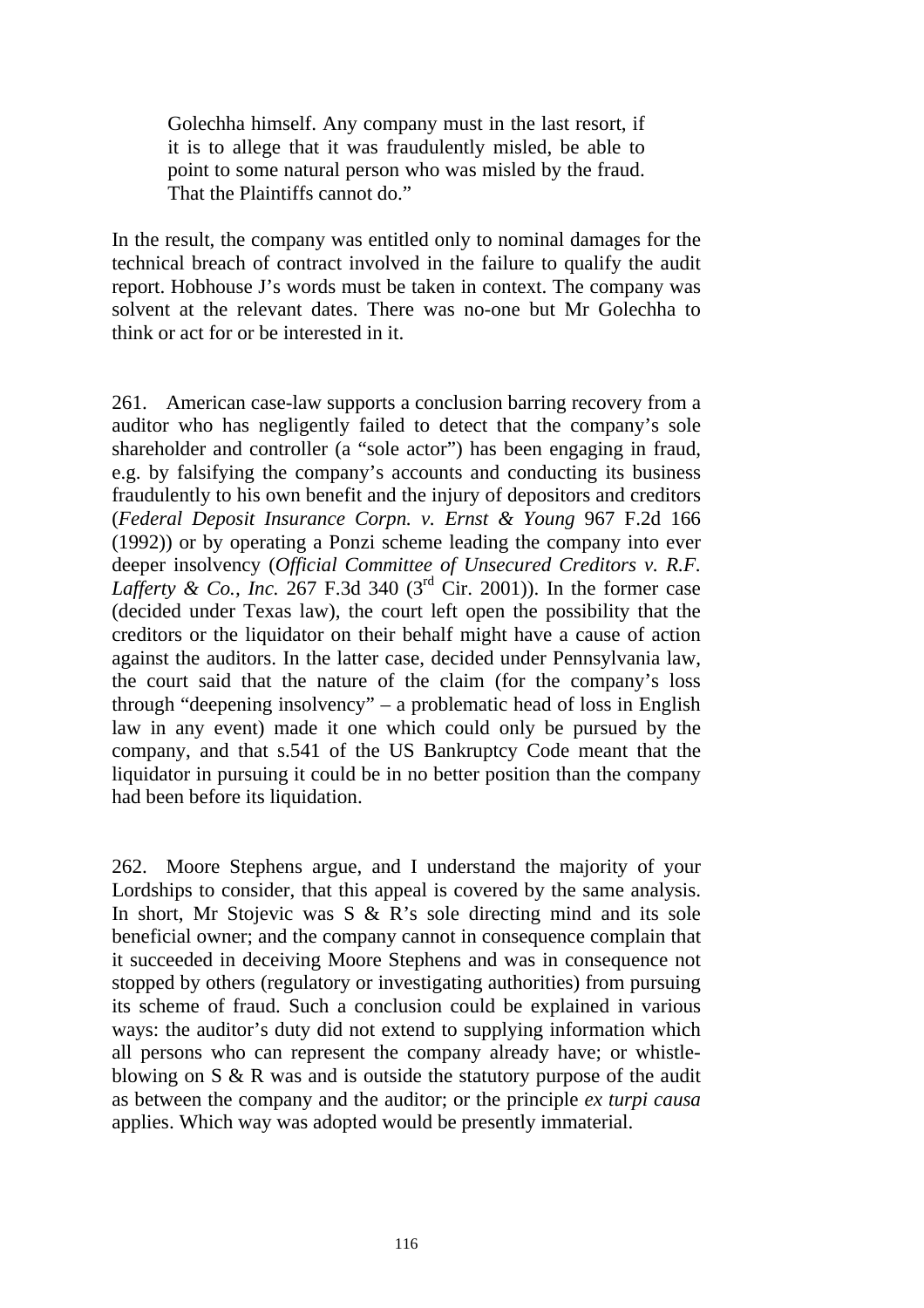263. In my opinion, Moore Stephens's argument and the majority conclusion overlook a critical distinction between a company which is solvent and a company which is insolvent at the audit date. Let me, however, first consider two other reasons suggested by S & R for rejecting Moore Stephens's argument. They are: (a) the "very thing" principle and (b) the fact that  $S \& R$  is currently insolvent and in liquidation. The first, that the maxim *ex turpi causa* is incapable of defeating a claim against Moore Stephens for failure to discover and report the very continuing fraud which is the basis of the claim to rely on the maxim, makes no sense if and so long as S & R and its directing mind and sole shareholder are to be identified with each other. An auditor or reporting accountant (A) cannot be in breach of duty, to a person (B) committing a fraud, by failing to report to a third person (C) B's own fraud about which B well knows (and which B could perfectly well have reported himself, had that not been the opposite of what he wished). This is so, even if such a report would have led to B being unable to continue the fraud. These points are demonstrated by both *Luscombe* and *Berg*. The case of *Reeves v Commissioner of Police of the Metropolis* [1999] QB 169 has in my opinion no real relevance. It stands for a principle of causation which does not sensibly extend to situations of fraud and could not override the maxim *ex turpi causa* if otherwise applicable.

264. The second reason, that S & R's current insolvency and liquidation should make a difference since any recoveries will be held on the statutory trust for creditors, is touched on in the American caselaw considered in the annex to this speech. Mr Brindle accepts that S & R cannot in liquidation have a claim which it did not have preliquidation. But he submits that the defence *ex turpi causa* may cease to apply to a one-man company which goes into liquidation, because in liquidation its assets are held and will be distributed under the statutory scheme for the benefit of creditors. I cannot however accept the argument. Under English law, the company in liquidation cannot in this respect be in a better position than it was pre-liquidation, merely by virtue of the fact that it has become insolvent and gone into liquidation: see also *Berg* (para. 258 to 260 above).

### *The significance of insolvency at the audit date*

265. The fact that S & R was insolvent at each audit date is, in contrast, in my opinion critical. The powers of directors and shareholders in circumstances of insolvency or potential insolvency are qualified (as described in paras 235 to 240 above). The issue as between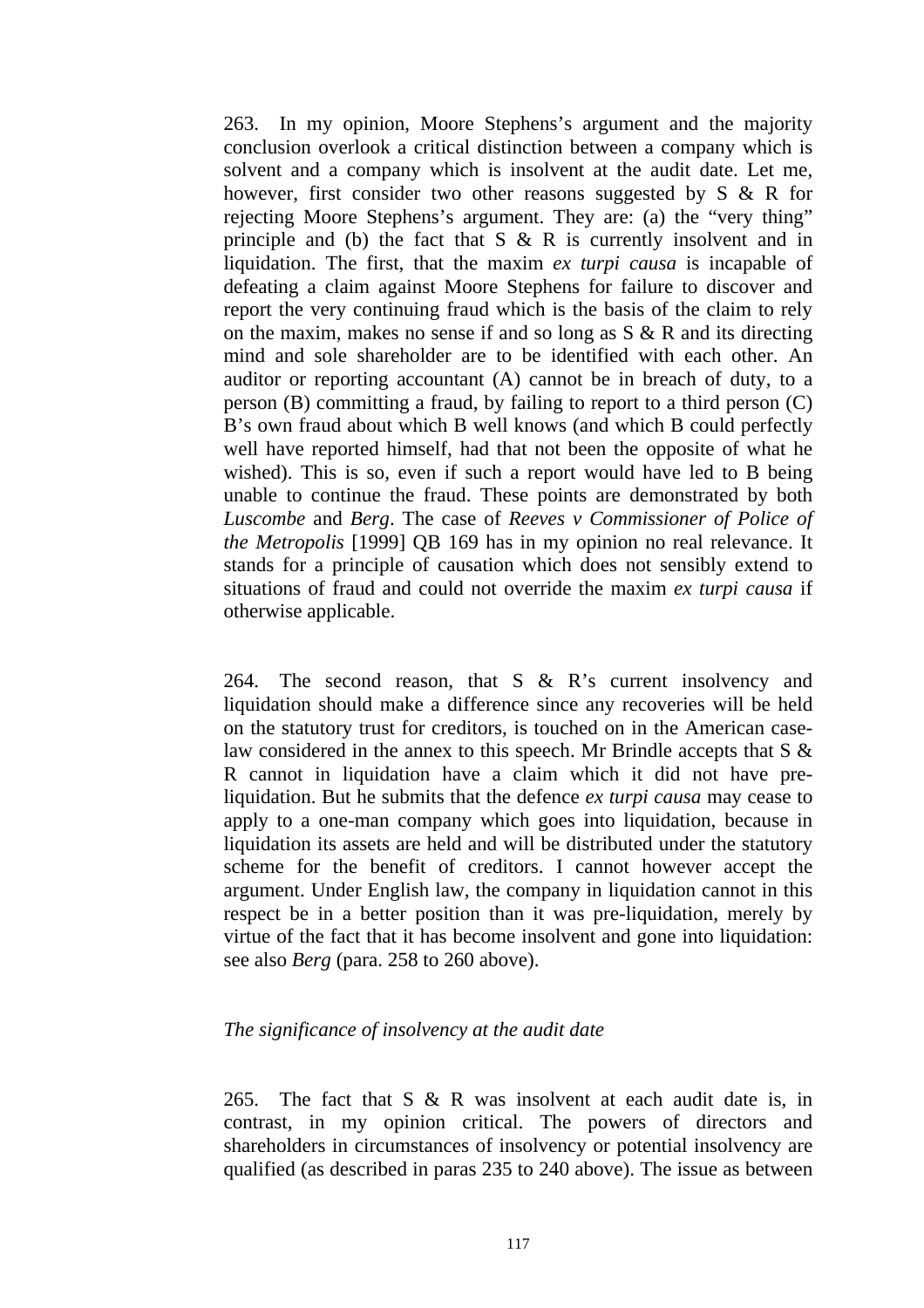the company and its auditors is whether the auditors' duty to the company extends, like the directors', beyond the protection of the interests of shareholders in a situation where the auditors ought to have detected that the company was (in fact, as a result of the fraud which the auditors ought to have discovered) insolvent. Despite the immense and highly skilled attention that the appeal has had generally, both prior to and during its presentation before the House, I fear that the centrality of this point may have been a little obscured by the spread of argument over other issues. Hobhouse J touched on it in *Berg* (at pp.54 to 55). But in *Berg* the problem did not arise because the insolvency arose *after* the 1982 audit certificate from Berg's subsequent unconnected trading misfortune and also because the auditor could not be said to have been "implicated in a breach of the company's duties to its creditors" in any way paralleling the way in which the directors in *West Mercia* were (*Berg*, p.55). On the latter possibility, Hobhouse J added (*Berg*, p.55):

"The *West Mercia* case was a clear case of a director abusing his position for his own advantage but the same principle applies wherever it can be shown that those in charge of the affairs of a company or in control of it are acting contrary to the principles governing insolvency. It is only in this sense that it can be said that once a company is insolvent the interests of the company become those of its creditors. The duty of the company and its directors is then to preserve the assets of the company. The present case does not involve any such situation at any material time. The company may have been trading imprudently; but there is no evidence that in 1982 it was trading in fraud of its creditors. There is no allegation that Dearden Farrow were a party to any breach by Mr Golechha of any of his fiduciary duties."

This passage shows that the earlier passage in Hobhouse J's judgment (at p.54) quoted in para 260 above must be read in context. It does not mean that a company's only claim against its officers (including in this term its auditor) lies in deceit. It does not mean that a company is always to be equated with its directing mind. It does not address the context of insolvency.

266. None of the previous cases, *Pendleburys*, *Galoo* and *Berg*, deals with the position of a company insolvent at the date of the audit due to past fraud, where the loss claimed consists in the continuation of the scheme of fraud to the further detriment of the company and its creditors, existing or future. In *West Mercia* and *Yukong* the directors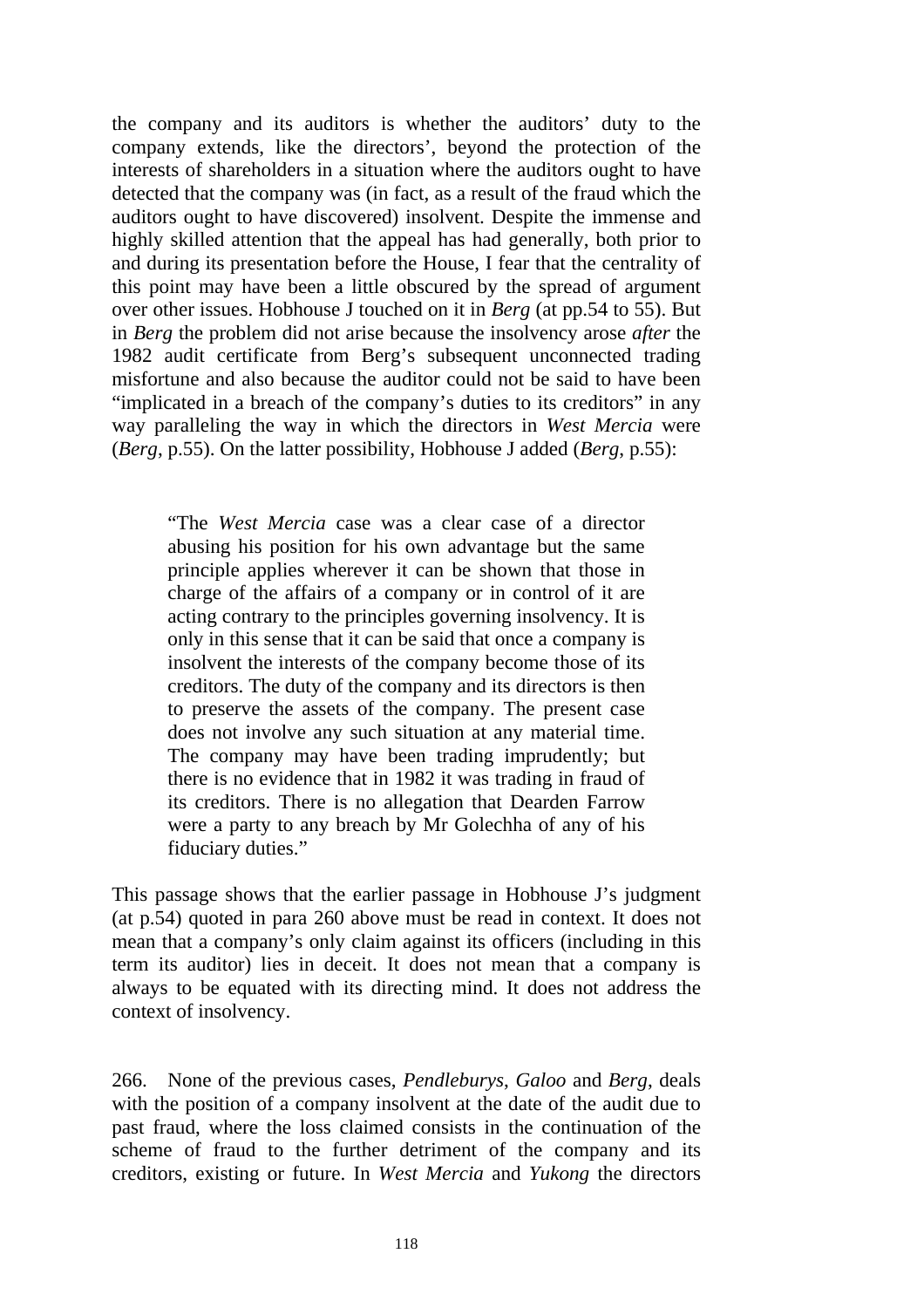knew of the company's potential insolvency and their actions constituted breaches of fiduciary duty designed to defeat creditor rights in insolvency. A director may now also incur responsibility to the company for wrongful trading under the Insolvency Act 1986, s.214; and the common law duty discussed in paragraphs 235 to 240 above covers some of the same ground. Here, however, there is no doubt that Mr Stojevic was in deliberate breach of fiduciary duty. If Moore Stephens had known about or shut a Nelsonian eye to Mr Stojevic's breach of duty, there could be little doubt about their liability (see Hobhouse J's dicta in *Berg*, p.55 (quoted in para 265 above). But the present appeal proceeds on the basis that they negligently failed to detect the scheme of fraud and the company's insolvency and so allowed the scheme to continue to the company's further detriment.

267. The decisions in *Caparo* and *Al Saudi Banque* establish that auditors' duties are normally limited to the protection of the company's interests for the benefit of its shareholders. There was no question of any insolvency on the facts of *Caparo*. The facts in *Al Saudi Banque* were closer, and the scheme of fraud remarkably similar, to the present. But the claimants were the banks, and their claim was dismissed on the basis that the auditors had not been appointed by them and "were under no statutory obligation to report to them" (p.336E). In both *Caparo* and *Al Saudi Banque*, the concern was about the uncertain and unknown exposure in respect of third party investment or lending which would follow from permitting third party claims.

268. Other than in special situations, therefore, auditors owe no direct duties towards third parties. But none of the above cases addresses the present situation of a claim by the *company* against its auditors for failure to pick up a fraudulent scheme rendering it increasingly insolvent. But in *Caparo*, both Lord Bridge and Lord Oliver recognised the company's standing to bring claims for loss which it has suffered by its officers' fraud (see para 214 above); and, further, Lord Oliver described an auditor's duty as being, first of all, "to protect the company itself from the consequences of undetected errors, or, possibly, wrongdoing", before identifying a second duty "to provide shareholders with reliable intelligence" (para 214 above).

269. In my opinion it is in no way inconsistent with *Caparo* or *Clarke Pixley* to hold auditors responsible to the company they audit in the present circumstances. I underline four points in this connection. First, the concern about indefinite exposure to third parties does not exist in the context of a claim by the company.  $S \& R$ 's claim is to recover its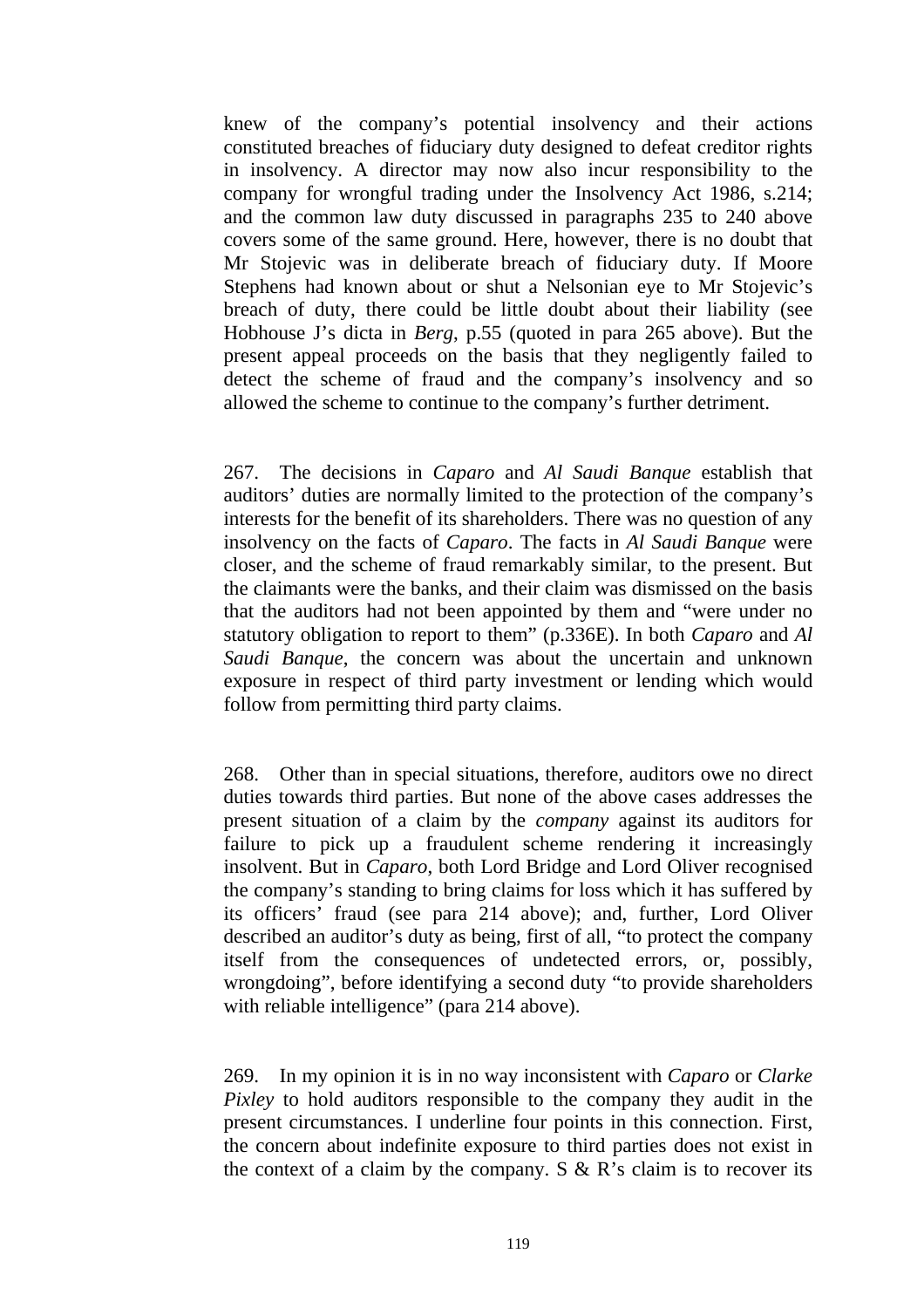own (not its creditors') loss by reason of the continuing scheme of fraud. Loss to the company is not the same as loss to its creditors, although there may or may not be an overlap. An insolvent company may by fraud raise £1m from bank A which it uses in a Ponzi type scheme to pay off a borrowing from bank B. Bank A is £1m worse off, and bank B £1m better off. But the company itself is no worse off from the continuing fraud. It is liable to pay bank  $A \text{ } £1m$ , but it has benefited by £1m by paying off bank B using bank A's  $£1m$ . Of course if (as here) it raises £1m by fraud and pays only £500,000 to bank B and if its directing mind makes off with the other £500,000, then the company is £500,000 worse off due to the continuation of the fraud, but that is and remains its own loss. Secondly,  $S \& R$ 's claim is for precisely the same loss as a company with some shareholders innocent of involvement in top management's fraud would be entitled to claim from negligent auditors who had failed to detect and report the fraud (paras 249 to 255 above). Thirdly, it cannot be suggested that the care to be expected of Moore Stephens as auditors varied according to whether all of S & R's shares happened to be owned and/or controlled by Mr Stojevic. Their express contractual duty was under Auditing Standard SAS 110.10 and 110.12 to report to a proper authority without delay where suspected or actual fraud cast doubt on the integrity of directors. This duty in fact exists under SAS 110 irrespective of whether there are or are not independent shareholders of integrity. Auditors would not in any event necessarily have any idea whether any such shareholders exist.

270. Fourthly, quite apart from the express provisions of Auditing Standard SAS 110, a situation of insolvency introduces new considerations for reasons previously explained. The identity of interest which normally exists between a company and its shareholders ceases, and the duties of auditors, like those of directors, must recognise this. The company as a legal personality continues and the auditors' duty continues to be, in Lord Oliver's words in *Caparo*, "to protect the company itself from the consequences of undetected errors or, possibly, wrongdoing". If, in Hobhouse J's words in *Berg*, "those in charge of the affairs of a company or in control of it are acting contrary to the principles governing insolvency", then the auditors can no longer treat them as representing the company, and must take other action according to SAS 110 "without informing the directors in advance". In reality, a public report to shareholders (however many of them were involved in the fraud) would itself bring matters to an end. Resignation – and it is part of S  $\&$  R's pleaded case that Moore Stephens should, after detecting the fraud, have resigned as well as reported it to the authorities - would by statute have involved an express duty on the part of Moore Stephens to report to creditors: s.394(1) of the Companies Act (para 215 above). I believe that it would in any event probably be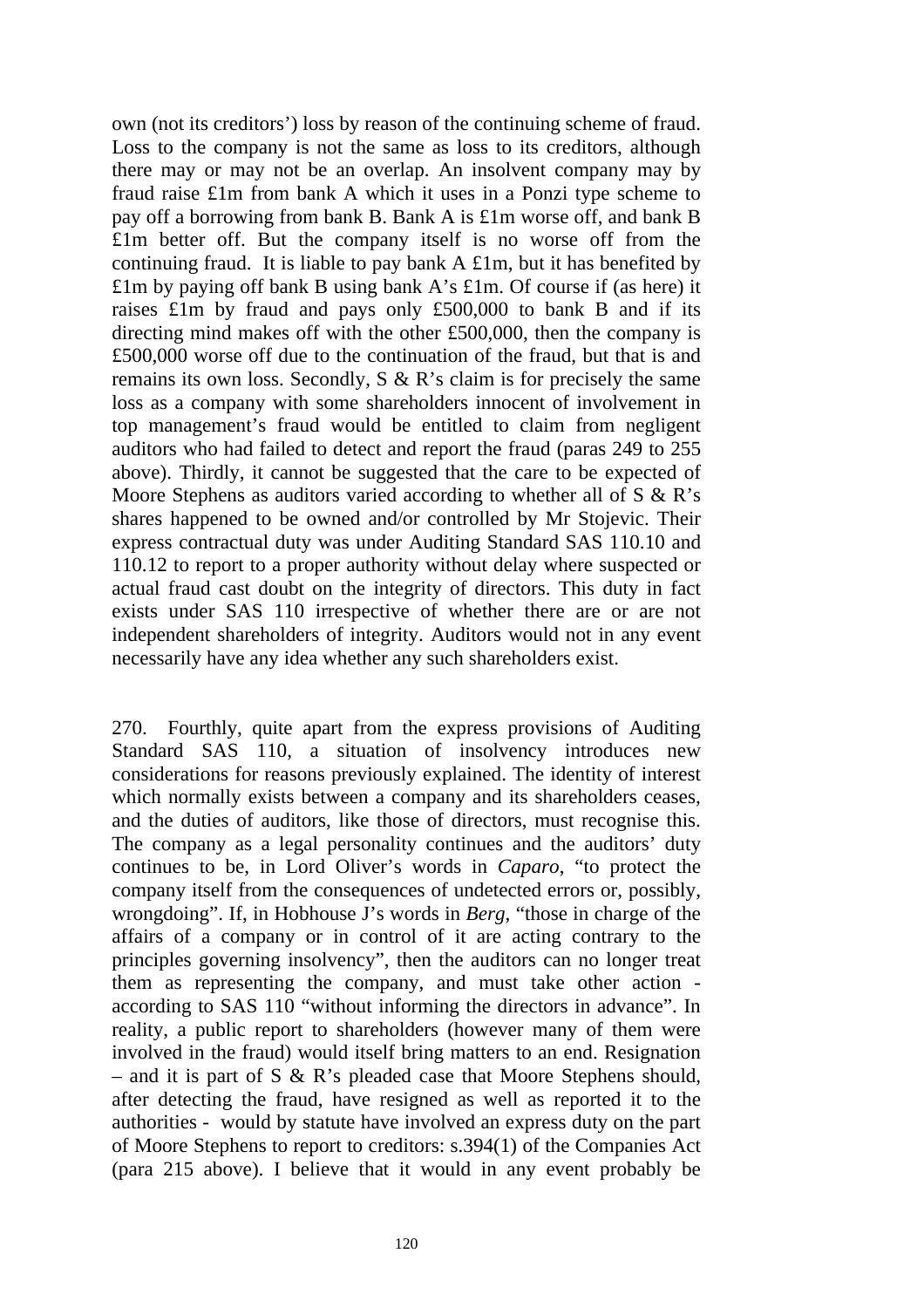auditors' professional and common law duty to report suspicions of fraud to the proper authorities. But Auditing Standard SAS 110 puts this beyond doubt. Even if Moore Stephens had been aware that directors known or suspected to be acting fraudulently were the beneficial owners of all the company's shares, they would under SAS 110 still have been obliged to report the circumstances to regulators or other authorities, without informing management in advance, in order to protect the interests of the company. In fact, as I have said, auditors may often not know whether or not all such directors own all the shares. It would be a strange policy and law that exempts auditors from all responsibility to the company, according to the chance that the directors on whose integrity they undertake to report prove to be the sole "beneficial owners" of all the company's shares.

271. It follows that in my opinion Moore Stephens cannot invoke the maxim *ex turpi causa* or deny causation by reference to the knowledge of and involvement in the fraud of Mr Stojevic, if Moore Stephens ought with proper skill and care to have detected that S & R was subject to a continuing scheme of fraud in circumstances in which  $S \& R$  was insolvent and being rendered increasingly so. Under English law, S & R is thus in my opinion entitled to pursue its present claim against Moore Stephens.

272. American cases appear to have taken a different view on this particular point under Texan and Pennsylvanian state law: *Federal Deposit Insurance Corpn. v. Ernst & Young* and *Official Committee of Unsecured Creditors v. R.F. Lafferty & Co., Inc.* 267 F.3d 340 (3<sup>rd</sup> Cir.) 2001): see para 261 above. They come from a different legal background, one where creditors may at least in some States have direct remedies, and their reasoning does not answer the considerations which lead me to a different conclusion. For the reasons I have given, I do not consider that they represent English law.

# *Contributory fault*

273. The last matter on which I wish to comment – though not to reach any conclusions - is the question of contributory fault. Mr Brindle opened his oral submissions by accepting that it would be open to the court to apportion fault between the company and its auditor if recovery against the auditor were permitted in respect of fraud by the company's directing mind. It suited Mr Brindle's case to present Moore Stephens' defence of *ex turpi causa* as an extreme and novel response to the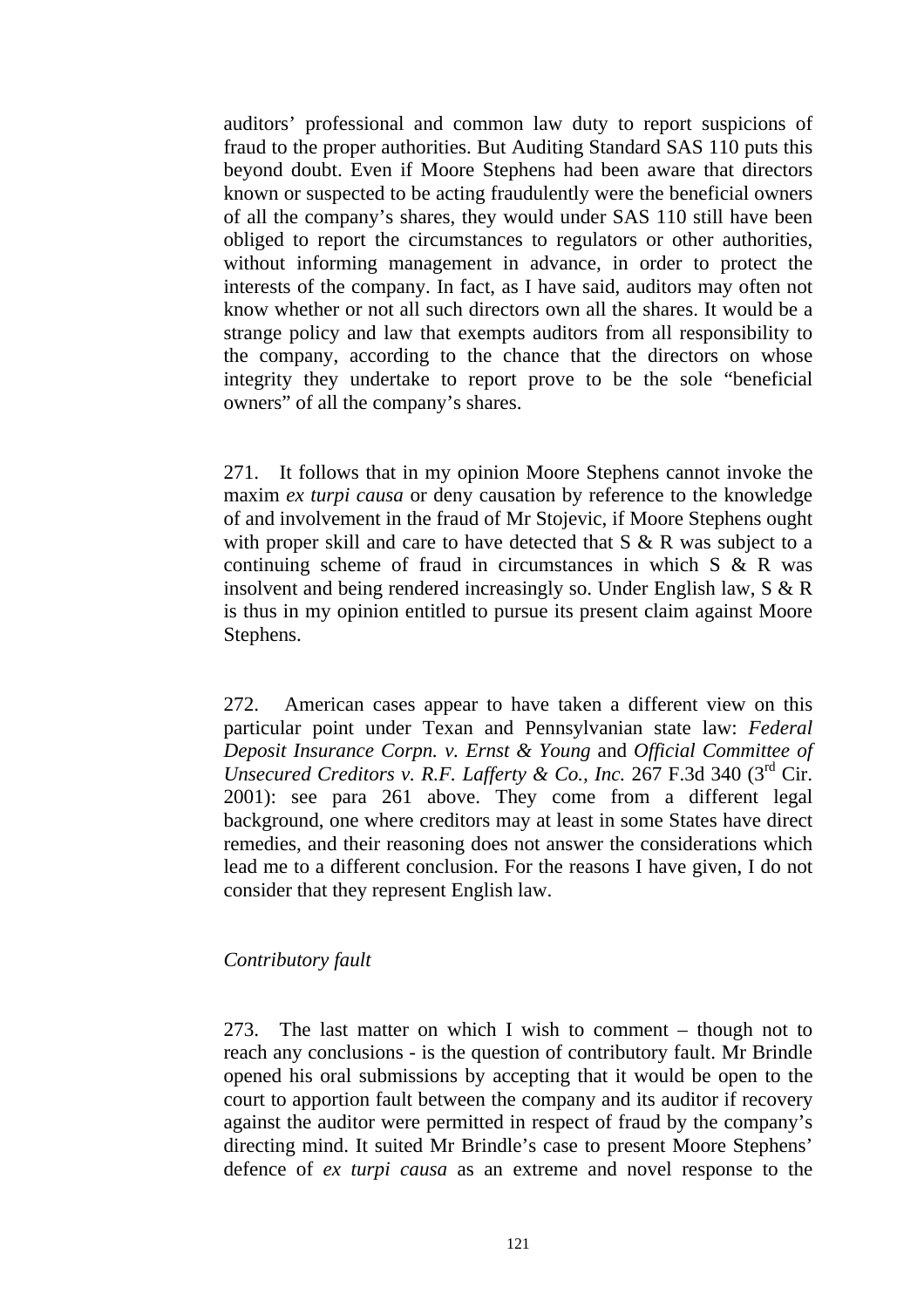present situation, and to proffer at the outset the more balanced discretionary possibility of a reduction of the claim on account of the company's contributory fault. However, I regret that, as part of the whole picture, the House has not heard full argument on this aspect. (Indeed, I consider that the House's resulting inability on this appeal to review the complete picture is a further reason for not determining the whole claim against Moore Stephens at this stage. If contributory negligence is available as a defence, it would cater for or assuage concerns about the general appropriateness of allowing recovery expressed in some of the majority judgments.) The starting point would be to consider the extent to which contributory fault is available in respect of non-fraudulent management failings, either the very failings which the auditors ought with care to have identified or different management failings which nonetheless contributed to the same loss as that which the auditor's negligence allowed to occur. The House's decision in *Reeves* makes clear that, in a simple two-party situation, it is possible for recovery, for breach of a duty to prevent the very thing complained of happening, to be reduced on a broad brush basis on account of the claimant's conduct in bringing about the thing. In *Professional Negligence* by Jackson & Powell (6<sup>th</sup> Ed. 2007), chap 17, a number of authorities are cited in which contributory fault has also been recognised as a ground for reduction of liability in auditor's negligence claims.

274. However, the obvious conundrum, if the fraud of top management is not attributed to the company for the purpose of the maxim *ex turpi causa*, is why it should be attributed to the company for the purpose of contributory fault under the Law Reform (Contributory Negligence) Act 1945. Mr Brindle's justification for doing this is that, when considering the allocation of fault to the company under the Act, the court is in effect considering a claim against the company. But, even if a "fault" is in this way equated with a claim, the question arises in the context of an audit of a solvent company, how management fraud may be balanced against an auditor's negligence, when an auditor's primary responsibility is in respect of innocent shareholders, whose conduct will not usually be susceptible to criticism. And a similar difficulty arises about weighing the significance of fraud by a directing mind who is also sole beneficial shareholder, if, as I consider, the auditor may be answerable to the company for negligent failure to detect and report on such a fraud. Despite such problems, contributory fault, including Leeson's fraud which the judge had held (rightly or wrongly, I need not consider) to be attributable to the company, was recognised as a ground for a substantial reduction in recovery against the auditors in *Barings Plc v. Coopers & Lybrand* [2003] EWHC 1319 (Ch). The subject was also discussed by the Full Court of South Australia in *Duke Group Ltd. v*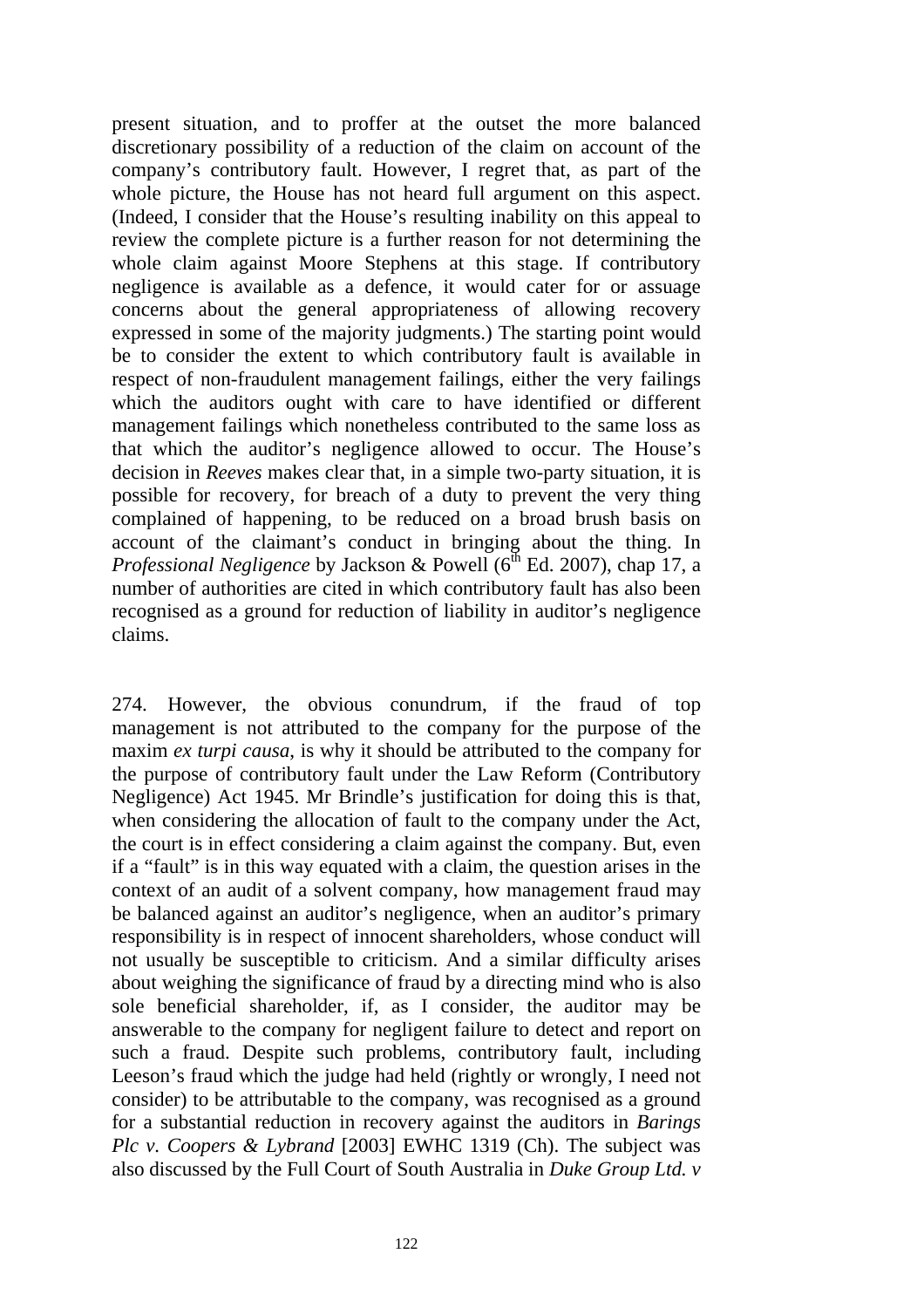*Pilmer* 73 SASR 180 (1999) (reversed in part on a different point at [2001] BCLC 773). The court there concluded that, while the company's directors' knowledge of their own fraud on the company would not be attributed to the company, the company could and would nonetheless be liable vicariously for such directors' misconduct and treated as at fault on the same basis, for the purposes of enabling negligent auditors to reduce their liability in tort. (This was a Pyrrhic victory, since at the time contributory negligence was not available in Australia in relation to the concurrent contractual claim against the auditors.) The Full Court's reasoning was avowedly pragmatic and it relied as it said on its "view that this is the fairer and more appropriate outcome". There is obvious attraction in such pragmatism in the present context. Not having heard argument on any such aspects, I say no more.

#### *Conclusion*

275. For the reasons I have given, I consider that this appeal should be allowed on the ground that Moore Stephens's duty was to the company, that it is not sufficient for Moore Stephens to argue that every relevant emanation of the company consisted of Mr Stojevic as its directing mind and sole shareholder, if Moore Stephens failed in breach of duty to the company to detect the continuing scheme of fraud being pursued by Mr Stojevic and to detect that the company was (in fact, due to such scheme of fraud) insolvent or potentially so. In that context, Moore Stephens cannot attribute to the company itself, for the purpose of invoking against it the maxim ex turpi causa, the knowledge of and involvement in the fraud of Mr Stojevic which (it is for present purposes to be assumed) they ought to have detected and reported to regulators or other proper authorities in the company's interests. What would have happened upon such detection and report is simply a matter of causation.

276. The company's ability to recover its own loss in such circumstances is in my view not only also right in principle, but also desirable. It means that recovery does not depend on the happenstance of whether or not all the company's shareholders were involved in the fraud. Whether a company is a one-person company or not may itself also be unclear, until one has penetrated a web of nominee or trust shareholdings. The result I reach reflects the various categories of person interested in the company, with whom in mind the auditors ought to plan and conduct their work. The contrary result espoused by the majority of your Lordships will weaken the value of an audit and diminish auditors' exposure in relation to precisely those companies most vulnerable to management fraud. The (too topical) lesson for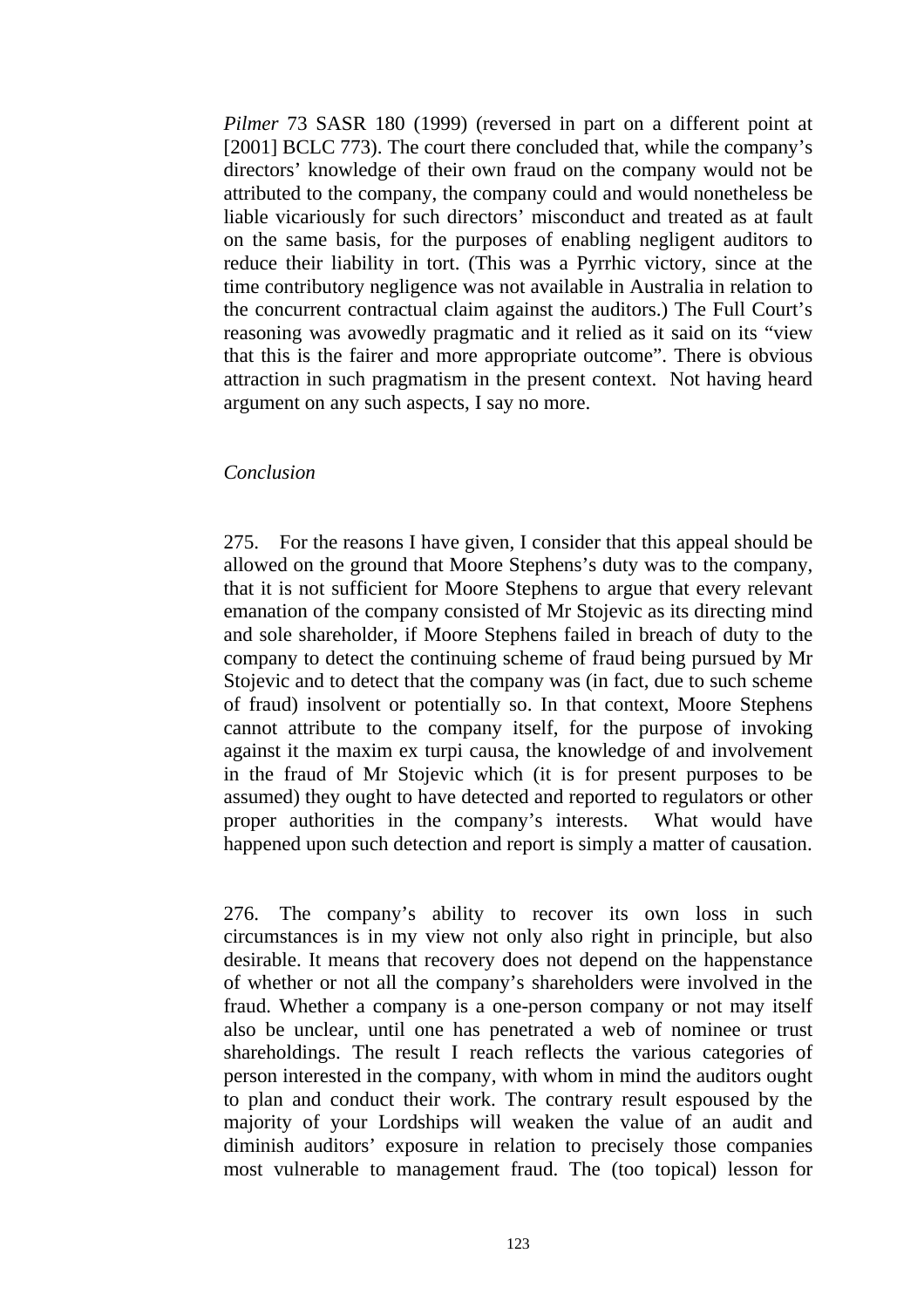creditors or depositors might be said to be that they should not expose themselves to one-person companies, at least without extensive due diligence. That is neither attractive nor realistic as an answer, when oneperson companies can be large financial enterprises offering banking facilities to or inviting deposits or investments from many ordinary members of the public. It is in relation to exactly such companies that auditors ought to be encouraged to exercise the skill and care anyway due, rather than to feel that the risks of incurring liability to the company for a negligent audit are reduced. For completeness and not because it in any way influences my conclusion, I note that auditors are now also able to enter into fair and reasonable liability limitation agreements under ss.534-538 of the Companies Act 2006, though how far this is proving acceptable to their client companies or others I am unaware.

277. I would therefore allow this appeal, and restore the judge's order dated 11 September 2007 dismissing Moore Stephens's application for summary judgment on, or to strike out, the claim against them and giving directions for the further conduct of the proceedings.. The critical issue dividing the House is ultimately whether auditors, who should, in the performance of their contractual and tortious duties towards a company, have detected and (under the express terms of their engagement) then have reported to the appropriate authorities a scheme of fraud by top management rendering the company as a separate legal person increasingly insolvent, owe any enforceable duty towards the company to do this, so avoiding further loss to the company. In my opinion, they do.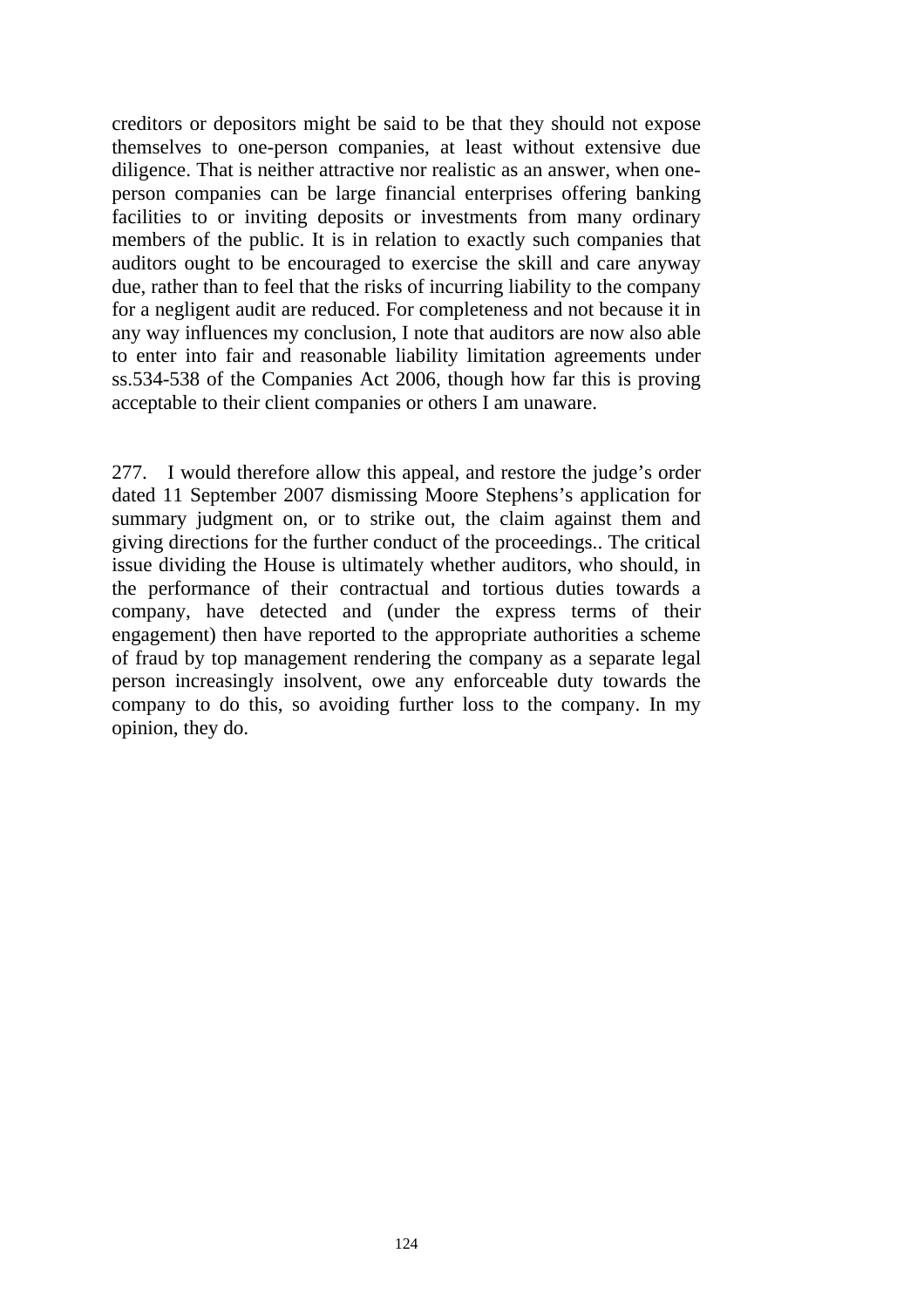# **Annex Overseas authority on attribution (para 248)**

- i. *Canadian Dredge & Dock Co. Ltd. v The Queen* (1985) 19 DLR  $(4<sup>th</sup>)$  314 was decided by the Canadian Supreme Court, after reference to English case-law including *Tesco Supermarkets Ltd. v Nattrass*. It concerned a criminal prosecution. Not surprisingly in this context, the Supreme Court took a limited view of the circumstances in which the company could disclaim the acts and state of mind of its directing mind. Estey J described these as being "when the directing mind ceases completely to act, in fact or in substance, in the interests of the corporation", or "where all of the activities of the directing mind are directed against the interests of the corporation with a view to damaging that corporation, whether or not the result is beneficial economically to the directing mind". Only then, might there "be said to be fraud on the corporation" or an act "totally in fraud of the corporate employer" (p.351). Two comments may be made. First, the language of fraud on a company was being used in the unfamiliar context of a charge *against* the company. In such a context, as I have said, the hurdle for disclaimer of responsibility was, not surprisingly, set high. Second, the phraseology developed in the judgment and used in subsequent Canadian cases (and some other common law cases: see e.g. *In re The Mediators, Inc.*, paras. 6-7, discussed in paragraph 239 above, and *Duke Group Ltd. v Pilmer* 73 SASR 180 (1999), para.632. indicates a test which is both more rigid and more extreme than that which English law would adopt, particularly since the Privy Council's decision in *Meridian*.
- ii. Despite the first point, the reasoning in *Canadian Dredge* has been transposed in Canada to the context of an auditor's negligence claim in a first instance decision. *Hart Building Supplies Ltd. v. Deloitte & Touche* [2004] BCSC 55 was a case where Mr Larson, a director and the directing mind and a 15% shareholder, had falsified Hart's inventory records and inflated its profits by false invoices "to try to help Hart's business", and so misled the auditors. The company's claim was brought at the instance of its innocent 85% shareholder against the auditors for negligence. The judge in applying "the law as set out in *Canadian Dredge*" took principles which may be appropriate when determining a company's liability to the third party and applied them, without question, to the different situation of a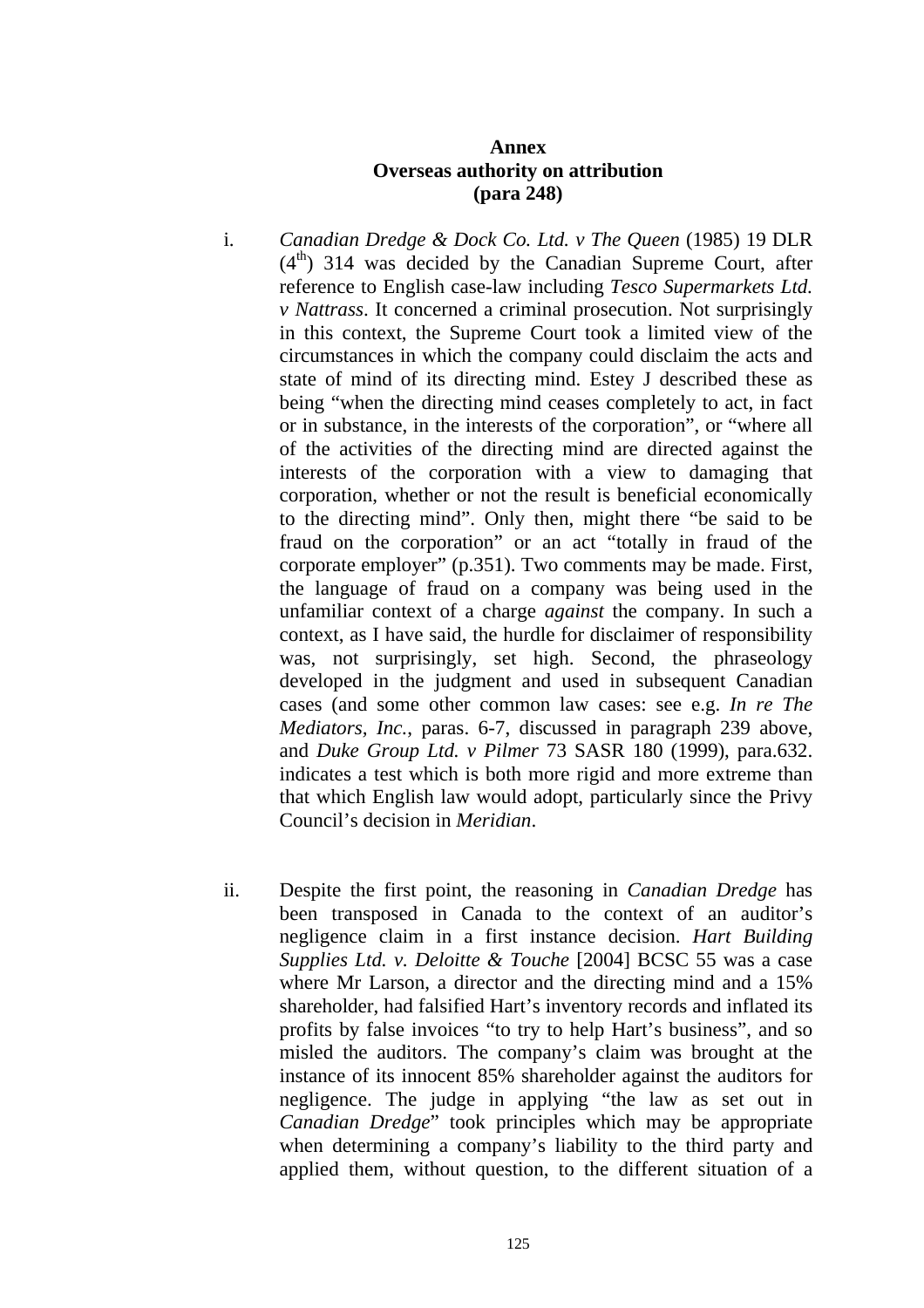company seeking redress from a third party on the face of it in breach of duty to the company. For reasons I have given, this does not represent English law, and it has also been subjected to trenchant Canadian critique: *Emaciating the statutory audit – a comment on Hart Building Supplies Ltd. v. Deloitte & Touche* by Ass. Prof. Darcy MacPherson, University of Manitoba: (2005) 41 Can Bus LJ 471.

- iii. Australian authority has adopted a more sceptical attitude to the scope and appropriateness of application of *Canadian Dredge* in the audit context: *Edwards Karwacki Smith & Co. Pty. Ltd. v Jacka Nominees Pty. Ltd.* (1994) 15 ACSR 502, where the Supreme Court of West Australia, after reviewing inter alia *Canadian Dredge*, refused summary disposal of a claim against auditors for negligently failing to discover that the directing mind of a "one-man company" had been fraudulently concealing the true state of the business and so fraudulently inducing investors in it.
- iv. American authority is copious and less easy to digest (as well appears from the May 2008 continuing legal education study paper of the American Law Institute and Bar Association which the House was shown). Various broad approaches emerge. One takes the general law's theory of attribution or "imputation" and subjects it to an "adverse interest" exception (itself stated in differing terms, some resembling the *Canadian Dredge* test, others considerably more nuanced), which is then in turn subject to a "sole actor" exception. Another suggests that, in the context of a professional duty to check upon and report fraud such as the audit duty, either the general theory of imputation or the *ex turpi causa* doctrine (known in the United States as the *in pari delicto defense*) itself requires modification.
- v. The early case of *Cenco Inc. v. Seidman & Seidman* 686 F 2d 449 (1982) (USCA,  $7<sup>th</sup>$  Circ.) concerned a claim by a still solvent company to recover damages from auditors who had failed to discover a fraud at top management and board level, consisting of inflating the value of inventory, and so of stock which was used to buy up other companies. Speaking for the court and applying the common law of Illinois, Judge Posner upheld the trial judge's directions to a jury which had led the jury to dismiss Cenco's claim. He differentiated fraud by top management involving theft from the company from the actual fraud which involved "turning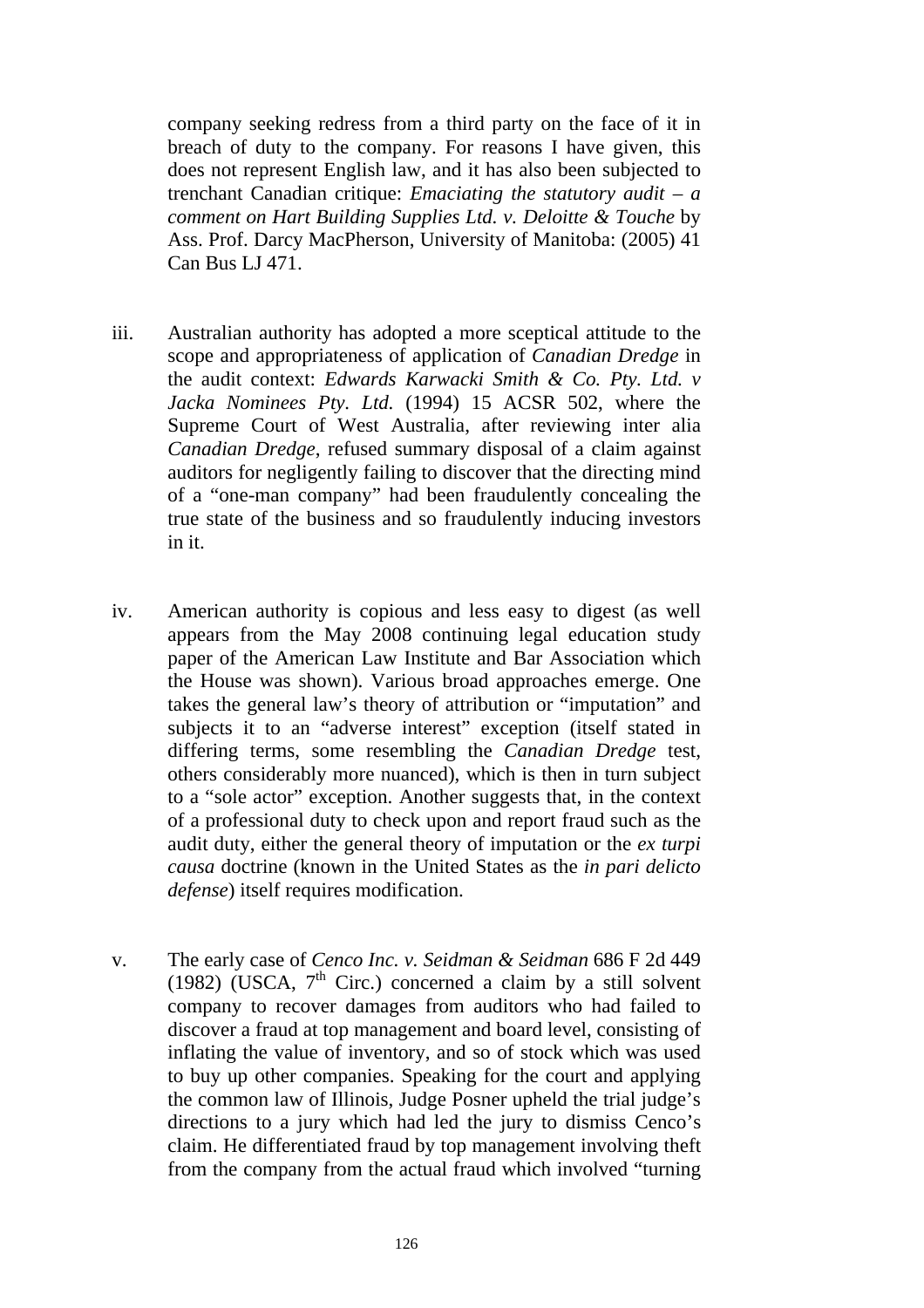the company into an engine of theft against outsiders". The case is therefore distinguishable from the present, which I would, for reasons indicated in paras 230 to 234, place in the former category for the purposes of the company's claim against Mr Stojevic or its auditors. Judge Posner went on to say that, even in deciding how to treat the latter category, the Illinois courts would be guided by "the underlying objectives of tort liability". Holding that these justified the judge's directions, he adopted a twopronged "cost-benefit" analysis. To allow recovery would, first, benefit stockholders without differentiating between innocent and guilty stockholders and, second, shift the loss to all stockholders (who the court said were "slipshod in their oversight [of their chosen board] and so share responsibility for the fraud"), thus, in the court's view, reducing the incentive for stockholders to hire and monitor honest stockholders (pp.455-456).

- vi. In *Schacht v. Brown* 711 F 2d 1343 (1983) (also USCA, 7<sup>th</sup> Circ.), top management had fraudulently continued an insurance company in business past its point of insolvency and systematically looted it of its most profitable and least risky business and income, aggravating its insolvency. *Cenco* was distinguished on various grounds: first, as decided under Illinois law, whereas the issue in *Schacht* arose under federal law and the court could say that "we therefore write on a clean slate and may bring to bear federal policies in deciding the estoppel question"; second, on the ground that the fraud in *Schacht*, including the "Pyrrhic 'benefit'" of its artificially prolonged life, was not sufficient to engage the *Cenco* analysis of a company operating as the engine of fraud on others; and, third, on the ground that the two-pronged analysis adopted in *Cenco* led in *Schacht* to a different answer, because in *Schacht* the company was insolvent, there was no indication that the fraudulent top management would benefit from any recovery and "no evidence here of the existence of large corporate shareholders capable of conducting an independent audit, as in *Cenco*, and whose lack of investigatory zeal would be rewarded by a decision favourable to the [liquidator]" (p.1349).
- vii. Similar thinking appears in (a) *In re Jack Greenberg Inc. (Larry Waslow, Trustee v. Grant Thornton LLP)* (U.S. Bankruptcy Court, E.D. Penn., Phil. Div.) 240 BR 486 (1999), where the court emphasised that "while the imputation doctrine may be applied in auditor liability cases, the doctrine was not crafted with that purpose in mind" and should be allowed "to be invoked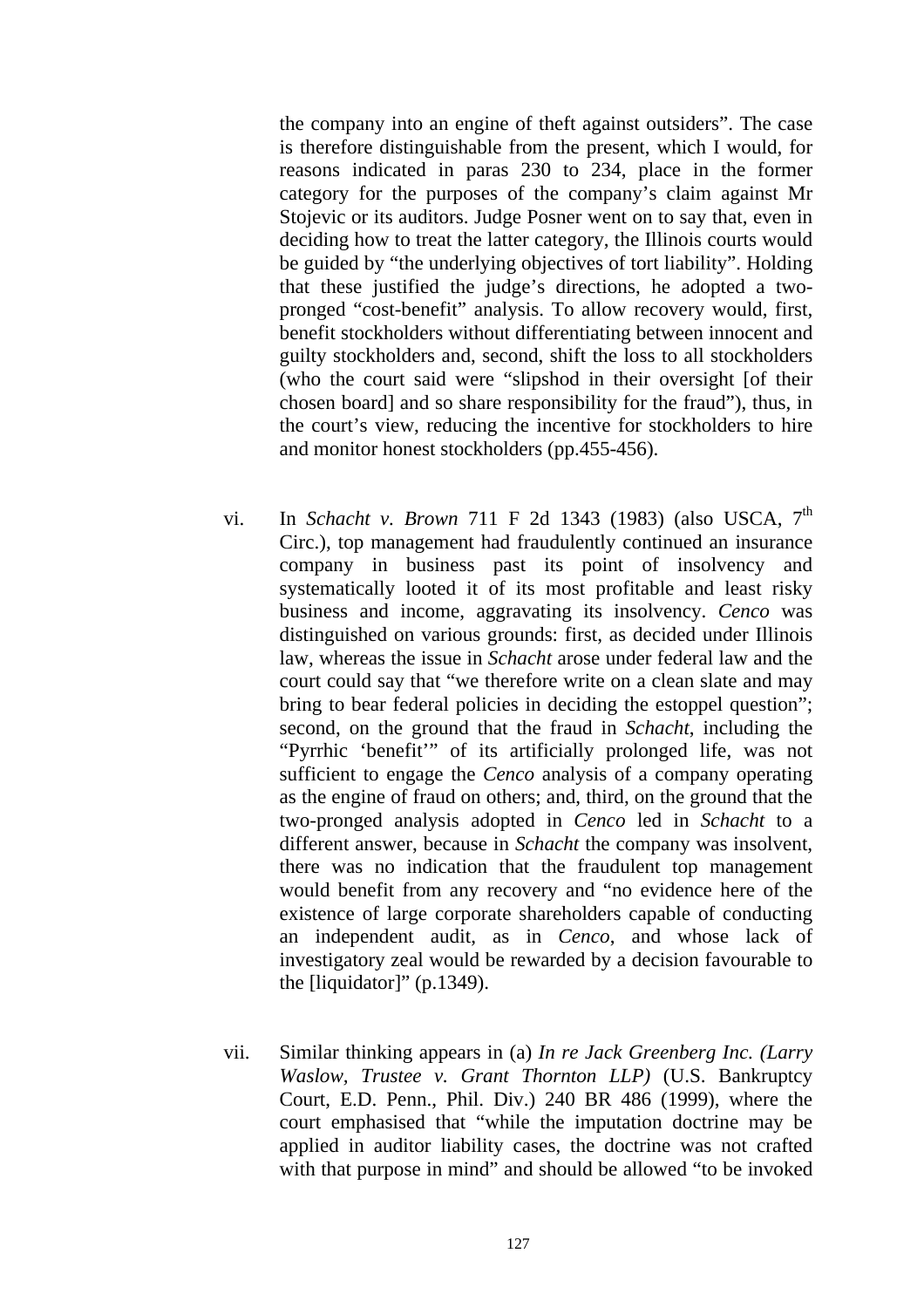only where the objectives of tort liability dictate" (p.508); (b) *NCP Litigation Trust v. KPMG LLP* 901 A.2d 871 (N.J. 2006), where the Supreme Court of New Jersey differentiated between shareholders engaged in a fraud involving inflation of profits and other innocent shareholders, holding that imputation could only be asserted to preclude recovery by the former, disagreed with the suggestion in *Cenco* that "imputation must be applied to shareholder suits to deter future such wrongdoing", noted differences between Illinois and New Jersey law, and, referring to *Schacht*, also concluded that the management's fraud "inflating a corporation's revenues and enabling a corporation to continue in business 'past the point of insolvency' cannot be considered a benefit to the corporation", but that, even if it could, "any benefit would not be a complete bar to liability, but only a factor in apportioning damages" (p.888); and (c) *In re Sunpoint Securities, Inc.* (U.S. Bankruptcy Court, E.D. Texas, Tyler Div.) (377 BR) 513 (2007).

- viii. One, though by no means the only, strand of the reasoning in *Schacht* and *Jack Greenberg*, involves a possible distinction between situations of solvency and insolvency. This is controversial in American law, particularly in the light of s.541 of the Federal Bankruptcy Code (according to which the bankruptcy estate "is comprised of ….. all legal or equitable interests of the debtor in property as of the commencement of the case"), and there is authority rejecting such a distinction in cases covered by s.541: *Official Committee of Unsecured Creditors v. R.F. Lafferty & Co., Inc.* 267 F.3d 340 (3rd Cir. 2001). Earlier authorities had rejected the defence of *in pari delicto* as an answer to claims by *receivers* against negligent auditors: *Federal Deposit Insurance Corpn v. O'Melveny & Myers* 61 F.3d 17, 19, (1995) and *Scholes v. Lehmann* 56 F. 3d 750, 754, (1995). The court in *Lafferty* distinguished these authorities on the ground that receivers are not within s.541 (*Lafferty,* p.358). However, in a still more recent decision, *Knauer v. Jonathon Roberts Financial Group, Inc.* 348 F.3d 230, (2003) the Court of Appeals for the Seventh Circuit has taken the view that receivers do stand in the shoes of the company in relation to entities deriving no benefit from the fraud, as opposed to direct beneficiaries of the fraud.
- ix. The "cost-benefit" analysis and other techniques deployed in American case-law do not find any easy match in English law. Case-law in some states permitting direct claims against auditors by injured third parties (including creditors) also complicates any